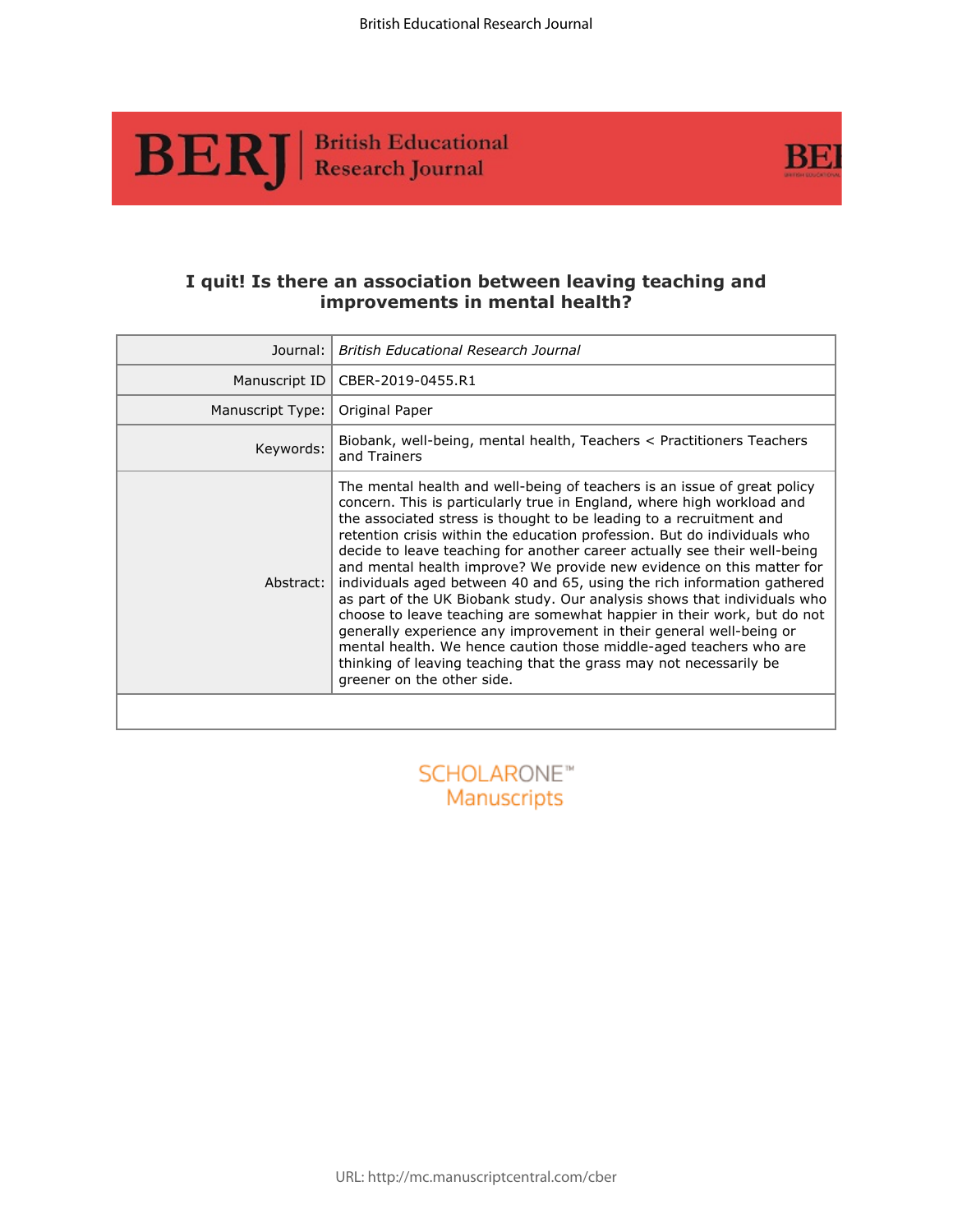Page 1 of 133

 $\mathbf{1}$ 

60

The mental health and well-being of teachers is an issue of great policy concern. This is particularly true in England, where high workload and the associated stress is thought to be leading to a recruitment and retention crisis within the education profession. But do individuals who decide to leave teaching for another career actually see their well-being and mental health improve? We provide new evidence on this matter for individuals aged between 40 and 65, using the rich information gathered as part of the UK Biobank study. Our analysis shows that individuals who choose to leave teaching are somewhat happier in their work, but do not generally experience any improvement in their general well-being or mental health. We hence caution those middle-aged teachers who are thinking of leaving teaching that the grass may not necessarily be greener on the other side.

#### **1. Introduction**

Enerally experience any improvement in their general v<br>caution those middle-aged teachers who are thinking<br>not necessarily be greener on the other side.<br>In<br>m<br>sago it was observed that "...teaching is an unse<br>ent and there Almost thirty years ago it was observed that "…teaching is an unsettled and unhappy profession at present and there is a problem to be addressed" (Smithers, 1990). A similar statement would not be out of place when describing the teaching profession today. As a job, teaching requires staff to work long hours, to keep up with changing government requirements and to manage often disruptive classrooms (\*author cite\*). This, of course, all occurs under the watchful eye of the accountability system, with schools (and teachers) judged by how young people perform in high-stakes national examinations.

Many teachers enter the profession for altruistic reasons, yet key issues which motivate many to leave are workload, pupil behaviour and salary (Dolton & Klaauw, 1995; Barmby, 2006). Many teachers experience dissatisfaction due to feeling a lack of control with respect to their working conditions, accompanied by the absence of a platform from which to voice their concerns (Mercer & Evans, 1991). Researchers have observed similar trends for teachers outside of England, including the USA, Australia and the Netherlands, especially in newer teachers (Tye & O'Brien, 2002; Howes and Goodman-Delahunty, 2015; den Brok et al., 2017; \*author cite\*). However, strikingly, many more teachers in England expressed regret about their career choice than in almost any other industrialised country (\*author cite\*).

Today's retention rate in the UK is low especially amongst newly qualified teachers (NQTs), and schools located in more socially deprived backgrounds experience a higher turnover of teachers (\*author cite\*). There is also some suggestive evidence that it is the more able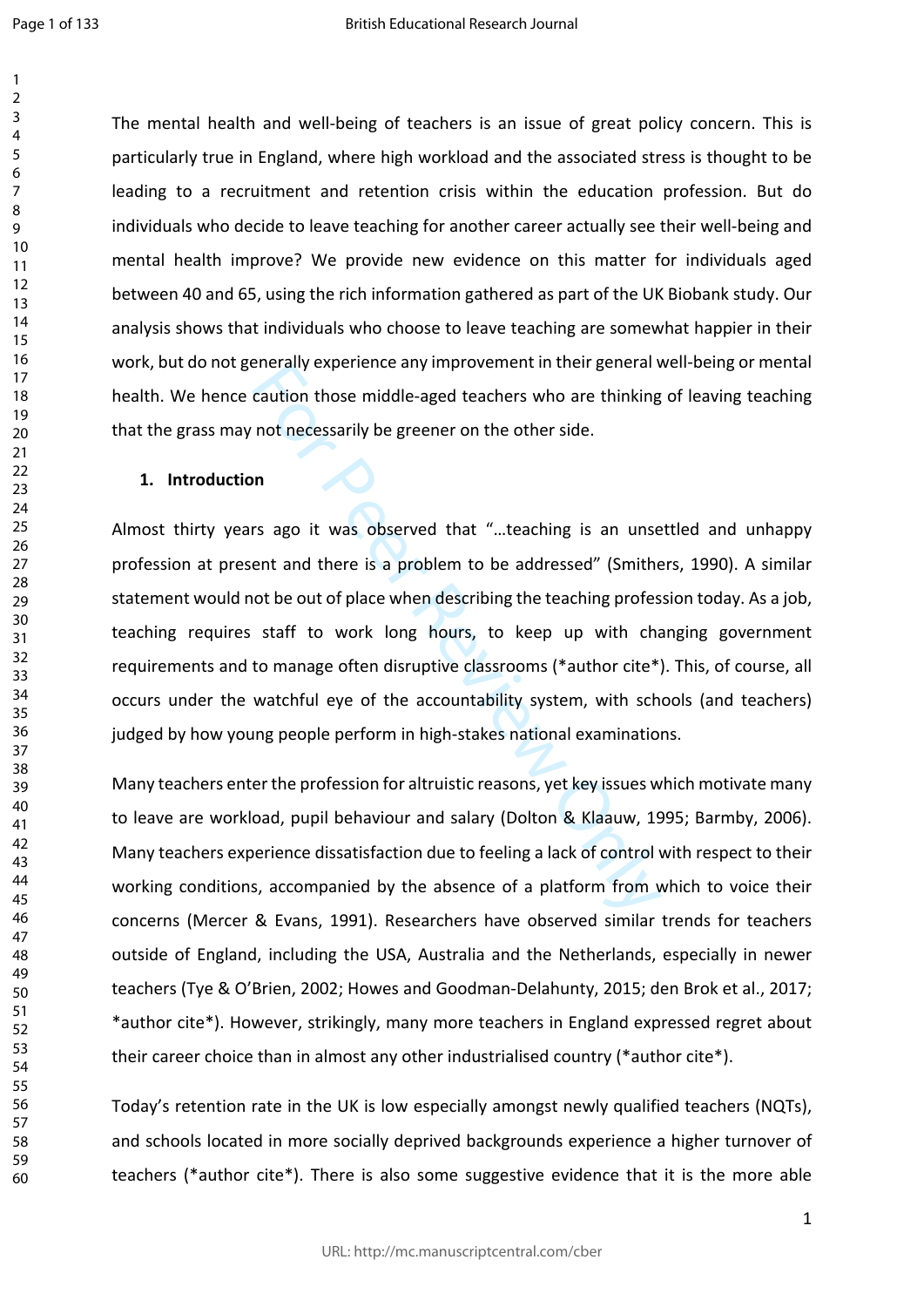teachers who are the most likely to leave teaching in search of alternative employment, again impacting on teacher quality, as well as there being strong monetary implications, given the cost of training teachers (Culver et al., 1990; Borman & Dowling, 2008).

 $\mathbf{1}$  $\overline{2}$  $\overline{4}$  $\overline{7}$ 

Long-serving teachers in urban UK schools appear to remain in their jobs due to the deep connections and emotional ties they forge within their workplaces and communities (McIntyre, 2010). By implication then, teachers who leave the profession may do so either because they cannot forge these connections which provide an adequate level of job satisfaction, or because the challenges of workload, classroom management and salary outweigh the benefits they receive.

exause the challenges of workload, classroom mana<br>Fits they receive.<br>ay lead to work-related stress and, in turn, be detrin<br>al health (Travers & Cooper, 1993; Berryhill, Linney,<br>2015; Kidger et al., 2016; Merrida-Lopez & E Such pressures may lead to work-related stress and, in turn, be detrimental to teachers' mental and physical health (Travers & Cooper, 1993; Berryhill, Linney, & Fromewick 2009; Scheuch & Seibt, 2015; Kidger et al., 2016; Merrida-Lopez & Extremara, 2017; Education Support Partnership, 2018). A number of studies have also suggested that teachers have worse mental health and wellbeing than those who work in other jobs. For instance, Johnson et al. (2003) found teachers to have one of the lowest levels of psychological wellbeing out of the 26 occupational groups they considered. Similarly, Stansfeld et al. (2011) found that teachers were at above average risk of suffering from mental ill-health, with Kidger et al. (2016) indicating that wellbeing was low and depressive symptoms high amongst teachers. Indeed, the stresses and strains of teaching are widely cited for the ongoing teacher retention and recruitment crisis that continues to create a major challenge for England's schools (e.g. Tapper, 2018). It is therefore little wonder that, in a recent nationally representative survey of teachers, around half of those working in secondary schools in England said that they wondered whether they would have been better off working in a different job (\*author cite\*).

This leads to an important question for teachers who are contemplating a change of career: do those who choose to leave teaching have higher levels of well-being, and a lower likelihood of developing mental health problems, than those who choose to remain? In general, occupation is known to be linked to health and wellbeing (Clark, 2010; Johnson et al., 2005; Ravesteijn, Kippersluis, & Doorslaer, 2013; Ravesteijn, Kippersluis, & Doorslaer, 2018). This is perhaps unsurprising, given the influence that work has on our social interaction with others, our ability to develop and employ new skills, our sense of personal achievement and the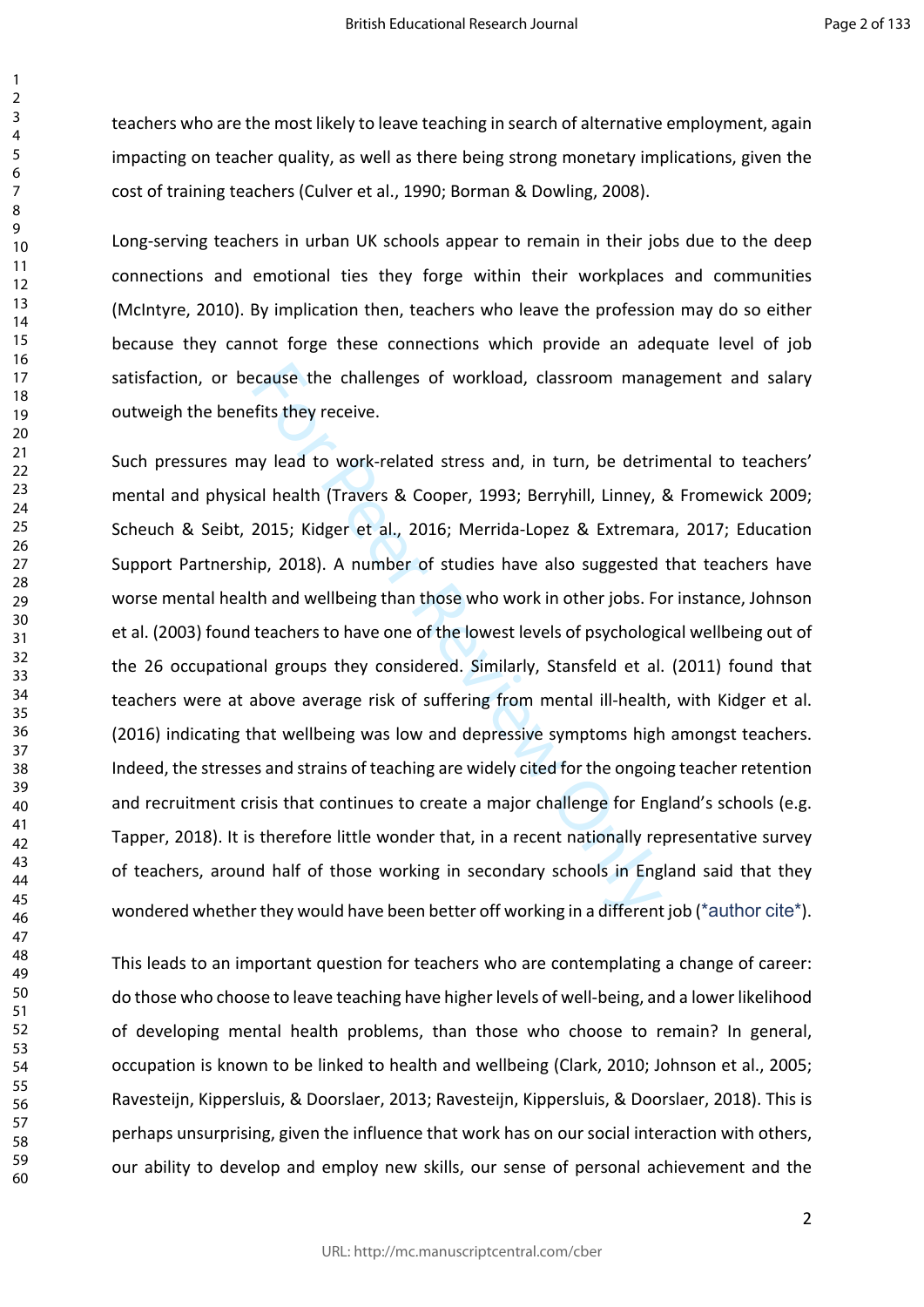$\mathbf{1}$ 

restrictions it imposes on other areas of life e.g. time with family (Creek & Hughes, 2008; Gallagher, Muldoon, & Pettigrew, 2015). Consequently, individuals who are unhappy may switch jobs in an attempt to improve their wellbeing. Indeed, empirical research suggests that voluntary job changes are associated with increased job satisfaction (Chadi & Hetschko, 2018; Gielen, 2013) and improved mental health (Longhi et al., 2019), at least in the short run.

b satisfaction, overall life satisfaction and the subjection<br>eachers within the UK. They found that teachers who<br>increase in job satisfaction, and a small increase in su<br>ose who decided to stay. Yet, as with all studies, t The evidence in relation to teachers is, however, more limited. The study most comparable to ours is the interesting work of Bamford and Worth (2017). Using longitudinal data, these authors tracked job satisfaction, overall life satisfaction and the subjective well-being of a small sample of teachers within the UK. They found that teachers who left the profession experience a large increase in job satisfaction, and a small increase in subjective well-being, compared with those who decided to stay. Yet, as with all studies, the authors noted some key limitations. First, the sample size of teachers was small (e.g. 231 former teachers had left their job within the last year, 107 who had left teaching between one and two years ago and 74 who had left three years previously), with estimates surrounded by quite wide confidence intervals. Second, the focus was upon teachers who quit their job recently (mainly within the last two years) meaning it was not possible to consider the association between leaving teaching and longer-term outcomes. Finally, the Understanding Society dataset analysed collected only limited information about respondents' well-being and mental health. The combination of these factors made it challenging to compare the outcomes of individuals who chose to join, leave and stay in the teaching profession.

Our paper seeks to contribute to this understudied area, with a particular focus upon the wellbeing and mental health outcomes of current and former teachers aged between 40 and 65 within the UK. It is, to our knowledge, the first study to utilise the UK Biobank dataset to investigate this issue. Through this data, we have access to a wide array of information about respondents' well-being and mental health. This not only includes responses to standardised questionnaires (as have previously been used in this literature) but also prescription of common medicines used for conditions such as anxiety, depression and insomnia. These data can therefore be used to explore the mental health outcomes of current and former teachers across a wide range of important measures. Moreover, having such a rich array of data collected at baseline means that we can more credibly control for potential confounding factors within the longitudinal component of our analysis. Together, this enables us to provide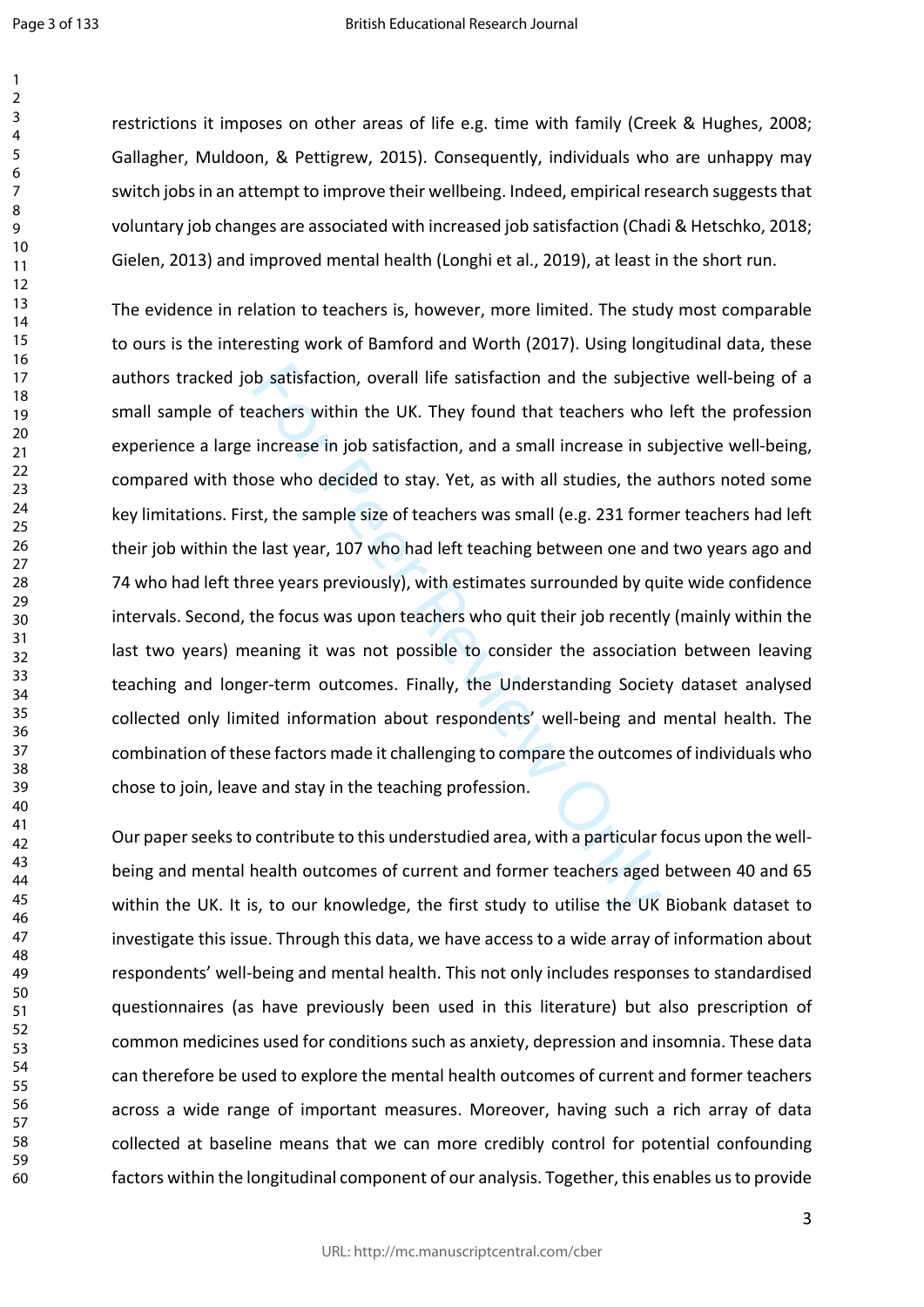important new evidence as to whether joining/leaving teaching has a sizeable impact upon a person's mental health, at a time when many teachers are thinking about changing career in search of a better life. It is important to recognise, however, that the data we use are based upon a sample of 40 to 65-year-olds and may not generalise to younger age groups.

To trail our key results, we find little evidence that the grass really is greener for those who quit the teaching profession. Although there is some evidence of an increase in job satisfaction for those who left teaching relatively recently (consistent with the findings of Bamford & Worth, 2017), there is little to suggest that leaving teaching reduces the risk of suffering from mental health problems, such as depression and anxiety. Similarly, there is little evidence to suggest that individuals who choose to quit teaching are happier in their life in general (i.e. outside of work). This leads us to conclude that teaching as an occupational choice is unlikely to be a major cause of poor mental health outcomes per se.

The paper now proceeds as follows. The UK Biobank dataset is described in section 2, with an overview of our empirical methodology following in section 3. Our results are detailed in section 4, with conclusions and policy discussion provided in section 5.

#### **2. UK Biobank data**

 $\mathbf{1}$  $\overline{2}$  $\overline{4}$  $\overline{7}$ 

2017), there is little to suggest that leaving teaching<br>
thal health problems, such as depression and anxiety<br>
1992 uses that individuals who choose to quit teaching are<br>
side of work). This leads us to conclude that teach The initial UK Biobank data collection took place between 2006 and 2010. A total of around half a million volunteers between the ages of 40 and 69 participated in the study. These data therefore form a convenience sample rather than being a random sample that is representative of the wider population. Participants attended an initial assessment centre when they were first recruited, where they completed questionnaires, were interviewed by a trained health professional (in order to collect accurate information about medical conditions and currently prescribed drugs) and underwent some basic health checks (e.g. participants' blood pressure was taken; an electrocardiogram/ECG was conducted). It contains uniquely rich information about health from a very large number of individuals – many of whom were employed as teachers. A number of follow-up questionnaires have been gathered from Biobank participants since the initial assessment centre. In 2016, 117,500 participants completed an online 'occupational career' questionnaire. Respondents were first asked to type into an open text field their job title, start date and end date for each job they held. The respondent was then asked to work through a set of 'drop-down' job lists, with a list of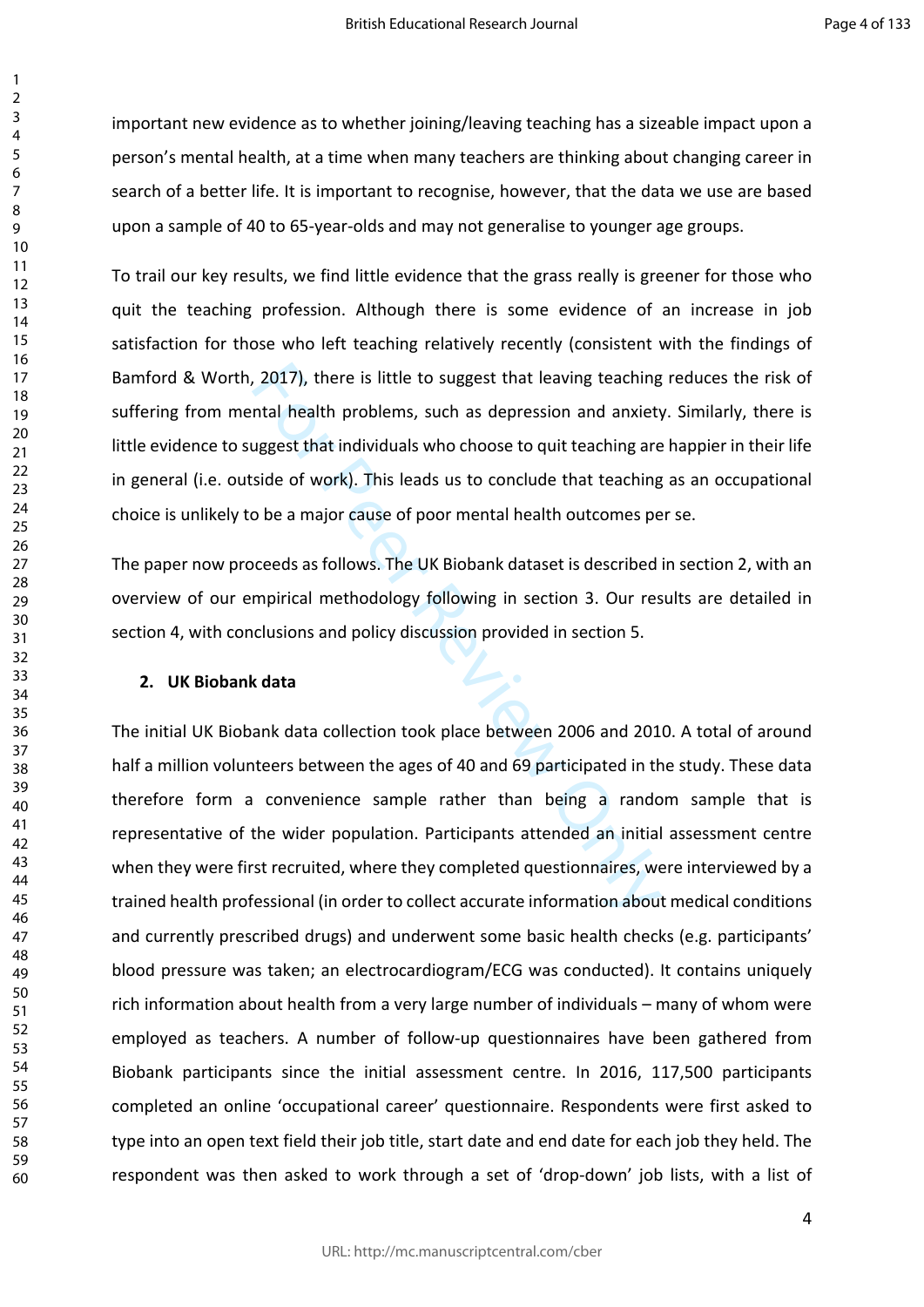$\mathbf{1}$ 

possible job titles presented on the final screen (from which they were then asked to pick the most suitable). The relevant SOC code was then assigned to the individual, based upon their selection from the drop-down menus (information entered as free-text at the start was used for validation processes only). The data went through a validation process by an expert occupational coder, with reasonably good agreement found (Cohen's Kappa = 0.45). Further details about how the occupational career data has been captured is available within de Matteis et al (2017).

mational career questionnaire, some further basic inforch as typical number of hours worked per week, whet to potentially hazardous substances (e.g. asbestos). For the solution of the sear respondents entered and or and th As part of the occupational career questionnaire, some further basic information was asked about each job, such as typical number of hours worked per week, whether it involved shift work and exposure to potentially hazardous substances (e.g. asbestos). For our purposes, this information allows us to identify the year respondents entered and exited the teaching profession, including the occupation that they joined when they left. Critically, this means we can identify both current and former teachers, facilitating comparisons between these two groups.

For each job recorded at the assessment centre or in the occupational history questionnaire, four-digit Standard Occupational Classification (SOC2000) codes are provided within the Biobank database, along with some further information about specific job role. Throughout this paper, we begin by identifying teachers using the following broad set of SOC codes:

- 2312 = Further education teaching professionals
- 2314 = Secondary education teaching professionals
- 2315 = Primary and nursery education teaching professionals
- 2316 = Special needs education teaching professionals

We excluded individuals from analysis if they were identified as working in a non-teaching role. For instance, for respondents with a SOC code of 2315, extra information was used to exclude nursery workers from our definition of 'teachers'<sup>1</sup>. Likewise, this extra information was used to remove further education lecturers, whilst retaining further education teachers.

 The Biobank data provides additional information about the job of each respondent, over and above the SOC code. For instance, for SOC code 2315 it provides information on whether the individual is a headteacher or not,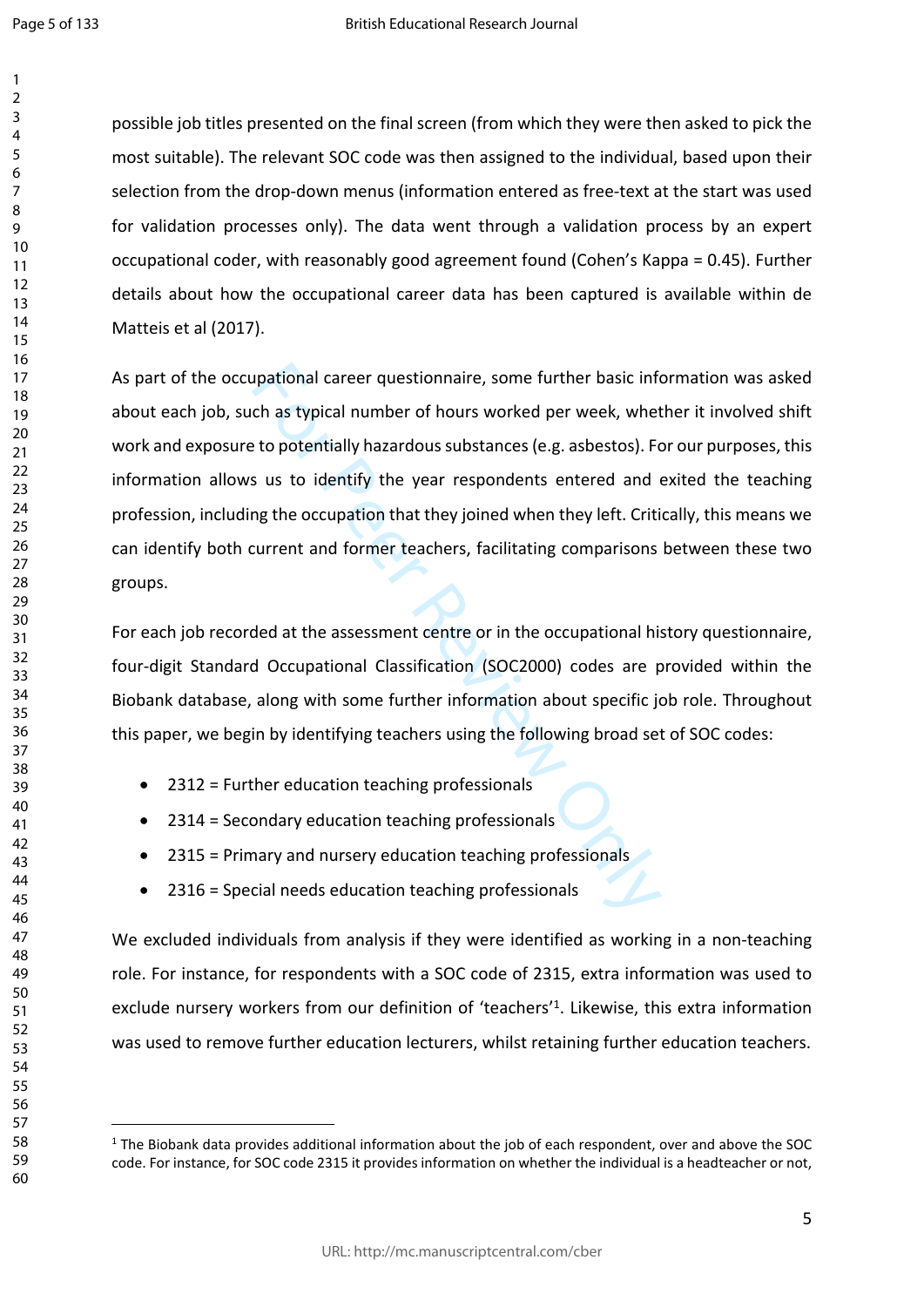#### Key measures collected during the 2006-2010 assessment centre

Within our analysis, we make particular use of the following measures collected during the assessment centre:

- Neuroticism score. Neuroticism was measured with the 12-item neuroticism subscale from the short form of the revised Eysenck Personality Questionnaire (EPQ-N). This encompassed 12 questions such as 'do you often feel fed-up', 'do you suffer from nerves', and 'do you often feel lonely', with participants asked to respond either yes, no, don't know or prefer not to say to each item. A total neuroticism score from these 12 items is provided as part of the Biobank dataset, which has been reported to have good levels of internal validity (Cronbach's alpha of 0.84 – Peters et al 2018). Within our analysis, we standardise this scale to mean zero and standard deviation one.
- The Biobal and Hall chemistic sisted to<br>now or prefer not to say to each item. A total neuroticis<br>provided as part of the Biobank dataset, which has be<br>of internal validity (Cronbach's alpha of 0.84 Peters<br>s, we standard Depression. Within the self-completion questionnaire, respondents were asked four questions about how they felt over the last two weeks. This included (a) frequency of depressed mood; (b) tiredness / lethargy; (c) unenthusiastic/ disinterest and (d) tenseness/restlessness. Respondents were asked to indicate one of following response options for each (1. Not at all; 2. Several days; 3. More than half the days; 4. Nearly every day; 5. Don't know; 6. Prefer not to say). Following McCormack et al (2015), we combine responses to these questions into an overall depression scale. This is done using a two-parameter item-response theory (IRT) model, which is then standardised to mean zero and standard deviation one.
- Sleep. A wide body of research has shown that mental health problems, such as anxiety and depression, are linked to insomnia and a lack of sleep (Freeman et al., 2017; [Fujishiro](https://www.sciencedirect.com/science/article/abs/pii/S0277953617305531) et al., 2017). As part of the self-completion questionnaire, respondents were asked (a) the number of hours of sleep they typically get within a 24-hour period and (b) whether they either have trouble falling asleep or whether they wake up during the night (1. Never/rarely; 2. Sometimes; 3. Usually).
- Alcohol intake. Previous research has found that up to 40 percent of adults use alcohol as a mechanism to cope with stress (Appleton and James 2018). Within the

and whether they work in a primary or nursery setting. The variable in question is available from here: [https://biobank.ctsu.ox.ac.uk/crystal/field.cgi?id=132.](https://biobank.ctsu.ox.ac.uk/crystal/field.cgi?id=132)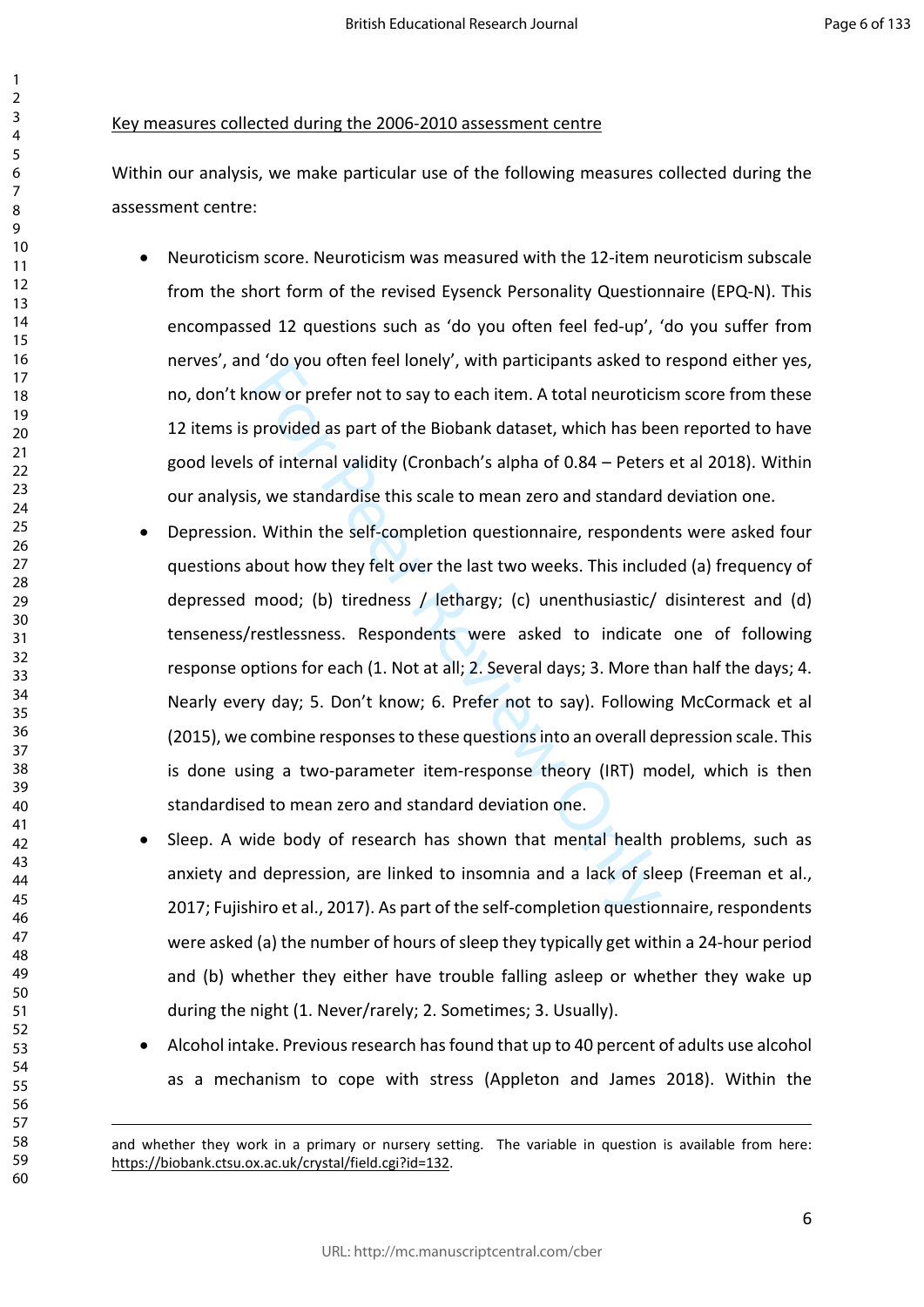$\mathbf{1}$ 

60

assessment centre, respondents were first asked how frequently they drink alcohol (daily/almost daily; three/four times a week; once/twice a week; one to three times a month; special occasions only; never). For those who said that they drink alcohol more than once or twice per week, they were then asked about average weekly intake of (a) pints of beer/cider; (b) white wine/Champagne; (c) fortified wine; (d) red wine; (e) spirits. For those who said that they drunk alcohol monthly, or only on special occasions, monthly figures were provided. Following Taylor et al (2018) we convert these responses into an approximate number of units of alcohol consumed per week. Both frequency of drinking per week and weekly units of alcohol consumed are considered within our analysis.

- Medications prescribed. As part of an interview with a trained nurse, respondents were asked about prescribed medications. Using this information, we create a binary variable, coded as one if they take frequently prescribed medications for anxiety, depression or insomnia 2 , and zero otherwise.
- Shares into an approximate number or units or attorion correct of drinking per week and weekly units of alcordic<br>ency of drinking per week and weekly units of alcordic<br>within our analysis.<br>So prescribed. As part of an inte Medical conditions. In the assessment centre, participants were asked to indicate any medical conditions that they had. If the participant was uncertain of the type of illness they had, then they were asked to describe it to a trained nurse who placed it within a category. They were also asked the date or age when they were first diagnosed with the condition. Our focus is upon reports of depression, anxiety, self-harm, stress and insomnia, coded as one if they reported having one of these conditions, and zero otherwise.
- Happiness. Respondents were asked 'in general, how happy are you' with responses provided using a six-point scale (extremely happy to extremely unhappy)<sup>3</sup>.
- Happiness with different aspects of life. Respondents were asked the same question as above, but with the focus being upon a certain aspect of their life. This included how happy they were with their (a) work; (b) family; (c) finances; (d) friends; (e) health.

<sup>&</sup>lt;sup>2</sup> If respondents indicated that they were currently prescribed one of the following medications, this dummy variable was coded as one: Citalopram, Escitalopram, Fluoxetine, Fluvoxamine, Amitripyline, Paroxetine, Sertraline, Venlafaxine, Duloxteine, Pregabalin, Cymbalta, Yentreve, Mirtazapine, Anafranil, Prozac, Diazepam, Zopiclone, Temazepam, Nitrazepam.

<sup>&</sup>lt;sup>3</sup> The questions about happiness and work/job satisfaction were only introduced into the assessment centre questionnaire in 2009. These data are therefore only available for a subset of respondents.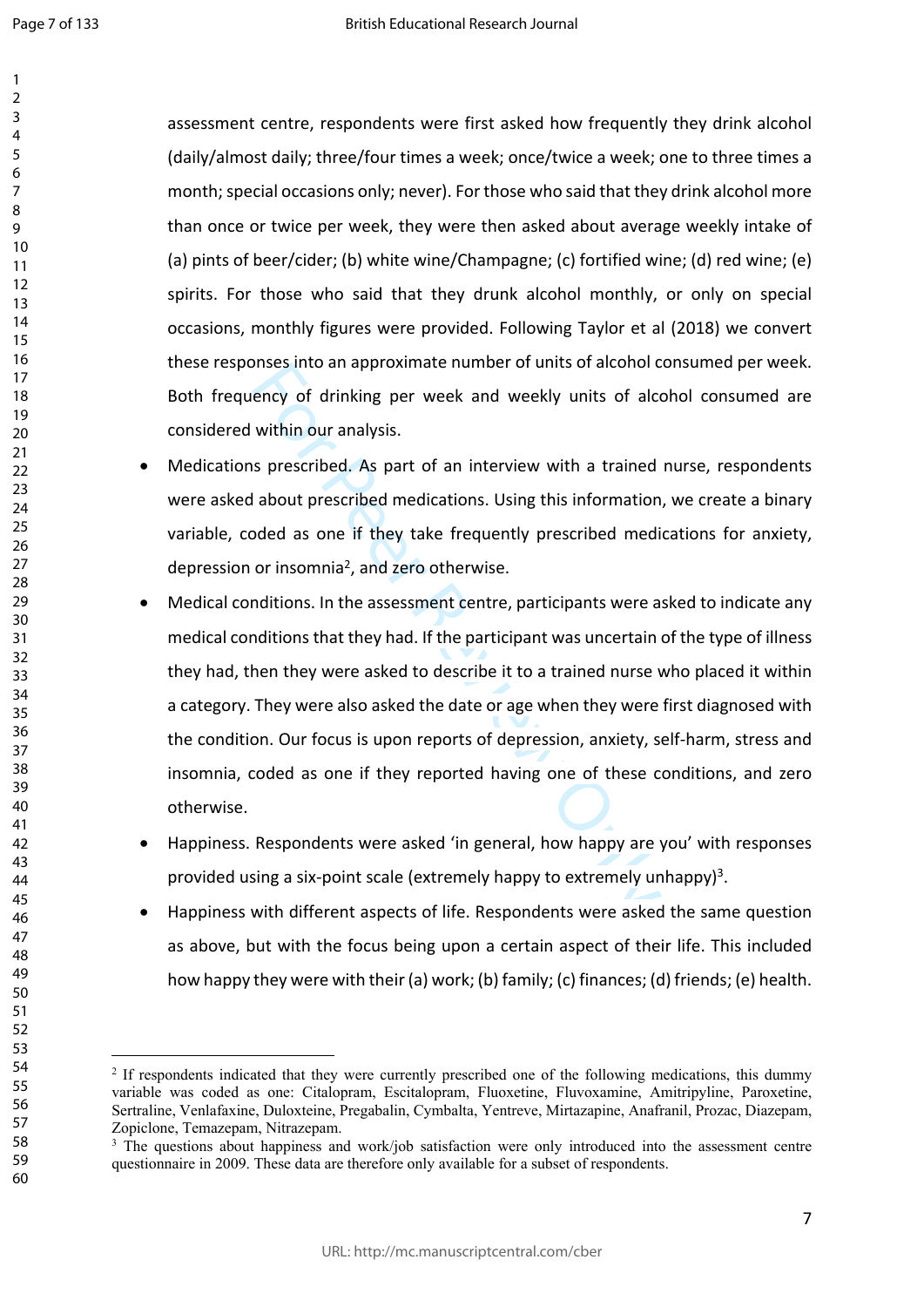Responses were again provided using a six-point scale (extremely happy to extremely unhappy).

A wide range of other information was also collected within the assessment centre, including demographic background, basic health assessments (blood pressure measurements), illnesses of mother/father/siblings (including depression) and whether selected life events had occurred within the last two years (e.g. death of a family member, divorce, a serious illness). Although not the focus of this paper, a selection of such variables will be used as controls within our analysis.

#### Follow-up assessment centres

123456789

 $\mathbf{1}$  $\overline{2}$  $\overline{3}$  $\overline{4}$ 5 6  $\overline{7}$ 8  $\mathsf{Q}$ 

r analysis.<br>
ent centres<br>
sink participants have completed return visits to the<br>
udinal element to the dataset. These longitudinal fol<br>
in certain parts of the country; most notably the<br>
(Stockport), Reading and Newcastle. A sub-set of Biobank participants have completed return visits to the assessment centre, providing a longitudinal element to the dataset. These longitudinal follow-ups have been concentrated within certain parts of the country; most notably the assessment centres located at Cheadle (Stockport), Reading and Newcastle. Most of the same data were collected as in the initial assessment centre, including current occupation, currently prescribed medications, current medical conditions, sleep, depression, alcohol consumption and happiness with different aspects of life. Critically, this means we can identify individuals who have changed job between the two assessment centres (e.g. individuals who joined or left the teaching profession) and measure change in the aforementioned measures of mental health and well-being.

#### The 2016 mental health questionnaire

In 2016, a subset of 137,000 biobank participants completed an additional questionnaire about their mental health. Most of these questionnaires were completed between the 19<sup>th</sup> of August and the 26<sup>th</sup> of September 2016. Importantly, this provides a second longitudinal component to the Biobank data, with the 2006-2010 assessment centre acting as the baseline and the 2016 mental health questionnaire as the follow-up. Within our analysis, we make particular use of the following information gathered within the mental health questionnaire:

 Current depression. Respondents were asked "*over the last 2 weeks, how often have you been bothered by any of the following problems*", with nine separate questions then following (e.g. Little interest or pleasure in doing things; feeling down, depressed,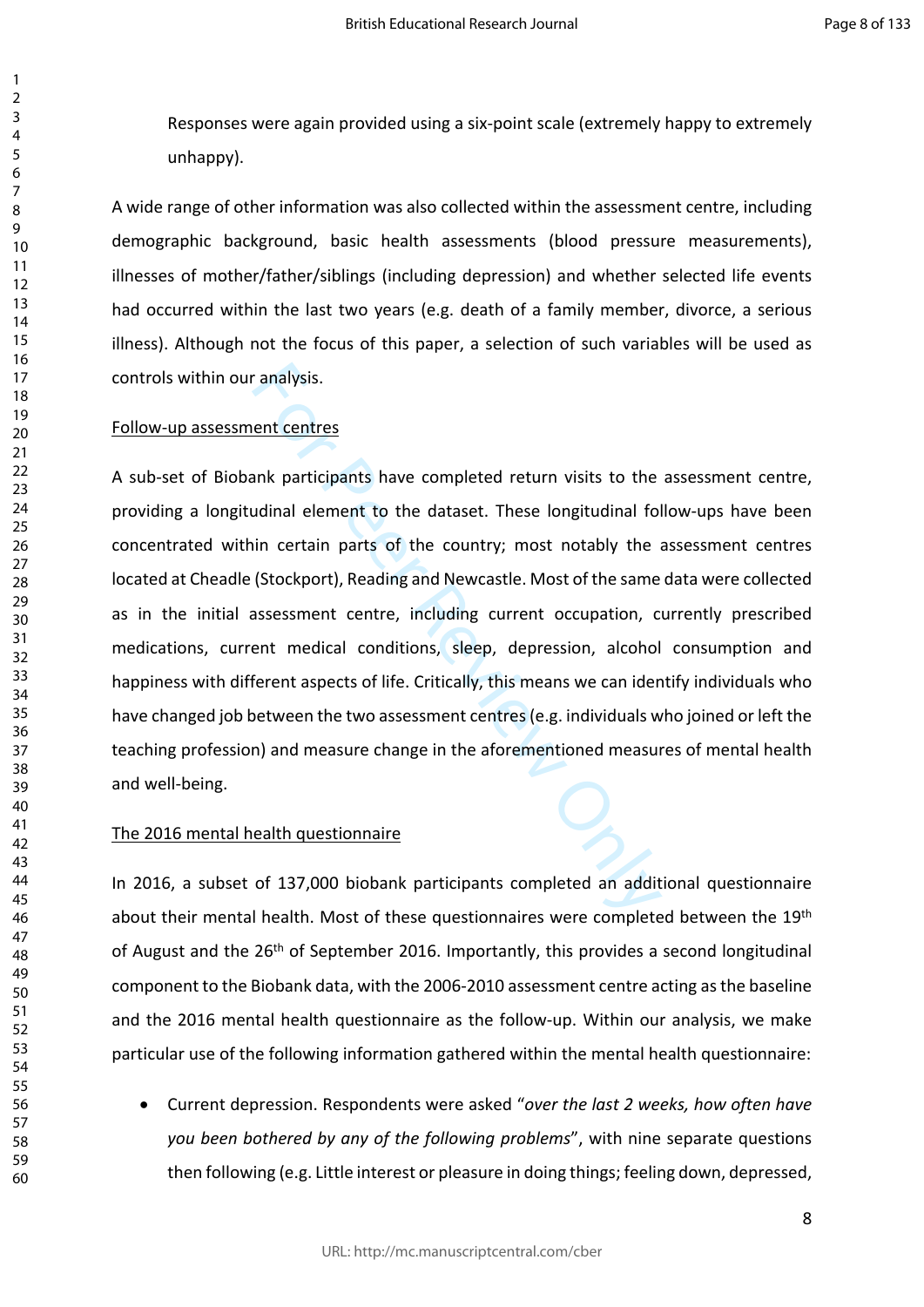123456789

 $\mathbf{1}$  $\overline{2}$  $\overline{3}$  $\overline{4}$ 5 6  $\overline{7}$ 8 9

or hopeless; feeling tired or having little energy). They were asked to select one of four responses for each (not at all; several days; more than half the days; nearly every day). A two-parameter IRT model is estimated using these nine items in order to construct a depression scale. We standardise this scale to mean zero and standard deviation one.

- Current anxiety. Respondents answered the same question as presented above for current depression, with seven separate items (e.g. feeling nervous, anxious or on edge; worrying too much about different things; trouble relaxing). A two-parameter IRT model is again used to derive an overall anxiety scale.
- bying too much about different things; trouble relaxing<br>s again used to derive an overall anxiety scale.<br>periods of depression. First, respondents were asked<br>stions: "have you ever had a time in your life when y<br>for two we Prolonged periods of depression. First, respondents were asked the following two yes/no questions: "*have you ever had a time in your life when you felt sad, blue, or depressed for two weeks or more in a row*" and "*have you ever had a time in your life when you lost interest in most things like hobbies, work, or activities that usually give you please*". To respondents who answered yes to either of these questions, they were asked to recall the age that they first had such a spell and the age they were when they last had such a spell. For the purposes of this paper, this information can be compared to spells when respondents were and were not working as teachers.
- Alcohol consumption. Respondents were asked: "*In the next two questions, a "drink" is defined as one unit of alcohol. How often do you have six or more drinks on one occasion*?" We use responses to this question to get an indication of the extent that respondents engage in heavy drinking.
- Self-harm. A series of questions were asked about self-harm, including "*many people have thoughts that life is not worth living. Have you felt that way*" and "*have you contemplated harming yourself*?". They were also asked if they had felt this way in the last 12 months or if they had harmed themselves during the last 12 months.
- Happiness. Respondents were asked the same question as in the 2006-2010 assessment centre.
- Happiness with health. Respondents were asked "*In general how happy are you with your HEALTH*?", using the same six response options presented for the happiness scale.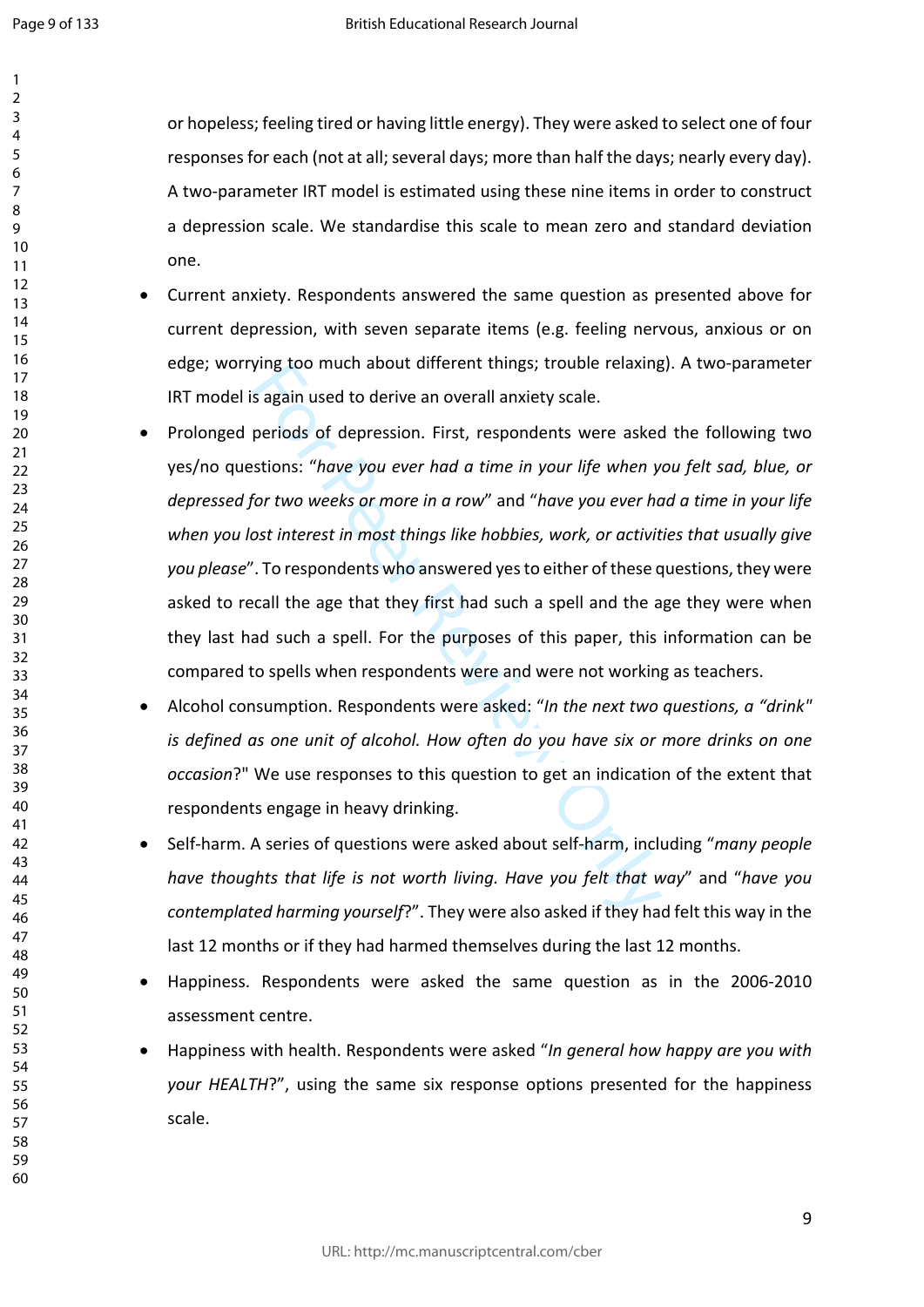Feel life is meaningful. Participants were asked "*to what extent do you feel your life to be meaningful*?", with responses provided on a five-point scale (not at all; a little; a moderate amount; very much; an extreme amount).

These are the main outcome measures we consider when analysing the 2016 mental health data.

### **3. Methodology**

### Outcomes measured at the initial assessment centre

To begin, we focus upon the 2006-2010 assessment centre measures described above as our outcomes of interest. These outcomes will be compared across the following groups:

- 1. Current teachers (reference group). Individuals who were teachers when the initial assessment centre took place (n = 16,622).
- 2. Former teachers who left within the last five years. Individuals who were teachers, but left the teaching profession for another career within the five years prior to the Biobank assessment centre (n =  $1,271$ )<sup>4</sup>.
- 3. Former teachers who left six to ten years ago. Individuals who were teachers, but left the teaching profession for another career between six and ten years prior to the Biobank assessment centre (n = 661).
- ed at the initial assessment centre<br>upon the 2006-2010 assessment centre measures des<br>sst. These outcomes will be compared across the follow<br>achers (reference group). Individuals who were teach<br>t centre took place (n = 16 4. Former teachers who left more than 10 years ago. Individuals who were teachers, but left the teaching profession for another career more than ten years prior to the Biobank assessment centre (n = 2,214).

Within this part of our analysis, the sample is restricted to individuals below age 65 at the time of the assessment centre, and who were still employed<sup>5</sup>. Table 1 provides some descriptive information about how the background characteristics of the Biobank sample compares to the estimates of the population of age 40-65-year-old teachers (based upon

 $\mathbf{1}$ 

 Around one-third of those who left teaching within the last five years had moved into another job in education, such as becoming a school inspector, private tutor or teaching assistant, while around two-thirds were employed in a job outside of education.

<sup>&</sup>lt;sup>5</sup> The occupational questionnaire was typically completed in the summer of 2015; one year before the mental heath questionnaire. We assume that anyone who was recorded as a teacher when they completed the occupational history questionnaire was also a teacher when they completed the mental health questionnaire.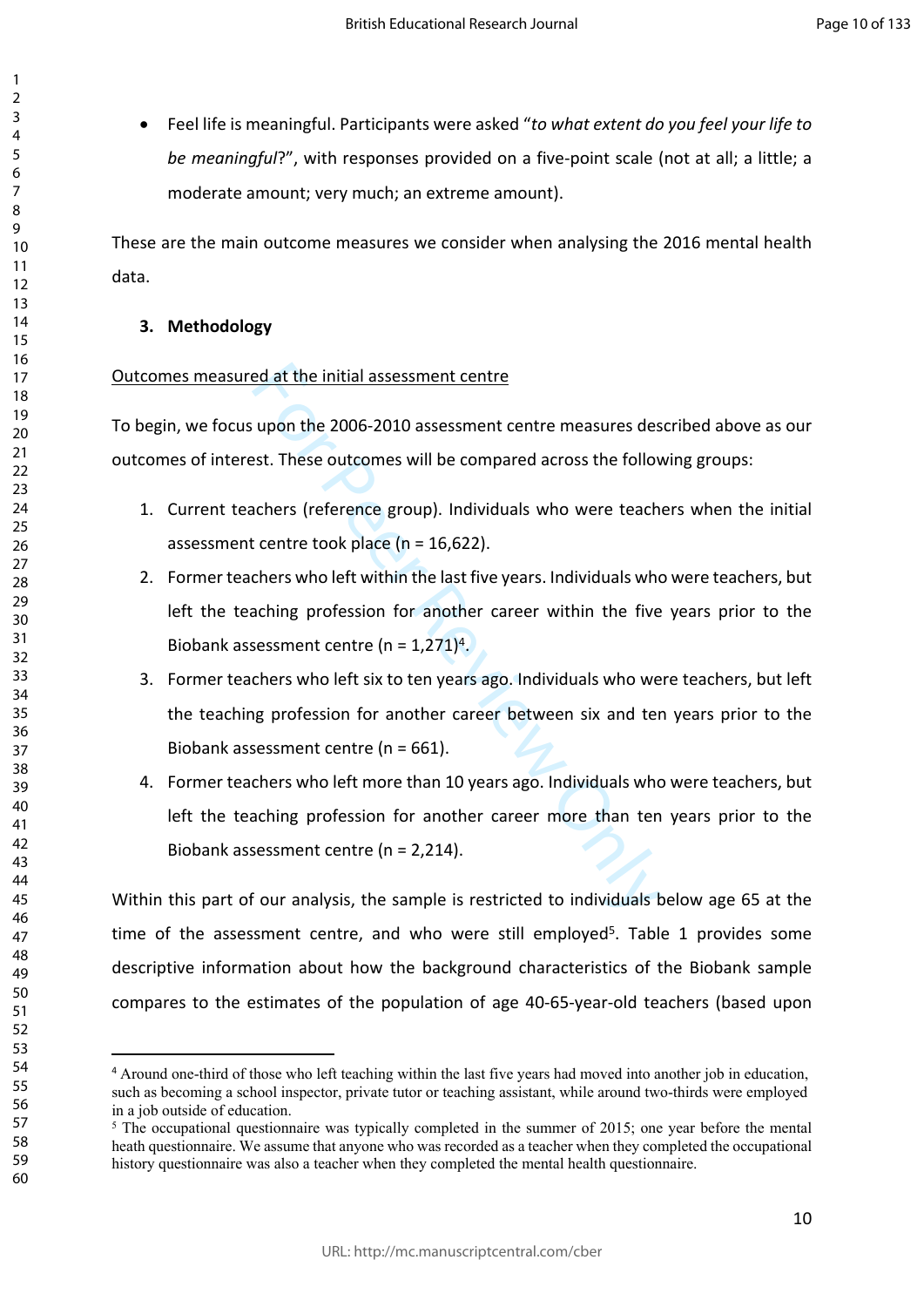123456789

 $\mathbf{1}$  $\overline{2}$  $\overline{3}$  $\overline{4}$ 5 6  $\overline{7}$ 8 9

nationally representative sample surveys). On the whole, the Biobank sample is reasonably similar to these population estimates, at least in terms of the observable characteristics considered.

#### **<< Table 1 >>**

The first set of results presented in the main body of the paper are based upon the following regression model:

$$
link (0) = \alpha + \beta \cdot T + \tau \cdot D + \theta \cdot P + \varphi \cdot M + \rho \cdot F + \sigma \cdot L + \gamma \cdot H + \varepsilon
$$
 (1)

Where:

 $T + \tau D + \theta P + \varphi M + \rho F + \sigma L + \gamma H + \varepsilon$ <br>
opriate GLM link function for the outcome variable is<br>
ink for continuous variables (estimated by Ordinary Levy/ordered categorical variables (estimated by logist<br>
comes collected during Link () = The appropriate GLM link function for the outcome variable of interest. This will either be identity link for continuous variables (estimated by Ordinary Least Squares) or the logit link for binary/ordered categorical variables (estimated by logistic / ordinal logistic regression).

O = One of the outcomes collected during the assessment centre (as described above).

T = A vector of dummy variables capturing whether the individual was a teacher or a former teacher when they participated in the assessment centre.

D = A vector of demographic background variables such as age, gender, socio-economic status, household income, age they left education, a measure of fluid intelligence, whether they hold a degree and whether born outside of the UK.

P = Reported spells of depression before the individual entered teaching.

M = Month that they completed the Biobank assessment centre.

F = Family history of mental illness (reported that their mother, father or sibling suffered from depression or anxiety).

L = An indicator of whether a major life event (e.g. divorce, severe financial problems, had a relative die) occurred within the last two years.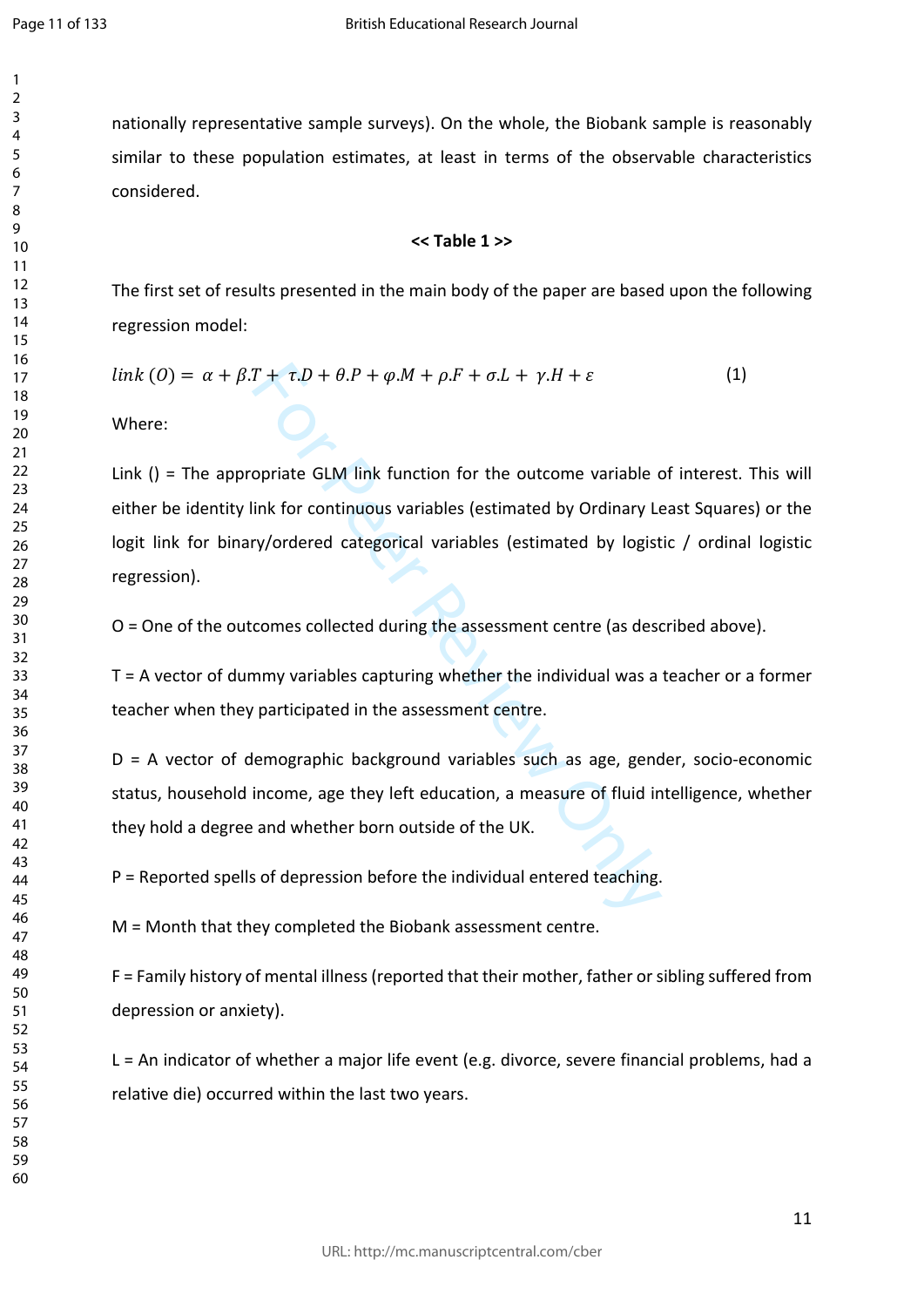$H = A$  vector of variables capturing different aspects of household structure, including whether the respondent has a partner in the household, whether there are children in the household and household size.

Multiple imputation using chained equations is used to account for missing data within the controls. The parameter of interest is  $\beta$ ; this captures whether individuals who use to be teachers but left for another job (i.e. former teachers) have better or worse mental health outcomes than those individuals who have chosen to remain within the teaching profession (conditional upon the factors controlled for within the model).

In Appendix A, B and C we test the robustness of these results. First, we estimate alternative specifications of these models, variously including and excluding different control variables. Second, Inverse Probability Weighting (IPW) is used as an alternative estimation approach. Third, we alter the estimation approach for continuous outcomes from OLS to zero-inflated count models.

#### Outcomes measured during the follow-up assessment centre

123456789

 $\mathbf{1}$  $\overline{2}$  $\overline{3}$  $\overline{4}$ 5 6  $\overline{7}$ 8  $\mathsf{Q}$ 

the factors controlled for within the model).<br>
Ind C we test the robustness of these results. First, we verse models, variously including and excluding differer<br>
obability Weighting (IPW) is used as an alternative estimati The main limitation of the analytical approach outlined above is that we can only control for a limited number of potentially confounding background characteristics. Ideally, if one wishes to make causal statements about the effect teaching has upon mental health outcomes (rather than interpreting results are purely correlational), one would need to control for all factors that are both (a) associated with the decision to leave teaching and (b) are also associated with future mental health outcomes.

The second part of our analysis takes a step closer towards reaching this goal. Specifically, we now use responses provided during the follow-up assessment centre as our outcome variables, with data from the 2006-2010 assessment centre acting as a rich set of additional controls. In other words, in this longitudinal analysis, we are interested in *change* in mental health outcomes between the two timepoints.

When using this subset of the Biobank data, our primary interest is individuals who were recorded as working as a teacher within either of the assessment centres, were still employed at the time of the second assessment centre and who were below retirement age (younger than 65). We then focus upon the following groups: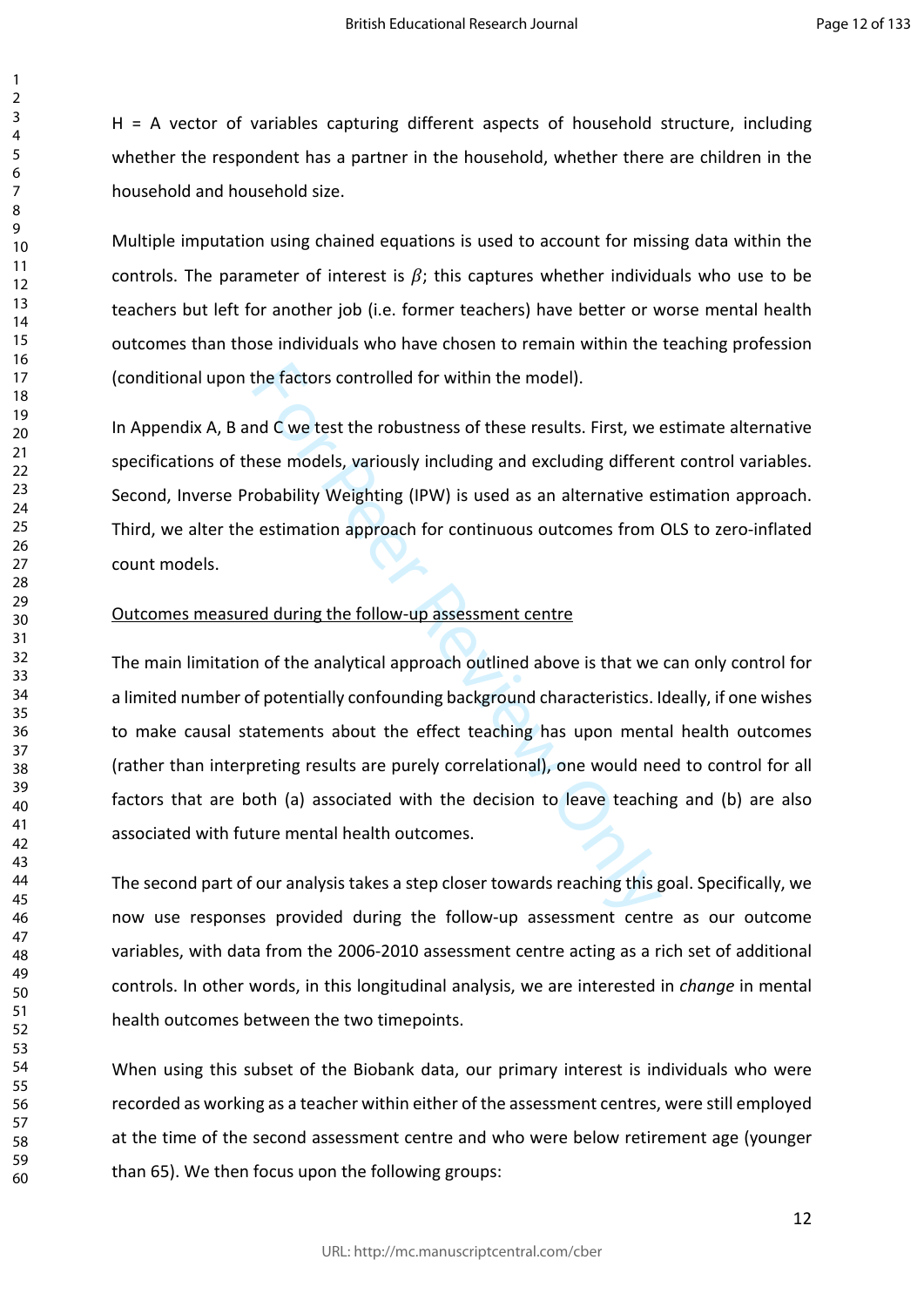60

- Always teachers. Individuals who were teachers at both the baseline and follow-up assessment centres (n = 925).
	- Leavers. Individuals who were teachers at the baseline assessment centre, but not the follow-up ( $n = 167$ )<sup>6</sup>.
	- Joiners. Individuals who were not teachers at the baseline assessment centre, but were at follow-up (n = 176).

initial Biobank assessment centre can be found in Appeapsed between the two assessment centre time point<br>analysis is around seven years, with an average age of<br>oach is otherwise similar to that presented above, with<br>now c A comparison of the background characteristics of these groups to all teachers who participated in the initial Biobank assessment centre can be found in Appendix D. The average amount of time elapsed between the two assessment centre time points within the sample we use within our analysis is around seven years, with an average age of 58 at follow-up.

Our empirical approach is otherwise similar to that presented above, with the main difference being that we can now control for the extremely rich health data collected from participants within the initial assessment centre. Specifically, the model becomes:

$$
link (0) = \alpha + \beta \cdot T + \tau \cdot D + \varphi \cdot M + \rho \cdot F + \delta \cdot BC + \varepsilon \tag{2}
$$

Where:

O = One of the mental health outcomes collected during the assessment centre (as described above).

T = A vector of dummy variables capturing whether the individual was working as a teacher at both assessment centres (reference group), had left the teaching profession between the two time points or who had joined the profession.

 $D = A$  vector of demographic background variables such as age, gender, socio-economic status, age they left education, a measure of fluid intelligence, whether they hold a degree and whether a partner lives in the same household.

M = Month that they completed the Biobank assessment centre.

<sup>6</sup> Around one-third of those who left teaching moved into another job in education, such as becoming a school inspector, private tutor or teaching assistant, while around two-thirds were employed in a job outside of education.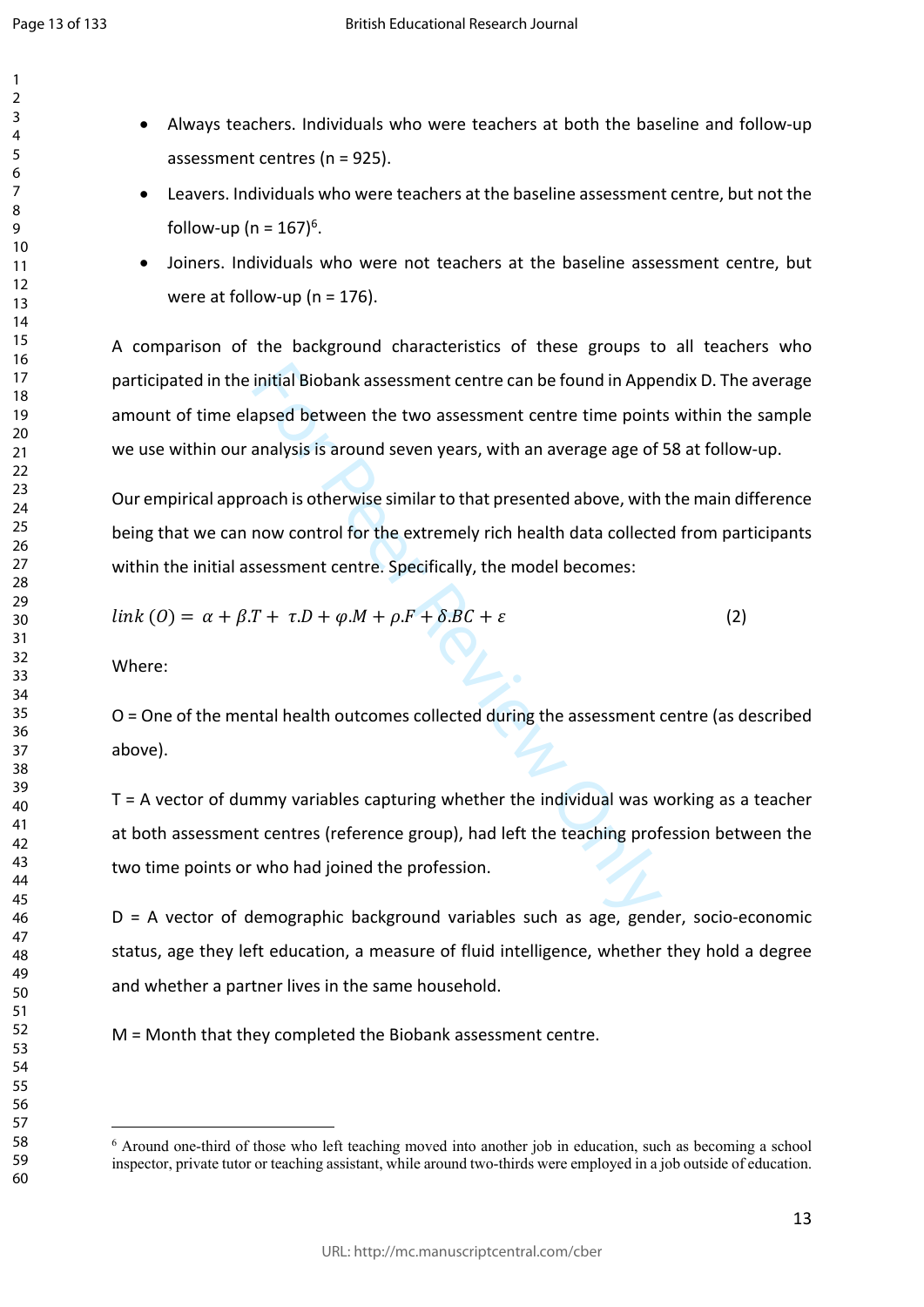F = Family history of mental illness (reported that their mother, father or sibling suffered from depression or anxiety).

BC = Baseline (assessment centre) controls. This includes depression, anxiety, medications, medical conditions, general health, happiness, job satisfaction, alcohol consumption and sleep as reported during the 2006-2010 assessment centre.

Imputation is again used to account for missing data<sup>7</sup>, while robustness tests using alternative model specifications and inverse probability weighting estimates are provided in Appendix A and B. The  $\beta$  estimates from this model now reveal whether individuals who have recently left teaching (and those who have recently joined) have better or worse mental health outcomes than their peers who have worked as teachers throughout this period.

#### Outcomes measured within the 2016 mental health questionnaire

 $\mathbf{1}$  $\overline{2}$  $\overline{3}$  $\overline{4}$  $\overline{7}$ 

The state interists probability weighting estimated are pro-<br>attes from this model now reveal whether individuals<br>those who have recently joined) have better or w<br>ir peers who have worked as teachers throughout this<br>ed wi We follow a similar approach in our analysis of the 2016 mental health questionnaire data; information collected during the initial assessment centre act as a rich set of controls, while responses to the 2016 mental health questionnaire are the outcome measures. Our variable of interest is based upon the information provided in the occupational history questionnaire and is defined as follows:

- 1. Always teachers (reference group). Individuals who were employed as teachers at both baseline (initial assessment centre) and at follow-up (2016 mental health questionnaire). N= 1,715.
- 2. Leavers. Those who were employed as teachers at baseline, but employed in another job at follow-up. N= 360<sup>8</sup>.
- 3. Joiners. Those who not teachers at baseline, but were employed as a teacher at follow-up.  $N = 368$ .

 The amount of missing data is small for most covariates. The small number of covariates with large amounts of missing data are due to those questions only being included in assessment centres taken at later dates (e.g. questions about happiness were only included in later iterations of the Biobank assessment centre questionnaire) and not because of selective non-response. see Appendix E for further details on missing data by covariate. Around half of those who left teaching entered another job in education (e.g. become an inspector, teaching assistant), while the other half were working outside of education.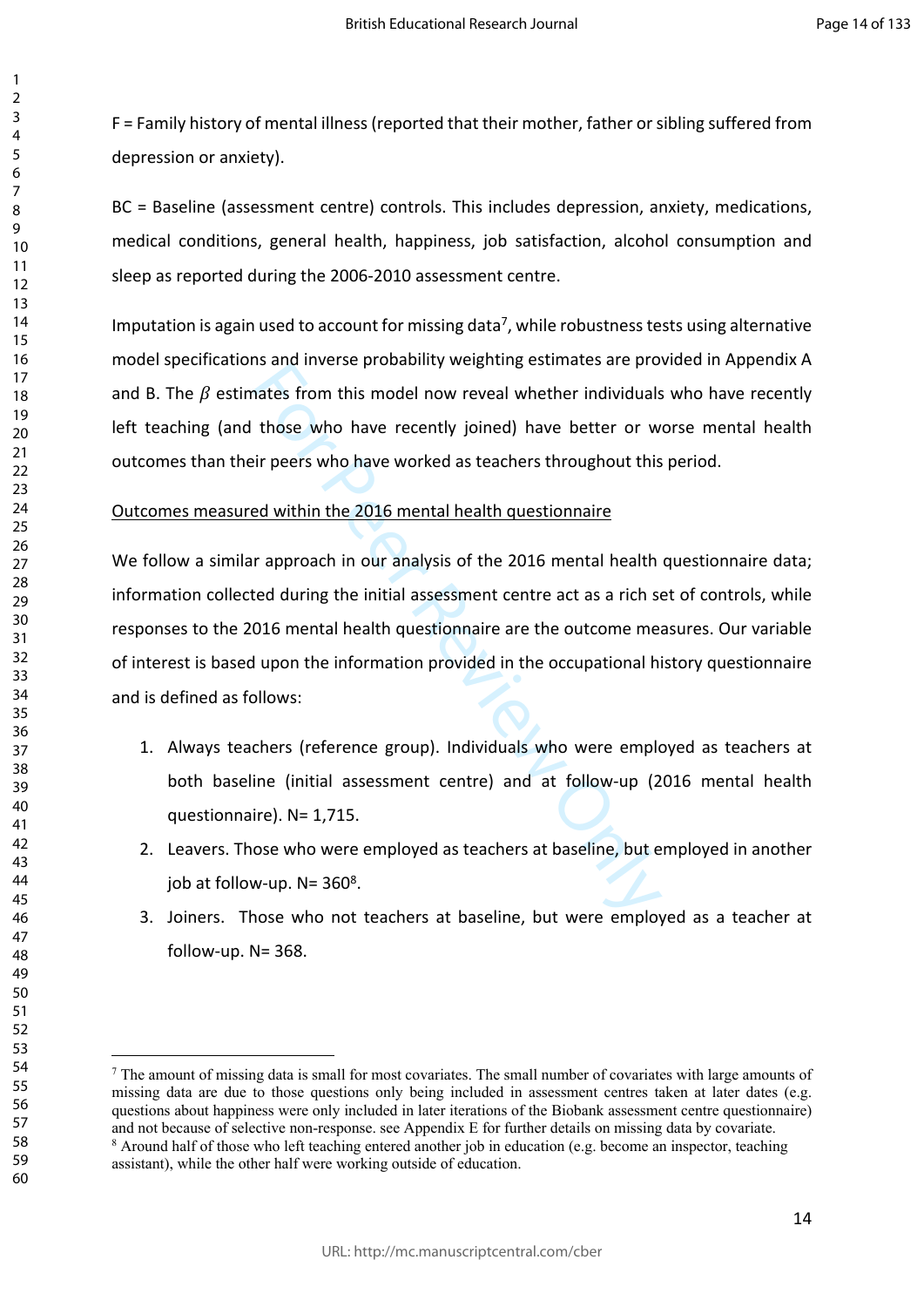Page 15 of 133

 $\mathbf{1}$  $\overline{2}$ 

59 60 Within this part of the analysis, the sample is restricted to those who were still employed and below retirement age (65) when they completed the mental health questionnaire. After making these restrictions, the average age of this analysis sample is 56. A comparison of the background characteristics of these groups to all teachers who participated in the initial Biobank assessment centre can be found in Appendix D. Imputation is again used to account for missing covariate data, while the substantive regression models are specified as outlined in the sub-sections above.

# Effect sizes

ted in terms of effect sizes; Cohen's d for continuous cordinal outcomes. With respect to Cohen's d, we interest the sesentially no effect. This is based upon two observanted much larger effect sizes with respect to the on Results are presented in terms of effect sizes; Cohen's d for continuous outcomes and oddsratios for binary or ordinal outcomes. With respect to Cohen's d, we interpret values below 0.1 as evidence of essentially no effect. This is based upon two observation. First, metaanalyses have reported much larger effect sizes with respect to the impact of mental health interventions delivered in the workplace. For instance, Carolan, Harris, & Cavanagh (2017) reported an effect size of 0.37 for the impact of occupational mental health interventions upon psychological wellbeing. Second, we argue that an effect size of 0.1 would be substantively very small in this context. For instance, say that a person who left teaching scored an effect size 0.1 lower on the depression scale than those who remained in the profession. This would mean that there is only around a 52.8% chance that a person picked at random from those who have continued to be teachers will have a higher score on the depression scale than a person picked at random from the group who quit teacher for another job. In other words, the probability of suffering depression amongst members of these two groups would be little more than equal. We therefore consider any effect size below 0.1 as trivially small.

## **4. Results**

## Left teaching before the initial 2006-2010 assessment centre

The results focusing upon measures collected at the initial assessment centre can be found in Table 2. Starting with anxiety/depression, there is some limited evidence that former teachers have better outcomes on these measures than current teachers. Those individuals who left teaching within the last five years did score slightly lower on the self-reported depression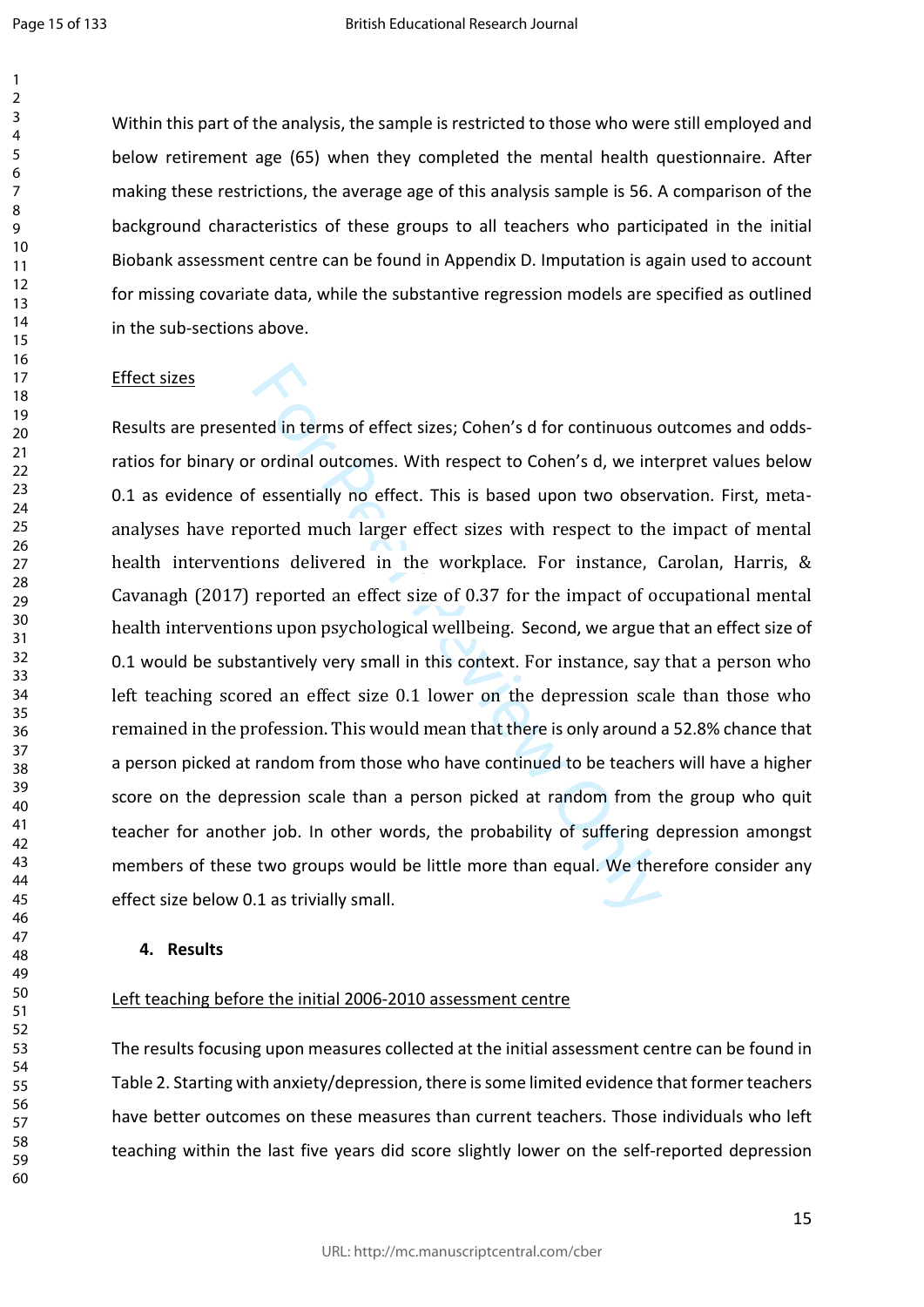scale than their peers who were still working as teachers (effect size difference of 0.10), though they were no less likely to report taking prescription medicines for common mental health problems (odds ratio = 0.95). Those who had left teaching within the last five years also scored slightly lower, on average, on the neuroticism scale (effect size 0.13). These differences are, however, quite modest in terms of magnitude. Differences are similar (or slightly smaller) when comparing current teachers to those who left the profession more than five years ago. Evidence of a link between teaching and these outcomes is hence mixed.

#### **<< Table 2 >>**

 $\le$  Table 2>><br>
simates turns to the issue of sleep. There is little evident<br>
fferences when expressed as an effect size are all be<br>
t teaching were slightly less likely to say that they had t<br>
g the night) than the refer The next set of estimates turns to the issue of sleep. There is little evidence of a difference between current and former teachers in terms of the amount of sleep they get over a typical 24-hour period; differences when expressed as an effect size are all below 0.10. Similarly, individuals who left teaching were slightly less likely to say that they had trouble falling asleep (or woke up during the night) than the reference group (current teachers). However, the effect size is again small (odds ratio  $\approx$  0.90). Any benefits from quitting teaching for one's quality and quantity of sleep are hence likely to be small (if at all).

The third set of outcomes presented in Table 2 refer to the consumption of alcohol. Former teachers are found to drink slightly more regularly than current teachers, though the difference is again relatively modest in magnitude (the estimated odds ratio is, at most, around 1.2). Furthermore, no difference is found between groups in terms of number of units of alcohol consumed each week. This suggests that former teachers drink roughly the same amount as individuals who have remained in teaching,

Finally, the last set of estimates presented in Table 2 refer to self-reported happiness with different aspects of life. A similar pattern again emerges. The estimated odds ratios mostly hover around one, fluctuating between 0.9 and 1.1, with no clear or obvious pattern. This holds true across most of the five specific areas of life teachers were asked about (e.g. finances, friends, family and health) as well as happiness in life overall. The one exception, where there is a sizeable difference, is happiness at work. Those who quit teaching recently – within the last five years – are happier in their jobs than those who have remained in the profession (odds-ratio 1.42). Yet our overall interpretation of the results presented in Table 2

 $\mathbf{1}$  $\overline{2}$  $\overline{4}$  $\overline{7}$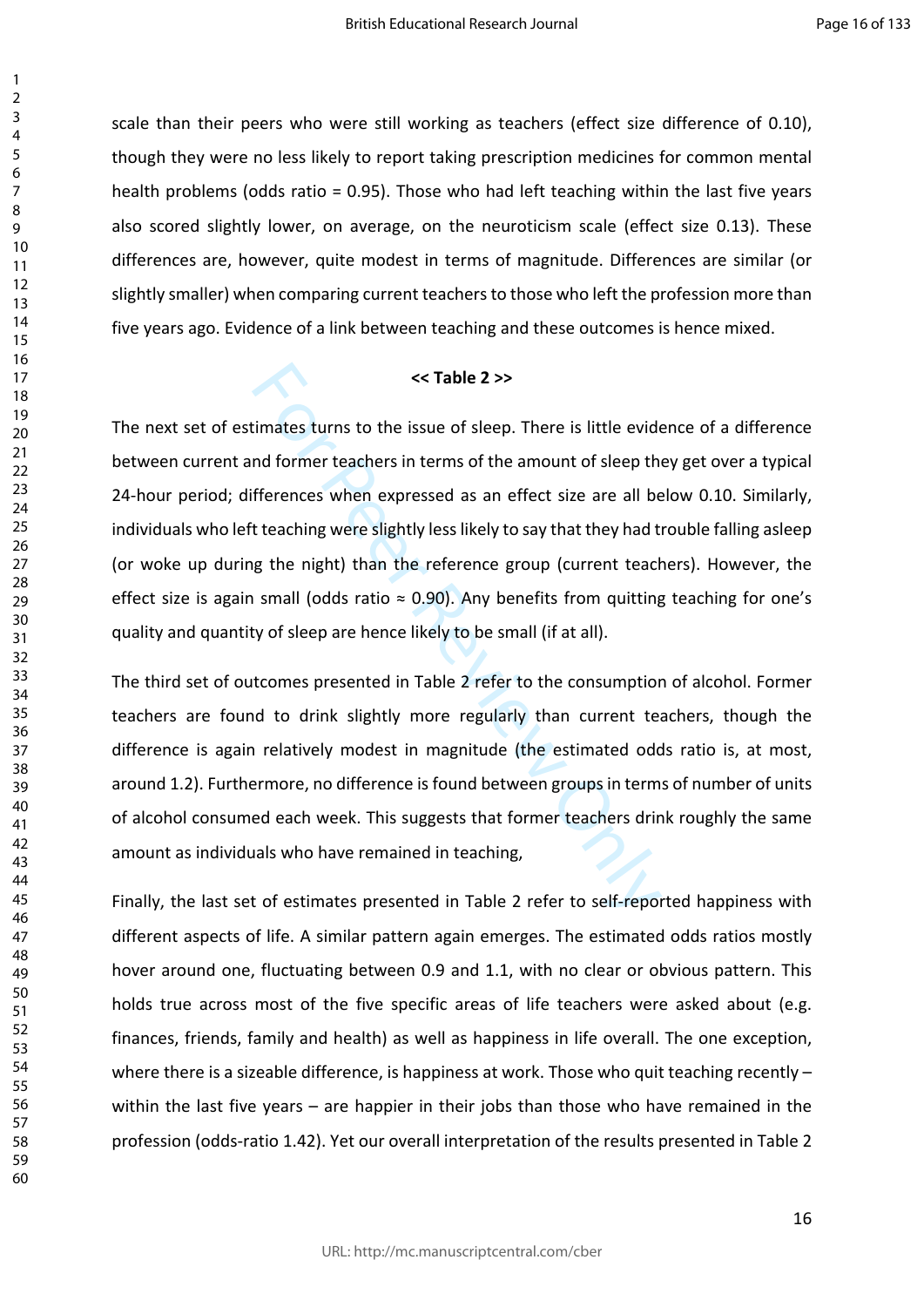123456789

 $\mathbf{1}$  $\overline{2}$  $\overline{3}$  $\overline{4}$ 5 6  $\overline{7}$ 8  $\mathsf{Q}$ 

is that individuals who choose to leave teaching are not generally happier in their life than those continue working in this career.

# Joined / left teaching between the initial assessment centre and follow-up assessment centre

Table 3 replicates the analysis presented in the sub-section above, but is now based upon the longitudinal Biobank data, focusing upon those who attended the assessment centre twice. Recall that this allows us to measure change in outcomes over time, and how these relate to whether individuals moved out, into or remained in the teaching profession. There are perhaps two key points of note (over and above our discussion of the results presented in Table 2).

#### **<< Table 3 >>**

Is moved out, into or remained in the teaching providents over the particular origins of note (over and above our discussion of the review of the review of the review of the review of the review of the review of the review First, there is some suggestion that that individuals who leave teaching report slightly lower levels of anxiety and depression than those who have remained in the teaching profession. Former teachers score 0.07 standard deviations lower on the self-reported depression scale, while also being somewhat less likely to report taking prescription medicines for common mental health problems (odds ratio 0.45) or reported suffering from depression/anxiety as a medical condition (odds ratio 0.78). Interestingly, those who entered the teaching profession since the baseline assessment centre scored slightly higher on the self-reported depression scale than individuals who were working as teachers at both time points (effect size 0.13) and those who had left teaching for another career (effect size 0.20). Nevertheless, the key message from Table 3 is that leaving teaching to pursue another career may only bring small benefits for one's mental health (if any at all).

Second, the final set of estimates in Table 3 (capturing self-reported happiness) potentially help strengthen the evidence that those individuals who leave teaching have higher levels of job satisfaction than those who continue to work as a teacher as their career. In particular, those who left teaching for other employment reported higher levels of satisfaction with their work than those who stayed in teaching (odds ratio 1.41). Yet this result is very much specific to the work domain; there is no evidence that those who quit teaching were happier with their health, friendships, family, health or, indeed, with life in general.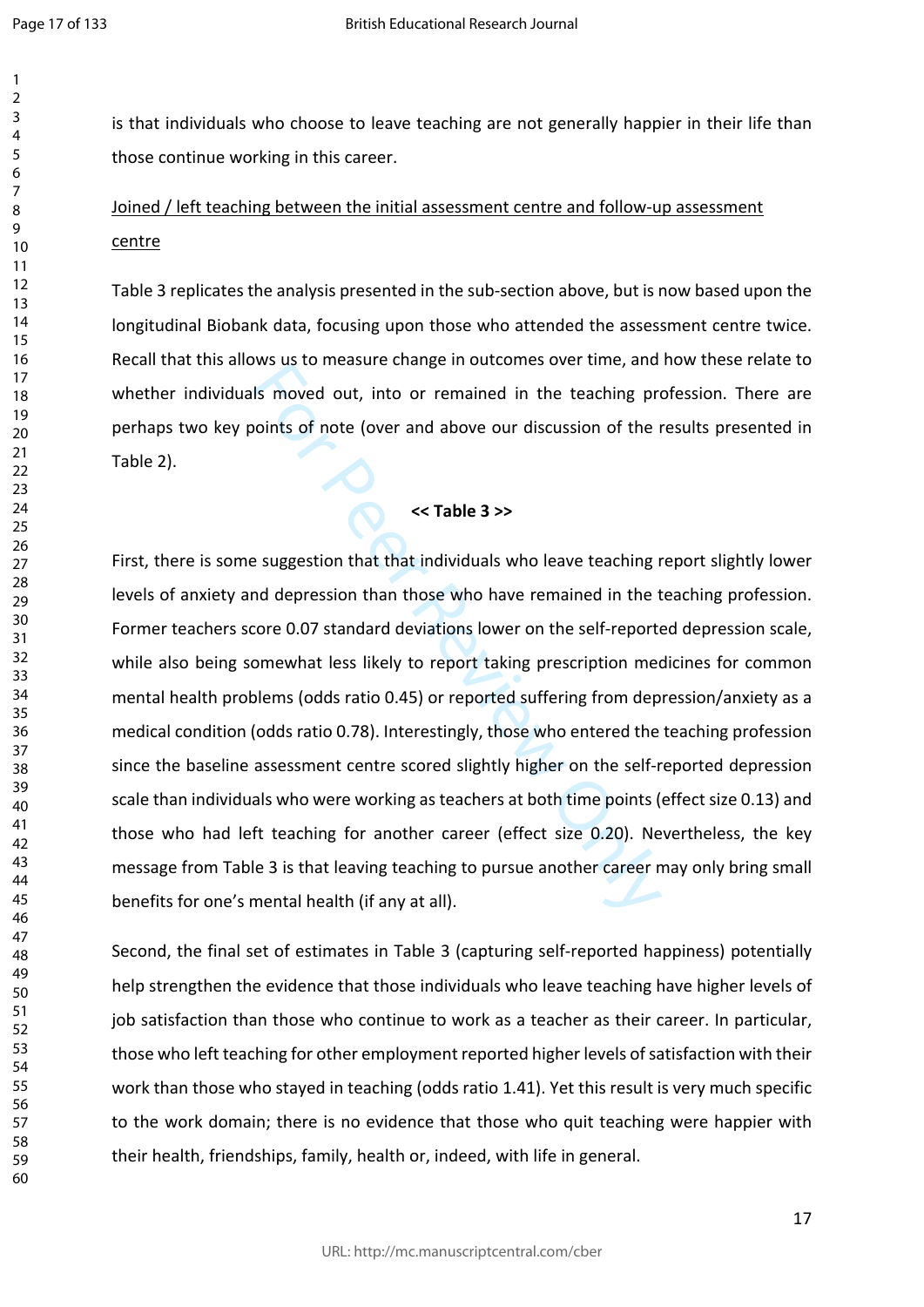The final point to note from Table 3 is that the results with respect to sleep and alcohol consumption are largely the same as Table 2. In other words, there is little evidence that working as a teacher has an impact upon difficulties with sleeping and alcohol consumption.

#### Joined / left teaching between the initial assessment centre and the mental health follow-up

Finally, Table 4 presents results from our second longitudinal analysis, where the initial 2006- 2010 assessment centre is the baseline, while the 2016 mental health questionnaire captures the outcomes.

#### **<< Table 4 >>**

entre is the baseline, while the 2016 mental health que<br>
sests that, if there are any differences in depression<br>
r teachers, they are trivially small. Differences in term<br>
0.1 on the anxiety and depression scales (e.g. the Table 4 again suggests that, if there are any differences in depression or anxiety between current and former teachers, they are trivially small. Differences in terms of effect sizes are consistently below 0.1 on the anxiety and depression scales (e.g. there is just a 0.06 standard deviation difference between current and former teachers on the self-reported depression scale). Similarly, there is little difference between current and former teachers in terms of their happiness (either overall or with their health), alcohol consumption and whether they believe that their life is meaningful.

#### Additional analyses in appendices

A series of additional analyses are presented within the appendices, investigating the sensitivity of our results to the different methods used. In summary:

- Appendix A investigates how results change when using a different set of controls. In this we continue to find some evidence that those individuals who left teaching are somewhat happier in their work. Otherwise, the results remained mixed, with no clear evidence that those who left teaching have clearly better mental health and wellbeing outcomes than other groups.
- Appendix B uses Inverse Probability Weighting (IPW) to adjust for covariates, rather than regression modelling. The clearest result is again that those individuals who leave teaching are somewhat happier with their work, though differences for the other outcomes tend to be small and often differ across the different approaches.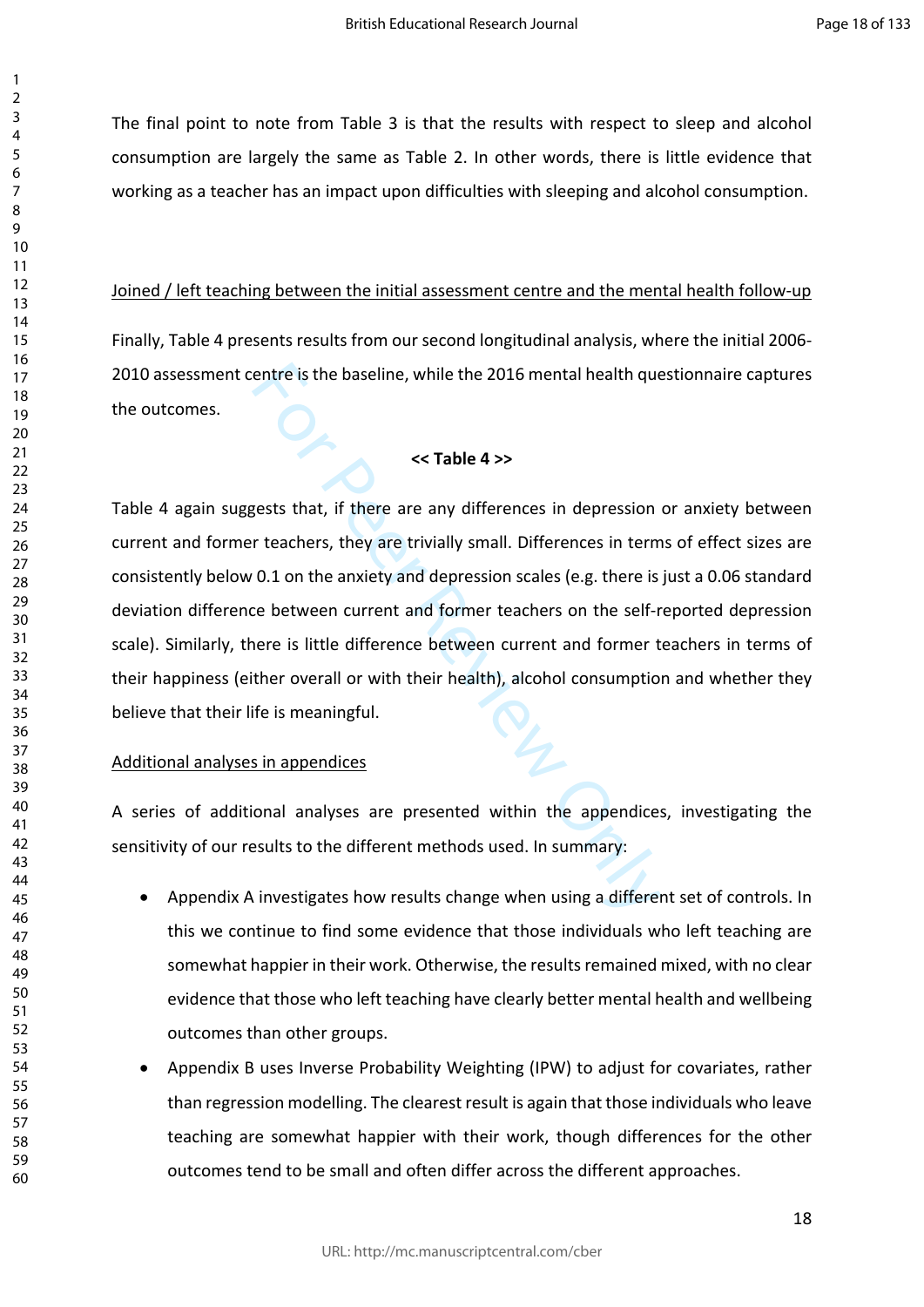60

- Appendix C alters the regression modelling approach used the analysis of the anxiety, depression and Neuroticism outcome scales, accounting for the fact that many people are clustered at a single score (zero). There continues to be little evidence of sizeable differences in these outcomes between individuals who decide to join, leave and remain in the teaching profession.
- reasures are removed from the model, to investigate the values of confound the results. Interestingly, the change odel specifications is relatively small. This may either echanism for leaving teaching for another job is re Appendix F provides alternative estimates for our models using the follow-up assessment centre and mental health questionnaire data. In particular, all prior outcome measures are removed from the model, to investigate the extent that these factors may confound the results. Interestingly, the change in the coefficients between model specifications is relatively small. This may either suggest that (a) the selection mechanism for leaving teaching for another job is relatively weak (or at least not driven by concerns about wellbeing / mental health) or (b) that selection into/out of teaching is being driven by factors that the Biobank dataset does not measure.

#### Summary

In summary, the evidence for whether leaving teaching leads to lower levels of depression and anxiety is mixed. Although small improvements in these outcomes were observed within a subset of our analyses, at other times no impact was found. Our conclusion is therefore that any reduction in anxiety / depression from leaving teaching is likely to be (on average) very small, at best.

Consistent with Bamford and Worth (2017), there is some suggestion that those who decide to quit teaching end up being somewhat happier in their work than those who choose to remain. Yet, critically, this does not seem to translate into greater levels of happiness in other areas of life, including satisfaction with health or happiness overall. Consequently, the benefits of leaving teaching for one's happiness seems to be relatively minor, and concentrated in satisfaction with work. Finally, there is little evidence that the decision to leave teaching has any meaningful impact upon alcohol consumption (a mechanism many adults use to cope with stress) or quality of sleep (a marker of anxiety).

This leads us to reach an overall conclusion that leaving teaching for another job is unlikely to bring significant benefits to well-being or mental health.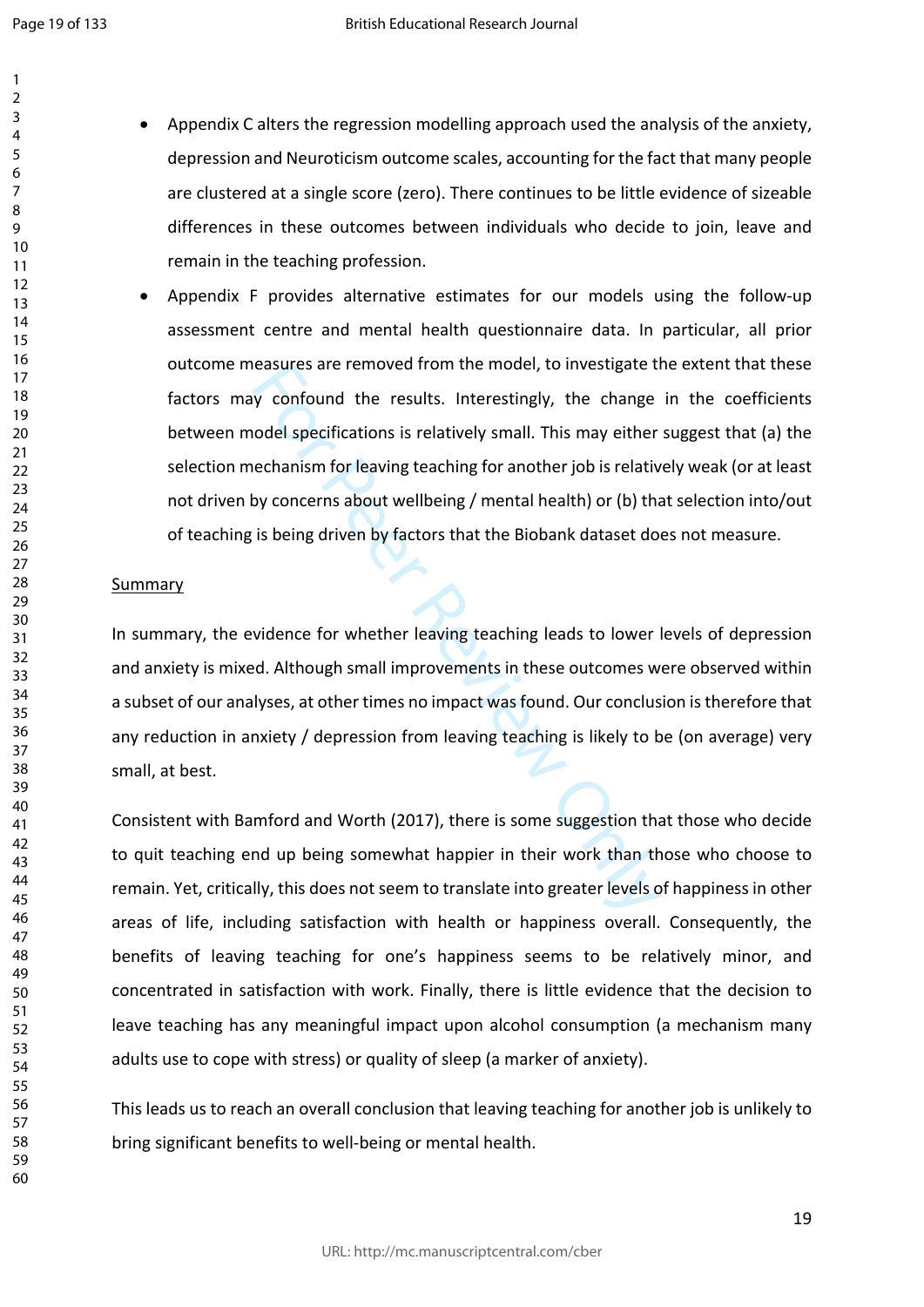#### **5. Conclusions**

It is widely thought that teaching is a demanding job, due to the long working hours, the stress imposed by the accountability system and the challenge of having to manage often disruptive classrooms (De Carlo et al., 2019). Across the UK, and England in particular, this has led to many teachers considering a change of career (Perryman & Calvert, 2019). Indeed, in a recent international study, half of secondary teachers in England said that they wondered whether they should have chosen another profession – higher than in almost any other country across the world (\*author cite\*). Critically, in a recent survey of teachers in England who quit the profession, half said that their job was making them ill (Perryman & Calvert, 2019) and a high number of teachers interviewed in the Teacher Wellbeing Index (2018) experienced anxiety, depression or acute stress (Education Support Partnership, 2018). But is life really that much better for those individuals who decide to quit teaching to pursue a different job? This paper has presented important new evidence on this issue, with a particular focus upon how leaving teaching is linked to well-being and mental health.

r cite\*). Critically, in a recent survey of teachers in Er<br>d that their job was making them ill (Perryman & Calve<br>s interviewed in the Teacher Wellbeing Index (2018) e<br>e stress (Education Support Partnership, 2018). But is Looking across an array of outcomes, and using several different empirical approaches, we have found little evidence of a link between leaving teaching, lower prevalence of mental health problems and higher levels of general well-being. Throughout our analysis, effect sizes have been small and often changed in both magnitude and direction depending upon the empirical approach taken. The one exception is happiness with work (job satisfaction), where we find a fairly consistent improvement for those who have recently left the teaching profession. Two observations are important in interpreting this finding. First, this is consistent with empirical research a range of occupations, which finds that job satisfaction tends to fall in the period prior to an individual quitting a job, before rising during the early stages of their new employment (Chadi & Hetschko, 2018; Gielen, 2013; Longhi et al., 2019). Second, we do not observe reductions in job satisfaction for those joining the teaching profession. Taken together, this suggests that the increase in job satisfaction for those leaving teaching is not indicative of any particular problem with teaching. Rather, it is more likely to reflect a natural process by which those who are less suited to the job move into alternative occupations (Gielen, 2013).

 $\mathbf{1}$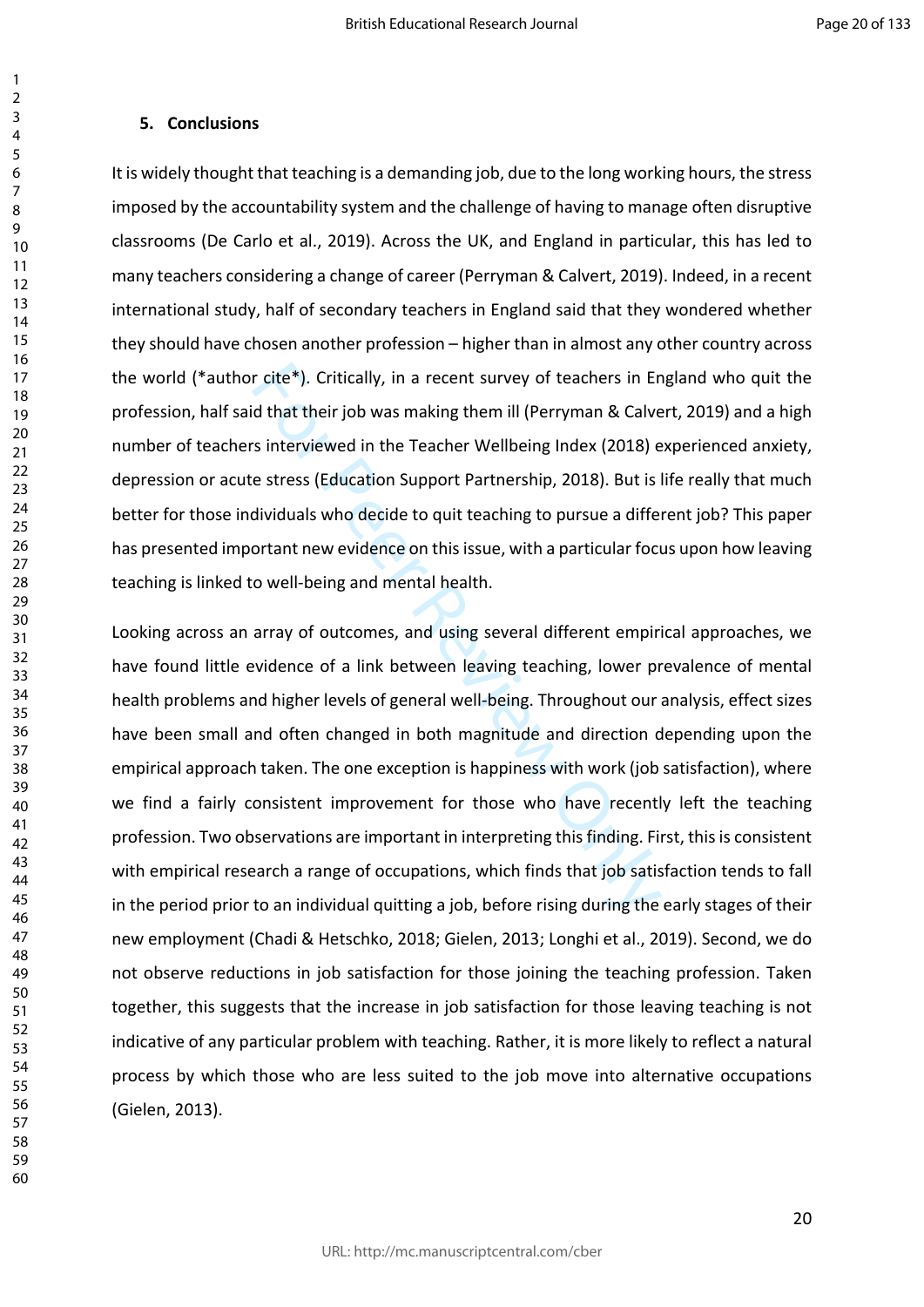Page 21 of 133

 $\mathbf{1}$ 

For a (untestable) selection-upon-observables assumptional effects. Third, while we have considered some "the  $\theta$  reg. prescription of antidepressant medicines), mastigated are based upon self-completion questionnain is l There are, of course, limitations with this paper and the need for future research. Five important issues stand out. First, some of the occupational career data has been based upon respondents recalling and accurately reporting such information. Although our focus upon relatively recent timepoints should limit the impact this has upon our analysis, collection of prospective longitudinal data from a cohort of teachers (tracking their entry and exits from the profession) would represent an important advance in the literature. Second, although a number of potential confounding factors were controlled within our analysis, our estimates continue to rely upon a (untestable) selection-upon-observables assumption if they are to be interpreted as causal effects. Third, while we have considered some "harder" evidence of poor mental health (e.g. prescription of antidepressant medicines), many of the outcome measures we investigated are based upon self-completion questionnaires. Although this is standard within this literature (Lenderink & Zoer, 2012), further work using a wider array of outcome data (e.g. primary care records) would represent a further step forward in this field. Fourth, the number of current and former teachers included within our analysis is relatively modest (in the hundreds rather than the thousands). Larger samples in the future would likely yield more precise results. Finally, the Biobank data is a convenience sample focused upon middle-aged participants, which is not representative of the wider teacher population. In particular, all participants were aged between 40 and 65, meaning it is not possible to generalise our findings to younger age groups. Future work using nationally representative data would undoubtedly enhance the external validity of our findings.

Despite these limitations, we believe that this paper has helped to advance our knowledge of teacher well-being and their mental health. At a time when many teachers are thinking about leaving for another career, it is vital that they are fully informed about the likely consequences. For those teachers who are not satisfied with their work, changing jobs may lead to an increase in job satisfaction. However, our results suggest that quitting teaching for alternative employment is unlikely to lead to improvements in general well-being or mental health. With respect to the latter outcomes, teaching does not stand out relative to other occupations.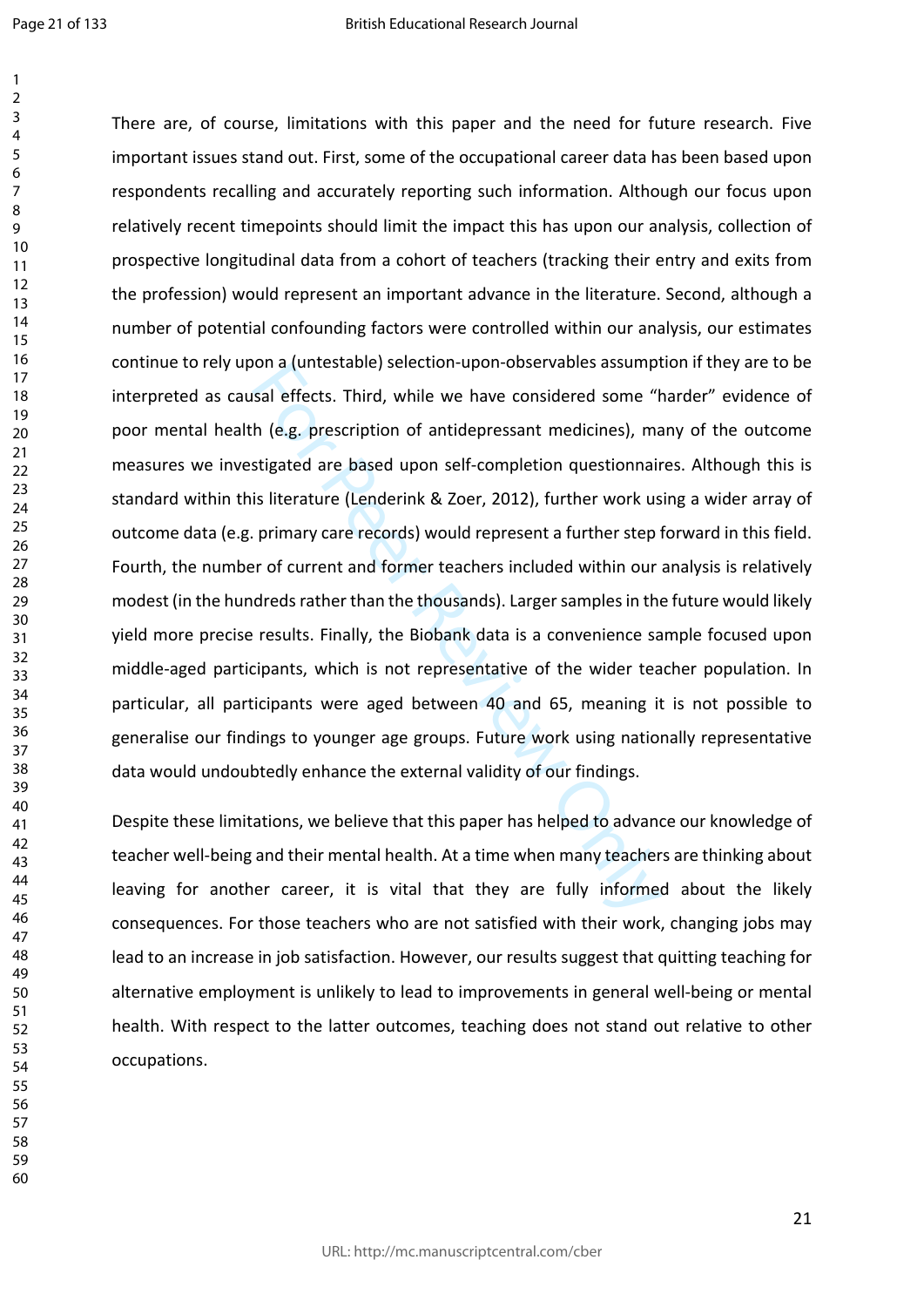## Data availability

The data that support the findings of this study are available from the UK Biobank. Restrictions apply to the availability of these data, which were used under license for this study. Data are available from https://www.ukbiobank.ac.uk/with the permission of the UK Biobank.

#### Ethical guidelines

The paper was produced following the BERA ethical guidelines ([https://www.bera.ac.uk/\)](https://www.bera.ac.uk/). The project was approved by the UCL Institute of Education ethics committee (REC 1158).

#### Conflicts of Interest

The authors have no conflict of interest.

#### Funding

ort the findings of this study are available from the UK I<br>bility of these data, which were used under license for<br>s://www.ukbiobank.ac.uk/with the permission of the U<br>duced following the BERA ethical guidelines (https:/<br>p The paper has been funded by the Nuffield Foundation. The Nuffield Foundation is an independent charitable trust with a mission to advance social well-being. It funds research that informs social policy, primarily in Education, Welfare, and Justice. It also funds student programmes that provide opportunities for young people to develop skills in quantitative and scientific methods. The Nuffield Foundation is the founder and co-funder of the Nuffield Council on Bioethics and the Ada Lovelace Institute. The Foundation has funded this project, but the views expressed are those of the authors and not necessarily the Foundation. Visit [www.nuffieldfoundation.org](http://www.nuffieldfoundation.org).

 $\mathbf{1}$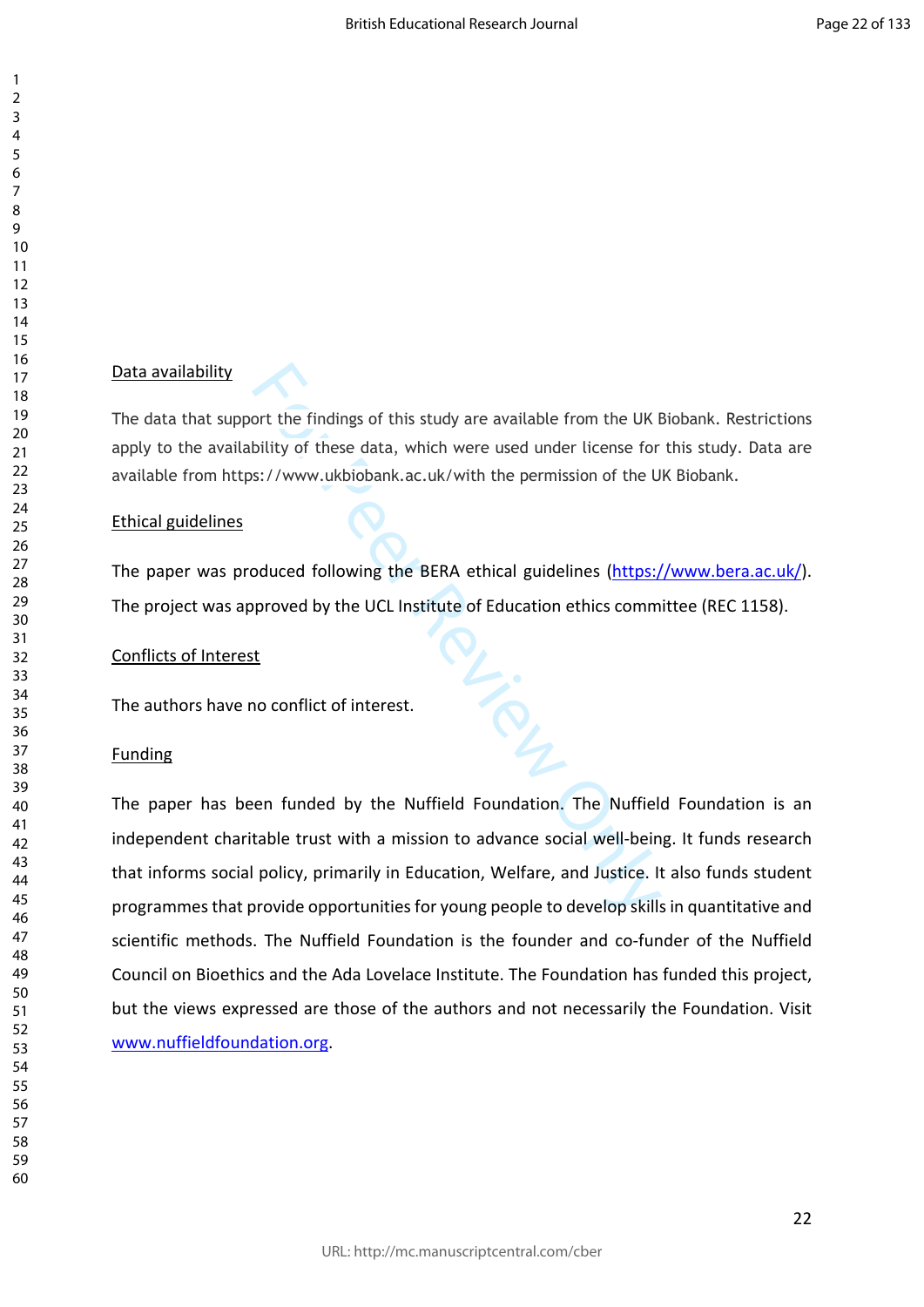$\mathbf{1}$ 

#### 123456789  $\overline{2}$  $\overline{3}$  $\overline{4}$ 5 6  $\overline{7}$ 8  $\mathsf{Q}$ 10 11 12 13 14 15 16 17 18 19 20 21 22 23 24 25 26 27 28 29 30 31 32 33 34 35 36 37 38 39 40 41 42 43 44 45 46 47 48 49 50 51 52 53 54 55 56 57 58 59

60

## References

- Appleton, A., & James, R. (2018). Adults (18-75) in the UK who drink alcohol for coping reasons. Drinkaware research report. Accessed 04/07/2019 from <https://www.drinkaware.co.uk/media/1852/drinking-to-cope-jan-2018.pdf>
- imes, R. (2018). Adults (18-75) in the UK who drink<br>
Drinkaware research report. Accessed C<br>
w.drinkaware.co.uk/media/1852/drinking-to-cope-jan<br>
Vorth, J. (2017). Is the grass greener beyond teach<br>
A/07/2019 from https://w Bamford, S., & Worth, J. (2017). Is the grass greener beyond teaching? Slough: NFER. Accessed 04/07/2019 from [https://www.nfer.ac.uk/teacher-retention-and-turnover](https://www.nfer.ac.uk/teacher-retention-and-turnover-research-research-update-3-is-the-grass-greener-beyond-teaching)research-research-update-3-is-the-grass-greener-beyond-teaching
- Berryhill, J., Linney, J., & Fromewick, J. (2009). The effects of education accountability on teachers: are policies too stress provoking for their own good? *International Journal of Education Policy & Leadership, 4*(5), 1-14.
- Borman, G. D., & Dowling, N. M. (2008). Teacher attrition and retention: A meta-analytic and narrative review of the research. *Review of Educational Research, 78*(3), 367-409.
- Culver, S., Wolfle, L., & Cross, L.H. (1990). Testing a model of teacher satisfaction for blacks and whites, *American Educational Research Journal, 27*(2), 323-349.
- Carolan, S., Harris, P., & Cavanagh, K. (2017). Improving employee well-being and effectiveness: systematic review and meta-analysis of web-based psychological interventions delivered in the workplace. *Journal of Medical Internet Research, 19*(7).
- Chadi, A., & Hetschko, C. (2018). The magic of the new: How job changes affect job satisfaction. *Journal of Economics & Management Strategy*, *27*(1), 23-39.
- Clark, A. (2010). Work, jobs, and well-being across the millennium. *International differences in well-being*, 436-468.
- Creek, J., & Hughes, A. (2008). Occupation and health: a review of selected literature. *British Journal of Occupational Therapy*, *71*(11), 456-468.
- De Carlo, A., Girardi, D., Falco, A., Dal Corso, L., Di Sipio, A. (2019). When does work interfere with teachers' private life? An application of the job demands-resources model. *Frontiers in Psychology, 10*(1).
- De Matteis, S., Jarvis, D., Young, H., Young, A., Allen, N., Potts, J., Darnton, A., Rushton, L., & Cullinan, P. (2017). Occupational self-coding and automatic recording (OSCAR): a novel web-based tool to collect and code lifetime job histories in large population-based studies. *Scandinavian Journal of Work, Environment and Health, 43*(2), 181-186.
- den Brok, P., Wubbels, T., & Van Tartwijk, J. (2017). Exploring beginning teachers' attrition in the Netherlands. *Teachers and Teaching*, 23(8), 881-895.
- Dolton, P., & Klaauw, W. V. D. (1995). Leaving teaching in the UK: A duration analysis. *The Economic Journal*, *105*(429), 431-444.
- Education Support Partnership, 2018. *Teacher Wellbeing Index 2018*. Accessed 04/11/2019 from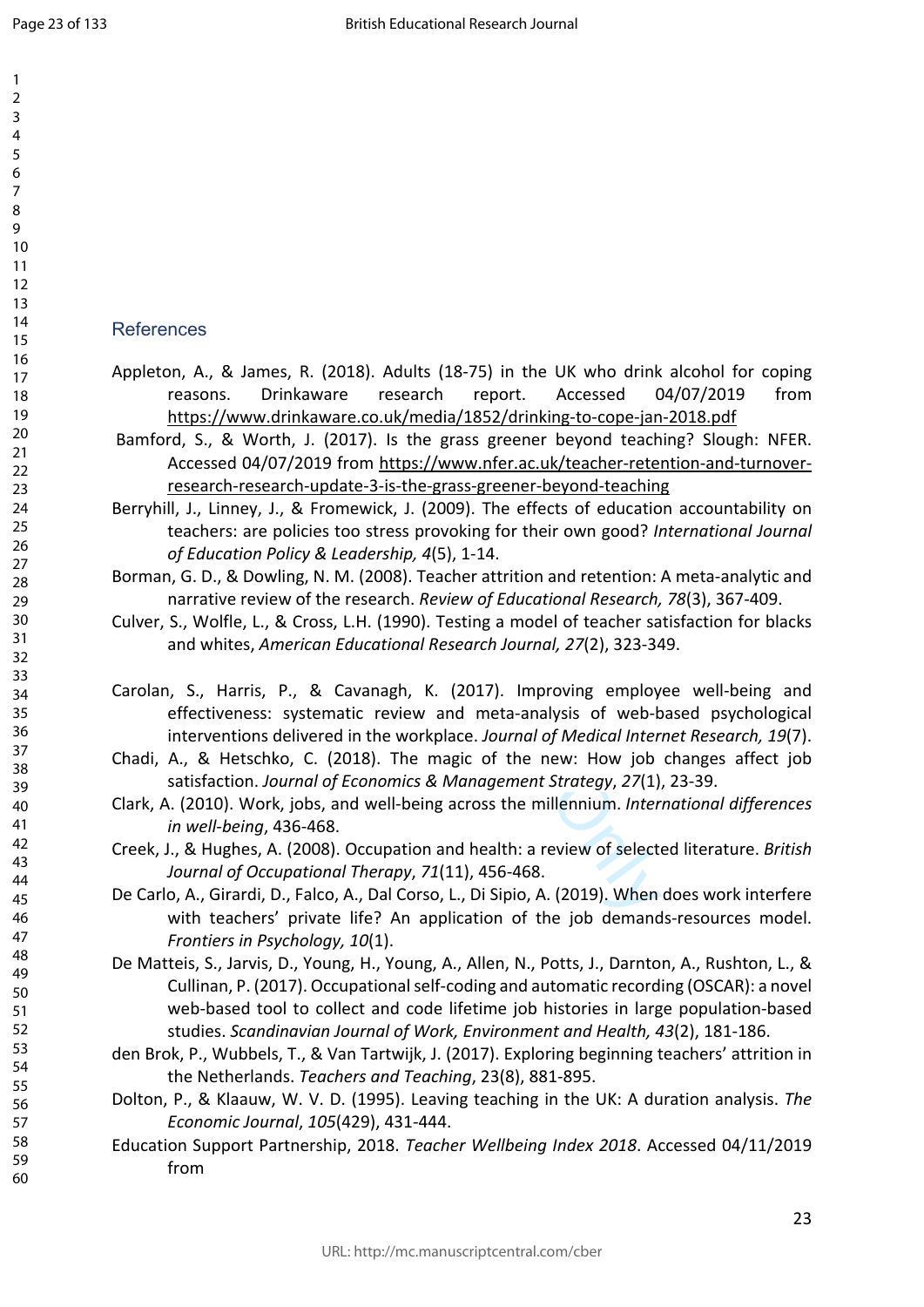$\mathbf{1}$ 

60

[https://www.educationsupportpartnership.org.uk/sites/default/files/teacher\\_wellbe](https://www.educationsupportpartnership.org.uk/sites/default/files/teacher_wellbeing_index_2018.pdf) [ing\\_index\\_2018.pdf](https://www.educationsupportpartnership.org.uk/sites/default/files/teacher_wellbeing_index_2018.pdf)

- Freeman, D., Sheaves, B., Goodwin, G. M., Yu, L. M., Nickless, A., Harrison, P. J., ... & Hinds, C. (2017). The effects of improving sleep on mental health (OASIS): a randomised controlled trial with mediation analysis. *The Lancet Psychiatry, 4*(10), 749-758.
- Fujishiro, K., Farley, A., Kellemen, M., & Swoboda, C. (2017). Exploring associations between state education initiatives and teachers' sleep: A social-ecological approach. *Social Science and Medicine, 191*, 151-159.
- Gallagher, M., Muldoon, O. T., & Pettigrew, J. (2015). An integrative review of social and occupational factors influencing health and wellbeing. *Frontiers in Psychology*, *6* .
- Gielen, A. C. (2013). Repeated job quits: stepping stones or learning about quality?. *IZA Journal of European Labor Studies*, *2*(7).
- Howes, L. M., & Goodman-Delahunty, J. (2015). Teachers' career decisions: Perspectives on choosing teaching careers, and on staying or leaving. *Issues in Educational Research, 25*(1), 18.
- Johnson, S., Cooper, C., Cartwright, S., Doland, I., Taylor, P., & Millet, C. (2005). The experience of work-related stress across occupations. *Journal of Managerial Psychology,* 20(2), 178-187.
- European Labor Studies, 2(7).<br>
Doodman-Delahunty, J. (2015). Teachers' career decisic<br>
eaching careers, and on staying or leaving. Issues in Ea<br>
r, C., Cart[w](http://www.hse.gov.uk/research/rrpdf/rr903.pdf)right, S., Doland, I., Taylor, P., & Millet, C. (2C<br>
ated stress Kidger, J., Brockman, R., Tilling, K., Campbell, R., Ford, T., Araya, R., King, M., & Gunnell, D. (2016). Teachers' wellbeing and depressive symptoms, and associated risk factors: A large cross-sectional study in English secondary schools*. Journal of Affective Disorders, 192*, 76-82.
- Longhi, S., Nandi, A., Bryan, M., Connolly, S., & Gedikli, C. (2019). *Do all job changes increase wellbeing?* What Works Wellbeing.
- Mérida-López, S., & Extremera, N. (2017). Emotional intelligence and teacher burnout: A systematic review. *International Journal of Educational Research, 85*, 121-130.
- Lenderink, A., & Zoer, I. (2012). *Review on the validity and reliability of self-reported workrelated illness*. Health and Safety Executive Research Report RR903. Accessed 04/07/2019 from http://www.hse.gov.uk/research/rrpdf/rr903.pdf
- Mercer, D., & Evans, B. (1991). Professional myopia: Job satisfaction and the management of teachers. *School Organization, 11*(3), 291-301.
- Mérida-López, S. & Extremera, N. (2017). Emotional intelligence and teacher burnout: A systematic review. *International Journal of Educational Research, 85*, 121-130.
- McCormack, A., Edmondson-Jones, M., Fortnum, H., Dawes, P., Middleton, H., Munro, K., & Moore, D. (2015). Investigating the association between tinnitus severity and symptoms of depression and anxiety, while controlling for neuroticism, in a large middle-aged UK population. *International Journal of Audiology, 54*(9): 599-604.
- McIntyre, J. (2010). Why they sat still: the ideas and values of long-serving teachers in challenging inner-city schools in England. *Teachers and Teaching: theory and practice, 16*(5), 595-614.
- Perryman, J., & Calvert, G. (2019). What motivates people to teach, and why do they leave? Accountability, performativity and teacher retention. *British Journal of Educational Studies*, *68*(1), 3-23.
- Peters, E., John, A., Bowen, R., Baetz, M., & Balbuena, L. (2018). Neuroticism and suicide in a general population cohort: results from the UK Biobank Project. *BJPsych Open*, *4*(2), 62–68.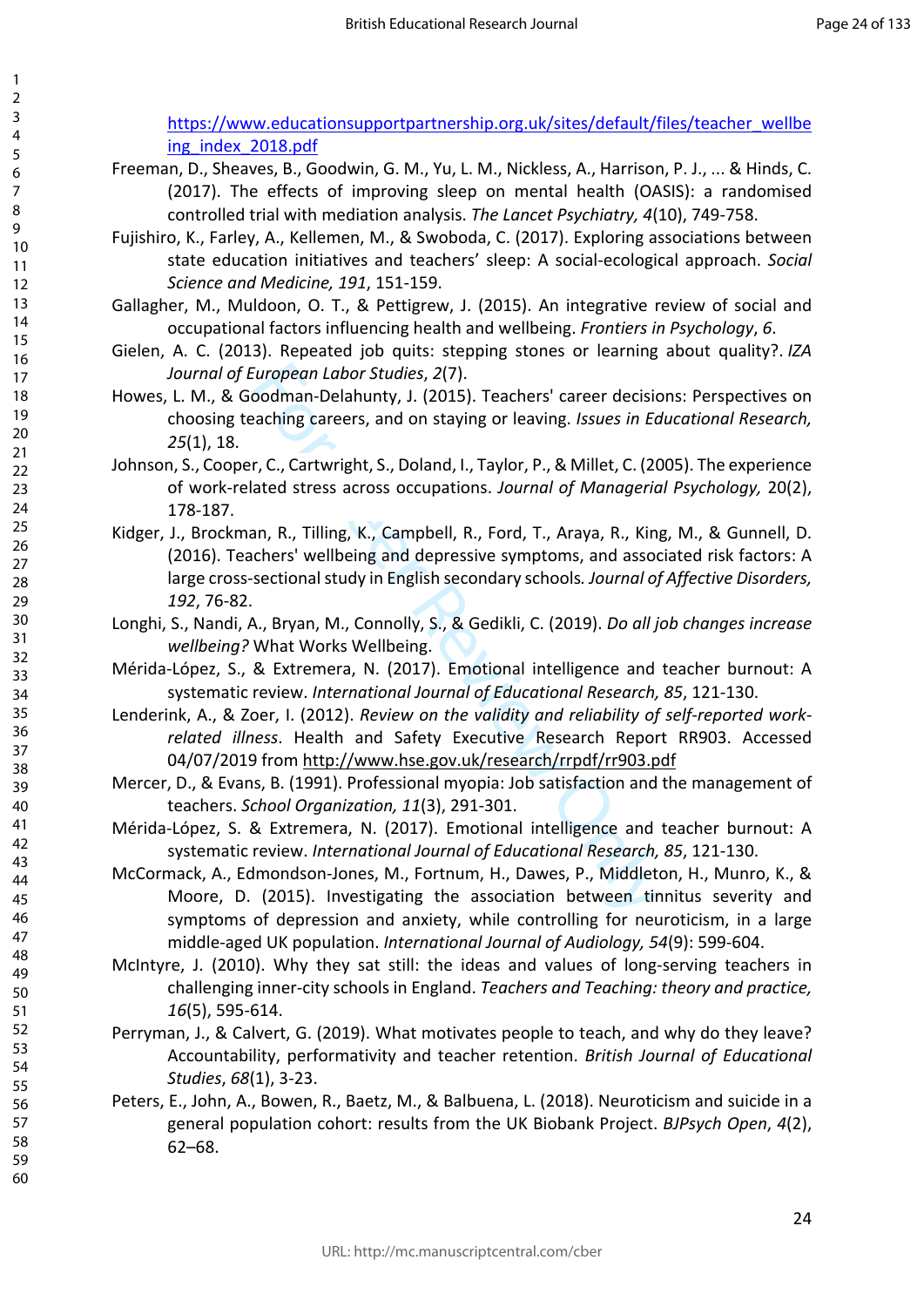$\mathbf{1}$ 

- Ravesteijn, B., van Kippersluis, H., & van Doorslaer, E. (2013). The Contribution of Occupation to Health Inequality. *Research on Economic Inequality*, *21*, 1-20.
	- Ravesteijn, B., Kippersluis, H. V., & Doorslaer, E. V. (2018). The wear and tear on health: What is the role of occupation?. *Health Economics*, *27*(2), e69-e86.
	- Scheuch, K., Haufe, E., & Seibt, R. (2015). Teachers' health. *Deutsches Ärzteblatt International*, (20), 347.
	- Smithers, A. (1990). *Teacher Loss*. Manchester: University of Manchester.
	- Stansfeld, S., Rasul, F, Head, J., & Singleton, N. (2011). Occupation and mental health in a national UK survey. *Social Psychiatry and Psychiatric Epidemiology 46*(2), 101–110.
	- Tapper, J. (2018, 13 May). Burned out: why are so many teachers quitting or off sick with stress? *The Guardian.*
	- Taylor, M., Rode, L., Bjørngaard, J., Taylor, A., Bojesen, S., Åsvold, B., Gabrielsen, M., Lewis, G., Nordestgaard, B., Romundstad, P., Hickman, M., & Munafò, M. (2018). Is smoking heaviness causally associated with alcohol use? A Mendelian randomization study in four European cohorts, *International Journal of Epidemiology, 47*(4), 1098–1105.
	- Per Review Only Tye, B., & O'brien, L. (2002). Why are experienced teachers leaving the profession?. *Phi Delta Kappan, 84*(1), 24-32.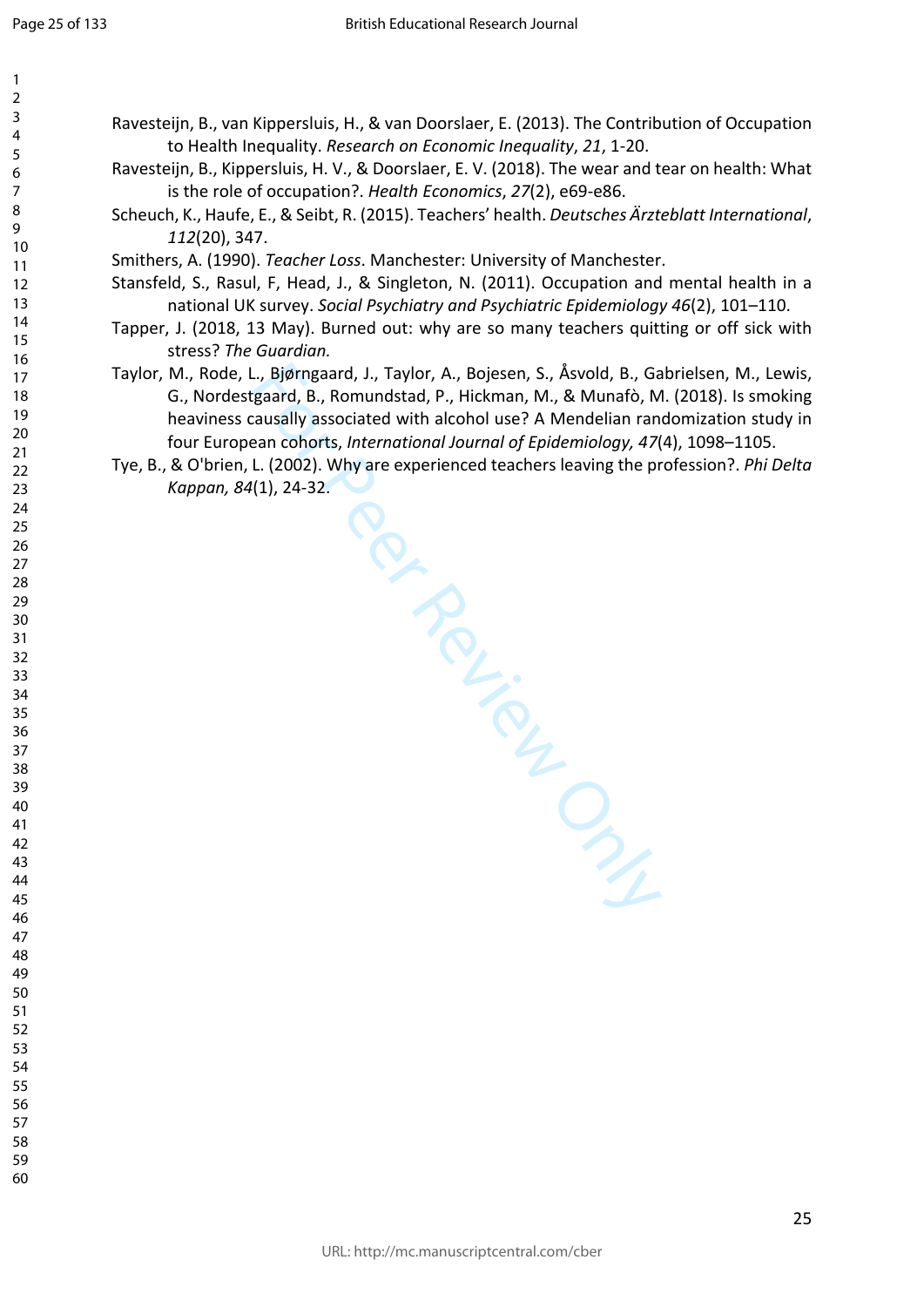| 1                                |
|----------------------------------|
| 2                                |
| 3                                |
| 4                                |
| 5                                |
| 6                                |
|                                  |
| 8                                |
|                                  |
| d<br>€                           |
| 10                               |
| 1<br>$\mathbf{1}$                |
| $\mathbf{1}$<br>C                |
| $\overline{13}$                  |
| 4<br>$\mathbf{1}$                |
| 15                               |
| 16                               |
|                                  |
| 17                               |
| 18                               |
| 19                               |
| 20                               |
| $\overline{21}$                  |
| $\overline{2}$<br>C              |
| $\overline{2}$<br>3              |
| $\overline{24}$                  |
| 25                               |
|                                  |
| 26                               |
| $^{27}$                          |
| $\frac{28}{5}$                   |
| 29                               |
| 30                               |
| $\overline{\textbf{3}}$          |
| $\overline{\mathbf{3}}$<br>C     |
| $\overline{\mathbf{3}}$<br>ξ     |
| 34                               |
|                                  |
| 35                               |
| 36                               |
| 37                               |
| 88                               |
| 39                               |
| 40                               |
| 41                               |
| $\overline{c}$<br>$\overline{4}$ |
| ξ<br>4                           |
| 44                               |
|                                  |
| 45                               |
| 46                               |
| 47                               |
| 48                               |
| 49                               |
| 50                               |
| 51                               |
| 5<br>$\overline{c}$              |
| 5.<br>ξ                          |
|                                  |
| 54                               |
| 55                               |
| 56                               |
| 57                               |
| 58                               |
| 59<br>ر                          |
|                                  |

|                                                                                                                                                                                                                                                                                                                                                                                                                               | <b>Biobank</b> |                 | <b>Population estimate</b> |
|-------------------------------------------------------------------------------------------------------------------------------------------------------------------------------------------------------------------------------------------------------------------------------------------------------------------------------------------------------------------------------------------------------------------------------|----------------|-----------------|----------------------------|
|                                                                                                                                                                                                                                                                                                                                                                                                                               |                | <b>Estimate</b> | <b>Source</b>              |
| Average age                                                                                                                                                                                                                                                                                                                                                                                                                   | 53             | 51              | <b>LFS</b>                 |
| % male                                                                                                                                                                                                                                                                                                                                                                                                                        | 27%            | 27%             | <b>LFS</b>                 |
| % children in household                                                                                                                                                                                                                                                                                                                                                                                                       | 53%            | 44%             | <b>LFS</b>                 |
| % Partner in household                                                                                                                                                                                                                                                                                                                                                                                                        | 76%            | 74%             | <b>LFS</b>                 |
| % hold a degree                                                                                                                                                                                                                                                                                                                                                                                                               | 84%            | 75%             | <b>LFS</b>                 |
| Average age left school                                                                                                                                                                                                                                                                                                                                                                                                       | 20             | 21              | <b>LFS</b>                 |
| Born outside UK                                                                                                                                                                                                                                                                                                                                                                                                               | 7%             | 7%              | <b>LFS</b>                 |
| Homeowner                                                                                                                                                                                                                                                                                                                                                                                                                     | 95%            | 94%             | <b>LFS</b>                 |
| Smoker                                                                                                                                                                                                                                                                                                                                                                                                                        | 6%             | 4%              | APS 2010                   |
| % poor general health                                                                                                                                                                                                                                                                                                                                                                                                         | 1%             | 1%              | <b>NCDS 2008</b>           |
| % fair general health                                                                                                                                                                                                                                                                                                                                                                                                         | 14%            | 7%              | <b>NCDS 2008</b>           |
| % good general health                                                                                                                                                                                                                                                                                                                                                                                                         | 63%            | 65%             | <b>NCDS 2008</b>           |
| % excellent general health                                                                                                                                                                                                                                                                                                                                                                                                    | 22%            | 26%             | <b>NCDS 2008</b>           |
| <b>Total teachers</b>                                                                                                                                                                                                                                                                                                                                                                                                         | 16,622         |                 |                            |
| es: LFS = Labour Force Survey data for 40-65-year-old teachers from January-March sw<br>7,2008 and 2009. APS = Annual Population Survey data from 2010 for 40-65-year-old teac<br>S = National Child Development Survey from 2008 (when respondents were 50-years-old)<br>S data for 'good' and 'very good' general health has been combined. APS 2010 data based<br>rmation across all education and teaching professionals. |                |                 |                            |

## **Table 1. Characteristics of the Biobank sample compared to population estimates**

Notes: LFS = Labour Force Survey data for 40-65-year-old teachers from January-March sweeps 2007,2008 and 2009. APS = Annual Population Survey data from 2010 for 40-65-year-old teachers. NCDS = National Child Development Survey from 2008 (when respondents were 50-years-old). The NCDS data for 'good' and 'very good' general health has been combined. APS 2010 data based upon information across all education and teaching professionals.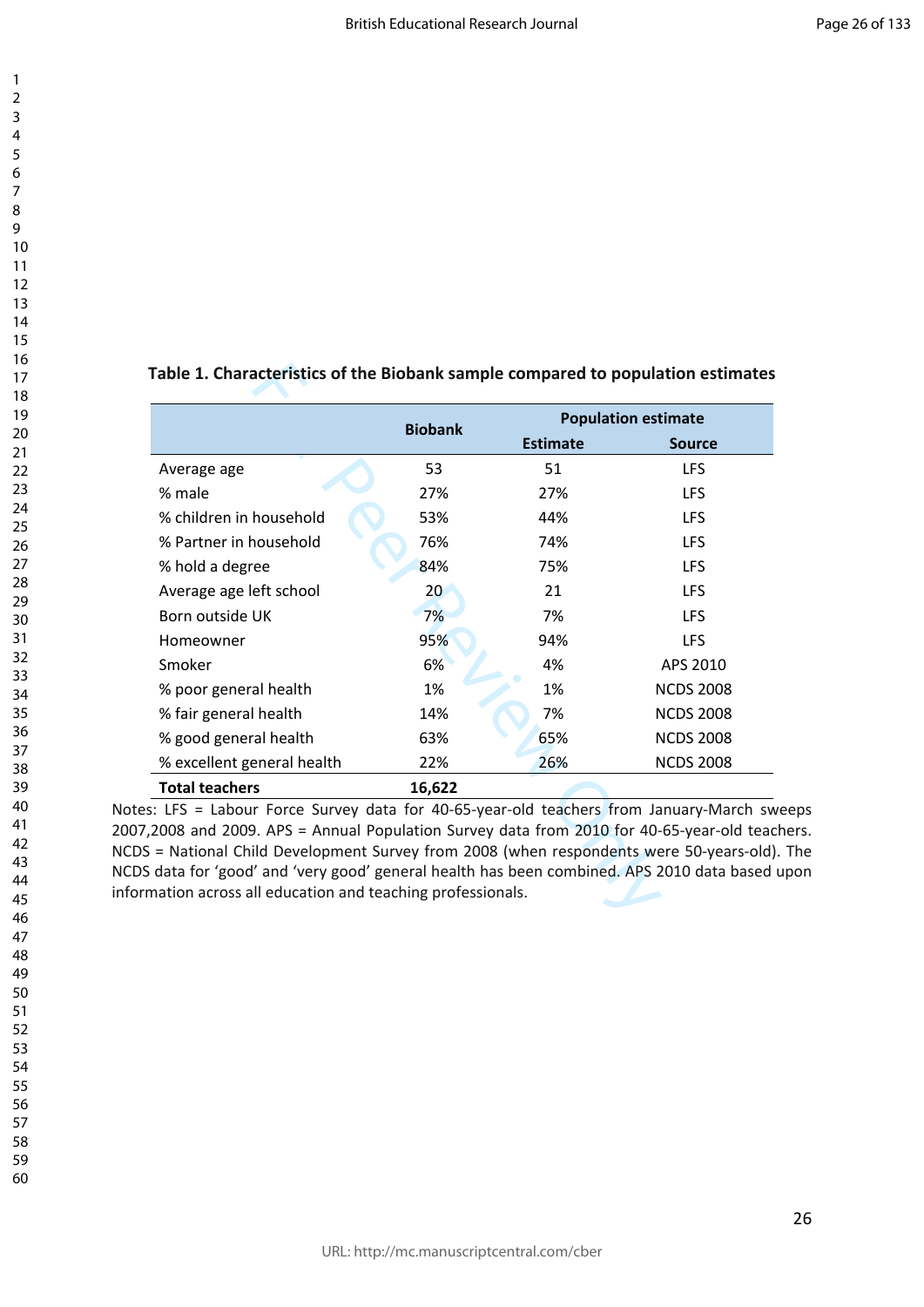123456789

 $\mathbf{1}$  $\overline{2}$  $\overline{3}$  $\overline{4}$ 5 6  $\overline{7}$ 8 9

|  | Table 2. The association between leaving/remaining in the teaching profession and mental |
|--|------------------------------------------------------------------------------------------|
|  | health outcomes measured in the 2006-2010 Biobank assessment centre.                     |

| Table 2. The association between leaving/remaining in the teaching profession and mental<br>health outcomes measured in the 2006-2010 Biobank assessment centre. |                    |               |              |                   |             |                     |  |
|------------------------------------------------------------------------------------------------------------------------------------------------------------------|--------------------|---------------|--------------|-------------------|-------------|---------------------|--|
|                                                                                                                                                                  | Left teaching last |               |              | Left teaching 6 - |             | Left teaching $>10$ |  |
|                                                                                                                                                                  | 5 years            |               | 10 years ago |                   | years ago   |                     |  |
|                                                                                                                                                                  | <b>Beta</b>        | <b>T-Stat</b> | <b>Beta</b>  | <b>T-Stat</b>     | <b>Beta</b> | <b>T-Stat</b>       |  |
| Depression / anxiety                                                                                                                                             |                    |               |              |                   |             |                     |  |
| Self-reported depression (ES)                                                                                                                                    | $-0.10$            | $-3.71$       | $-0.08$      | $-2.20$           | 0.00        | $-0.21$             |  |
| Prescribed medicines (OR)                                                                                                                                        | 0.95               | $-0.31$       | 0.85         | $-0.81$           | 0.82        | $-1.57$             |  |
| Self-reported medical condition (OR)                                                                                                                             | 1.07               | 0.54          | 0.98         | $-0.14$           | 1.08        | 0.77                |  |
| Neuroticism (ES)                                                                                                                                                 | $-0.13$            | $-4.19$       | $-0.11$      | $-2.52$           | $-0.08$     | $-3.65$             |  |
| <b>Sleep</b>                                                                                                                                                     |                    |               |              |                   |             |                     |  |
| Hours sleep per night (ES)                                                                                                                                       | 0.08               | 3.54          | 0.01         | 0.17              | 0.04        | 2.22                |  |
| Trouble falling sleep (OR)                                                                                                                                       | 0.90               | $-1.97$       | 0.87         | $-1.90$           | 0.89        | $-2.56$             |  |
| <b>Alcohol</b>                                                                                                                                                   |                    |               |              |                   |             |                     |  |
| Frequent drinking (OR)                                                                                                                                           | 1.19               | 3.25          | 1.16         | 2.10              | 1.19        | 4.26                |  |
| Number alcohol units per week                                                                                                                                    | 0.06               | 0.27          | $-0.22$      | $-0.70$           | 0.09        | 0.50                |  |
| <b>Happiness</b>                                                                                                                                                 |                    |               |              |                   |             |                     |  |
| Happy with work (OR)                                                                                                                                             | 1.42               | 2.91          | 1.13         | 0.98              | 1.09        | 1.32                |  |
| Happy with finances (OR)                                                                                                                                         | 0.95               | $-0.50$       | 0.92         | $-0.63$           | 0.97        | $-0.35$             |  |
| Happy with friends (OR)                                                                                                                                          | 0.85               | $-1.75$       | 1.00         | $-0.01$           | 0.91        | $-1.25$             |  |
| Happy with family (OR)                                                                                                                                           | 0.86               | $-1.60$       | 0.88         | $-1.01$           | 0.94        | $-0.79$             |  |
| Happy with health (OR)                                                                                                                                           | 0.98               | $-0.24$       | 0.91         | $-0.42$           | 1.22        | 3.67                |  |
| Overall happiness (OR)                                                                                                                                           | 1.01               | 0.11          | 0.94         | $-0.48$           | 1.05        | 0.66                |  |
| Notes: Those individuals who were currently teachers at the time of the assessment centre                                                                        |                    |               |              |                   |             |                     |  |

Notes: Those individuals who were currently teachers at the time of the assessment centre are the reference group. 'ES' refers to estimated effect size for continuous outcomes and 'OR' to the odds ratio for binary/categorical outcomes. Estimates based upon regression models controlling for age, month visited the assessment centre, gender, fluid intelligence score, Townsend socio-economic status index, family history of depression, whether a major negative life event occurred within last two years, whether has a partner living in same household, whether children live in the same household, household size, household income, age left education, whether hold a degree, whether born outside of the UK and whether had ever suffered depression before working as a teacher. Multiple imputation has been used to account for missing covariate data.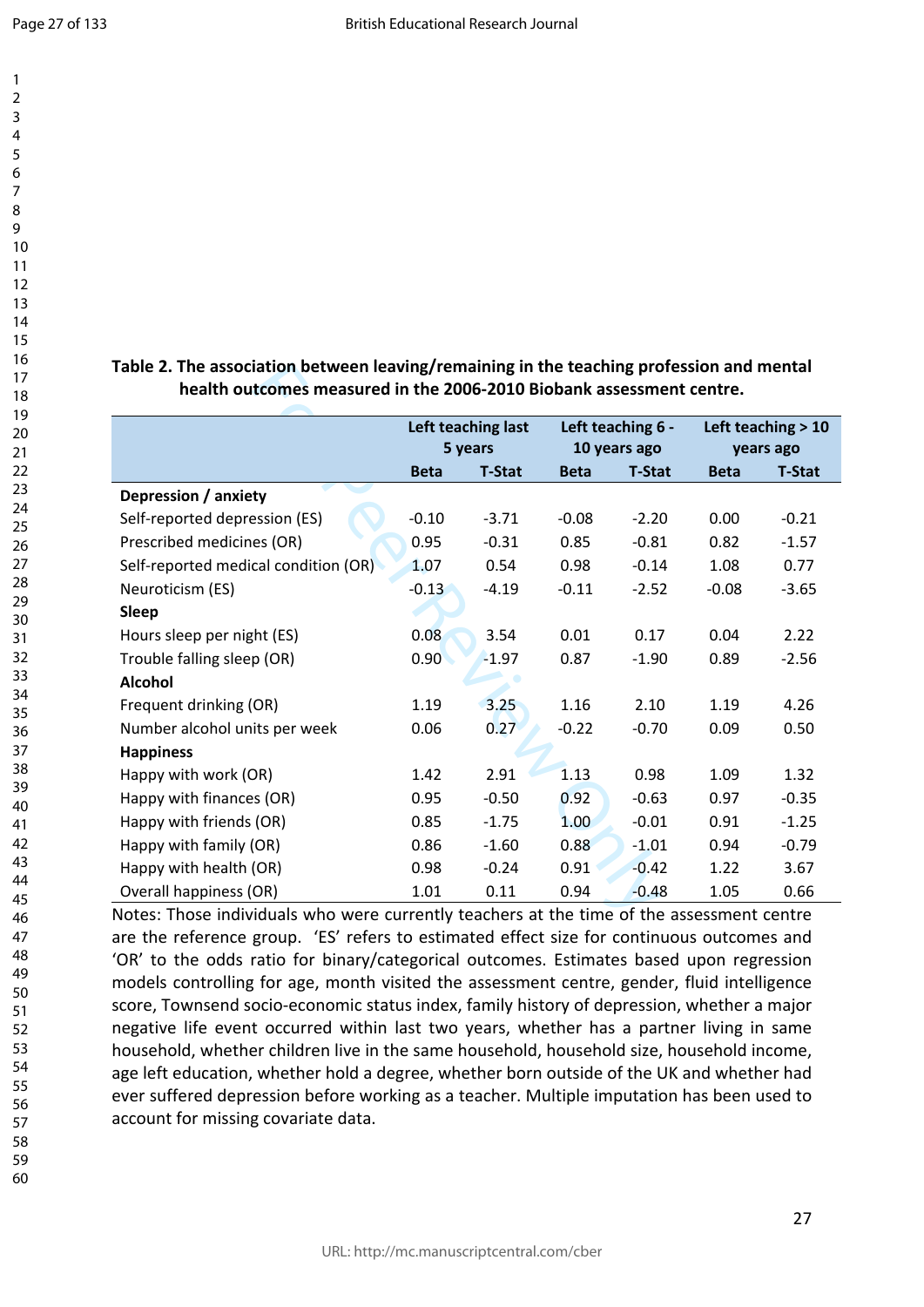| 1                       |                         |
|-------------------------|-------------------------|
| つ                       |                         |
| 3                       |                         |
| 4                       |                         |
| 5                       |                         |
| 6                       |                         |
|                         |                         |
| 8                       |                         |
| $\mathbf$<br>)          |                         |
|                         |                         |
|                         | 10                      |
|                         | 11                      |
| $\mathbf{1}$            | フ                       |
| $\overline{1}$          | 3                       |
| 1                       | 4                       |
|                         | 15                      |
|                         | 16                      |
|                         | 17                      |
|                         | 18                      |
|                         | 19                      |
|                         | 20                      |
|                         |                         |
|                         | $\overline{21}$         |
| $\overline{2}$          | 2                       |
| $\overline{2}$          | 3                       |
|                         | $\frac{24}{5}$          |
|                         | 25                      |
|                         | 26                      |
|                         | 27                      |
|                         | 28                      |
|                         | 29                      |
|                         | 30                      |
|                         | $\overline{\textbf{3}}$ |
|                         |                         |
| 3                       | C                       |
| $\overline{\mathbf{3}}$ | ξ                       |
|                         | 34                      |
|                         | 35                      |
|                         | 36                      |
|                         | 37                      |
|                         | 88                      |
|                         | 39                      |
|                         | 40                      |
|                         | 41                      |
|                         | 42                      |
|                         | ξ                       |
| 4                       |                         |
|                         | 44                      |
|                         | 45                      |
|                         | 46                      |
| 47                      |                         |
|                         | 48                      |
|                         | 49                      |
|                         | 50                      |
| 51                      |                         |
| 5                       | $\overline{c}$          |
| 5.                      | ξ                       |
|                         |                         |
|                         | 54                      |
|                         | 55                      |
|                         | 56                      |
| 57                      |                         |
|                         | 58                      |
| 59                      | ر                       |

 $60$ 

# **Table 3. The association between leaving/remaining in the teaching profession with outcomes measured in the follow-up Biobank assessment centre**

|                                      |             | Left teaching |             | Joined teaching |
|--------------------------------------|-------------|---------------|-------------|-----------------|
|                                      | <b>Beta</b> | <b>T-Stat</b> | <b>Beta</b> | <b>T-Stat</b>   |
| Depression / anxiety                 |             |               |             |                 |
| Self-reported depression (ES)        | $-0.07$     | $-1.01$       | 0.13        | 1.78            |
| Prescribed medicines (OR)            | 0.45        | $-1.47$       | 0.82        | $-0.41$         |
| Self-reported medical condition (OR) | 0.78        | $-0.75$       | 1.20        | 0.61            |
| <b>Sleep</b>                         |             |               |             |                 |
| Hours sleep per night (ES)           | 0.04        | 0.63          | $-0.04$     | $-0.62$         |
| Trouble falling sleep (OR)           | 0.90        | $-0.60$       | 0.73        | $-1.82$         |
| <b>Alcohol</b>                       |             |               |             |                 |
| Frequent drinking (OR)               | 1.00        | $-0.02$       | 0.77        | $-1.59$         |
| Number units of alcohol per week     | $-1.60$     | $-1.79$       | $-2.30$     | $-2.57$         |
| <b>Happiness</b>                     |             |               |             |                 |
| Happy with work (OR)                 | 1.41        | 2.09          | 1.03        | 0.20            |
| Happy with finances (OR)             | 0.84        | $-1.07$       | 0.72        | $-1.99$         |
| Happy with friends (OR)              | 0.80        | $-1.31$       | 0.86        | $-0.88$         |
| Happy with family (OR)               | 1.18        | 1.03          | 1.03        | 0.15            |
| Happy with health (OR)               | 0.89        | $-0.70$       | 0.83        | $-1.11$         |
| Overall happiness (OR)               | 1.02        | 0.12          | 0.84        | $-0.97$         |

Notes: Those individuals who were teachers at both baseline (initial assessment centre) and follow-up (follow-up assessment centre) are the reference group. 'ES' refers to estimated effect size for continuous outcomes and 'OR' to the risk ratio for binary/categorical outcomes. Estimates based upon regression models controlling for age, month visited the assessment centre, gender, whether has a partner living in same household, whether hold a degree, fluid intelligence score, Townsend socio-economic status index, age left education, family history of depression, self-reported depression at baseline, medical conditions and prescriptions reported at baseline, general health reported at baseline, happiness with work/friends/family/finances/health at baseline, alcohol intake at baseline, sleep quality and quantity at baseline, whether suffered prolonged spell of depression before baseline. Multiple imputation has been used to account for missing covariate data.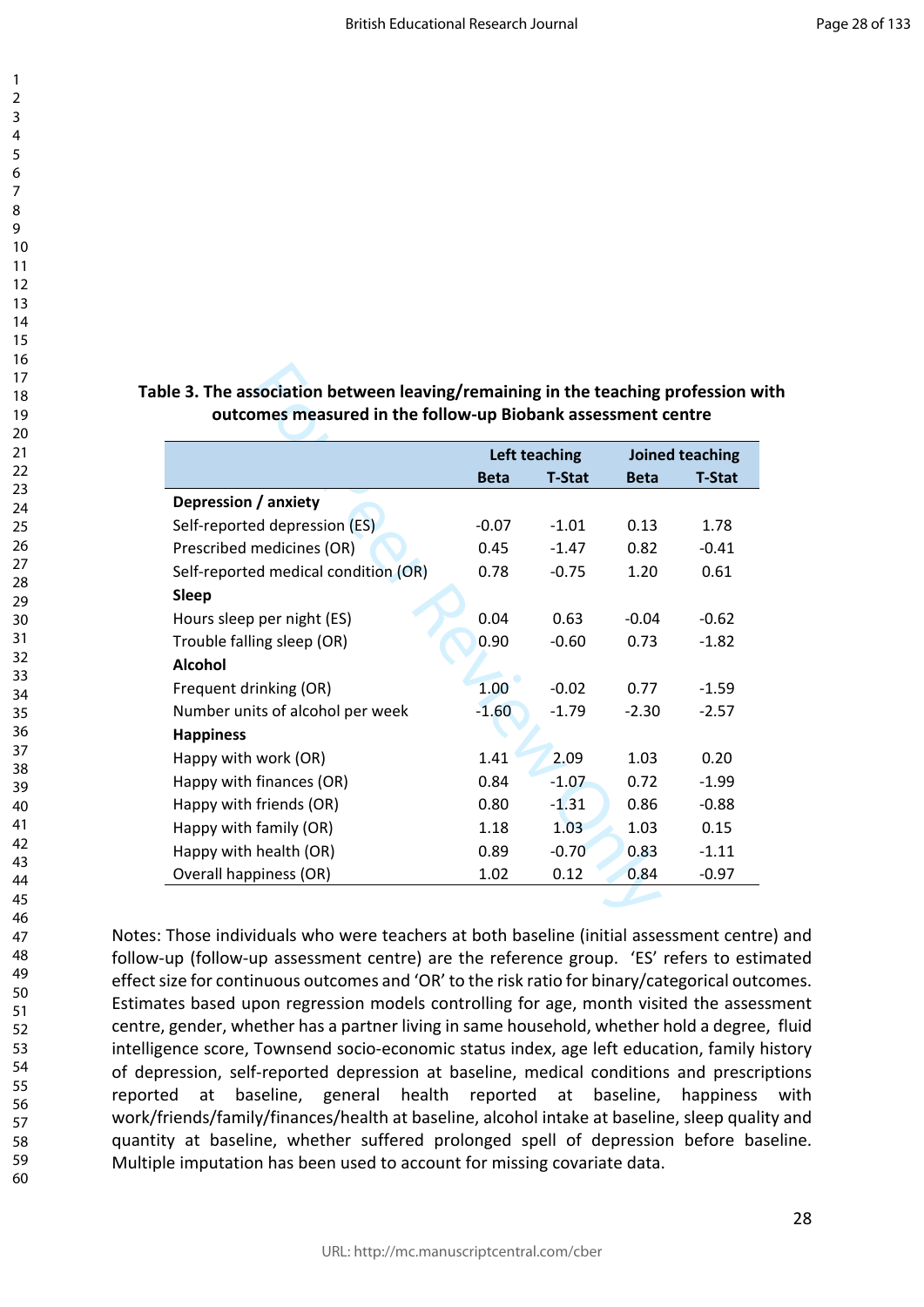| 1                                                  |  |
|----------------------------------------------------|--|
| 2                                                  |  |
| 3                                                  |  |
| 4                                                  |  |
| 5                                                  |  |
| 6                                                  |  |
|                                                    |  |
| 8                                                  |  |
| 9                                                  |  |
| 10                                                 |  |
| 1<br>$\mathbf{1}$                                  |  |
| 1.<br>$\overline{c}$                               |  |
| 13                                                 |  |
| 4<br>1                                             |  |
| 15                                                 |  |
|                                                    |  |
| 16                                                 |  |
| 1                                                  |  |
| 18                                                 |  |
| 19                                                 |  |
| 20                                                 |  |
| $\overline{21}$                                    |  |
| 21<br>,                                            |  |
| 23                                                 |  |
| $\frac{24}{3}$                                     |  |
| 25                                                 |  |
| 26                                                 |  |
| 27                                                 |  |
| 28                                                 |  |
| 29                                                 |  |
| 30                                                 |  |
| $\overline{\textbf{3}}$                            |  |
| ś.<br>$\overline{ }$                               |  |
| $\overline{\mathbf{3}}$<br>$\overline{\mathbf{3}}$ |  |
|                                                    |  |
| 34                                                 |  |
| 35                                                 |  |
| 36                                                 |  |
| 37                                                 |  |
| 88                                                 |  |
| 39                                                 |  |
| 40                                                 |  |
| 41                                                 |  |
| 42<br>2                                            |  |
| 43                                                 |  |
| 44                                                 |  |
| 45                                                 |  |
| 46                                                 |  |
| 47                                                 |  |
| 48                                                 |  |
| 49                                                 |  |
| 50                                                 |  |
| 51                                                 |  |
|                                                    |  |
| 5.<br>,                                            |  |
| $\overline{\mathbf{5}}$<br>ξ                       |  |
| 54                                                 |  |
| 55                                                 |  |
| 56                                                 |  |
| 57                                                 |  |
| 58                                                 |  |
| 59                                                 |  |

60

# **Table 4. The association between leaving/remaining in the teaching profession and outcomes measured in the 2016 mental health questionnaire.**

|                                                                                            | Left teaching since<br>baseline |               |             | Joined teaching<br>since baseline |
|--------------------------------------------------------------------------------------------|---------------------------------|---------------|-------------|-----------------------------------|
|                                                                                            | <b>Beta</b>                     | <b>T-Stat</b> | <b>Beta</b> | <b>T-Stat</b>                     |
| Depression / anxiety                                                                       |                                 |               |             |                                   |
| Self-reported depression (ES)                                                              | 0.06                            | 0.96          | 0.05        | 0.80                              |
| Self-reported anxiety (ES)                                                                 | 0.09                            | 1.28          | 0.06        | 0.85                              |
| Prolonged depress spell since baseline (OR)                                                | 1.11                            | 0.51          | 0.89        | $-0.61$                           |
| Self-harm                                                                                  |                                 |               |             |                                   |
| Considered self-harm in last 12 months (OR)                                                | 1.28                            | 0.72          | 1.82        | 1.82                              |
| <b>Alcohol consumption</b>                                                                 |                                 |               |             |                                   |
| Frequently drink >6 drinks (OR)                                                            | 0.89                            | $-0.82$       | 0.73        | $-2.15$                           |
| <b>Other</b>                                                                               |                                 |               |             |                                   |
| Happy with health (OR)                                                                     | 0.82                            | $-1.30$       | 1.06        | 0.35                              |
| Feel life is meaningful (OR)                                                               | 1.03                            | 0.17          | 0.79        | $-1.43$                           |
| Overall happiness (OR)                                                                     | 0.82                            | $-0.95$       | 0.78        | $-1.68$                           |
| tes: Those individuals who were teachers at both baseline (assessment centre) and foll     |                                 |               |             |                                   |
| (mental health questionnaire) are the reference group. 'ES' refers to estimated effect and |                                 |               |             |                                   |
| continuous outcomes and 'OR' to the odds ratio for binary/categorical outcom               |                                 |               |             |                                   |
| imates based upon regression models controlling for age, month visited the assessm         |                                 |               |             |                                   |
| itre, gender, whether has a partner living in same household, whether hold a degree, f     |                                 |               |             |                                   |
| elligence score, Townsend socio-economic status index, age left education, family hist     |                                 |               |             |                                   |

Notes: Those individuals who were teachers at both baseline (assessment centre) and followup (mental health questionnaire) are the reference group. 'ES' refers to estimated effect size for continuous outcomes and 'OR' to the odds ratio for binary/categorical outcomes. Estimates based upon regression models controlling for age, month visited the assessment centre, gender, whether has a partner living in same household, whether hold a degree, fluid intelligence score, Townsend socio-economic status index, age left education, family history of depression, self-reported depression at baseline, medical conditions and prescriptions reported at baseline, general health reported at baseline, happiness with work/friends/family/finances/health at baseline, alcohol intake at baseline, sleep quality and quantity at baseline, whether suffered prolonged spell of depression before baseline. Multiple imputation has been used to account for missing covariate data.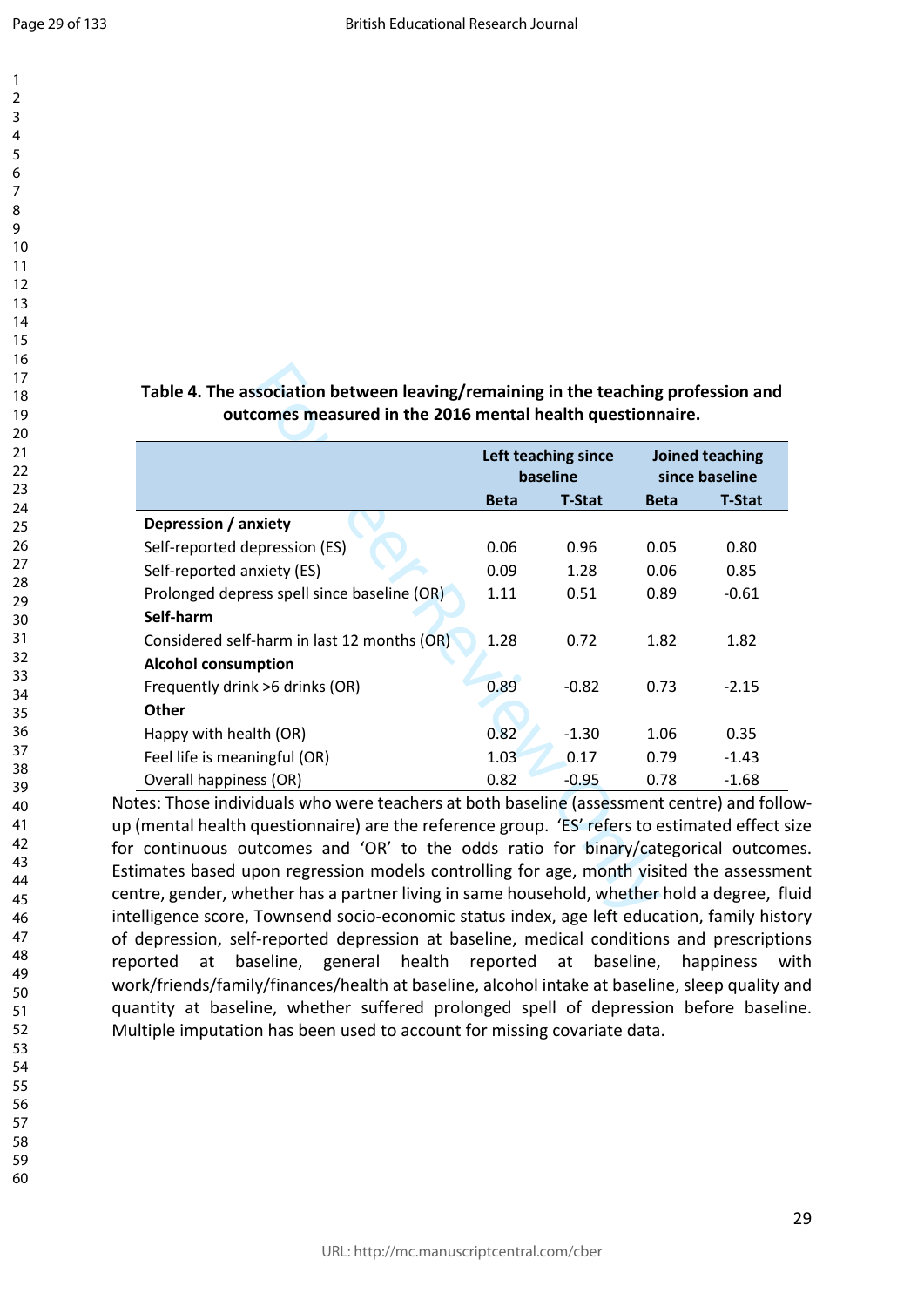$\mathbf{1}$  $\overline{2}$ 

60

| Appendix A. Alternative regression model estimates including different sets of controls                                                                                                                 |             |               |             |               |             |               |  |  |
|---------------------------------------------------------------------------------------------------------------------------------------------------------------------------------------------------------|-------------|---------------|-------------|---------------|-------------|---------------|--|--|
| Table A1. The association between leaving/remaining in the teaching profession and<br>mental health outcomes measured in the 2006-2010 Biobank assessment centre.<br><b>Alternative set of controls</b> |             |               |             |               |             |               |  |  |
| Left teaching 6 -<br>Left teaching $>10$<br>Left teaching last                                                                                                                                          |             |               |             |               |             |               |  |  |
|                                                                                                                                                                                                         |             | 5 years       |             | 10 years ago  |             | years ago     |  |  |
|                                                                                                                                                                                                         | <b>Beta</b> | <b>T-Stat</b> | <b>Beta</b> | <b>T-Stat</b> | <b>Beta</b> | <b>T-Stat</b> |  |  |
| Depression / anxiety                                                                                                                                                                                    |             |               |             |               |             |               |  |  |
| Self-reported depression (ES)                                                                                                                                                                           | $-0.18$     | $-3.79$       | $-0.14$     | $-2.05$       | $-0.05$     | $-1.23$       |  |  |
| Prescribed medicines (OR)                                                                                                                                                                               | 0.89        | $-0.81$       | 0.78        | $-1.25$       | 0.77        | $-2.12$       |  |  |
| Self-reported medical condition (OR)                                                                                                                                                                    | 1.05        | 0.41          | 0.98        | $-0.13$       | 1.02        | 0.27          |  |  |
| Neuroticism (ES)                                                                                                                                                                                        | $-0.12$     | $-4.29$       | $-0.09$     | $-2.34$       | $-0.10$     | $-4.67$       |  |  |
| <b>Sleep</b>                                                                                                                                                                                            |             |               |             |               |             |               |  |  |
| Hours sleep per night (ES)                                                                                                                                                                              | 0.09        | 3.94          | 0.01        | 0.39          | 0.04        | 2.31          |  |  |
| Trouble falling sleep (OR)                                                                                                                                                                              | 0.90        | $-1.94$       | 0.85        | $-2.33$       | 0.88        | $-3.10$       |  |  |
| <b>Alcohol</b>                                                                                                                                                                                          |             |               |             |               |             |               |  |  |
| Frequent drinking (OR)                                                                                                                                                                                  | 1.15        | 2.85          | 1.17        | 2.37          | 1.26        | 5.82          |  |  |
| Units of alcohol per week                                                                                                                                                                               | $-0.02$     | $-0.08$       | $-0.13$     | $-0.44$       | 0.22        | 1.27          |  |  |
| <b>Happiness</b>                                                                                                                                                                                        |             |               |             |               |             |               |  |  |
| Happy with work (OR)                                                                                                                                                                                    | 1.49        | 4.94          | 1.17        | 1.25          | 1.09        | 1.02          |  |  |
| Happy with finances (OR)                                                                                                                                                                                | 0.98        | $-0.22$       | 0.90        | $-0.90$       | 1.11        | 1.50          |  |  |
| Happy with friends (OR)                                                                                                                                                                                 | 0.85        | $-1.85$       | 0.96        | $-0.33$       | 0.92        | $-1.24$       |  |  |
| Happy with family (OR)                                                                                                                                                                                  | 0.85        | $-1.84$       | 0.86        | $-1.26$       | 0.94        | $-0.95$       |  |  |
| Happy with health (OR)                                                                                                                                                                                  | 1.04        | 0.48          | 0.95        | $-0.45$       | 1.23        | 2.69          |  |  |
| Overall happiness (OR)                                                                                                                                                                                  | 1.06        | 0.74          | 0.96        | $-0.32$       | 1.11        | 1.15          |  |  |

Notes: Estimates based upon regression models controlling for age, month completed assessment centre, gender, mother/father/sibling ever had depression, immigrant status, partner in the household, children in the household, age finished education, whether respondent holds a degree and whether first instance of depression occurred before they became a teacher. Multiple imputation has been used to account for missing covariate data. See notes to Table 2 for further details.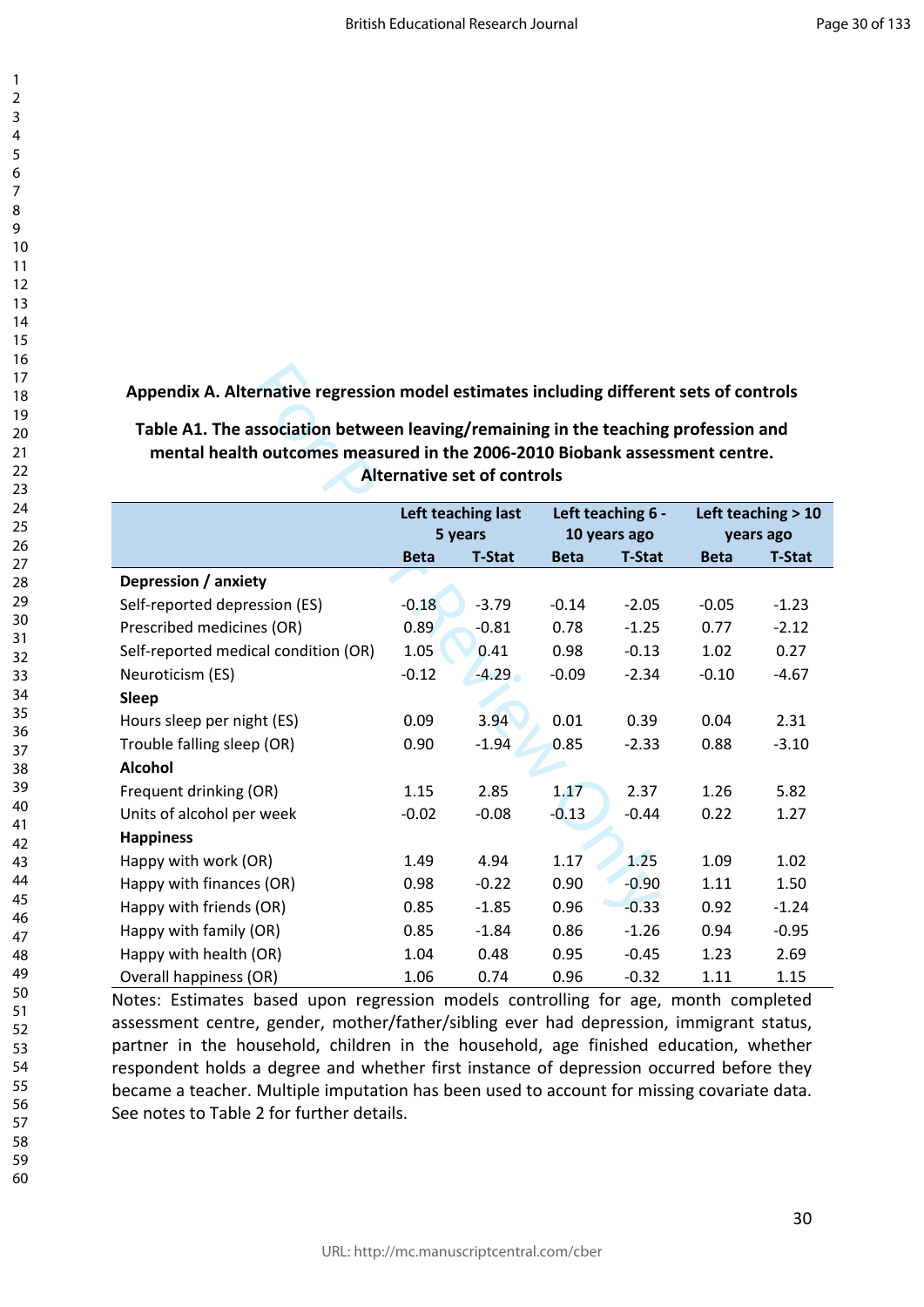$\mathbf{1}$  $\overline{2}$  $\overline{4}$ 

**Table A2. The association between leaving/remaining in the teaching profession with outcomes measured in the follow-up Biobank assessment centre. Alternative set of controls.** 

|                                      | Left teaching |               |             | Joined teaching |
|--------------------------------------|---------------|---------------|-------------|-----------------|
|                                      | <b>Beta</b>   | <b>T-Stat</b> | <b>Beta</b> | <b>T-Stat</b>   |
| Depression / anxiety                 |               |               |             |                 |
| Self-reported depression (ES)        | $-0.05$       | $-0.76$       | 0.11        | 1.67            |
| Prescribed medicines (OR)            | 0.58          | $-1.16$       | 0.75        | $-0.69$         |
| Self-reported medical condition (OR) | 0.75          | $-0.96$       | 1.01        | 0.03            |
| <b>Sleep</b>                         |               |               |             |                 |
| Hours sleep per night (ES)           | 0.01          | 0.19          | $-0.06$     | $-0.95$         |
| Trouble falling sleep (OR)           | 0.90          | $-0.62$       | 0.80        | $-1.47$         |
| <b>Alcohol</b>                       |               |               |             |                 |
| Frequent drinking (OR)               | 1.00          | $-0.01$       | 0.70        | $-2.38$         |
| Number of units per week             | $-1.13$       | $-1.30$       | $-1.95$     | $-2.41$         |
| <b>Happiness</b>                     |               |               |             |                 |
| Happy with work (OR)                 | 1.26          | 1.47          | 1.03        | 0.22            |
| Happy with finances (OR)             | 0.77          | $-1.66$       | 0.81        | $-1.46$         |
| Happy with friends (OR)              | 0.82          | $-1.21$       | 0.97        | $-0.23$         |
| Happy with family (OR)               | 1.13          | 0.81          | 1.03        | 0.18            |
| Happy with health (OR)               | 0.78          | $-1.57$       | 0.81        | $-1.41$         |
| Overall happiness (OR)               | 0.96          | $-0.25$       | 0.98        | $-0.15$         |

Notes: Estimates based upon regression models controlling for age, month completed assessment centre, gender, mother/father ever had depression, partner in the household, age finished education and the following measures recorded at the baseline assessment centre: depression scale, prescription of anti-depressants, self-reported medical condition of depression/anxiety/insomnia, happiness (overall, with work and with health), general health, difficulty sleeping and alcohol consumption. Multiple imputation has been used to account for missing covariate data. See notes to Table 2 for further details.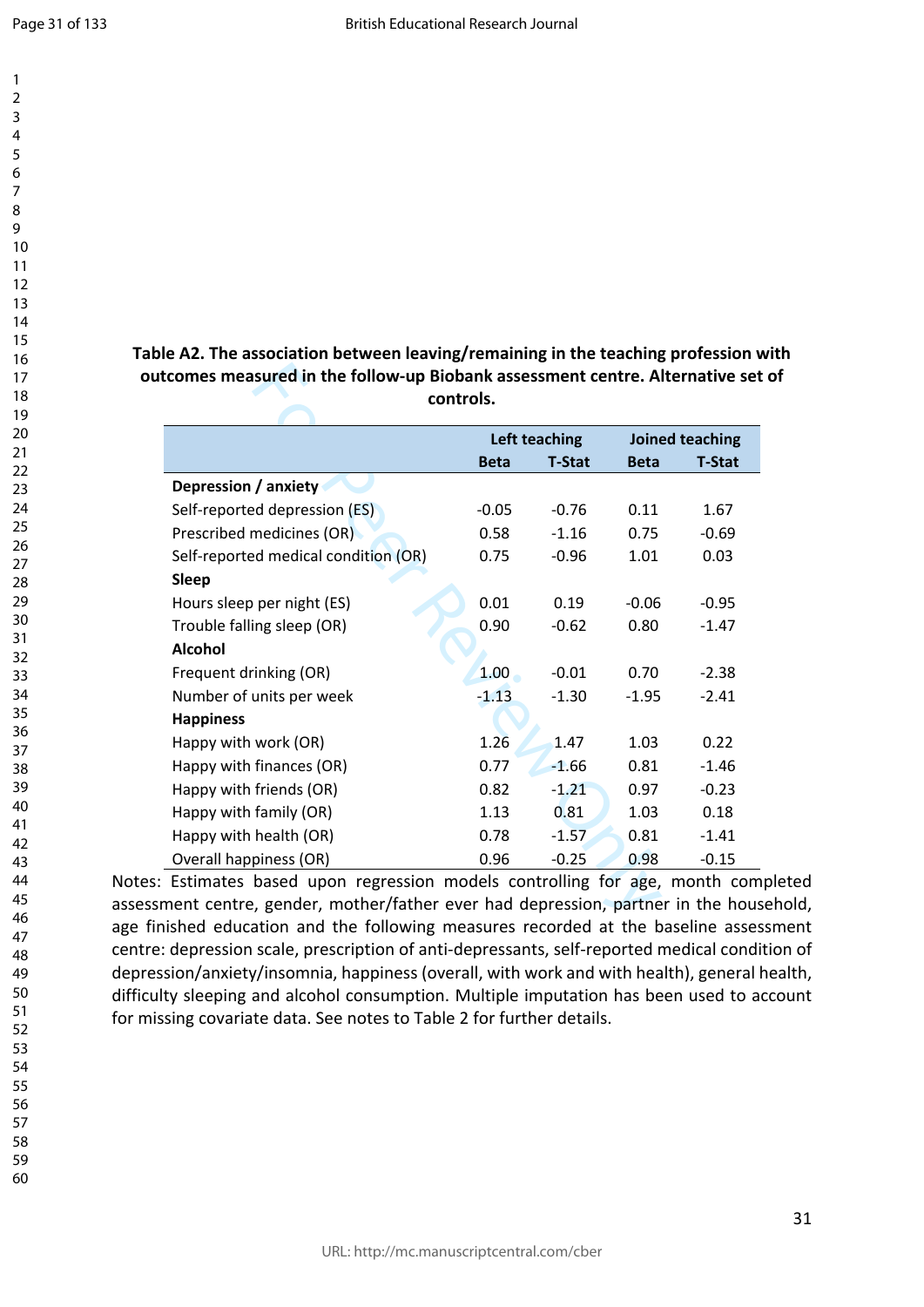$\mathbf{1}$  $\overline{2}$ 

 

**Table A3. The association between leaving/remaining in the teaching profession and outcomes measured in the 2016 mental health questionnaire. Alternative set of controls.** 

|                                                                                      |             | Left teaching since |             | <b>Joined teaching</b> |
|--------------------------------------------------------------------------------------|-------------|---------------------|-------------|------------------------|
|                                                                                      | baseline    |                     |             | since baseline         |
|                                                                                      | <b>Beta</b> | <b>T-Stat</b>       | <b>Beta</b> | <b>T-Stat</b>          |
| Depression / anxiety                                                                 |             |                     |             |                        |
| Self-reported depression (ES)                                                        | 0.05        | 0.72                | 0.02        | 0.37                   |
| Self-reported anxiety (ES)                                                           | 0.07        | 1.09                | 0.04        | 0.68                   |
| Prolonged depress spell since baseline (OR)                                          | 1.09        | 0.44                | 0.87        | $-0.82$                |
| Self-harm                                                                            |             |                     |             |                        |
| Considered self-harm in last 12 months (OR)                                          | 1.24        | 0.63                | 1.66        | 1.51                   |
| <b>Alcohol consumption</b>                                                           |             |                     |             |                        |
| Frequently drink >6 drinks (OR)                                                      | 0.96        | $-0.31$             | 0.84        | $-1.44$                |
| <b>Other</b>                                                                         |             |                     |             |                        |
| Happy with health (OR)                                                               | 0.81        | $-1.63$             | 1.06        | 0.38                   |
| Feel life is meaningful (OR)                                                         | 0.99        | $-0.05$             | 0.86        | $-1.05$                |
| Overall happiness (OR)                                                               | 0.80        | $-1.22$             | 0.84        | $-1.17$                |
|                                                                                      |             |                     |             |                        |
|                                                                                      |             |                     |             |                        |
| es: Estimates based upon regression models controlling for age, gender, age finis    |             |                     |             |                        |
| cation, partner in household, and the following measures recorded at the base        |             |                     |             |                        |
| ssment centre: depression scale, happiness (overall and with different areas), gen   |             |                     |             |                        |
| th, difficulty sleeping and alcohol consumption. Imputation has been used to account |             |                     |             |                        |
| sing covariate data. See notes to Table 4 for further details.                       |             |                     |             |                        |
|                                                                                      |             |                     |             |                        |

Notes: Estimates based upon regression models controlling for age, gender, age finished education, partner in household, and the following measures recorded at the baseline assessment centre: depression scale, happiness (overall and with different areas), general health, difficulty sleeping and alcohol consumption. Imputation has been used to account for missing covariate data. See notes to Table 4 for further details.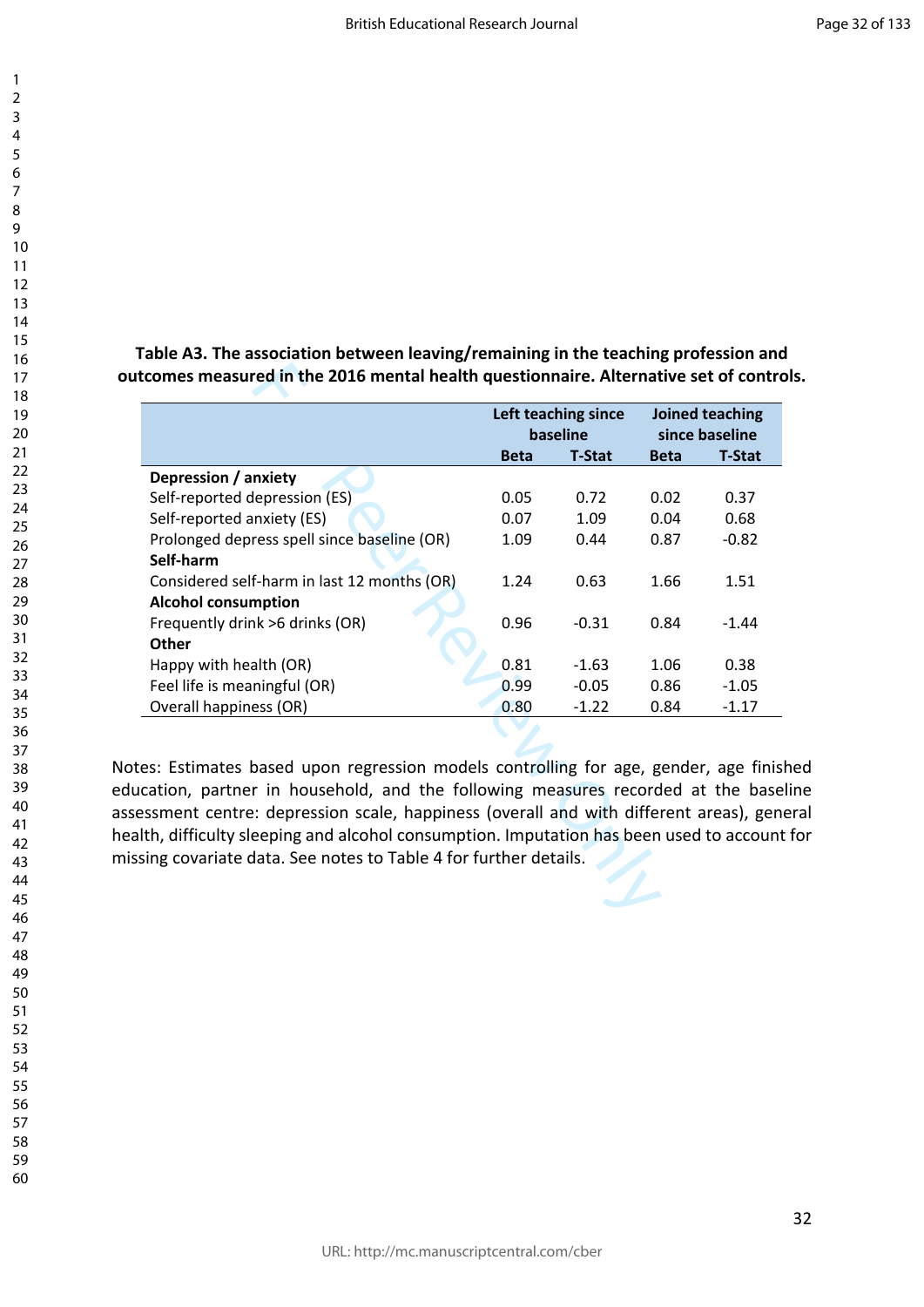$\mathbf{1}$ 

# **Appendix B. Inverse probability weighting estimates**

|                                 | Left teaching last<br>5 years |               | Left teaching 6 -<br>10 years ago |               | Left teaching $> 10$<br>years ago |               |
|---------------------------------|-------------------------------|---------------|-----------------------------------|---------------|-----------------------------------|---------------|
|                                 | <b>Beta</b>                   | <b>T-Stat</b> | <b>Beta</b>                       | <b>T-Stat</b> | <b>Beta</b>                       | <b>T-Stat</b> |
| Depression / anxiety            |                               |               |                                   |               |                                   |               |
| Self-reported depression        | $-0.10$                       | $-3.65$       | $-0.21$                           | $-1.69$       | $-0.01$                           | $-0.22$       |
| Prescribed medicines            | $-0.01$                       | $-0.20$       | 0.00                              | $-0.76$       | 0.00                              | $-1.51$       |
| Self-reported medical condition | 0.03                          | 0.87          | 0.00                              | 0.11          | 0.00                              | 0.96          |
| Neuroticism                     | $-0.13$                       | $-4.11$       | $-0.10$                           | $-2.55$       | $-0.08$                           | $-3.42$       |
| <b>Sleep</b>                    |                               |               |                                   |               |                                   |               |
| Hours sleep per night           | 0.10                          | 3.40          | 0.01                              | 0.25          | 0.03                              | 1.77          |
| Trouble falling sleep           | $-0.06$                       | $-1.96$       | $-0.04$                           | $-1.93$       | $-0.03$                           | $-2.44$       |
| <b>Alcohol</b>                  |                               |               |                                   |               |                                   |               |
| Frequent drinking               | 0.09                          | 3.21          | 0.20                              | 2.60          | 0.18                              | 3.87          |
| Units alcohol per week          | 0.01                          | 0.35          | $-1.88$                           | $-0.70$       | 0.74                              | 0.44          |
| <b>Happiness</b>                |                               |               |                                   |               |                                   |               |
| Happy with work                 | 0.19                          | 4.12          | 0.09                              | 1.94          | 0.02                              | 0.90          |
| Happy with finances             | $-0.01$                       | $-0.34$       | $-0.01$                           | $-0.32$       | 0.00                              | 0.18          |
| Happy with friends              | $-0.08$                       | $-1.74$       | 0.00                              | $-0.04$       | $-0.02$                           | $-0.96$       |
| Happy with family               | $-0.07$                       | $-1.48$       | $-0.05$                           | $-0.92$       | $-0.01$                           | $-0.47$       |
| Happy with health               | 0.00                          | 0.06          | $-0.02$                           | $-0.45$       | 0.07                              | 2.94          |
| Overall happiness               | $-0.02$                       | $-0.34$       | $-0.01$                           | $-0.36$       | 0.01                              | 0.39          |

Notes: Those individuals who were currently teachers at the time of the assessment centre are the reference group. Figures have been converted into an approximate effect size by dividing the estimate by the sample standard deviation for the variable. Estimates based upon IPW, including the following variables in the matching model: age, month of assessment centre, gender, fluid intelligence, socio-economic status, family history of depression, major negative life event occurred in last two years, whether born in UK, household income, household structure, age left school, whether hold a degree and whether experienced depression before becoming a teacher. Single imputation used to account for missing covariate data.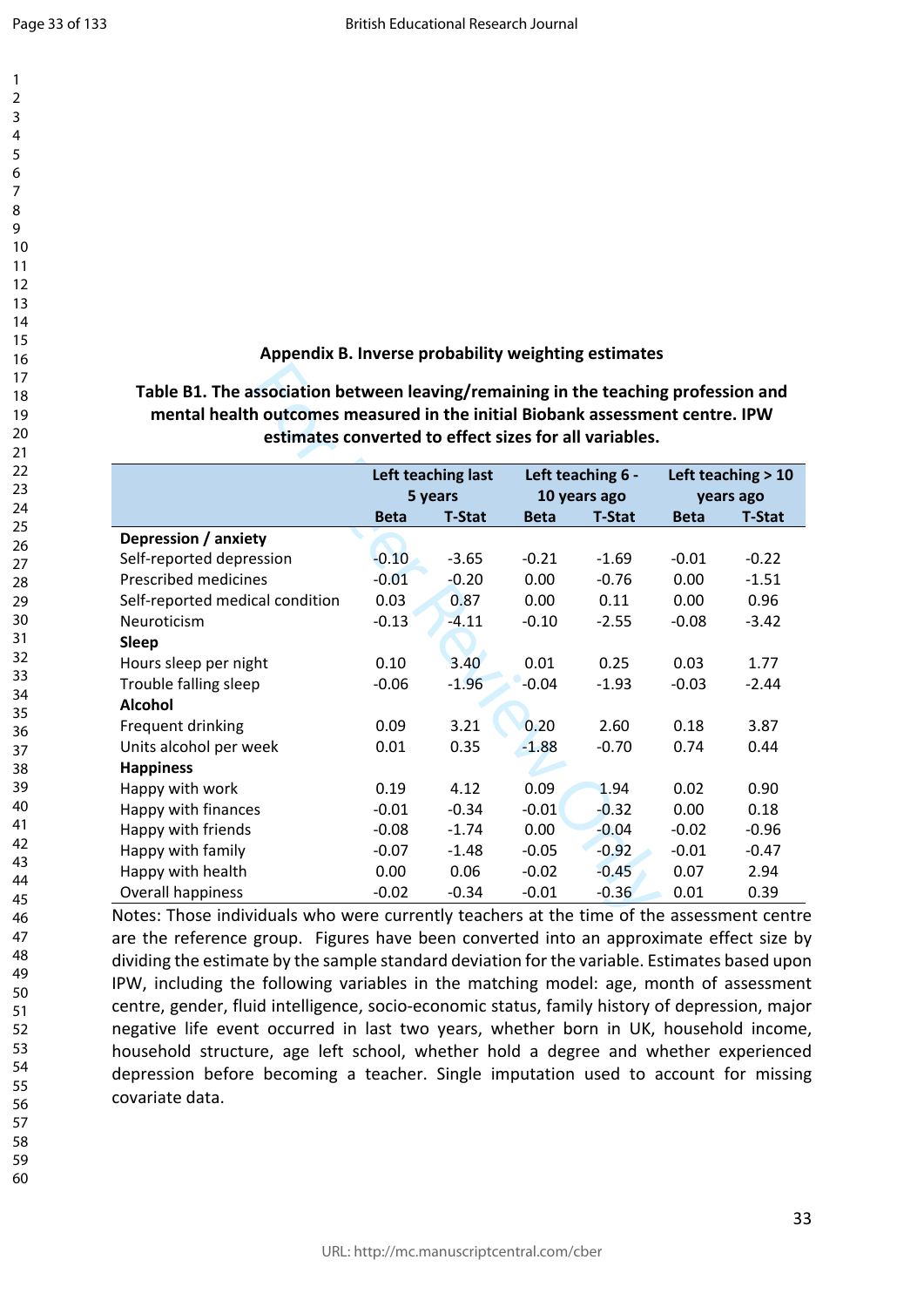#### $\overline{4}$  $\overline{7}$

 $\mathbf{1}$  $\overline{2}$ 

# **Table B2. The association between leaving/remaining in the teaching profession with outcomes measured in the follow-up Biobank assessment centre. IPW estimates converted to effect sizes for all variables.**

|                                                                            | Left teaching |               | Joined teaching |               |
|----------------------------------------------------------------------------|---------------|---------------|-----------------|---------------|
|                                                                            | <b>Beta</b>   | <b>T-Stat</b> | <b>Beta</b>     | <b>T-Stat</b> |
| Depression / anxiety                                                       |               |               |                 |               |
| Self-reported depression                                                   | $-0.08$       | $-1.08$       | 0.14            | 1.80          |
| <b>Prescribed medicines</b>                                                | $-0.11$       | $-1.58$       | $-0.01$         | $-0.19$       |
| Self-reported medical condition                                            | $-0.06$       | $-0.83$       | 0.04            | 0.47          |
| <b>Sleep</b>                                                               |               |               |                 |               |
| Hours sleep per night                                                      | 0.03          | 0.32          | $-0.06$         | $-0.73$       |
| Trouble falling sleep                                                      | $-0.05$       | $-0.59$       | $-0.14$         | $-1.87$       |
| <b>Alcohol</b>                                                             |               |               |                 |               |
| Frequent drinking                                                          | 0.00          | $-0.04$       | $-0.13$         | $-2.29$       |
| Number units alcohol per week                                              | $-0.13$       | $-1.67$       | $-0.18$         | $-2.44$       |
| <b>Happiness</b>                                                           |               |               |                 |               |
| Happy with work                                                            | 0.20          | 2.27          | 0.02            | 0.28          |
| Happy with finances                                                        | $-0.10$       | $-1.21$       | $-0.14$         | $-1.78$       |
| Happy with friends                                                         | $-0.03$       | $-0.40$       | $-0.03$         | $-0.34$       |
| Happy with family                                                          | 0.11          | 1.38          | $-0.01$         | $-0.10$       |
| Happy with health                                                          | $-0.06$       | $-0.75$       | $-0.07$         | $-0.95$       |
| Overall happiness                                                          | 0.02          | 0.22          | 0.00            | $-0.02$       |
| igures have been converted into an approximate effect size by dividing the |               |               |                 |               |
| ample standard deviation for the variable. Estimates based upon IPW, inclu |               |               |                 |               |

Notes: Figures have been converted into an approximate effect size by dividing the estimate by the sample standard deviation for the variable. Estimates based upon IPW, including the following variables in the matching model: age, month of assessment centre, gender, whether partner is in the household, fluid intelligence, socio-economic status, family history of depression, age left school and baseline measures of depression, prescriptions for mental health issues, self-reported mental health issue, happiness, general health, quality and quantity of sleep, alcohol intake. Single imputation used to account for missing covariate data.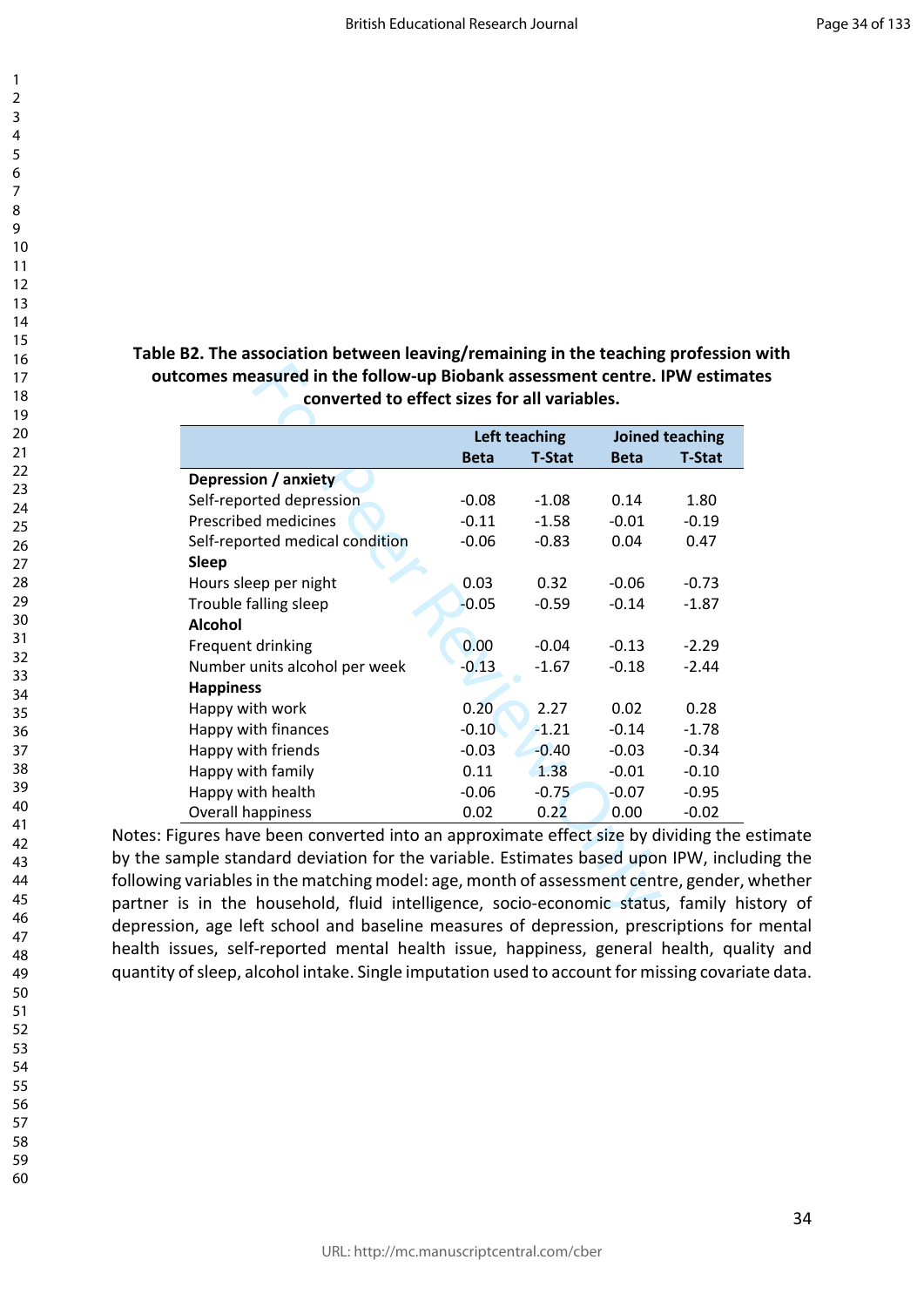$\mathbf{1}$  $\overline{2}$ 

**Table B3. The association between leaving/remaining in the teaching profession and outcomes measured in the 2016 mental health questionnaire. IPW estimates converted to effect sizes for all variables.** 

|                                                                                                                                                                                                                                                                                                                                                                                                                       | Left teaching since<br>baseline |               | <b>Joined teaching</b><br>since baseline |               |
|-----------------------------------------------------------------------------------------------------------------------------------------------------------------------------------------------------------------------------------------------------------------------------------------------------------------------------------------------------------------------------------------------------------------------|---------------------------------|---------------|------------------------------------------|---------------|
|                                                                                                                                                                                                                                                                                                                                                                                                                       | <b>Beta</b>                     | <b>T-Stat</b> | <b>Beta</b>                              | <b>T-Stat</b> |
| Depression / anxiety                                                                                                                                                                                                                                                                                                                                                                                                  |                                 |               |                                          |               |
| Self-reported depression                                                                                                                                                                                                                                                                                                                                                                                              | 0.03                            | 0.42          | $-0.01$                                  | $-0.08$       |
| Self-reported anxiety                                                                                                                                                                                                                                                                                                                                                                                                 | 0.06                            | 0.88          | 0.05                                     | 0.50          |
| Prolonged depress spell since baseline                                                                                                                                                                                                                                                                                                                                                                                | 0.02                            | 0.43          | $-0.02$                                  | $-0.48$       |
| Self-harm                                                                                                                                                                                                                                                                                                                                                                                                             |                                 |               |                                          |               |
| Considered self-harm in last 12                                                                                                                                                                                                                                                                                                                                                                                       |                                 |               |                                          |               |
| months                                                                                                                                                                                                                                                                                                                                                                                                                | 0.00                            | 0.02          | 0.05                                     | 0.55          |
| <b>Alcohol consumption</b>                                                                                                                                                                                                                                                                                                                                                                                            |                                 |               |                                          |               |
| Frequently drink >6 drinks                                                                                                                                                                                                                                                                                                                                                                                            | $-0.08$                         | $-1.24$       | $-0.17$                                  | $-1.96$       |
| <b>Other</b>                                                                                                                                                                                                                                                                                                                                                                                                          |                                 |               |                                          |               |
| Happy with health                                                                                                                                                                                                                                                                                                                                                                                                     | $-0.13$                         | $-1.77$       | 0.00                                     | $-0.02$       |
| Feel life is meaningful                                                                                                                                                                                                                                                                                                                                                                                               | $-0.01$                         | $-0.20$       | $-0.19$                                  | $-1.87$       |
| Overall happiness                                                                                                                                                                                                                                                                                                                                                                                                     | $-0.05$                         | $-0.82$       | $-0.14$                                  | $-1.55$       |
| Figures have been converted into an approximate effect size by dividing the es<br>sample standard deviation for the variable. Estimates based upon IPW, includi<br>ng variables in the matching model: age, gender, whether partner is in the hous<br>conomic status, family history of depression, whether hold a degree, age left<br>seline measures of depression, prescriptions for mental health issues, self-re |                                 |               |                                          |               |

Notes: Figures have been converted into an approximate effect size by dividing the estimate by the sample standard deviation for the variable. Estimates based upon IPW, including the following variables in the matching model: age, gender, whether partner is in the household, socio-economic status, family history of depression, whether hold a degree, age left school and baseline measures of depression, prescriptions for mental health issues, self-reported mental health issue, happiness, general health, sleep and alcohol intake. Single imputation used to account for missing covariate data.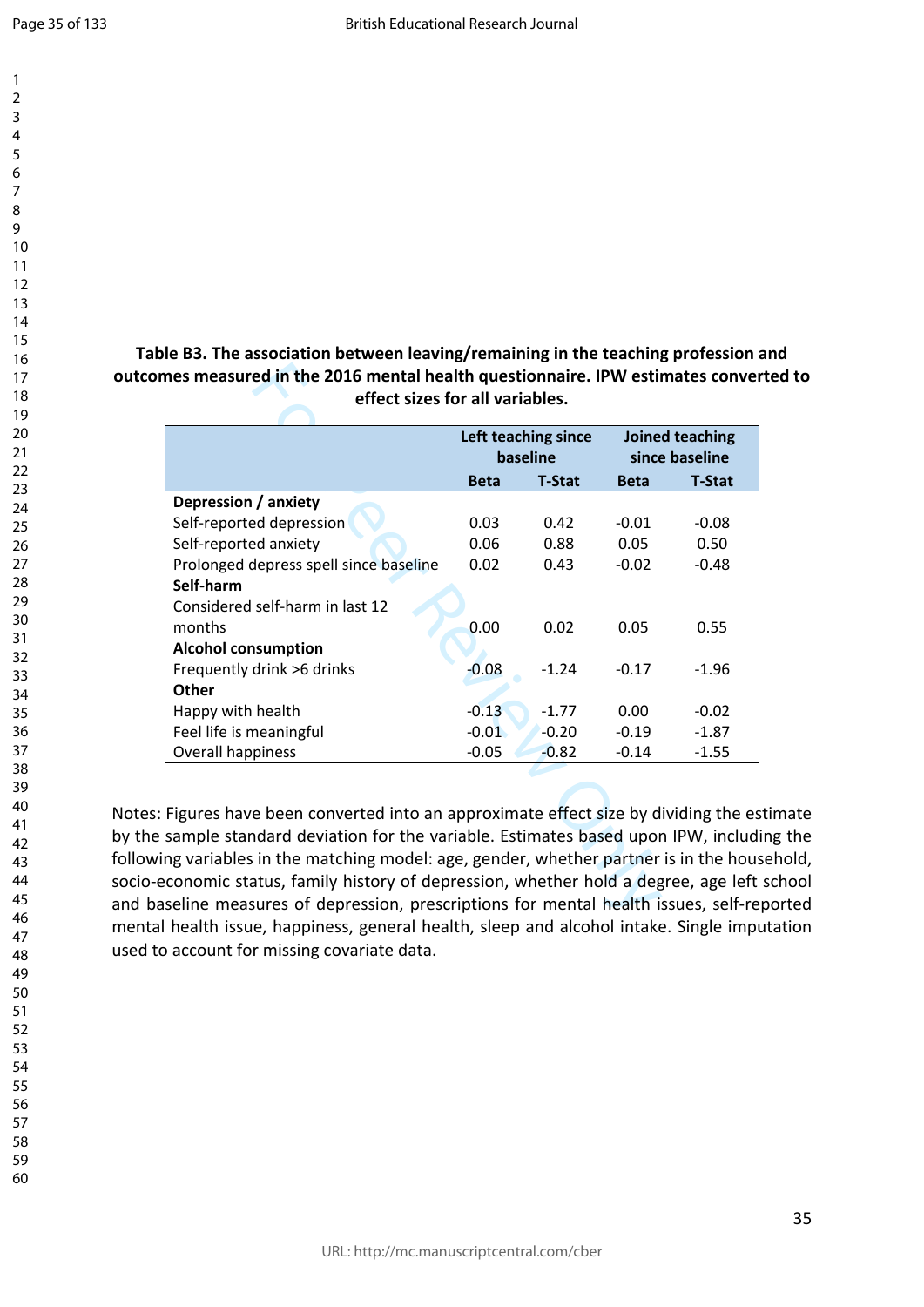#### $\overline{3}$  $\overline{4}$  $\overline{7}$

 $\mathbf{1}$  $\overline{2}$ 

 

#### **Appendix C. Zero-inflated models**

Within the main body of the paper, we treat the following variables as continuous and hence use ordinary least squares regression:

- Anxiety score
- Depression score
- Neuroticism score

body of the paper, we treat the following variables as co<br>squares regression:<br>re<br>score<br>and an occure<br>in the science of the allows for straightforware<br>in effect size. However, as illustrated by Appendix Fig<br>mes may actually The reason for using OLS regression is that allows for straightforward estimation and interpretation as an effect size. However, as illustrated by Appendix Figures C1, C2 and C3 below, these outcomes may actually be considered to be "zero-inflated" data (meaning there is a large cluster of observations at zero). Consequently, to test the robustness of our results for these outcomes, in this appendix we estimate Zero-Inflated Poisson (ZIP) models. ZIP models essentially divide the outcome into two parts. The first is a binary response (logit) model, which estimates the probability of whether the outcome is zero or not. The second part is a count (Poisson) model, which models the values greater than zero. We implement these models using the same predictors as discussed in the main body of the paper for both parts of the ZIP model. Results are presented in Appendix Tables C1 to C3. These present estimates as odds-ratios for the 'inflation' model (i.e. the logit model which models whether the probability of the outcome being zero or not) and incidence-rate-ratios for the 'outcome' model (i.e. the Poisson count regression estimating the score on the scale).

#### **Appendix Figure C1. Distribution of the Anxiety sum score variable**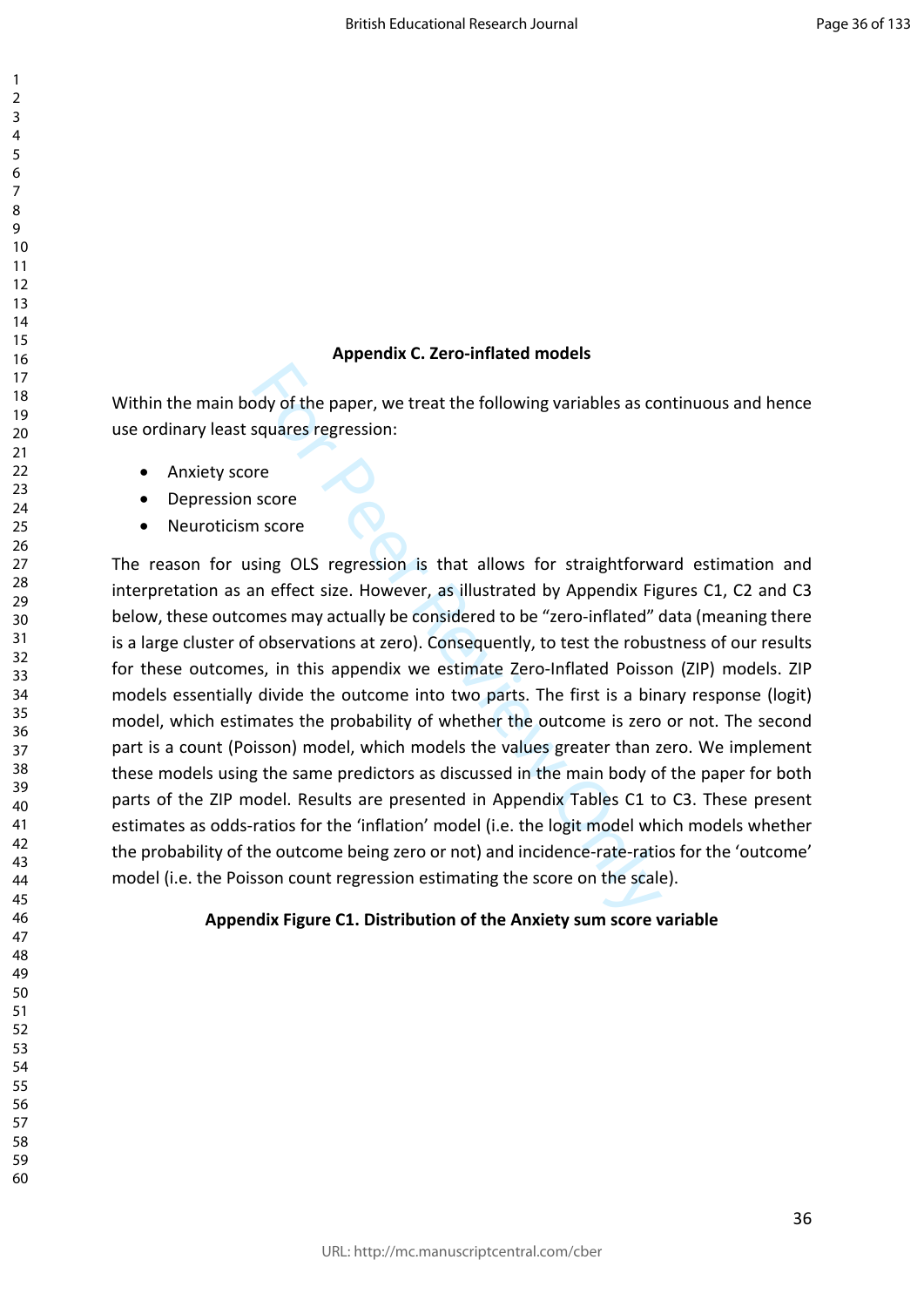$\mathbf{1}$  $\overline{2}$  $\overline{3}$  $\overline{4}$  $\overline{7}$ 



**Appendix Figure C2. Distribution of the Depression sum score variable**



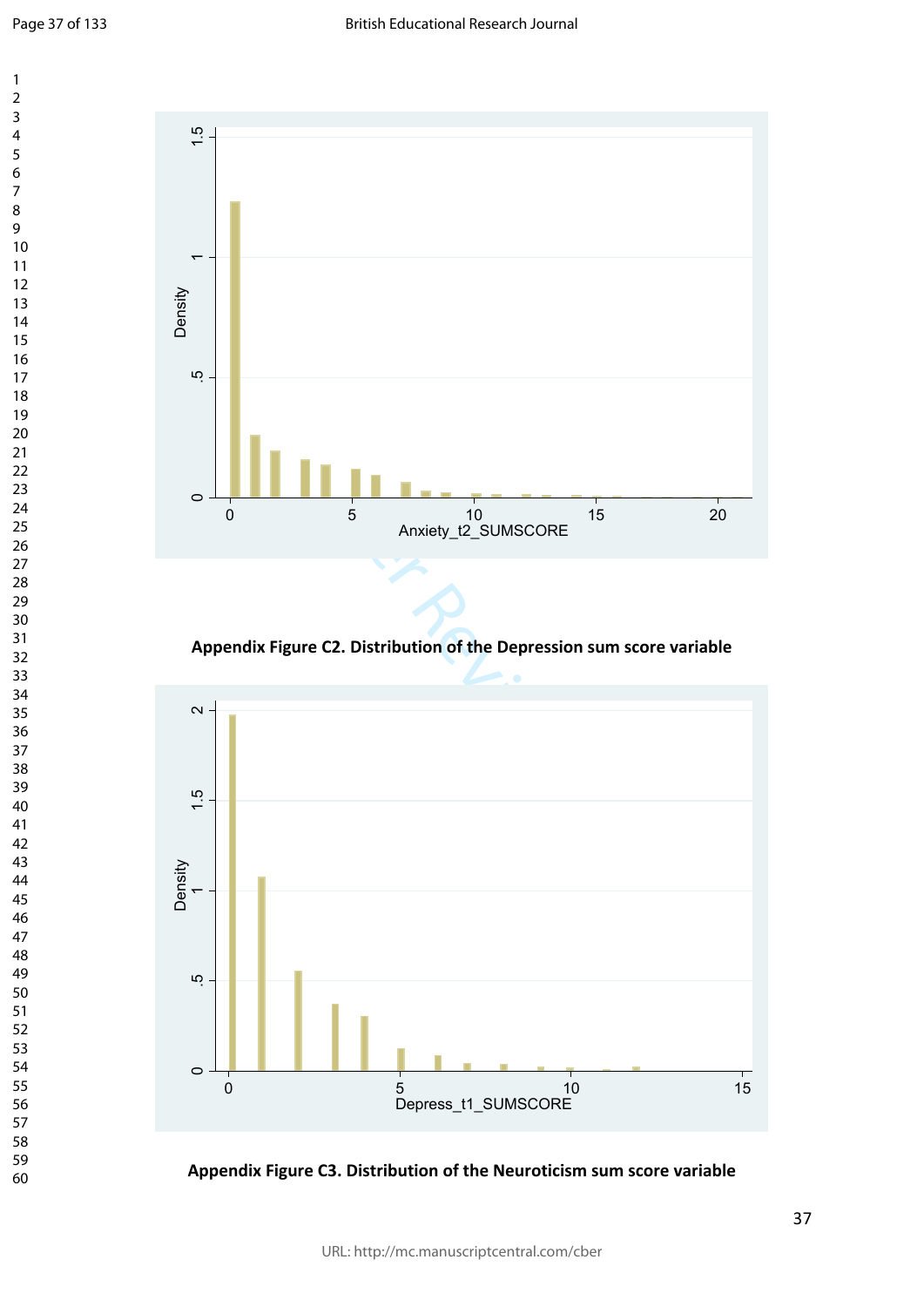

 $\mathbf{1}$  $\overline{2}$  $\overline{3}$  $\overline{4}$  $\overline{7}$ 

### **Appendix Table C1. Zero-Inflated Poisson estimates for selected outcome variables measures in the initial assessment centre**

| ↽.<br>$\circ$                                                              |                                           |                                 |               |                          |
|----------------------------------------------------------------------------|-------------------------------------------|---------------------------------|---------------|--------------------------|
| 0                                                                          | 5                                         | 10<br>Neurocisim_Score_Original |               | 15                       |
|                                                                            |                                           |                                 |               |                          |
|                                                                            |                                           |                                 |               |                          |
| endix Table C1. Zero-Inflated Poisson estimates for selected outcome varia | measures in the initial assessment centre |                                 |               |                          |
|                                                                            |                                           |                                 |               |                          |
|                                                                            |                                           |                                 |               |                          |
|                                                                            |                                           | <b>Depression scale</b>         |               | <b>Neuroticism scale</b> |
|                                                                            | <b>Effect</b>                             | <b>T-Stat</b>                   | <b>Effect</b> | <b>T-Stat</b>            |
| <b>Outcome model (IRR)</b>                                                 |                                           |                                 |               |                          |
| Left in last 5 years                                                       | 0.90                                      | 3.43                            | 0.94          | 3.92                     |
| Left 6-10 years ago                                                        | 0.90                                      | 2.53                            | 0.94          | 2.87                     |
| Left 11+ years ago                                                         | 0.94                                      | 2.49                            | 0.94          | 4.89                     |
| Inflation model (OR)                                                       |                                           |                                 |               |                          |
| Left in last 5 years                                                       | 1.08                                      | 0.87                            | 1.22          | 2.28                     |
| Left 6-10 years ago                                                        | 0.90                                      | 0.83                            | 1.02          | 0.14                     |
| Left 11+ years ago                                                         | 0.85                                      | 2.19                            | 1.06          | 0.84                     |

### **Appendix Table C2. Zero-Inflated Poisson estimates for selected outcome variables measures in the follow-up assessment centre**

|                                | <b>Depression scale</b> |               |  |
|--------------------------------|-------------------------|---------------|--|
|                                | <b>Effect</b>           | <b>T-Stat</b> |  |
| <b>Outcome model (IRR)</b>     |                         |               |  |
| Left teaching since baseline   | 0.96                    | 0.93          |  |
| Joined teaching since baseline | 1.04                    | 0.94          |  |
| Inflation model (OR)           |                         |               |  |
| Left teaching since baseline   | 0.75                    | 1.35          |  |
| Joined teaching since baseline | 0.62                    | 2.38          |  |
|                                |                         |               |  |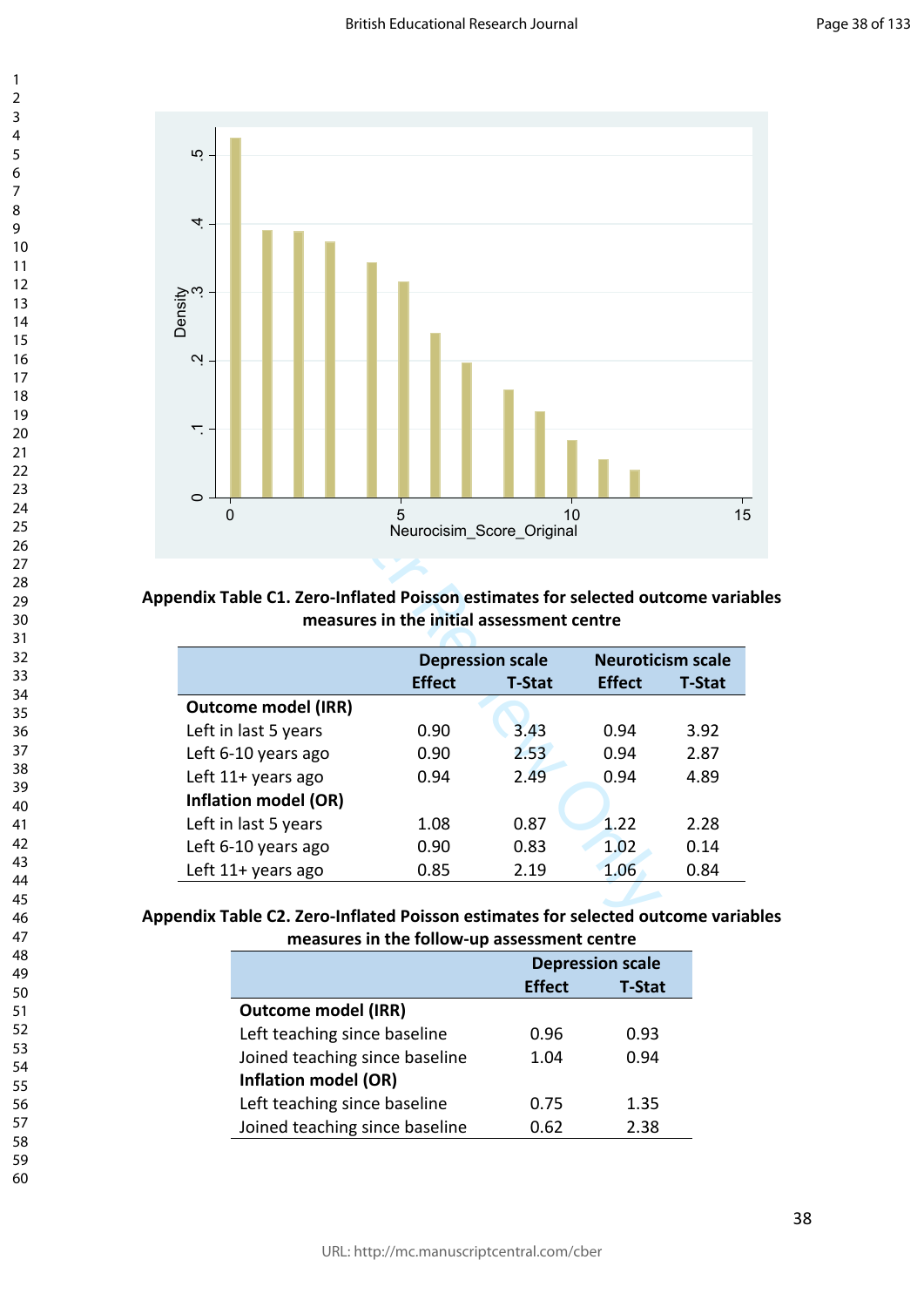| 1                            |
|------------------------------|
| 2                            |
| 3                            |
| 4                            |
| 5                            |
| 6                            |
|                              |
| 8                            |
| d<br>€                       |
|                              |
| 10                           |
| 11                           |
| $\mathbf{1}$<br>C            |
| $\overline{13}$              |
| 4<br>1.                      |
| 15                           |
| 16                           |
| 17                           |
| 18                           |
| 19                           |
| 20                           |
| $\overline{21}$              |
| $\overline{2}$<br>C          |
| $\overline{2}$<br>3          |
|                              |
| $\frac{24}{5}$               |
| 25                           |
| 26                           |
| 27                           |
| $\frac{28}{5}$               |
| 29                           |
| 30                           |
| $\overline{\textbf{3}}$      |
| $\overline{\mathbf{3}}$<br>, |
| $\overline{\mathbf{3}}$<br>ξ |
| 3.<br>4                      |
| 35                           |
|                              |
| 36                           |
| 37                           |
| 88                           |
| 39                           |
| 40                           |
| 41                           |
| 42                           |
| $\overline{4}$<br>₹          |
| 44                           |
| 45                           |
| 46                           |
| 47                           |
|                              |
| 48                           |
| 49                           |
| 50                           |
| 51                           |
| 5.<br>$\overline{c}$         |
| 5.<br>ξ                      |
| 54                           |
| 55                           |
| 56                           |
| 57                           |
| 58                           |
| 59                           |
| ر                            |

60

| Appendix Table C3. Zero-Inflated Poisson estimates for selected outcome variables |
|-----------------------------------------------------------------------------------|
| measures in the mental health questionnaire follow-up                             |

|                                | <b>Depression scale</b> |               |               | <b>Anxiety scale</b> |
|--------------------------------|-------------------------|---------------|---------------|----------------------|
|                                | <b>Effect</b>           | <b>T-Stat</b> | <b>Effect</b> | <b>T-Stat</b>        |
| <b>Outcome model (IRR)</b>     |                         |               |               |                      |
| Left teaching since baseline   | 1.03                    | 1.36          | 1.04          | 0.91                 |
| Joined teaching since baseline | 1.02                    | 1.08          | 0.94          | 1.47                 |
| Inflation model (OR)           |                         |               |               |                      |
| Left teaching since baseline   | 0.88                    | 0.86          | 0.84          | 1.15                 |
| Joined teaching since baseline | 0.74                    | 1.87          | 0.69          | 2.46                 |

## **Appendix D. Characteristics of the assessment centre and mental health questionnaire longitudinal follow-up samples**

| Appendix D. Characteristics of the assessment centre and mental health questionnaire | longitudinal follow-up samples                         |                                                 |                                                      |                                                        |
|--------------------------------------------------------------------------------------|--------------------------------------------------------|-------------------------------------------------|------------------------------------------------------|--------------------------------------------------------|
|                                                                                      | (a) Assessment centre sample                           |                                                 |                                                      |                                                        |
|                                                                                      | <b>Original</b><br>sample at<br>assessment<br>centre 1 | <b>Still teaching</b><br>assessment<br>centre 2 | <b>Left teaching</b><br>by<br>assessment<br>centre 2 | <b>Joined</b><br>teaching by<br>assessment<br>centre 2 |
| Average age at first contact                                                         | 53                                                     | 51                                              | 50                                                   | 51                                                     |
| % male                                                                               | 27%                                                    | 29%                                             | 34%                                                  | 36%                                                    |
| % children in household at first                                                     |                                                        |                                                 |                                                      |                                                        |
| contact                                                                              | 53%                                                    | 64%                                             | 66%                                                  | 52%                                                    |
| % Partner in household at first                                                      |                                                        |                                                 |                                                      |                                                        |
| contact                                                                              | 76%                                                    | 77%                                             | 74%                                                  | 76%                                                    |
| % hold a degree                                                                      | 84%                                                    | 86%                                             | 77%                                                  | 64%                                                    |
| Born outside UK                                                                      | 7%                                                     | 6%                                              | 6%                                                   | 5%                                                     |
| Homeowner at first contact                                                           | 95%                                                    | 98%                                             | 93%                                                  | 96%                                                    |
| Smoker at first contact                                                              | 6%                                                     | 4%                                              | 4%                                                   | 7%                                                     |
| <b>General health at first contact</b>                                               |                                                        |                                                 |                                                      |                                                        |
| % poor                                                                               | 1%                                                     | $1\%$                                           | 1%                                                   | $0\%$                                                  |
| % fair                                                                               | 14%                                                    | 13%                                             | 11%                                                  | 12%                                                    |
| % good                                                                               | 63%                                                    | 62%                                             | 63%                                                  | 62%                                                    |
| % excellent                                                                          | 22%                                                    | 24%                                             | 25%                                                  | 26%                                                    |
| <b>Household income at first contact</b>                                             |                                                        |                                                 |                                                      |                                                        |
| £18,000<                                                                             | 14%                                                    | 11%                                             | 20%                                                  | 17%                                                    |
| £18,000 - £30,999                                                                    | 38%                                                    | 37%                                             | 36%                                                  | 45%                                                    |
| £31,000 - £51,999                                                                    | 43%                                                    | 47%                                             | 38%                                                  | 36%                                                    |
| £52,000+                                                                             | 6%                                                     | 6%                                              | 6%                                                   | 4%                                                     |
| <b>Total teachers</b>                                                                | 16,622                                                 | 925                                             | 167                                                  | 176                                                    |

(b) Mental health questionnaire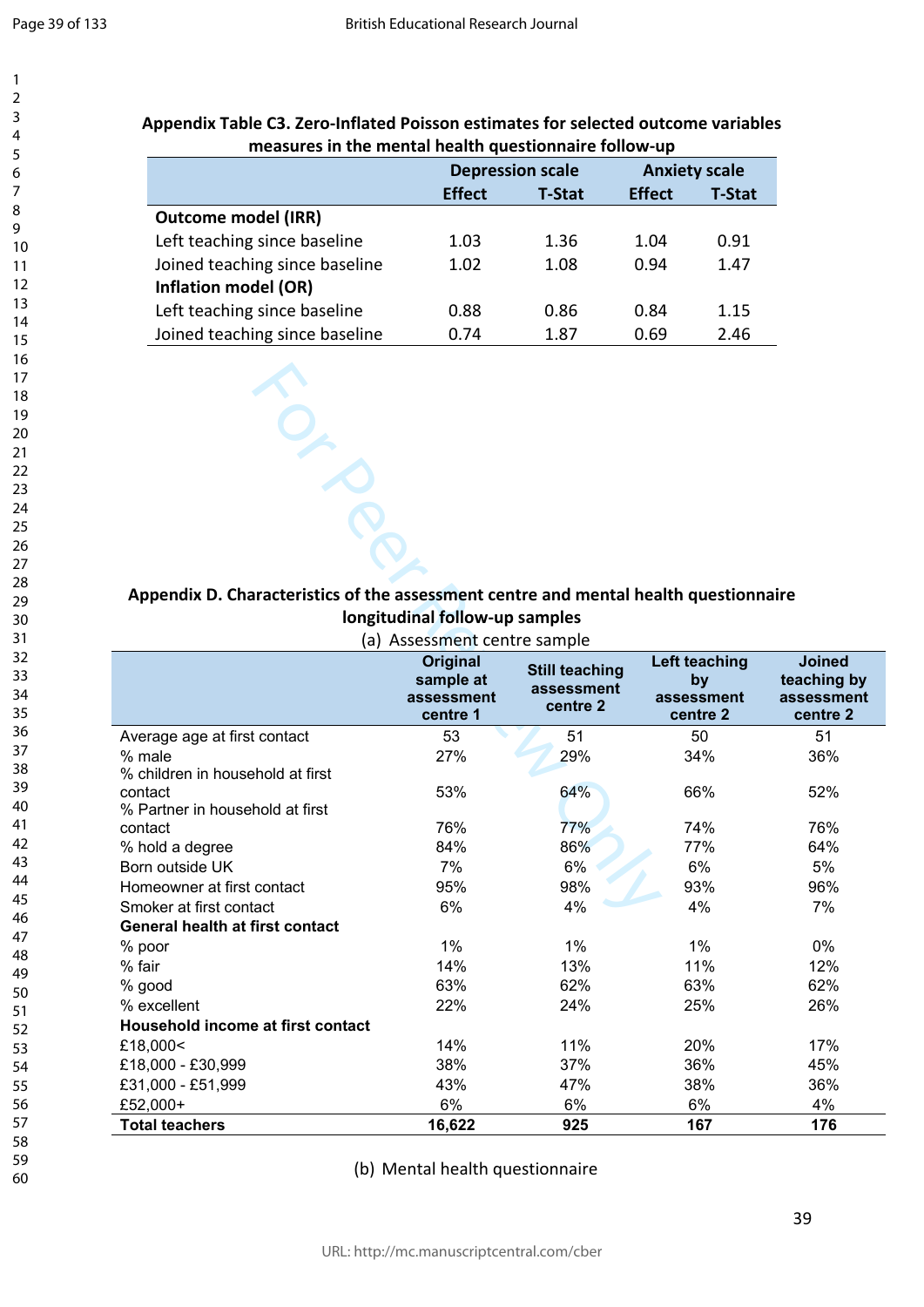$\mathbf{1}$  $\overline{2}$  $\overline{3}$  $\overline{4}$ 5 6  $\overline{7}$ 8  $\overline{9}$ 

|                                          | Original<br>sample at<br>assessment<br>centre 1 | Teacher at<br>assessment centre<br>and mental health<br>questionnaire | Left<br>teaching | <b>Joined</b><br>teaching |
|------------------------------------------|-------------------------------------------------|-----------------------------------------------------------------------|------------------|---------------------------|
| Average age at first contact             | 53                                              | 48                                                                    | 50               | 49                        |
| % male                                   | 27%                                             | 21%                                                                   | 31%              | 28%                       |
| % children in household at first contact | 53%                                             | 71%                                                                   | 66%              | 69%                       |
| % Partner in household at first contact  | 76%                                             | 75%                                                                   | 73%              | 74%                       |
| % hold a degree                          | 84%                                             | 92%                                                                   | 88%              | 78%                       |
| Born outside UK                          | 7%                                              | 7%                                                                    | 10%              | 8%                        |
| Homeowner at first contact               | 95%                                             | 95%                                                                   | 93%              | 91%                       |
| Smoker at first contact                  | 6%                                              | 5%                                                                    | 7%               | 5%                        |
| <b>General health at first contact</b>   |                                                 |                                                                       |                  |                           |
| % poor                                   | 1%                                              | $1\%$                                                                 | 1%               | 1%                        |
| % fair                                   | 14%                                             | 12%                                                                   | 15%              | 15%                       |
| % good                                   | 63%                                             | 61%                                                                   | 58%              | 63%                       |
| % excellent                              | 22%                                             | 26%                                                                   | 26%              | 21%                       |
| Household income at first contact        |                                                 |                                                                       |                  |                           |
| £18,000<                                 | 14%                                             | 8%                                                                    | 16%              | 15%                       |
| £18,000 - £30,999                        | 38%                                             | 35%                                                                   | 40%              | 36%                       |
| £31,000 - £51,999                        | 43%                                             | 50%                                                                   | 37%              | 40%                       |
| £52,000+                                 | 6%                                              | 7%                                                                    | 6%               | 9%                        |
| <b>Total teachers</b>                    | 16,622                                          | 1,715                                                                 | 360              | 368                       |

# **Appendix E. The percentage of observations missing information in each covariate**

| % poor                                                                           | 1%                | 1%                | 1%                   |
|----------------------------------------------------------------------------------|-------------------|-------------------|----------------------|
| % fair                                                                           | 14%               | 12%               | 15%                  |
| % good                                                                           | 63%               | 61%               | 58%                  |
| % excellent                                                                      | 22%               | 26%               | 26%                  |
| <b>Household income at first contact</b>                                         |                   |                   |                      |
| £18,000<                                                                         | 14%               | 8%                | 16%                  |
| £18,000 - £30,999                                                                | 38%               | 35%               | 40%                  |
| £31,000 - £51,999                                                                | 43%               | 50%               | 37%                  |
| £52,000+                                                                         | 6%                | 7%                | 6%                   |
| <b>Total teachers</b>                                                            | 16,622            | 1,715             | 360                  |
|                                                                                  |                   |                   |                      |
|                                                                                  |                   |                   |                      |
| Appendix E. The percentage of observations missing information in each covariate |                   |                   |                      |
|                                                                                  |                   |                   |                      |
|                                                                                  |                   | <b>Assessment</b> |                      |
|                                                                                  | <b>Assessment</b> | centre 2          | <b>Mental health</b> |
|                                                                                  | centre 1          | (longitudinal)    | questionnaire        |
|                                                                                  | analysis          | analysis          | analysis             |
| Age first contact                                                                | 0%                | 0%                | 0%                   |
| Gender                                                                           | 0%                | $0\%$             | $0\%$                |
| Fluid intelligence score                                                         | 64%               | 67%               | 60%                  |
| Townsend index                                                                   | 0%                | 0%                | 0%                   |
| Maternal depression                                                              | 1%                | 2%                | 1%                   |
| Paternal depression                                                              | 3%                | 3%                | 3%                   |
| Sibling depression                                                               | 3%                | 3%                | 3%                   |
| Relative die soon before first contact                                           | 0%                | 0%                | 0%                   |
| Had serious illness soon before fist                                             |                   |                   |                      |
| contact                                                                          | 0%                | 0%                | 0%                   |
| Divorced soon before first contact                                               | 0%                | 0%                | 0%                   |
| Financial problems soon before first                                             |                   |                   |                      |
| contact                                                                          | 0%                | 0%                | 0%                   |
| Born outside UK                                                                  | 0%                | 0%                | 0%                   |
| Partner in household at first contact                                            | 0%                | 0%                | 0%                   |
| Children in household at first contact                                           | 0%                | 0%                | 0%                   |
| Household size                                                                   | 0%                | 0%                | 0%                   |
| Household income                                                                 | 6%                | 5%                | 4%                   |
| Whether hold a degree                                                            | 0%                | 0%                | 0%                   |
| Experienced depression before teaching                                           | 49%               | 29%               | 21%                  |
| Depression scale at 1st contact                                                  |                   | 3%                | 3%                   |
| Prescribed antidepressants at 1st contact                                        |                   | 0%                | 0%                   |
| Depression as medical condition 1st<br>contact                                   |                   | 0%                | 0%                   |
| Happy at first contact                                                           |                   | 67%               | 60%                  |
|                                                                                  |                   |                   |                      |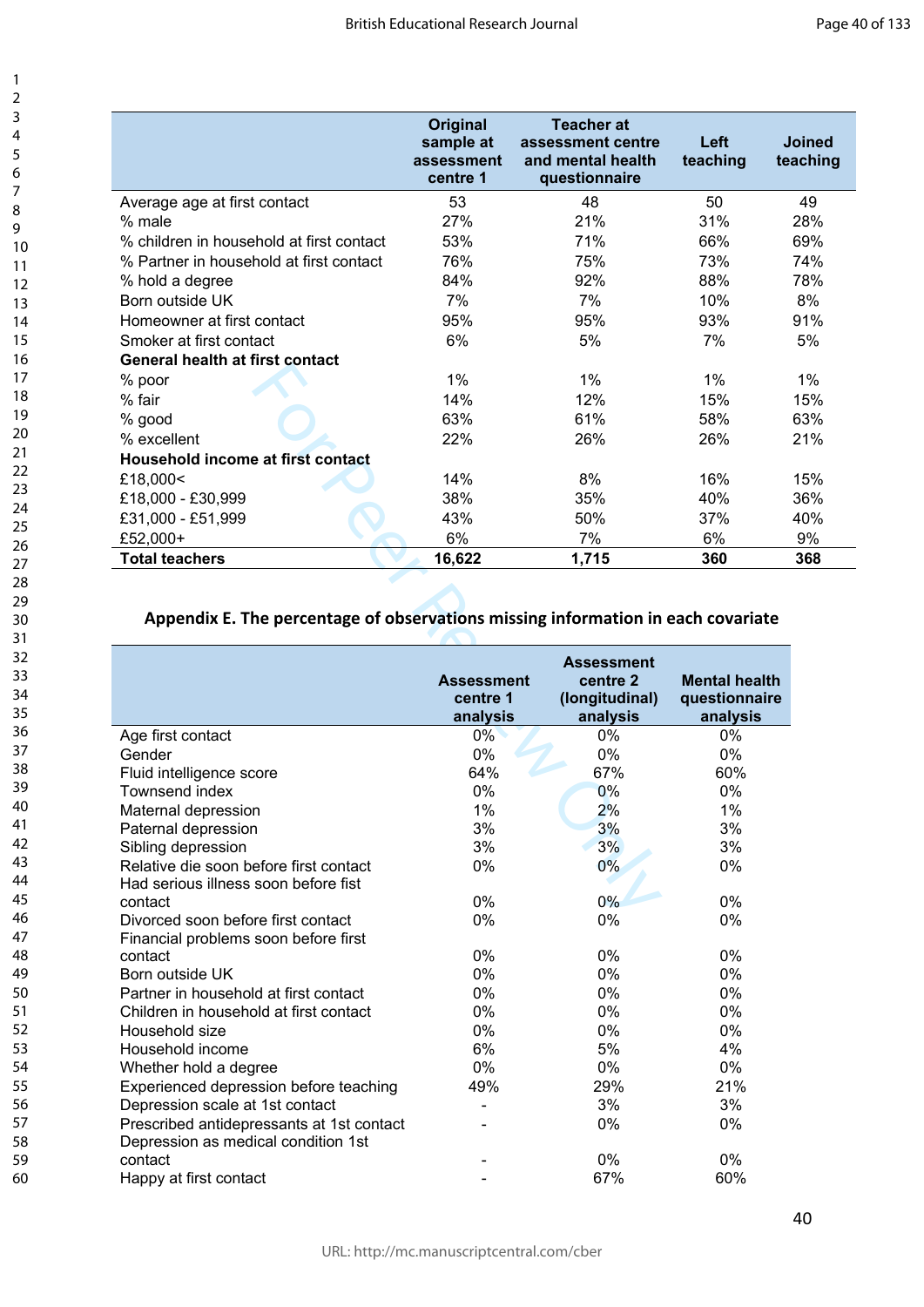$\mathbf{1}$  $\overline{2}$  $\overline{3}$  $\overline{4}$ 5 6  $\overline{7}$ 8 9

| <b>Full sample</b>                     | 20768 | 1268  | 2443  |
|----------------------------------------|-------|-------|-------|
| Number of units at first contact       |       | $0\%$ | $0\%$ |
| Alcohol intake at first contact        |       | $0\%$ | $0\%$ |
| Insomnia at first contact              |       | $0\%$ | $0\%$ |
| Hours sleep per night at first contact |       | $0\%$ | $0\%$ |
| Happy with finance at first contact    |       | 66%   | 60%   |
| Happy with friends at first contact    |       | 67%   | 60%   |
| Happy with family at first contact     |       | 67%   | 60%   |
| Happy with health at first contact     |       | 66%   | 60%   |
| General health at first contact        |       | $0\%$ | $0\%$ |
| Happy at work at first contact         |       | 66%   | 60%   |

TON BEE

**Appendix F. Alternative estimates for the longitudinal analysis with different sets of controls**

In this appendix we repeat our analysis of the follow-up assessment centre and mental health questionnaire data, but now using a different set of control variables. Specifically, we remove from the model the prior outcome measures that were measured in the initial Biobank assessment centre. The motivation behind this exploration is to investigate that the inclusion or exclusion of these controls changes the results. Appendix Table F1 lists the covariates across the two sets of models being compared. Results for the follow-up Biobank Assessment Centre (analogous to those presented in Table 3) can be found in Appendix Table F2. Those for the mental health questionnaire (analogous to those presented in Table 4) can be found in Appendix Table F3. Interestingly, the inclusion or exclusions of the prior outcome measures collected in the initial assessment centre do not seem to substantively alter the results or the key conclusions reached.

|                                  | <b>Without</b><br>additional<br>controls | <b>With</b><br>additional<br>controls |
|----------------------------------|------------------------------------------|---------------------------------------|
| Age                              | v                                        |                                       |
| Month of assessment centre visit | Y                                        |                                       |
| Gender                           | v                                        |                                       |
| Partner in household             | Υ                                        |                                       |
| Hold a degree                    | ∨                                        |                                       |
| Fluid intelligence score         | ◡                                        |                                       |

| Appendix Table F1. Covariates included across the two model specifications |  |  |  |
|----------------------------------------------------------------------------|--|--|--|
|                                                                            |  |  |  |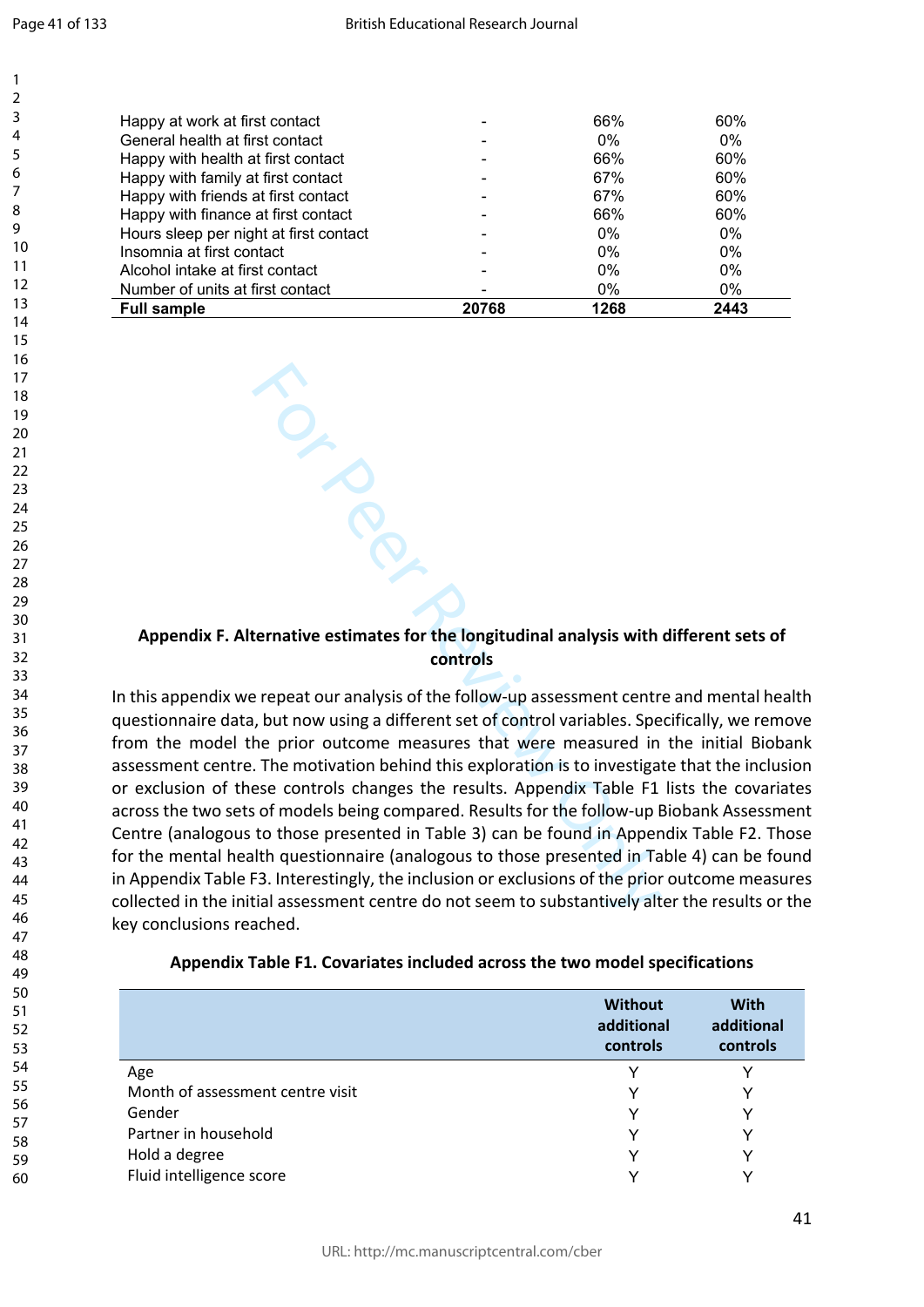| Townsend socio-economic status index                      |  |
|-----------------------------------------------------------|--|
| Age left education                                        |  |
| Family history of depression                              |  |
| Medical conditions and prescriptions reported at baseline |  |
| General health reported at baseline                       |  |
| Happiness with work at baseline                           |  |
| Happiness with friends at baseline                        |  |
| Happiness with family at baseline                         |  |
| Happiness with finances at baseline                       |  |
| Happiness with health at baseline                         |  |
| Alcohol intake at baseline                                |  |
| Sleep quality and quantity at baseline                    |  |
| Suffered spell of depression before baseline              |  |

 $\mathbf{1}$  $\overline{2}$ 3  $\overline{4}$ 5 6  $\overline{7}$ 8 9

# **PRIDER Appendix Table F2. Alternative estimates of the association between leaving/remaining in the teaching profession with outcomes measured in the follow-up Biobank assessment centre (analogous to Table 3)**

|                                      |                                          | Left teaching                         |                                          | Joined teaching                       |  |  |
|--------------------------------------|------------------------------------------|---------------------------------------|------------------------------------------|---------------------------------------|--|--|
|                                      | <b>Without</b><br>additional<br>controls | <b>With</b><br>additional<br>controls | <b>Without</b><br>additional<br>controls | <b>With</b><br>additional<br>controls |  |  |
| Depression / anxiety                 |                                          |                                       |                                          |                                       |  |  |
| Self-reported depression (ES)        | $-0.05$                                  | $-0.07$                               | 0.10                                     | 0.13                                  |  |  |
| Prescribed medicines (OR)            | 0.56                                     | 0.45                                  | 0.84                                     | 0.82                                  |  |  |
| Self-reported medical condition (OR) | 0.82                                     | 0.78                                  | 1.19                                     | 1.20                                  |  |  |
| <b>Sleep</b>                         |                                          |                                       |                                          |                                       |  |  |
| Hours sleep per night (ES)           | 0.01                                     | 0.04                                  | $-0.01$                                  | $-0.04$                               |  |  |
| Trouble falling sleep (OR)           | 0.94                                     | 0.90                                  | 0.69                                     | 0.73                                  |  |  |
| <b>Alcohol</b>                       |                                          |                                       |                                          |                                       |  |  |
| Frequent drinking (OR)               | 1.03                                     | 1.00                                  | 0.87                                     | 0.77                                  |  |  |
| Number units of alcohol per week     | $-1.74$                                  | $-1.60$                               | $-2.30$                                  | $-2.30$                               |  |  |
| <b>Happiness</b>                     |                                          |                                       |                                          |                                       |  |  |
| Happy with work (OR)                 | 1.40                                     | 1.41                                  | 1.11                                     | 1.03                                  |  |  |
| Happy with finances (OR)             | 0.87                                     | 0.84                                  | 0.76                                     | 0.72                                  |  |  |
| Happy with friends (OR)              | 0.80                                     | 0.80                                  | 0.91                                     | 0.86                                  |  |  |
| Happy with family (OR)               | 1.17                                     | 1.18                                  | 1.10                                     | 1.03                                  |  |  |
| Happy with health (OR)               | 0.95                                     | 0.89                                  | 1.02                                     | 0.83                                  |  |  |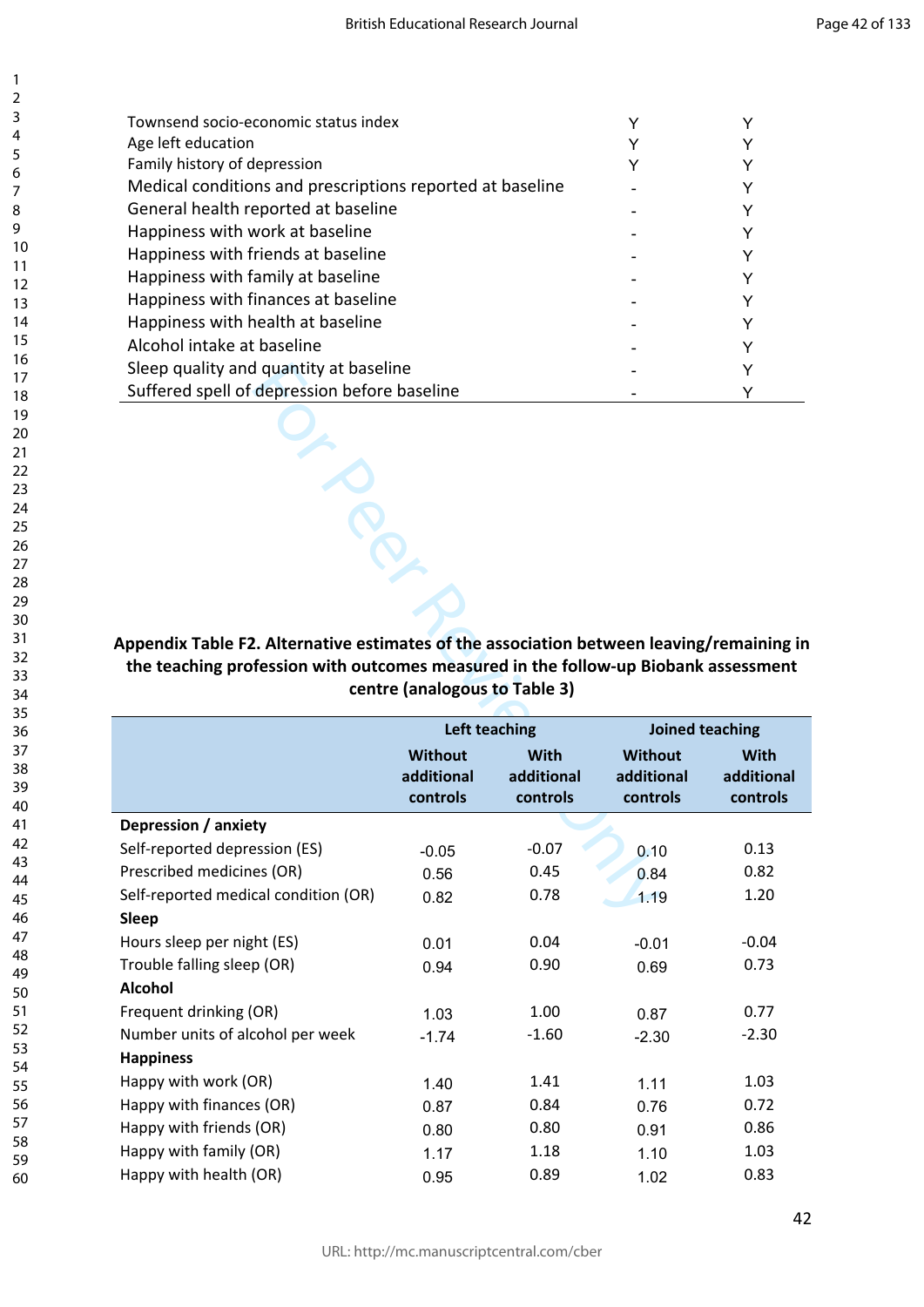$\mathbf{1}$  $\overline{2}$  $\overline{3}$  $\overline{4}$ 5 6  $\overline{7}$ 

For Peer Review Only **Appendix Table F3. Alternative estimates of the association between leaving/remaining in the teaching profession and outcomes measured in the 2016 mental health questionnaire (analogous to Table 4)**

|                                             | Left teaching since<br>baseline          |                                       | Joined teaching since<br>baseline        |                                       |
|---------------------------------------------|------------------------------------------|---------------------------------------|------------------------------------------|---------------------------------------|
|                                             | <b>Without</b><br>additional<br>controls | <b>With</b><br>additional<br>controls | <b>Without</b><br>additional<br>controls | <b>With</b><br>additional<br>controls |
| Depression / anxiety                        |                                          |                                       |                                          |                                       |
| Self-reported depression (ES)               | 0.06                                     | 0.06                                  | 0.05                                     | 0.05                                  |
| Self-reported anxiety (ES)                  | 0.10                                     | 0.09                                  | 0.06                                     | 0.06                                  |
| Prolonged depress spell since baseline (OR) | 1.01                                     | 1.11                                  | 0.78                                     | 0.89                                  |
| Self-harm                                   |                                          |                                       |                                          |                                       |
| Considered self-harm in last 12 months (OR) | 1.22                                     | 1.28                                  | 1.62                                     | 1.82                                  |
| <b>Alcohol consumption</b>                  |                                          |                                       |                                          |                                       |
| Frequently drink >6 drinks (OR)             | 1.00                                     | 0.89                                  | 1.01                                     | 0.73                                  |
| <b>Other</b>                                |                                          |                                       |                                          |                                       |
| Happy with health (OR)                      | 0.95                                     | 0.82                                  | 0.96                                     | 1.06                                  |
| Feel life is meaningful (OR)                | 0.96                                     | 1.03                                  | 0.84                                     | 0.79                                  |
| Overall happiness (OR)                      | 0.8                                      | 0.82                                  | 0.84                                     | 0.78                                  |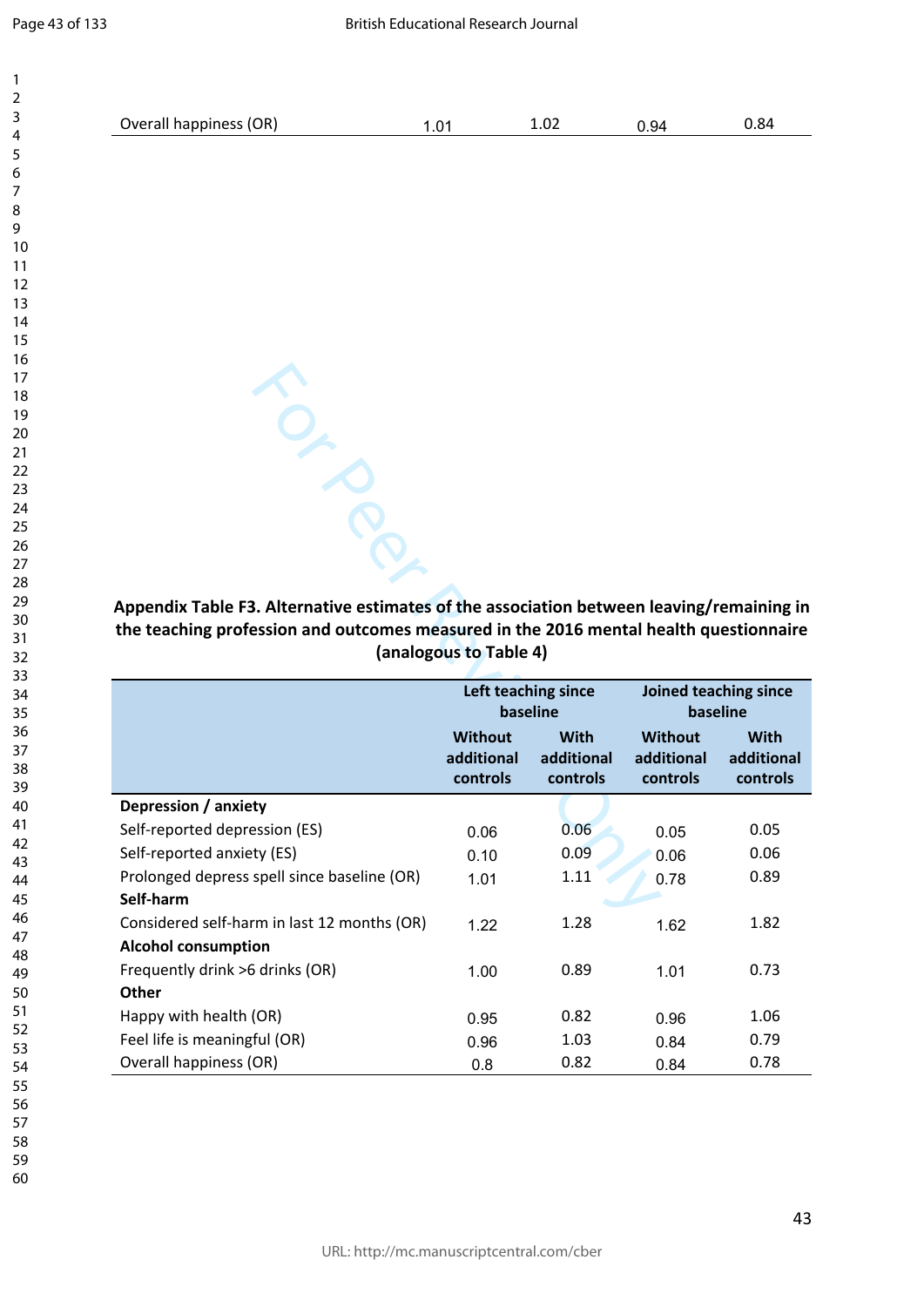$\mathbf{1}$  $\overline{2}$  $\overline{3}$ 

 

 

URL: http://mc.manuscriptcentral.com/cber

For Per Review Only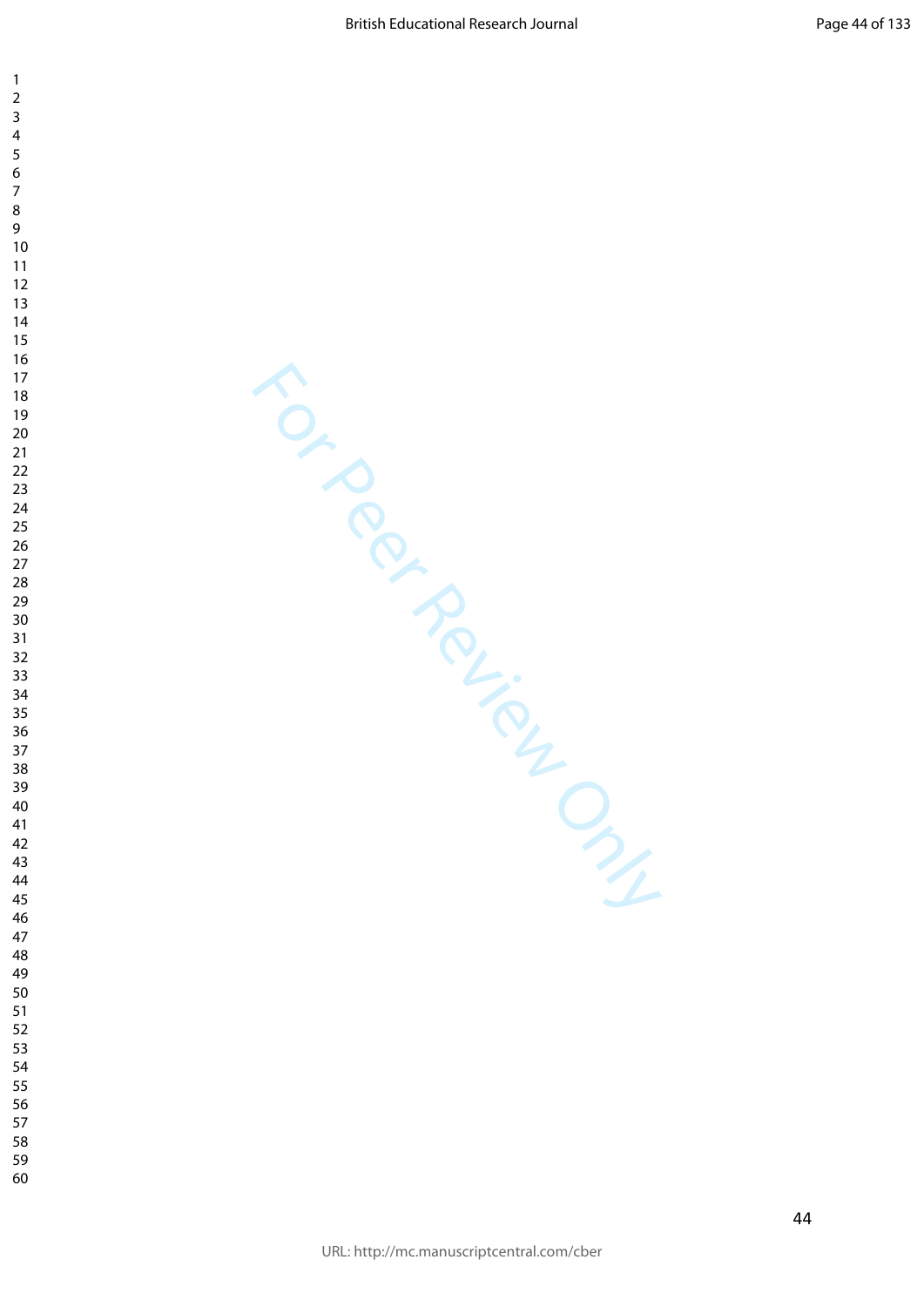Page 45 of 133

60

The mental health and well-being of teachers is an issue of great policy concern. This is particularly true in England, where high workload and the associated stress is thought to be leading to a recruitment and retention crisis within the education profession. But do individuals who decide to leave teaching for another career actually see their well-being and mental health improve? We provide new evidence on this matter for individuals aged between 40 and 65, using the rich information gathered as part of the UK Biobank study. Our analysis shows that individuals who choose to leave teaching are somewhat happier in their work, but do not generally experience any improvement in their general well-being or mental health. We hence caution those middle-aged teachers who are thinking of leaving teaching that the grass may not necessarily be greener on the other side.

#### **1. Introduction**

For Peer Review Only Almost thirty years ago it was observed that "…teaching is an unsettled and unhappy profession at present and there is a problem to be addressed" (Smithers, 1990). A similar statement would not be out of place when describing the teaching profession today. As a job, teaching requires staff to work long hours, to keep up with changing government requirements and to manage often disruptive classrooms (\*author cite\*). This, of course, all occurs under the watchful eye of the accountability system, with schools (and teachers) judged by how young people perform in high-stakes national examinations.

Many teachers enter the profession for altruistic reasons, yet key issues which motivate many to leave are workload, pupil behaviour and salary (Dolton & Klaauw, 1995; Barmby, 2006). Many teachers experience dissatisfaction due to feeling a lack of control with respect to their working conditions, accompanied by the absence of a platform from which to voice their concerns (Mercer & Evans, 1991). Researchers have observed similar trends for teachers outside of England, including the USA, Australia and the Netherlands, especially in newer teachers (Tye & O'Brien, 2002; Howes and Goodman-Delahunty, 2015; den Brok et al., 2017; \*author cite\*). However, strikingly, many more teachers in England expressed regret about their career choice than in almost any other industrialised country (\*author cite\*).

Today's retention rate in the UK is low especially amongst newly qualified teachers (NQTs), and schools located in more socially deprived backgrounds experience a higher turnover of teachers (\*author cite\*). There is also some suggestive evidence that it is the more able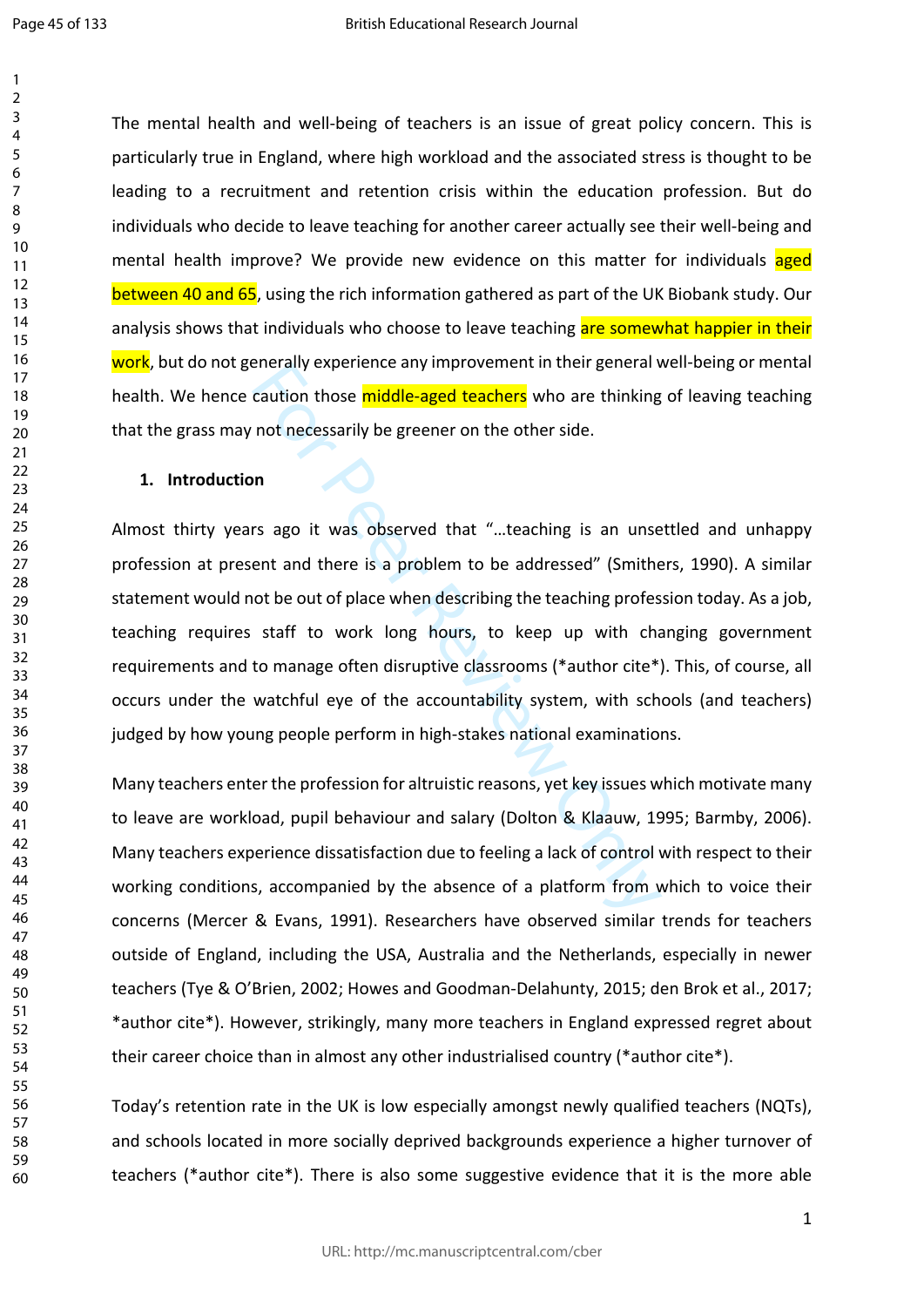teachers who are the most likely to leave teaching in search of alternative employment, again impacting on teacher quality, as well as there being strong monetary implications, given the cost of training teachers (Culver et al., 1990; Borman & Dowling, 2008).

Long-serving teachers in urban UK schools appear to remain in their jobs due to the deep connections and emotional ties they forge within their workplaces and communities (McIntyre, 2010). By implication then, teachers who leave the profession may do so either because they cannot forge these connections which provide an adequate level of job satisfaction, or because the challenges of workload, classroom management and salary outweigh the benefits they receive.

ecause the challenges of workload, classroom mana<br>
fits they receive.<br>
ay lead to work-related stress and, in turn, be detrin<br>
al health (Travers & Cooper, 1993; Berryhill, Linney,<br>
2015; Kidger et al., 2016; Merrida-Lopez Such pressures may lead to work-related stress and, in turn, be detrimental to teachers' mental and physical health (Travers & Cooper, 1993; Berryhill, Linney, & Fromewick 2009; Scheuch & Seibt, 2015; Kidger et al., 2016; Merrida-Lopez & Extremara, 2017; Education Support Partnership, 2018). A number of studies have also suggested that teachers have worse mental health and wellbeing than those who work in other jobs. For instance, Johnson et al. (2003) found teachers to have one of the lowest levels of psychological wellbeing out of the 26 occupational groups they considered. Similarly, Stansfeld et al. (2011) found that teachers were at above average risk of suffering from mental ill-health, with Kidger et al. (2016) indicating that wellbeing was low and depressive symptoms high amongst teachers. Indeed, the stresses and strains of teaching are widely cited for the ongoing teacher retention and recruitment crisis that continues to create a major challenge for England's schools (e.g. Tapper, 2018). It is therefore little wonder that, in a recent nationally representative survey of teachers, around half of those working in secondary schools in England said that they wondered whether they would have been better off working in a different job (\*author cite\*).

This leads to an important question for teachers who are contemplating a change of career: do those who choose to leave teaching have higher levels of well-being, and a lower likelihood of developing mental health problems, than those who choose to remain? In general, occupation is known to be linked to health and wellbeing (Clark, 2010; Johnson et al., 2005; Ravesteijn, Kippersluis, & Doorslaer, 2013; Ravesteijn, Kippersluis, & Doorslaer, 2018). This is perhaps unsurprising, given the influence that work has on our social interaction with others, our ability to develop and employ new skills, our sense of personal achievement and the

 $\mathbf{1}$  $\overline{2}$  $\overline{4}$  $\overline{7}$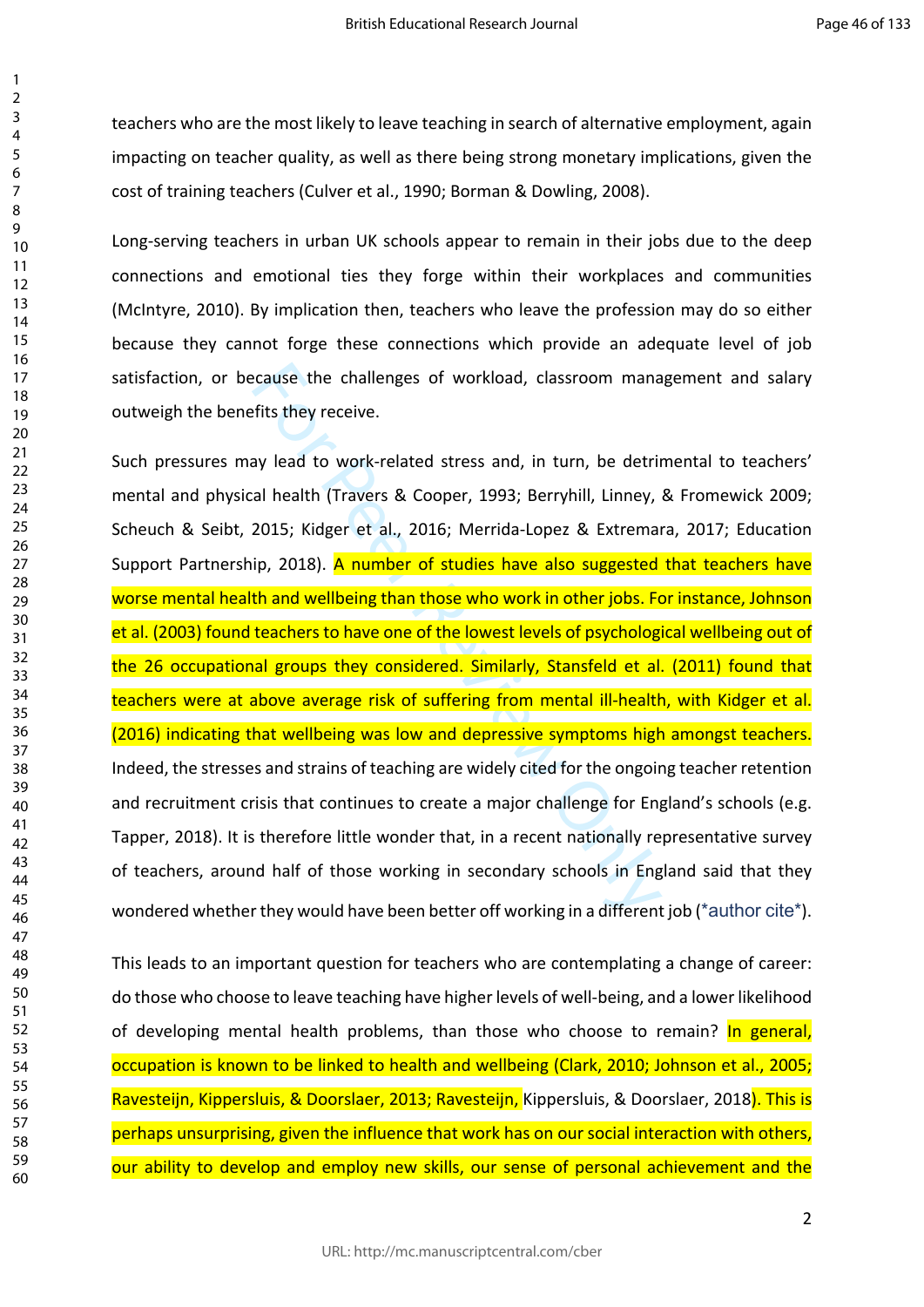$\mathbf{1}$ 

60

restrictions it imposes on other areas of life e.g. time with family (Creek & Hughes, 2008; Gallagher, Muldoon, & Pettigrew, 2015). Consequently, individuals who are unhappy may switch jobs in an attempt to improve their wellbeing. Indeed, empirical research suggests that voluntary job changes are associated with increased job satisfaction (Chadi & Hetschko, 2018; Gielen, 2013) and improved mental health (Longhi et al., 2019), at least in the short run.

b satisfaction, overall life satisfaction and the subjection<br>eachers within the UK. They found that teachers who<br>increase in job satisfaction, and a small increase in su<br>ose who decided to stay. Yet, as with all studies, t The evidence in relation to teachers is, however, more limited. The study most comparable to ours is the interesting work of Bamford and Worth (2017). Using longitudinal data, these authors tracked job satisfaction, overall life satisfaction and the subjective well-being of a small sample of teachers within the UK. They found that teachers who left the profession experience a large increase in job satisfaction, and a small increase in subjective well-being, compared with those who decided to stay. Yet, as with all studies, the authors noted some key limitations. First, the sample size of teachers was small (e.g. 231 former teachers had left their job within the last year, 107 who had left teaching between one and two years ago and 74 who had left three years previously), with estimates surrounded by quite wide confidence intervals. Second, the focus was upon teachers who quit their job recently (mainly within the last two years) meaning it was not possible to consider the association between leaving teaching and longer-term outcomes. Finally, the Understanding Society dataset analysed collected only limited information about respondents' well-being and mental health. The combination of these factors made it challenging to compare the outcomes of individuals who chose to join, leave and stay in the teaching profession.

Our paper seeks to contribute to this understudied area, with a particular focus upon the wellbeing and mental health outcomes of current and former teachers aged between 40 and 65 within the UK. It is, to our knowledge, the first study to utilise the UK Biobank dataset to investigate this issue. Through this data, we have access to a wide array of information about respondents' well-being and mental health. This not only includes responses to standardised questionnaires (as have previously been used in this literature) but also prescription of common medicines used for conditions such as anxiety, depression and insomnia. These data can therefore be used to explore the mental health outcomes of current and former teachers across a wide range of important measures. Moreover, having such a rich array of data collected at baseline means that we can more credibly control for potential confounding factors within the longitudinal component of our analysis. Together, this enables us to provide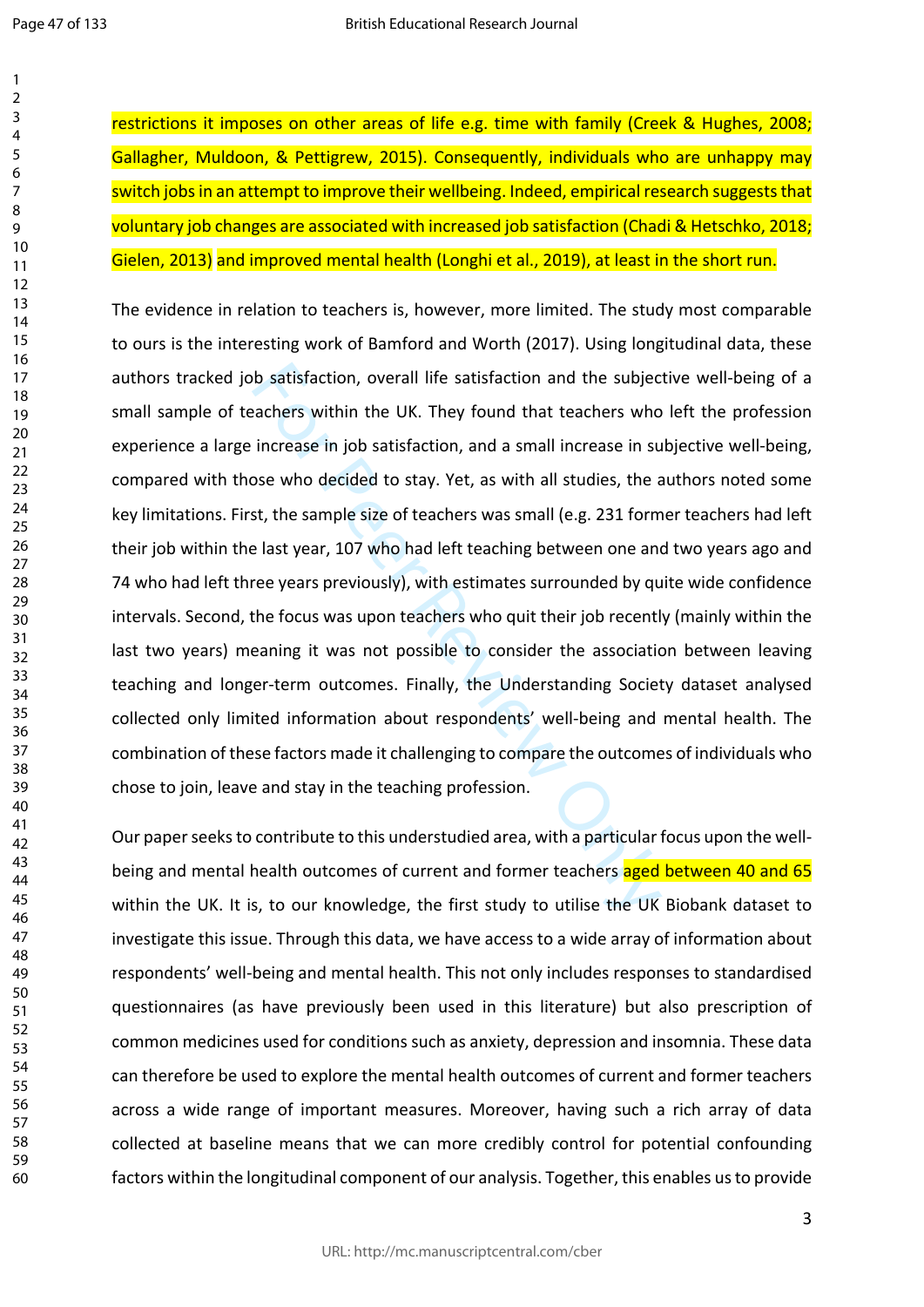important new evidence as to whether joining/leaving teaching has a sizeable impact upon a person's mental health, at a time when many teachers are thinking about changing career in search of a better life. It is important to recognise, however, that the data we use are based upon a sample of 40 to 65-year-olds and may not generalise to younger age groups.

To trail our key results, we find little evidence that the grass really is greener for those who quit the teaching profession. Although there is some evidence of an increase in job satisfaction for those who left teaching relatively recently (consistent with the findings of Bamford & Worth, 2017), there is little to suggest that leaving teaching reduces the risk of suffering from mental health problems, such as depression and anxiety. Similarly, there is little evidence to suggest that individuals who choose to quit teaching are happier in their life in general (i.e. outside of work). This leads us to conclude that teaching as an occupational choice is unlikely to be a major cause of poor mental health outcomes per se.

The paper now proceeds as follows. The UK Biobank dataset is described in section 2, with an overview of our empirical methodology following in section 3. Our results are detailed in section 4, with conclusions and policy discussion provided in section 5.

#### **2. UK Biobank data**

 $\mathbf{1}$  $\overline{2}$  $\overline{4}$  $\overline{7}$ 

**2017), there is little to suggest that leaving teaching**<br> **ortal health problems, such as depression and anxiety**<br>
1992 uses that individuals who choose to quit teaching are<br>
side of work). This leads us to conclude that The initial UK Biobank data collection took place between 2006 and 2010. A total of around half a million volunteers between the ages of 40 and 69 participated in the study. These data therefore form a convenience sample rather than being a random sample that is representative of the wider population. Participants attended an initial assessment centre when they were first recruited, where they completed questionnaires, were interviewed by a trained health professional (in order to collect accurate information about medical conditions and currently prescribed drugs) and underwent some basic health checks (e.g. participants' blood pressure was taken; an electrocardiogram/ECG was conducted). It contains uniquely rich information about health from a very large number of individuals – many of whom were employed as teachers. A number of follow-up questionnaires have been gathered from Biobank participants since the initial assessment centre. In 2016, 117,500 participants completed an **online** 'occupational career' questionnaire. Respondents were first asked to type into an open text field their job title, start date and end date for each job they held. The respondent was then asked to work through a set of 'drop-down' job lists, with a list of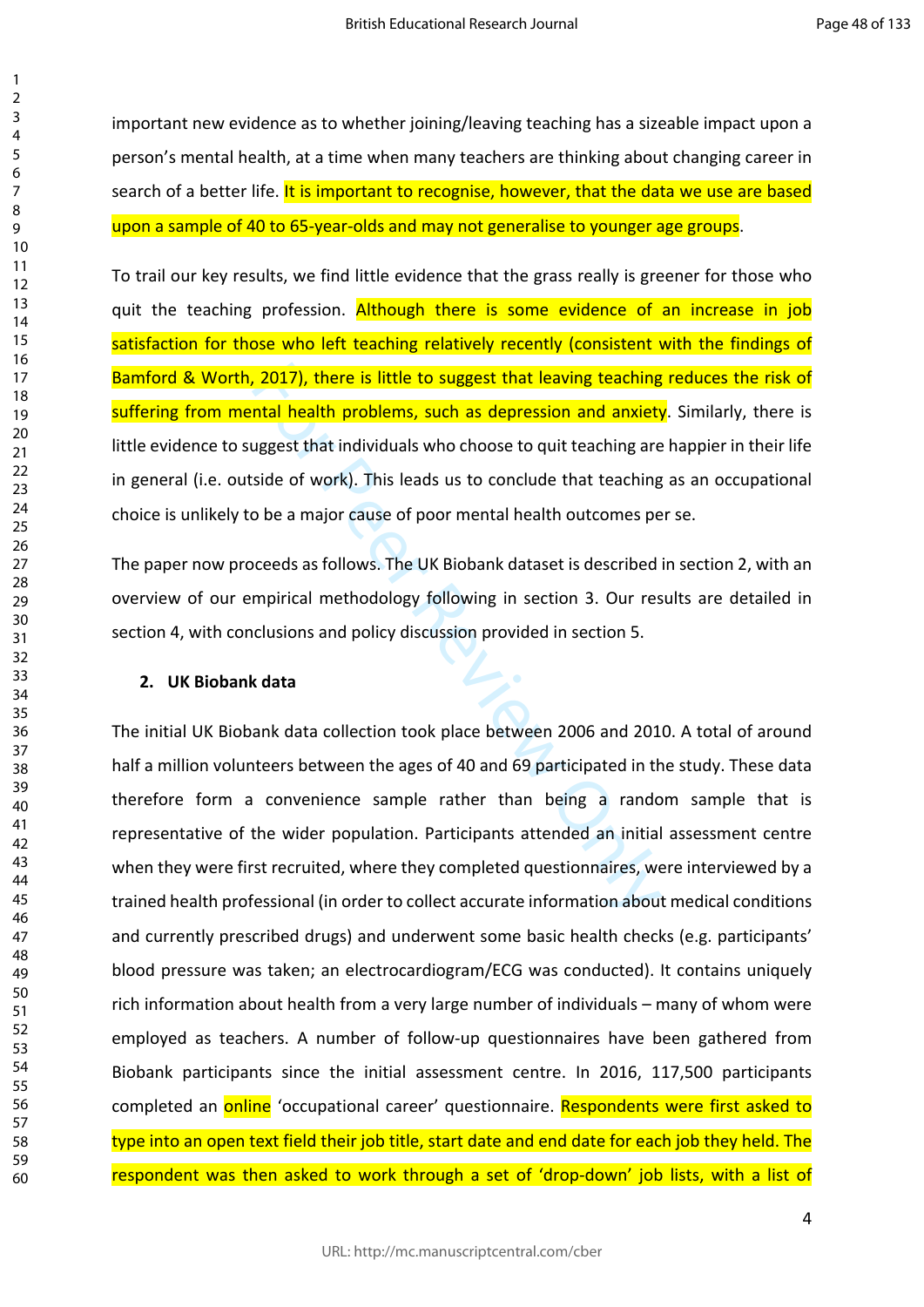$\mathbf{1}$  $\overline{2}$ 

possible job titles presented on the final screen (from which they were then asked to pick the most suitable). The relevant SOC code was then assigned to the individual, based upon their selection from the drop-down menus (information entered as free-text at the start was used for validation processes only). The data went through a validation process by an expert occupational coder, with reasonably good agreement found (Cohen's Kappa = 0.45). Further details about how the occupational career data has been captured is available within de Matteis et al (2017).

mational career questionnaire, some further basic inforch as typical number of hours worked per week, whet to potentially hazardous substances (e.g. asbestos). For the solution of the sear respondents entered and or and th As part of the occupational career questionnaire, some further basic information was asked about each job, such as typical number of hours worked per week, whether it involved shift work and exposure to potentially hazardous substances (e.g. asbestos). For our purposes, this information allows us to identify the year respondents entered and exited the teaching profession, including the occupation that they joined when they left. Critically, this means we can identify both current and former teachers, facilitating comparisons between these two groups.

For each job recorded at the assessment centre or in the occupational history questionnaire, four-digit Standard Occupational Classification (SOC2000) codes are provided within the Biobank database, along with some further information about specific job role. Throughout this paper, we begin by identifying teachers using the following broad set of SOC codes:

- 2312 = Further education teaching professionals
- 2314 = Secondary education teaching professionals
- 2315 = Primary and nursery education teaching professionals
- 2316 = Special needs education teaching professionals

We excluded individuals from analysis if they were identified as working in a non-teaching role. For instance, for respondents with a SOC code of 2315, extra information was used to exclude nursery workers from our definition of 'teachers'<sup>1</sup>. Likewise, this extra information was used to remove further education lecturers, whilst retaining further education teachers.

<sup>&</sup>lt;sup>1</sup> The Biobank data provides additional information about the job of each respondent, over and above the SOC code. For instance, for SOC code 2315 it provides information on whether the individual is a headteacher or not,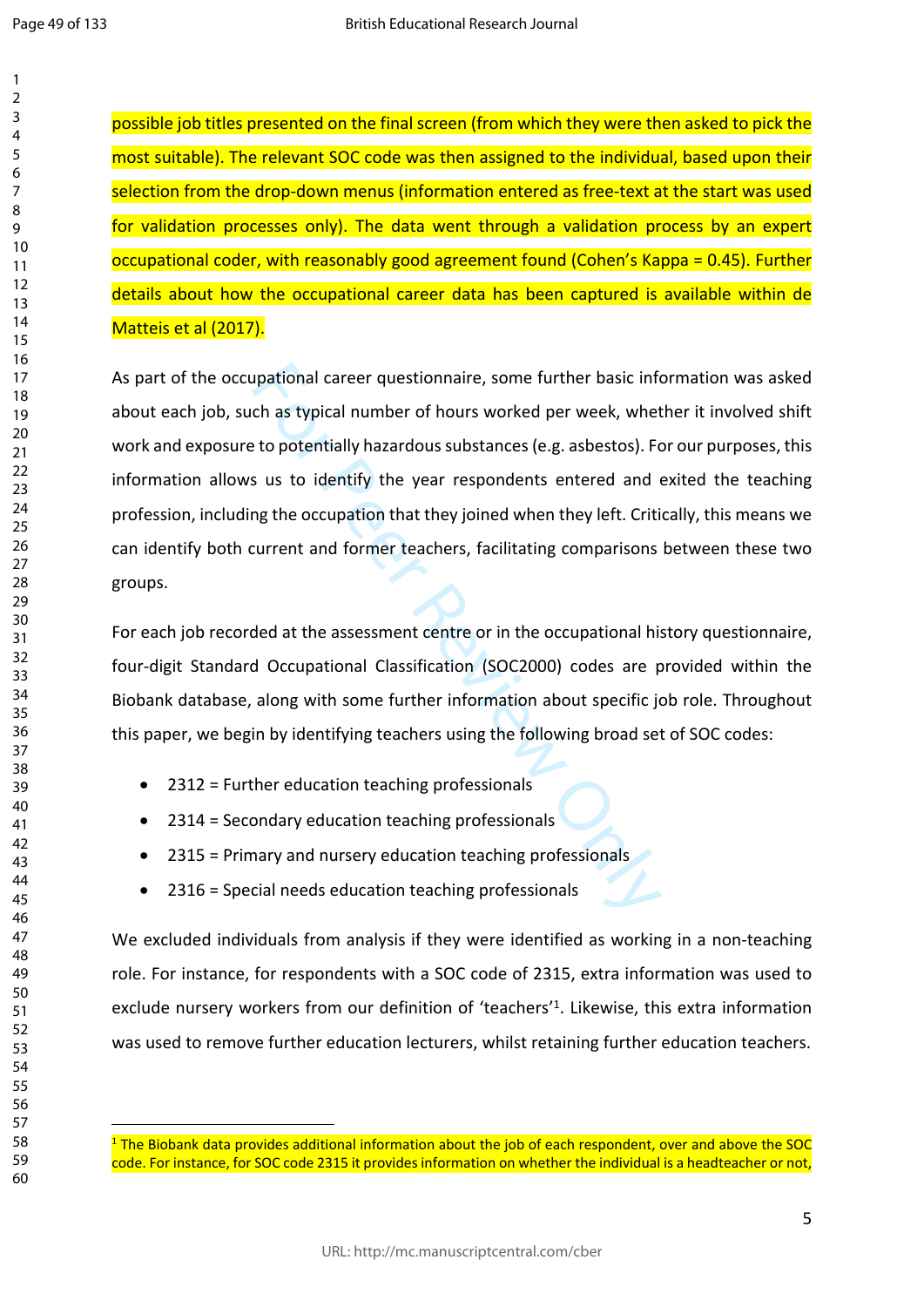#### Key measures collected during the 2006-2010 assessment centre

Within our analysis, we make particular use of the following measures collected during the assessment centre:

- Neuroticism score. Neuroticism was measured with the 12-item neuroticism subscale from the short form of the revised Eysenck Personality Questionnaire (EPQ-N). This encompassed 12 questions such as 'do you often feel fed-up', 'do you suffer from nerves', and 'do you often feel lonely', with participants asked to respond either yes, no, don't know or prefer not to say to each item. A total neuroticism score from these 12 items is provided as part of the Biobank dataset, which has been reported to have good levels of internal validity (Cronbach's alpha of 0.84 – Peters et al 2018). Within our analysis, we standardise this scale to mean zero and standard deviation one.
- The Biobal and Hall chemistic sisted to<br>now or prefer not to say to each item. A total neuroticis<br>provided as part of the Biobank dataset, which has be<br>of internal validity (Cronbach's alpha of 0.84 Peters<br>s, we standard Depression. Within the self-completion questionnaire, respondents were asked four questions about how they felt over the last two weeks. This included (a) frequency of depressed mood; (b) tiredness / lethargy; (c) unenthusiastic/ disinterest and (d) tenseness/restlessness. Respondents were asked to indicate one of following response options for each (1. Not at all; 2. Several days; 3. More than half the days; 4. Nearly every day; 5. Don't know; 6. Prefer not to say). Following McCormack et al (2015), we combine responses to these questions into an overall depression scale. This is done using a two-parameter item-response theory (IRT) model, which is then standardised to mean zero and standard deviation one.
- Sleep. A wide body of research has shown that mental health problems, such as anxiety and depression, are linked to insomnia and a lack of sleep (Freeman et al., 2017; [Fujishiro](https://www.sciencedirect.com/science/article/abs/pii/S0277953617305531) et al., 2017). As part of the self-completion questionnaire, respondents were asked (a) the number of hours of sleep they typically get within a 24-hour period and (b) whether they either have trouble falling asleep or whether they wake up during the night (1. Never/rarely; 2. Sometimes; 3. Usually).
- Alcohol intake. Previous research has found that up to 40 percent of adults use alcohol as a mechanism to cope with stress (Appleton and James 2018). Within the

 $\mathbf{1}$ 

and whether they work in a primary or nursery setting. The variable in question is available from here: [https://biobank.ctsu.ox.ac.uk/crystal/field.cgi?id=132.](https://biobank.ctsu.ox.ac.uk/crystal/field.cgi?id=132)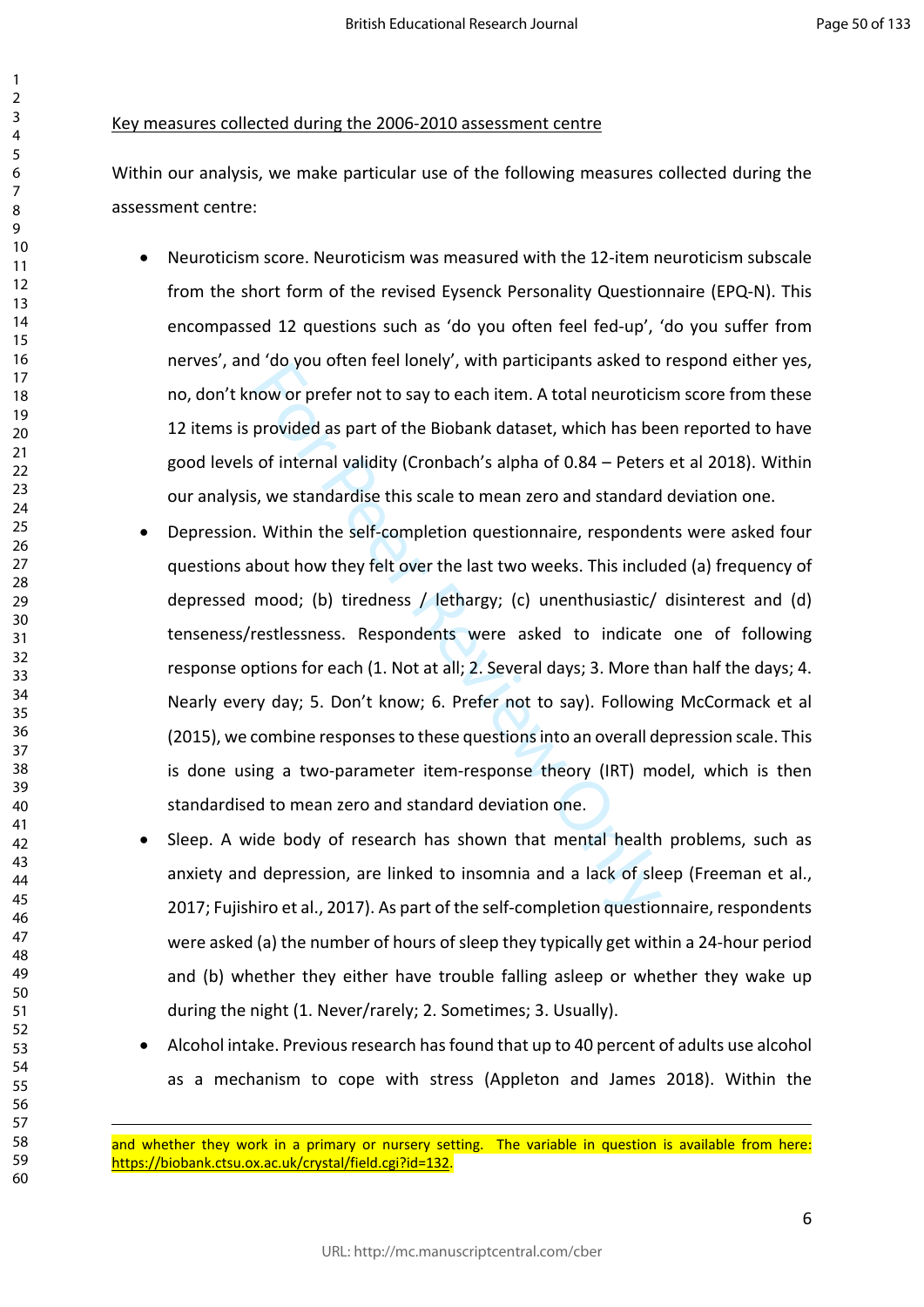assessment centre, respondents were first asked how frequently they drink alcohol (daily/almost daily; three/four times a week; once/twice a week; one to three times a month; special occasions only; never). For those who said that they drink alcohol more than once or twice per week, they were then asked about average weekly intake of (a) pints of beer/cider; (b) white wine/Champagne; (c) fortified wine; (d) red wine; (e) spirits. For those who said that they drunk alcohol monthly, or only on special occasions, monthly figures were provided. Following Taylor et al (2018) we convert these responses into an approximate number of units of alcohol consumed per week. Both frequency of drinking per week and weekly units of alcohol consumed are considered within our analysis.

- Medications prescribed. As part of an interview with a trained nurse, respondents were asked about prescribed medications. Using this information, we create a binary variable, coded as one if they take frequently prescribed medications for anxiety, depression or insomnia 2 , and zero otherwise.
- Shares into an approximate number or units or attorion correct of drinking per week and weekly units of alcordic<br>ency of drinking per week and weekly units of alcordic<br>within our analysis.<br>So prescribed. As part of an inte Medical conditions. In the assessment centre, participants were asked to indicate any medical conditions that they had. If the participant was uncertain of the type of illness they had, then they were asked to describe it to a trained nurse who placed it within a category. They were also asked the date or age when they were first diagnosed with the condition. Our focus is upon reports of depression, anxiety, self-harm, stress and insomnia, coded as one if they reported having one of these conditions, and zero otherwise.
- Happiness. Respondents were asked 'in general, how happy are you' with responses provided using a six-point scale (extremely happy to extremely unhappy)<sup>3</sup>.
- Happiness with different aspects of life. Respondents were asked the same question as above, but with the focus being upon a certain aspect of their life. This included how happy they were with their (a) work; (b) family; (c) finances; (d) friends; (e) health.

<sup>&</sup>lt;sup>2</sup> If respondents indicated that they were currently prescribed one of the following medications, this dummy variable was coded as one: Citalopram, Escitalopram, Fluoxetine, Fluvoxamine, Amitripyline, Paroxetine, Sertraline, Venlafaxine, Duloxteine, Pregabalin, Cymbalta, Yentreve, Mirtazapine, Anafranil, Prozac, Diazepam, Zopiclone, Temazepam, Nitrazepam.

<sup>&</sup>lt;sup>3</sup> The questions about happiness and work/job satisfaction were only introduced into the assessment centre questionnaire in 2009. These data are therefore only available for a subset of respondents.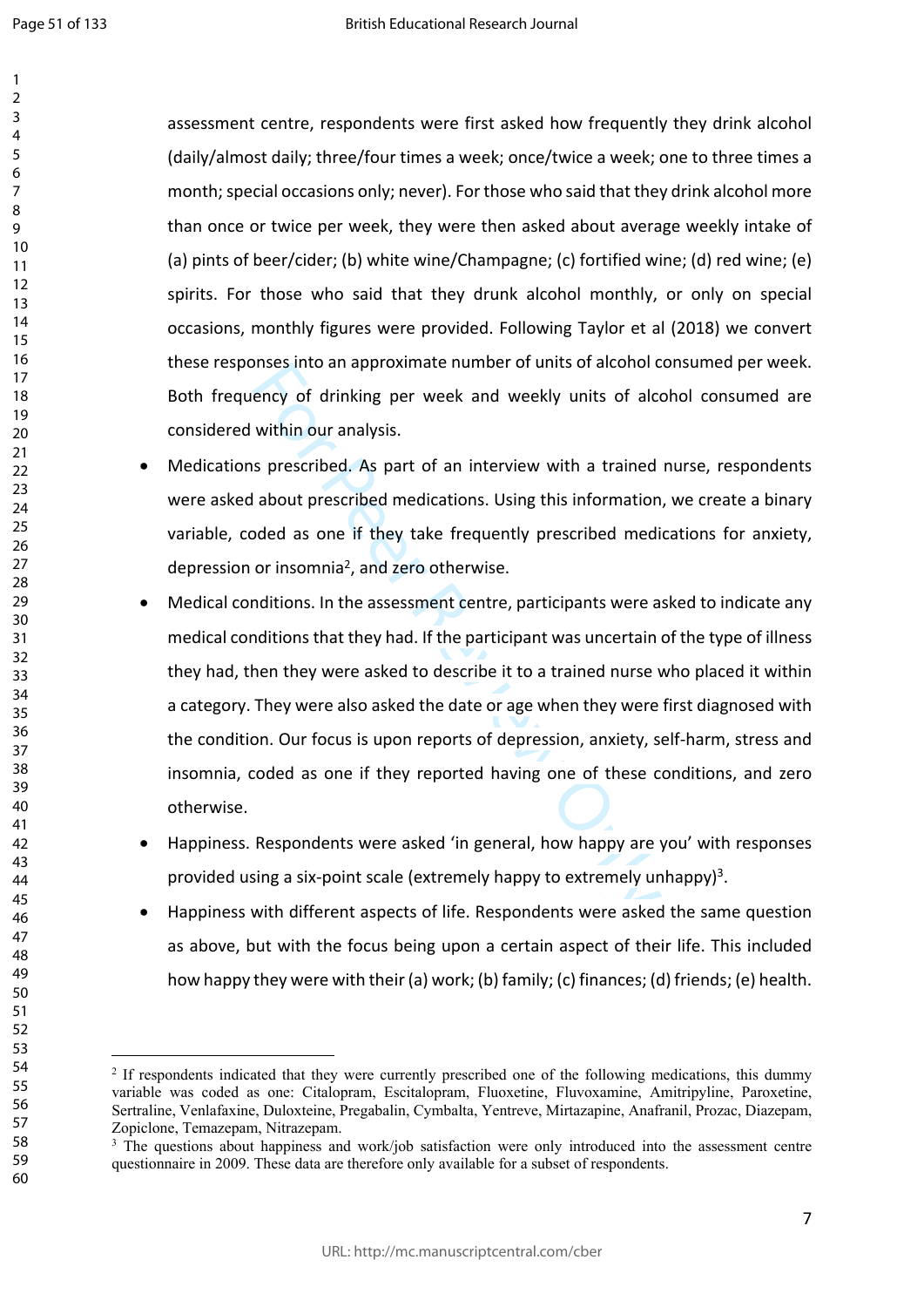Responses were again provided using a six-point scale (extremely happy to extremely unhappy).

A wide range of other information was also collected within the assessment centre, including demographic background, basic health assessments (blood pressure measurements), illnesses of mother/father/siblings (including depression) and whether selected life events had occurred within the last two years (e.g. death of a family member, divorce, a serious illness). Although not the focus of this paper, a selection of such variables will be used as controls within our analysis.

#### Follow-up assessment centres

123456789

 $\mathbf{1}$  $\overline{2}$  $\overline{3}$  $\overline{4}$ 5 6  $\overline{7}$ 8  $\mathsf{Q}$ 

r analysis.<br>
ent centres<br>
sink participants have completed return visits to the<br>
udinal element to the dataset. These longitudinal fol<br>
in certain parts of the country; most notably the<br>
(Stockport), Reading and Newcastle. A sub-set of Biobank participants have completed return visits to the assessment centre, providing a longitudinal element to the dataset. These longitudinal follow-ups have been concentrated within certain parts of the country; most notably the assessment centres located at Cheadle (Stockport), Reading and Newcastle. Most of the same data were collected as in the initial assessment centre, including current occupation, currently prescribed medications, current medical conditions, sleep, depression, alcohol consumption and happiness with different aspects of life. Critically, this means we can identify individuals who have changed job between the two assessment centres (e.g. individuals who joined or left the teaching profession) and measure change in the aforementioned measures of mental health and well-being.

#### The 2016 mental health questionnaire

In 2016, a subset of 137,000 biobank participants completed an additional questionnaire about their mental health. Most of these questionnaires were completed between the 19<sup>th</sup> of August and the 26<sup>th</sup> of September 2016. Importantly, this provides a second longitudinal component to the Biobank data, with the 2006-2010 assessment centre acting as the baseline and the 2016 mental health questionnaire as the follow-up. Within our analysis, we make particular use of the following information gathered within the mental health questionnaire:

 Current depression. Respondents were asked "*over the last 2 weeks, how often have you been bothered by any of the following problems*", with nine separate questions then following (e.g. Little interest or pleasure in doing things; feeling down, depressed,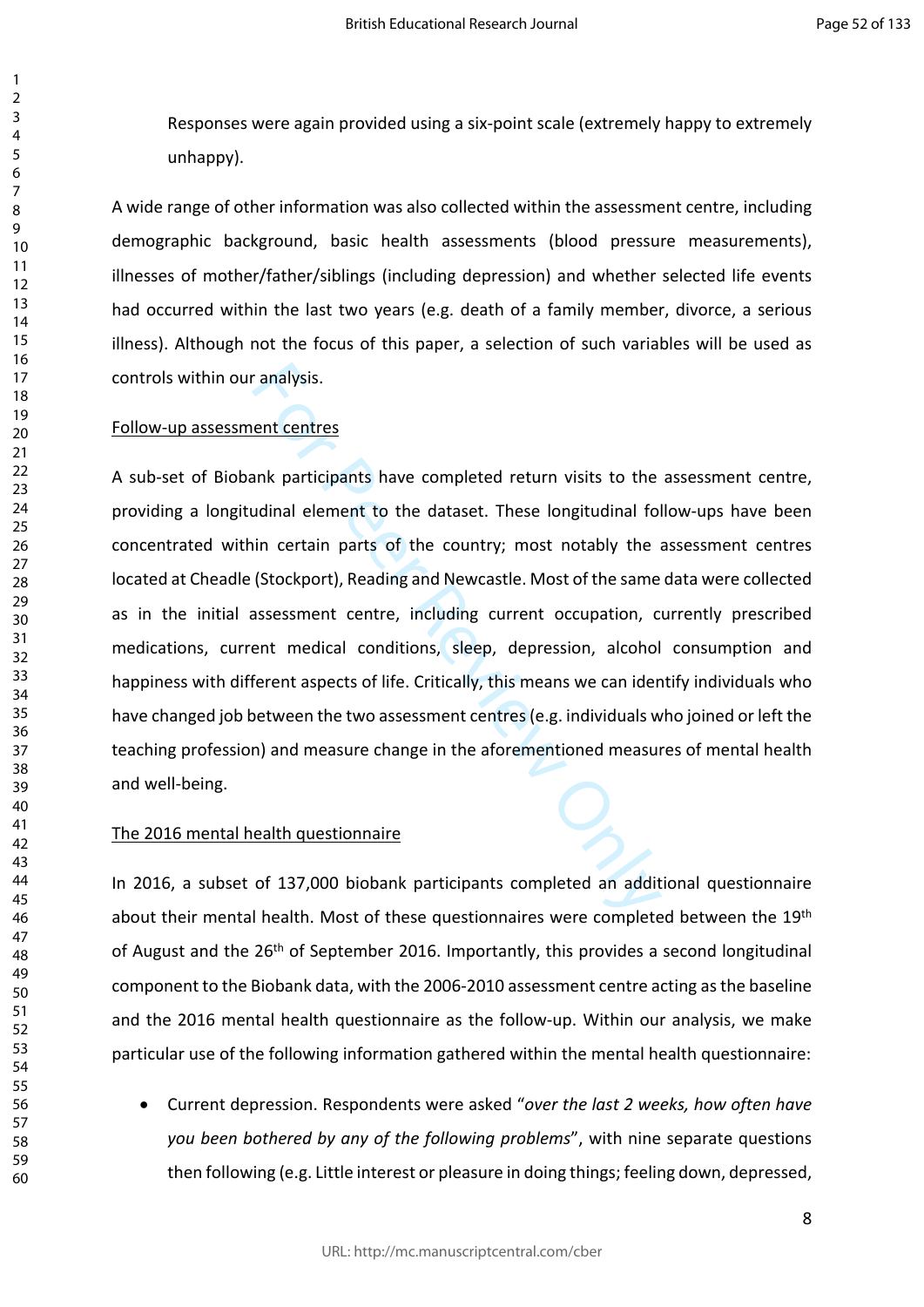$\mathbf{1}$  $\overline{2}$  $\overline{3}$  $\overline{4}$ 5 6  $\overline{7}$ 8 9

or hopeless; feeling tired or having little energy). They were asked to select one of four responses for each (not at all; several days; more than half the days; nearly every day). A two-parameter IRT model is estimated using these nine items in order to construct a depression scale. We standardise this scale to mean zero and standard deviation one.

- Current anxiety. Respondents answered the same question as presented above for current depression, with seven separate items (e.g. feeling nervous, anxious or on edge; worrying too much about different things; trouble relaxing). A two-parameter IRT model is again used to derive an overall anxiety scale.
- bying too much about different things; trouble relaxing<br>s again used to derive an overall anxiety scale.<br>periods of depression. First, respondents were asked<br>stions: "have you ever had a time in your life when y<br>for two we Prolonged periods of depression. First, respondents were asked the following two yes/no questions: "*have you ever had a time in your life when you felt sad, blue, or depressed for two weeks or more in a row*" and "*have you ever had a time in your life when you lost interest in most things like hobbies, work, or activities that usually give you please*". To respondents who answered yes to either of these questions, they were asked to recall the age that they first had such a spell and the age they were when they last had such a spell. For the purposes of this paper, this information can be compared to spells when respondents were and were not working as teachers.
- Alcohol consumption. Respondents were asked: "*In the next two questions, a "drink" is defined as one unit of alcohol. How often do you have six or more drinks on one occasion*?" We use responses to this question to get an indication of the extent that respondents engage in heavy drinking.
- Self-harm. A series of questions were asked about self-harm, including "*many people have thoughts that life is not worth living. Have you felt that way*" and "*have you contemplated harming yourself*?". They were also asked if they had felt this way in the last 12 months or if they had harmed themselves during the last 12 months.
- Happiness. Respondents were asked the same question as in the 2006-2010 assessment centre.
- Happiness with health. Respondents were asked "*In general how happy are you with your HEALTH*?", using the same six response options presented for the happiness scale.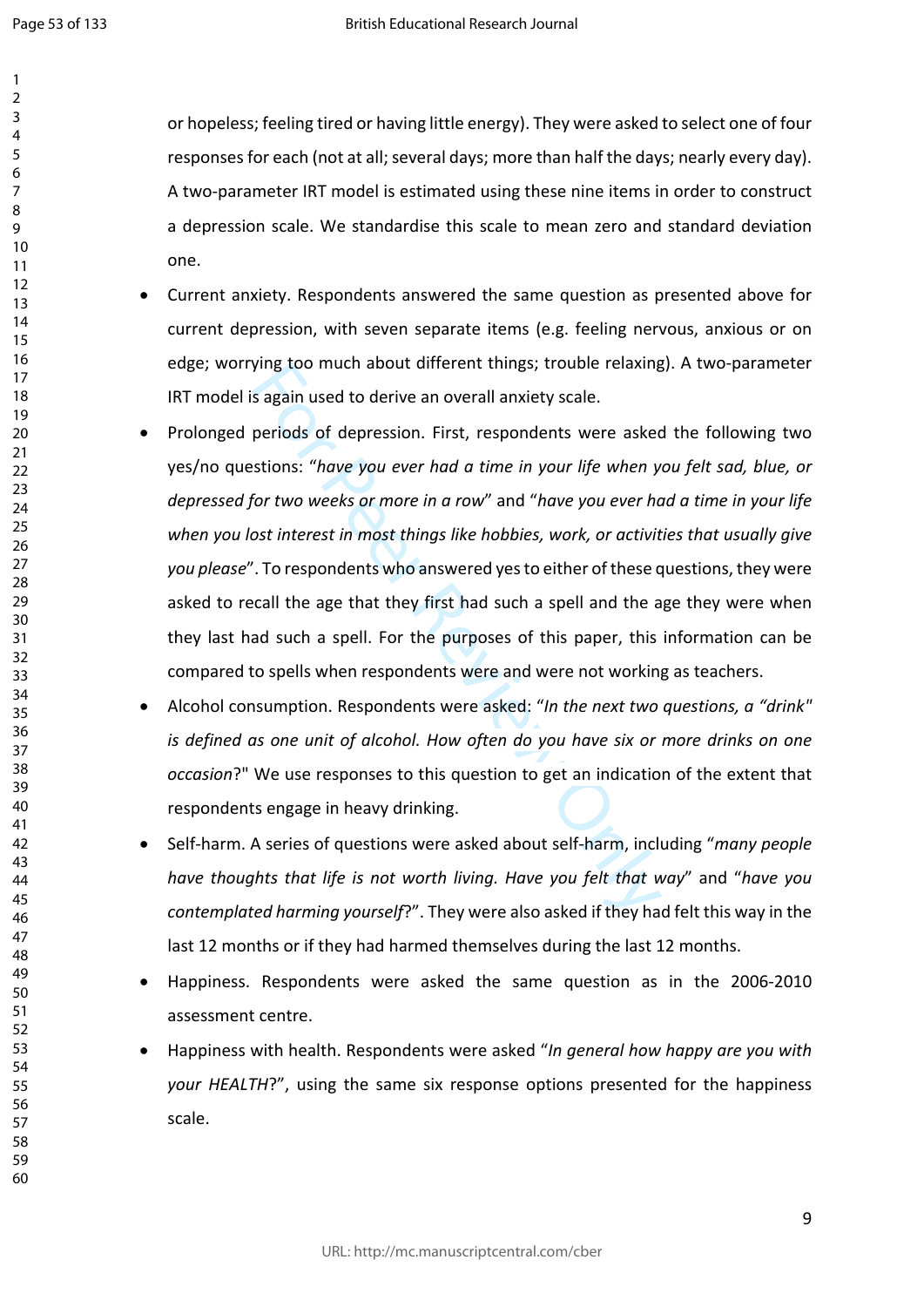Feel life is meaningful. Participants were asked "*to what extent do you feel your life to be meaningful*?", with responses provided on a five-point scale (not at all; a little; a moderate amount; very much; an extreme amount).

These are the main outcome measures we consider when analysing the 2016 mental health data.

#### **3. Methodology**

#### Outcomes measured at the initial assessment centre

To begin, we focus upon the 2006-2010 assessment centre measures described above as our outcomes of interest. These outcomes will be compared across the following groups:

- 1. Current teachers (reference group). Individuals who were teachers when the initial assessment centre took place (n = 16,622).
- 2. Former teachers who left within the last five years. Individuals who were teachers, but left the teaching profession for another career within the five years prior to the Biobank assessment centre (n =  $1,271$ )<sup>4</sup>.
- 3. Former teachers who left six to ten years ago. Individuals who were teachers, but left the teaching profession for another career between six and ten years prior to the Biobank assessment centre (n = 661).
- ed at the initial assessment centre<br>upon the 2006-2010 assessment centre measures des<br>sst. These outcomes will be compared across the follow<br>achers (reference group). Individuals who were teach<br>t centre took place (n = 16 4. Former teachers who left more than 10 years ago. Individuals who were teachers, but left the teaching profession for another career more than ten years prior to the Biobank assessment centre (n = 2,214).

Within this part of our analysis, the sample is restricted to individuals below age 65 at the time of the assessment centre, and who were still employed<sup>5</sup>. Table 1 provides some descriptive information about how the background characteristics of the Biobank sample compares to the estimates of the population of age 40-65-year-old teachers (based upon

 $\mathbf{1}$ 

 Around one-third of those who left teaching within the last five years had moved into another job in education, such as becoming a school inspector, private tutor or teaching assistant, while around two-thirds were employed in a job outside of education.

<sup>&</sup>lt;sup>5</sup> The occupational questionnaire was typically completed in the summer of 2015; one year before the mental heath questionnaire. We assume that anyone who was recorded as a teacher when they completed the occupational history questionnaire was also a teacher when they completed the mental health questionnaire.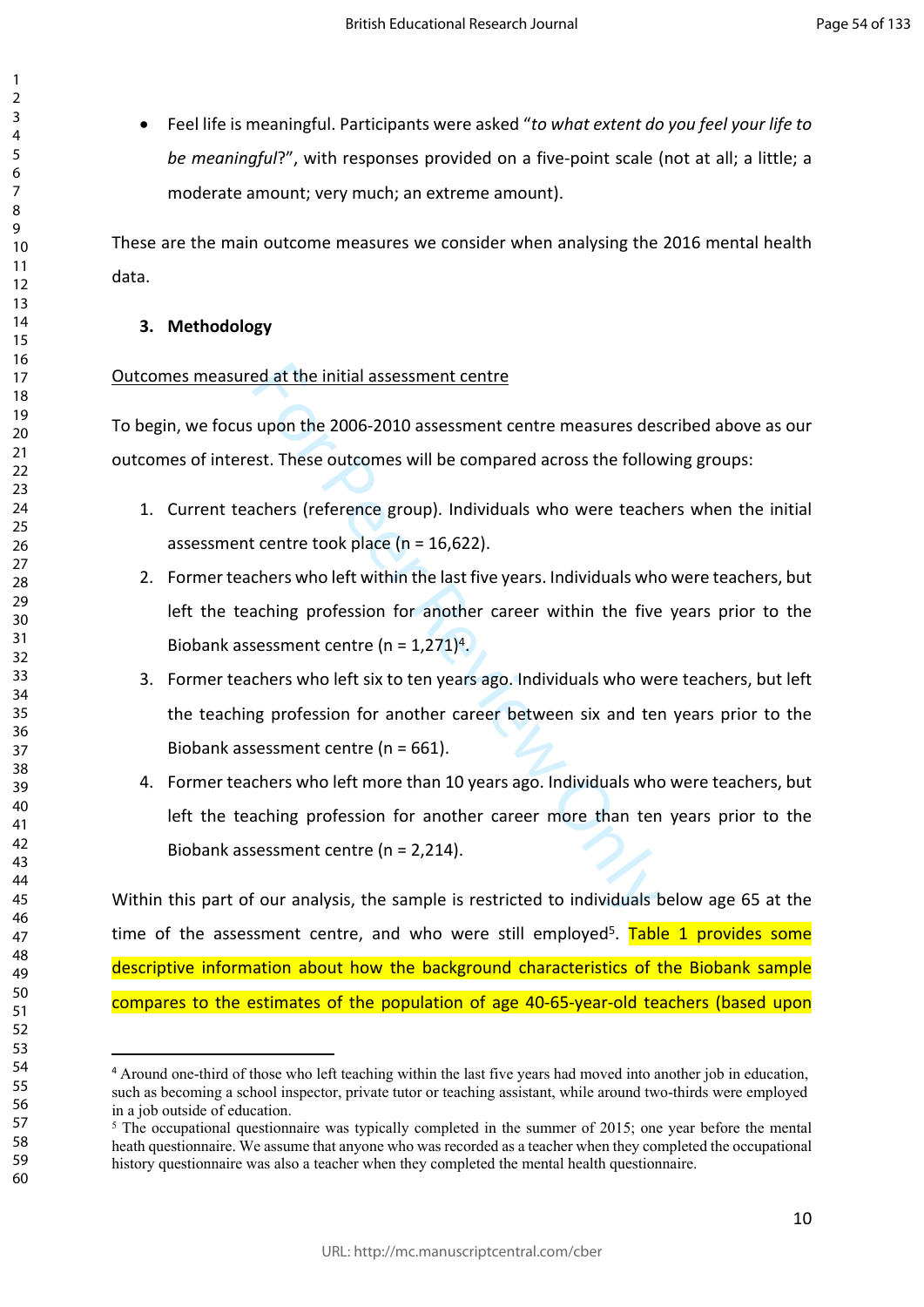$\mathbf{1}$  $\overline{2}$  $\overline{3}$  $\overline{4}$ 5 6  $\overline{7}$ 8 9

nationally representative sample surveys). On the whole, the Biobank sample is reasonably similar to these population estimates, at least in terms of the observable characteristics considered.

#### **<< Table 1 >>**

The first set of results presented in the main body of the paper are based upon the following regression model:

$$
link (0) = \alpha + \beta \cdot T + \tau \cdot D + \theta \cdot P + \varphi \cdot M + \rho \cdot F + \sigma \cdot L + \gamma \cdot H + \varepsilon
$$
 (1)

Where:

 $T + \tau D + \theta P + \varphi M + \rho F + \sigma L + \gamma H + \varepsilon$ <br>
opriate GLM link function for the outcome variable is<br>
ink for continuous variables (estimated by Ordinary Levy/ordered categorical variables (estimated by logist<br>
comes collected during Link () = The appropriate GLM link function for the outcome variable of interest. This will either be identity link for continuous variables (estimated by Ordinary Least Squares) or the logit link for binary/ordered categorical variables (estimated by logistic / ordinal logistic regression).

O = One of the outcomes collected during the assessment centre (as described above).

T = A vector of dummy variables capturing whether the individual was a teacher or a former teacher when they participated in the assessment centre.

D = A vector of demographic background variables such as age, gender, socio-economic status, household income, age they left education, a measure of fluid intelligence, whether they hold a degree and whether born outside of the UK.

P = Reported spells of depression before the individual entered teaching.

M = Month that they completed the Biobank assessment centre.

F = Family history of mental illness (reported that their mother, father or sibling suffered from depression or anxiety).

L = An indicator of whether a major life event (e.g. divorce, severe financial problems, had a relative die) occurred within the last two years.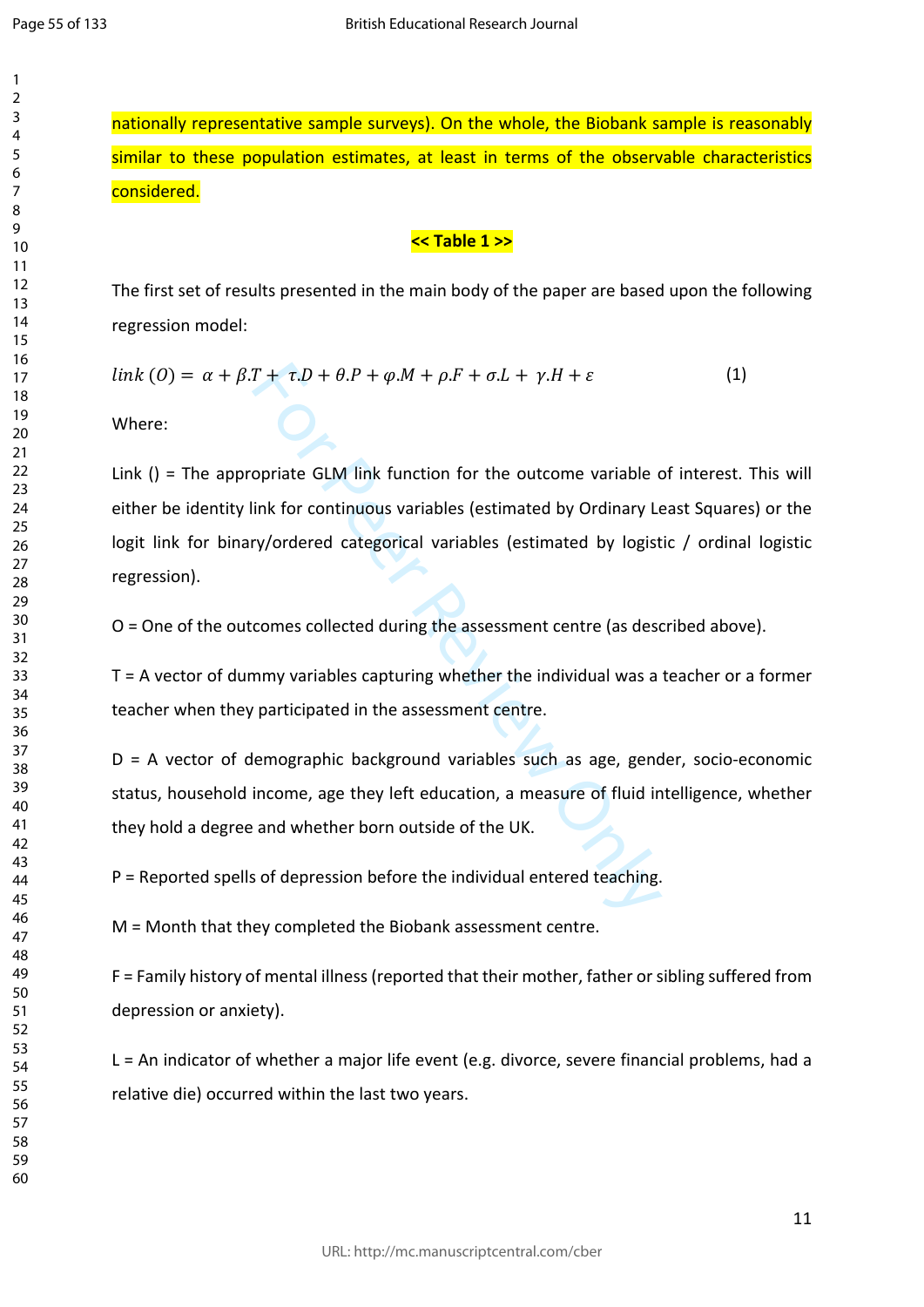$H = A$  vector of variables capturing different aspects of household structure, including whether the respondent has a partner in the household, whether there are children in the household and household size.

Multiple imputation using chained equations is used to account for missing data within the controls. The parameter of interest is  $\beta$ ; this captures whether individuals who use to be teachers but left for another job (i.e. former teachers) have better or worse mental health outcomes than those individuals who have chosen to remain within the teaching profession (conditional upon the factors controlled for within the model).

In Appendix A, B and C we test the robustness of these results. First, we estimate alternative specifications of these models, variously including and excluding different control variables. Second, Inverse Probability Weighting (IPW) is used as an alternative estimation approach. Third, we alter the estimation approach for continuous outcomes from OLS to zero-inflated count models.

#### Outcomes measured during the follow-up assessment centre

123456789

 $\mathbf{1}$  $\overline{2}$  $\overline{3}$  $\overline{4}$ 5 6  $\overline{7}$ 8  $\mathsf{Q}$ 

the factors controlled for within the model).<br>
Ind C we test the robustness of these results. First, we verse models, variously including and excluding differer<br>
obability Weighting (IPW) is used as an alternative estimati The main limitation of the analytical approach outlined above is that we can only control for a limited number of potentially confounding background characteristics. Ideally, if one wishes to make causal statements about the effect teaching has upon mental health outcomes (rather than interpreting results are purely correlational), one would need to control for all factors that are both (a) associated with the decision to leave teaching and (b) are also associated with future mental health outcomes.

The second part of our analysis takes a step closer towards reaching this goal. Specifically, we now use responses provided during the follow-up assessment centre as our outcome variables, with data from the 2006-2010 assessment centre acting as a rich set of additional controls. In other words, in this longitudinal analysis, we are interested in *change* in mental health outcomes between the two timepoints.

When using this subset of the Biobank data, our primary interest is individuals who were recorded as working as a teacher within either of the assessment centres, were still employed at the time of the second assessment centre and who were below retirement age (younger than 65). We then focus upon the following groups: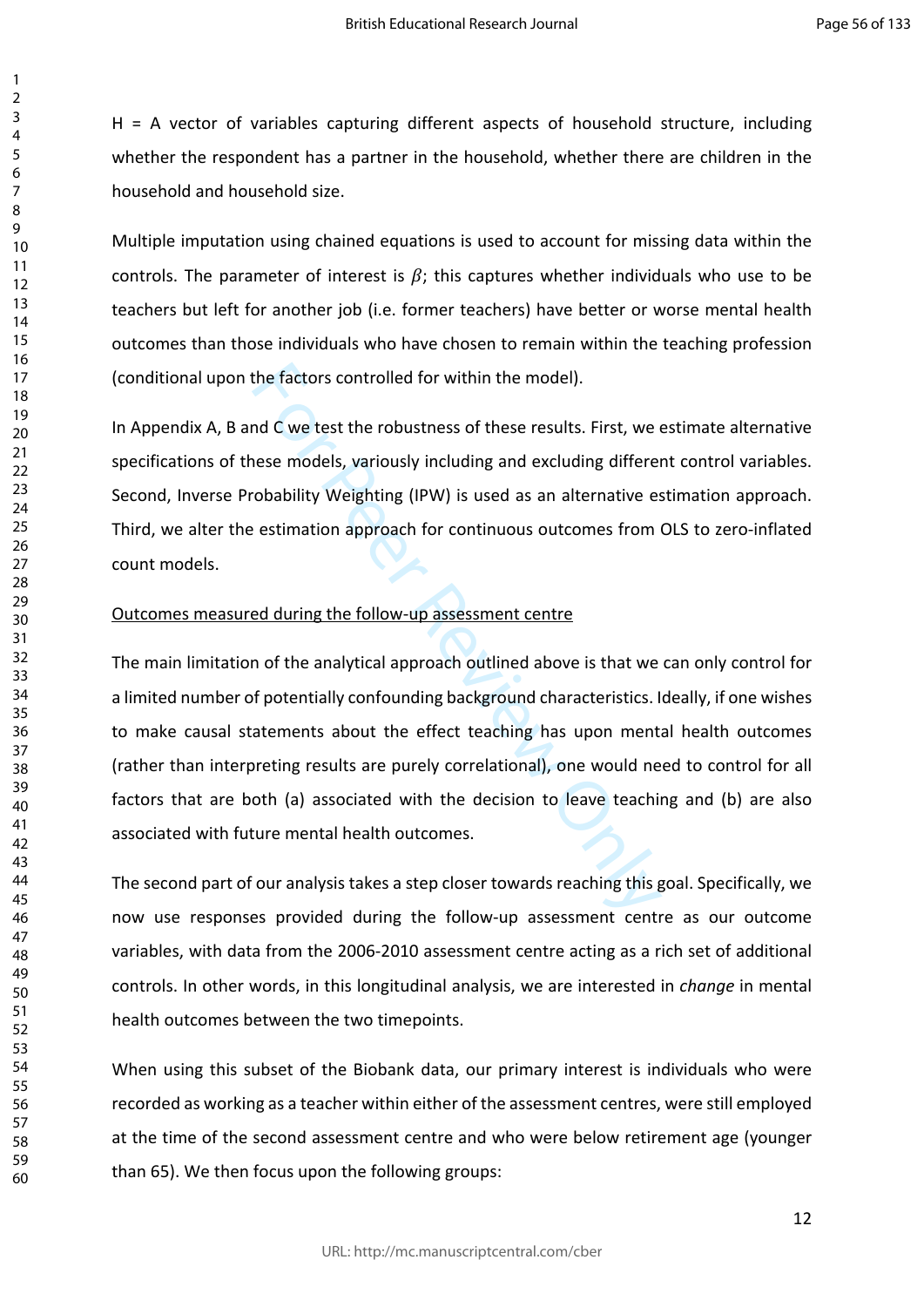60

- Always teachers. Individuals who were teachers at both the baseline and follow-up assessment centres (n = 925).
	- Leavers. Individuals who were teachers at the baseline assessment centre, but not the follow-up ( $n = 167$ )<sup>6</sup>.
	- Joiners. Individuals who were not teachers at the baseline assessment centre, but were at follow-up (n = 176).

initial Biobank assessment centre can be found in Appendianalysis is around seven years, with an average age of<br>pack is around seven years, with an average age of<br>pach is otherwise similar to that presented above, with<br>no A comparison of the background characteristics of these groups to all teachers who participated in the initial Biobank assessment centre can be found in Appendix D. The average amount of time elapsed between the two assessment centre time points within the sample we use within our analysis is around seven years, with an average age of 58 at follow-up.

Our empirical approach is otherwise similar to that presented above, with the main difference being that we can now control for the extremely rich health data collected from participants within the initial assessment centre. Specifically, the model becomes:

$$
link (0) = \alpha + \beta \cdot T + \tau \cdot D + \varphi \cdot M + \rho \cdot F + \delta \cdot BC + \varepsilon
$$
 (2)

Where:

O = One of the mental health outcomes collected during the assessment centre (as described above).

T = A vector of dummy variables capturing whether the individual was working as a teacher at both assessment centres (reference group), had left the teaching profession between the two time points or who had joined the profession.

 $D = A$  vector of demographic background variables such as age, gender, socio-economic status, age they left education, a measure of fluid intelligence, whether they hold a degree and whether a partner lives in the same household.

M = Month that they completed the Biobank assessment centre.

<sup>6</sup> Around one-third of those who left teaching moved into another job in education, such as becoming a school inspector, private tutor or teaching assistant, while around two-thirds were employed in a job outside of education.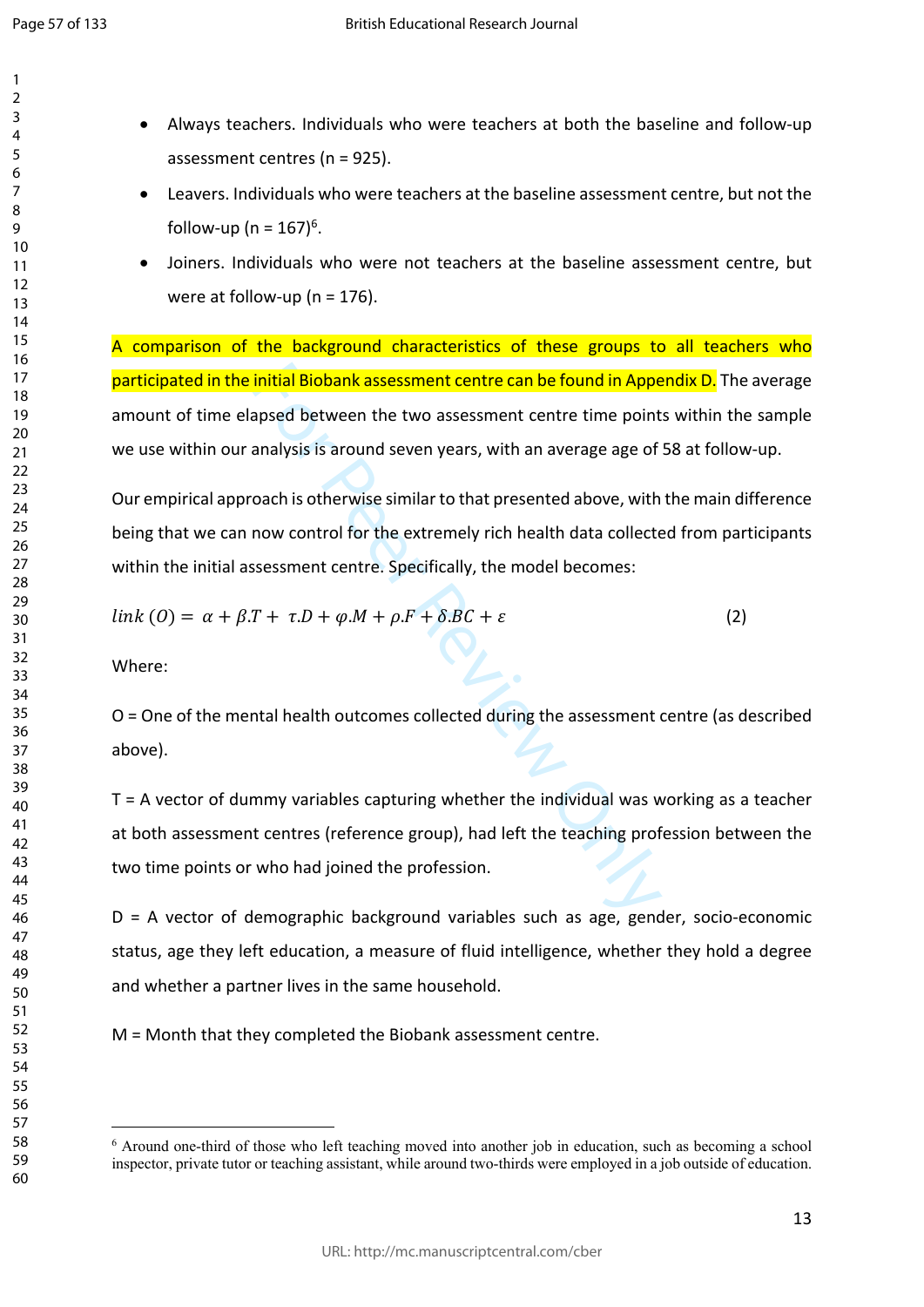F = Family history of mental illness (reported that their mother, father or sibling suffered from depression or anxiety).

BC = Baseline (assessment centre) controls. This includes depression, anxiety, medications, medical conditions, general health, happiness, job satisfaction, alcohol consumption and sleep as reported during the 2006-2010 assessment centre.

Imputation is again used to account for missing data<sup>7</sup>, while robustness tests using alternative model specifications and inverse probability weighting estimates are provided in Appendix A and B. The  $\beta$  estimates from this model now reveal whether individuals who have recently left teaching (and those who have recently joined) have better or worse mental health outcomes than their peers who have worked as teachers throughout this period.

#### Outcomes measured within the 2016 mental health questionnaire

 $\mathbf{1}$  $\overline{2}$  $\overline{3}$  $\overline{4}$  $\overline{7}$ 

The state interists probability weighting estimated are pro-<br>attes from this model now reveal whether individuals<br>those who have recently joined) have better or w<br>ir peers who have worked as teachers throughout this<br>ed wi We follow a similar approach in our analysis of the 2016 mental health questionnaire data; information collected during the initial assessment centre act as a rich set of controls, while responses to the 2016 mental health questionnaire are the outcome measures. Our variable of interest is based upon the information provided in the occupational history questionnaire and is defined as follows:

- 1. Always teachers (reference group). Individuals who were employed as teachers at both baseline (initial assessment centre) and at follow-up (2016 mental health questionnaire). N= 1,715.
- 2. Leavers. Those who were employed as teachers at baseline, but employed in another job at follow-up. N= 360<sup>8</sup>.
- 3. Joiners. Those who not teachers at baseline, but were employed as a teacher at follow-up.  $N = 368$ .

 The amount of missing data is small for most covariates. The small number of covariates with large amounts of missing data are due to those questions only being included in assessment centres taken at later dates (e.g. questions about happiness were only included in later iterations of the Biobank assessment centre questionnaire) and not because of selective non-response. see Appendix E for further details on missing data by covariate. Around half of those who left teaching entered another job in education (e.g. become an inspector, teaching assistant), while the other half were working outside of education.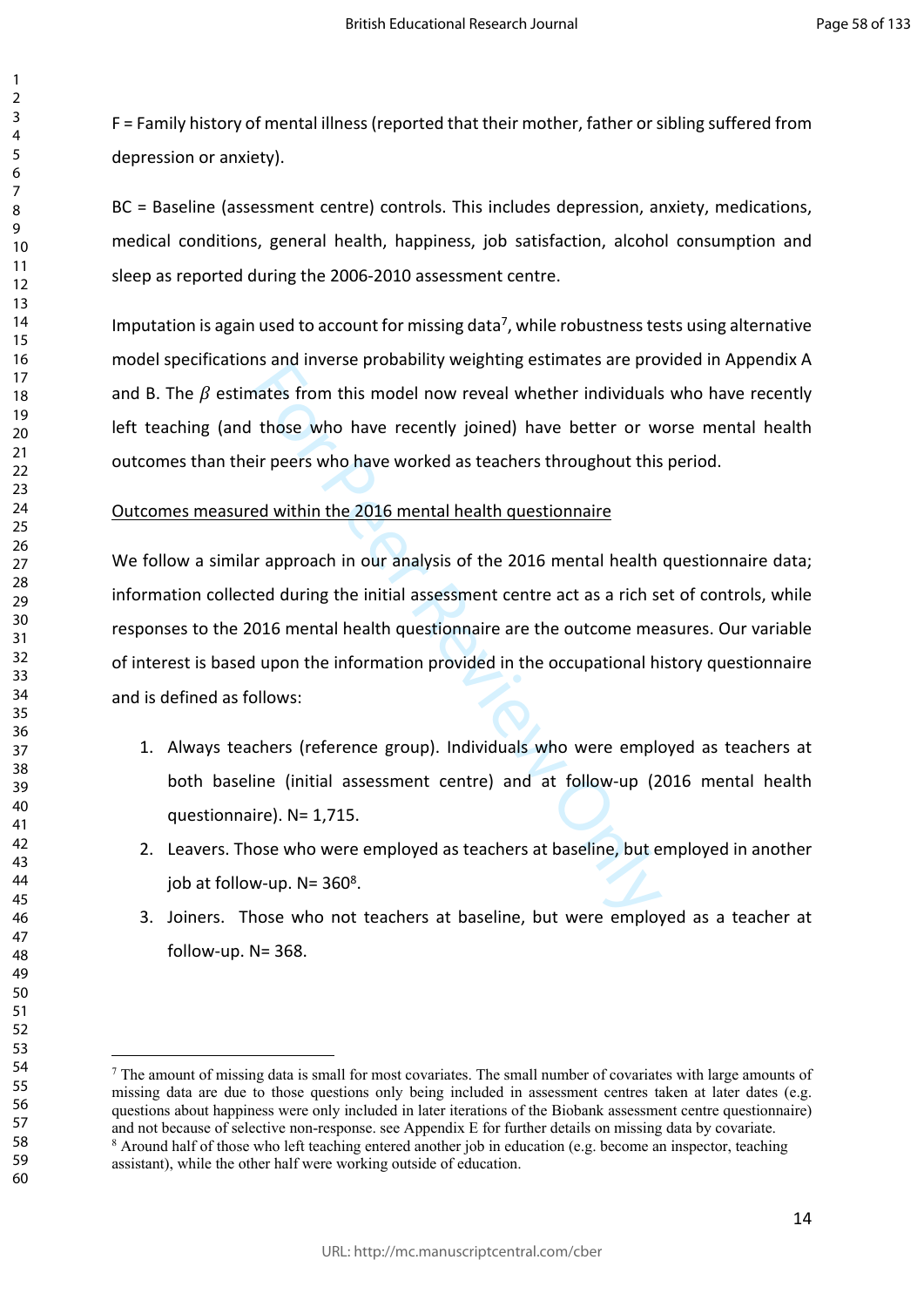$\mathbf{1}$ 

Within this part of the analysis, the sample is restricted to those who were still employed and below retirement age (65) when they completed the mental health questionnaire. After making these restrictions, the average age of this analysis sample is 56. A comparison of the background characteristics of these groups to all teachers who participated in the initial Biobank assessment centre can be found in Appendix D. Imputation is again used to account for missing covariate data, while the substantive regression models are specified as outlined in the sub-sections above.

#### Effect sizes

ted in terms of effect sizes; Cohen's d for continuous cordinal outcomes. With respect to Cohen's d, we into fessentially no effect. This is based upon two observanted much larger effect sizes with respect to the ons deliv Results are presented in terms of effect sizes; Cohen's d for continuous outcomes and oddsratios for binary or ordinal outcomes. With respect to Cohen's d, we interpret values below 0.1 as evidence of essentially no effect. This is based upon two observation. First, metaanalyses have reported much larger effect sizes with respect to the impact of mental health interventions delivered in the workplace. For instance, Carolan, Harris, & Cavanagh (2017) reported an effect size of 0.37 for the impact of occupational mental health interventions upon psychological wellbeing. Second, we argue that an effect size of 0.1 would be substantively very small in this context. For instance, say that a person who left teaching scored an effect size 0.1 lower on the depression scale than those who remained in the profession. This would mean that there is only around a 52.8% chance that a person picked at random from those who have continued to be teachers will have a higher score on the depression scale than a person picked at random from the group who quit teacher for another job. In other words, the probability of suffering depression amongst members of these two groups would be little more than equal. We therefore consider any effect size below 0.1 as trivially small.

#### **4. Results**

#### Left teaching before the initial 2006-2010 assessment centre

The results focusing upon measures collected at the initial assessment centre can be found in Table 2. Starting with anxiety/depression, there is some limited evidence that former teachers have better outcomes on these measures than current teachers. Those individuals who left teaching within the last five years did score slightly lower on the self-reported depression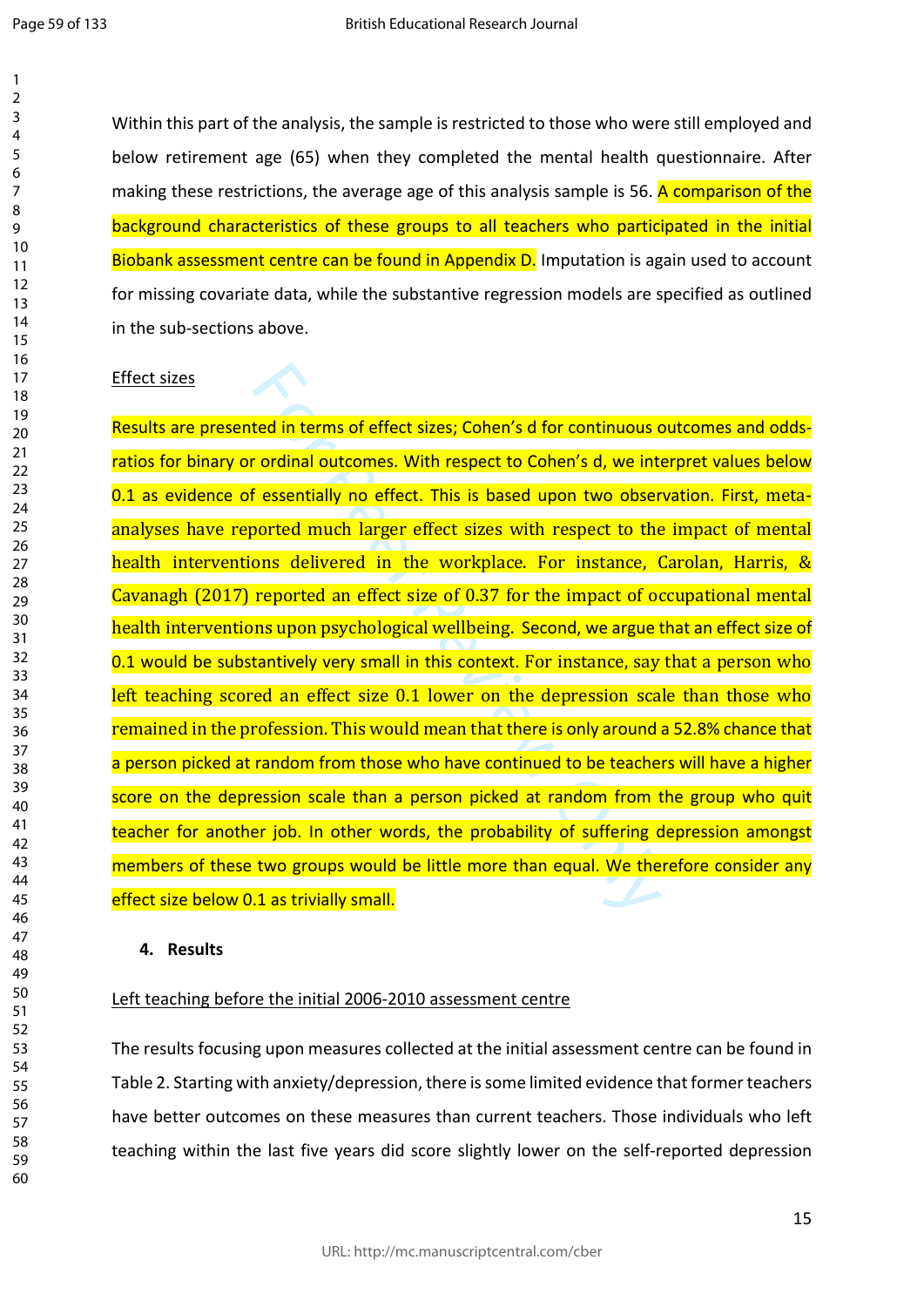scale than their peers who were still working as teachers (effect size difference of 0.10), though they were no less likely to report taking prescription medicines for common mental health problems (odds ratio = 0.95). Those who had left teaching within the last five years also scored slightly lower, on average, on the neuroticism scale (effect size 0.13). These differences are, however, quite modest in terms of magnitude. Differences are similar (or slightly smaller) when comparing current teachers to those who left the profession more than five years ago. Evidence of a link between teaching and these outcomes is hence mixed.

#### **<< Table 2 >>**

 $\le$  Table 2>><br>
simates turns to the issue of sleep. There is little evident<br>
fferences when expressed as an effect size are all be<br>
t teaching were slightly less likely to say that they had t<br>
g the night) than the refer The next set of estimates turns to the issue of sleep. There is little evidence of a difference between current and former teachers in terms of the amount of sleep they get over a typical 24-hour period; differences when expressed as an effect size are all below 0.10. Similarly, individuals who left teaching were slightly less likely to say that they had trouble falling asleep (or woke up during the night) than the reference group (current teachers). However, the effect size is again small (odds ratio  $\approx$  0.90). Any benefits from quitting teaching for one's quality and quantity of sleep are hence likely to be small (if at all).

The third set of outcomes presented in Table 2 refer to the consumption of alcohol. Former teachers are found to drink slightly more regularly than current teachers, though the difference is again relatively modest in magnitude (the estimated odds ratio is, at most, around 1.2). Furthermore, no difference is found between groups in terms of number of units of alcohol consumed each week. This suggests that former teachers drink roughly the same amount as individuals who have remained in teaching,

Finally, the last set of estimates presented in Table 2 refer to self-reported happiness with different aspects of life. A similar pattern again emerges. The estimated odds ratios mostly hover around one, fluctuating between 0.9 and 1.1, with no clear or obvious pattern. This holds true across most of the five specific areas of life teachers were asked about (e.g. finances, friends, family and health) as well as happiness in life overall. The one exception, where there is a sizeable difference, is happiness at work. Those who quit teaching recently – within the last five years – are happier in their jobs than those who have remained in the profession (odds-ratio 1.42). Yet our overall interpretation of the results presented in Table 2

 $\mathbf{1}$  $\overline{2}$  $\overline{4}$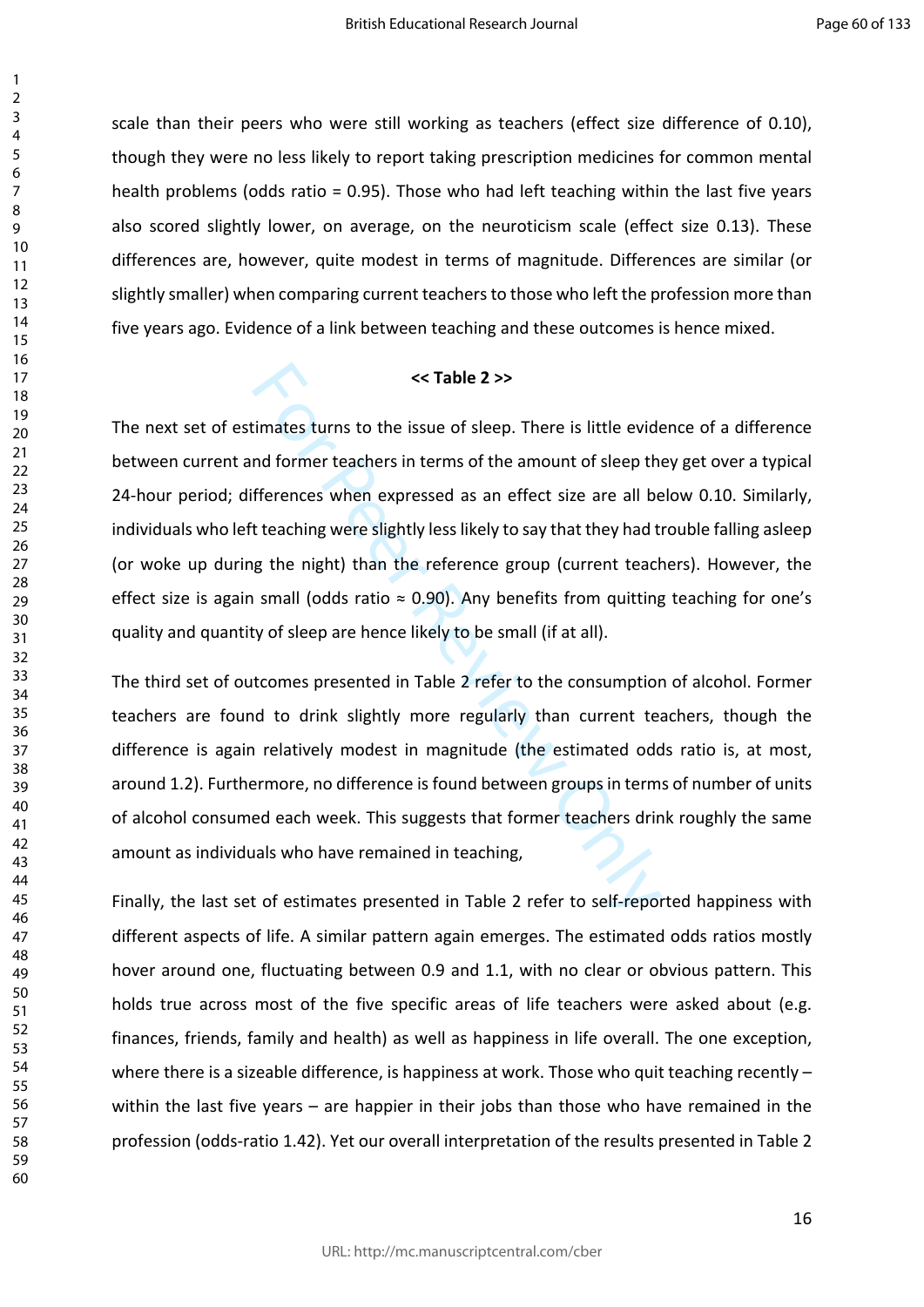$\mathbf{1}$  $\overline{2}$  $\overline{3}$  $\overline{4}$ 5 6  $\overline{7}$ 8  $\mathsf{Q}$ 

is that individuals who choose to leave teaching are not generally happier in their life than those continue working in this career.

# Joined / left teaching between the initial assessment centre and follow-up assessment centre

Table 3 replicates the analysis presented in the sub-section above, but is now based upon the longitudinal Biobank data, focusing upon those who attended the assessment centre twice. Recall that this allows us to measure change in outcomes over time, and how these relate to whether individuals moved out, into or remained in the teaching profession. There are perhaps two key points of note (over and above our discussion of the results presented in Table 2).

#### **<< Table 3 >>**

Is moved out, into or remained in the teaching providents over the particular origins of note (over and above our discussion of the review of the review of the review of the review of the review of the review of the review First, there is some suggestion that that individuals who leave teaching report slightly lower levels of anxiety and depression than those who have remained in the teaching profession. Former teachers score 0.07 standard deviations lower on the self-reported depression scale, while also being somewhat less likely to report taking prescription medicines for common mental health problems (odds ratio 0.45) or reported suffering from depression/anxiety as a medical condition (odds ratio 0.78). Interestingly, those who entered the teaching profession since the baseline assessment centre scored slightly higher on the self-reported depression scale than individuals who were working as teachers at both time points (effect size 0.13) and those who had left teaching for another career (effect size 0.20). Nevertheless, the key message from Table 3 is that leaving teaching to pursue another career may only bring small benefits for one's mental health (if any at all).

Second, the final set of estimates in Table 3 (capturing self-reported happiness) potentially help strengthen the evidence that those individuals who leave teaching have higher levels of job satisfaction than those who continue to work as a teacher as their career. In particular, those who left teaching for other employment reported higher levels of satisfaction with their work than those who stayed in teaching (odds ratio 1.41). Yet this result is very much specific to the work domain; there is no evidence that those who quit teaching were happier with their health, friendships, family, health or, indeed, with life in general.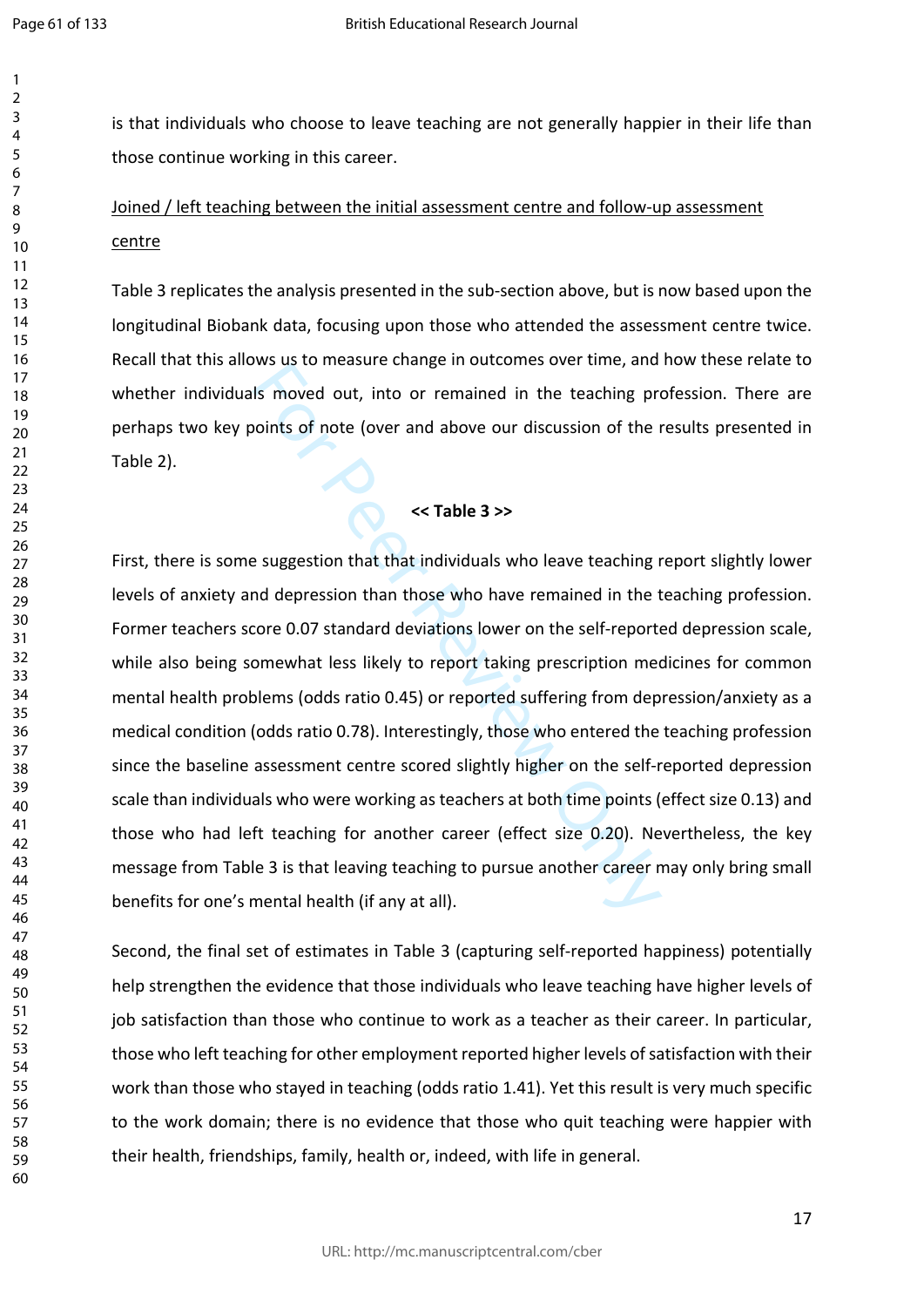The final point to note from Table 3 is that the results with respect to sleep and alcohol consumption are largely the same as Table 2. In other words, there is little evidence that working as a teacher has an impact upon difficulties with sleeping and alcohol consumption.

#### Joined / left teaching between the initial assessment centre and the mental health follow-up

Finally, Table 4 presents results from our second longitudinal analysis, where the initial 2006- 2010 assessment centre is the baseline, while the 2016 mental health questionnaire captures the outcomes.

#### **<< Table 4 >>**

entre is the baseline, while the 2016 mental health que<br>
sests that, if there are any differences in depression<br>
r teachers, they are trivially small. Differences in term<br>
0.1 on the anxiety and depression scales (e.g. the Table 4 again suggests that, if there are any differences in depression or anxiety between current and former teachers, they are trivially small. Differences in terms of effect sizes are consistently below 0.1 on the anxiety and depression scales (e.g. there is just a 0.06 standard deviation difference between current and former teachers on the self-reported depression scale). Similarly, there is little difference between current and former teachers in terms of their happiness (either overall or with their health), alcohol consumption and whether they believe that their life is meaningful.

#### Additional analyses in appendices

A series of additional analyses are presented within the appendices, investigating the sensitivity of our results to the different methods used. In summary:

- Appendix A investigates how results change when using a different set of controls. In this we continue to find some evidence that those individuals who left teaching are somewhat happier in their work. Otherwise, the results remained mixed, with no clear evidence that those who left teaching have clearly better mental health and wellbeing outcomes than other groups.
- Appendix B uses Inverse Probability Weighting (IPW) to adjust for covariates, rather than regression modelling. The clearest result is again that those individuals who leave teaching are somewhat happier with their work, though differences for the other outcomes tend to be small and often differ across the different approaches.

 $\mathbf{1}$  $\overline{2}$  $\overline{3}$  $\overline{4}$  $\overline{7}$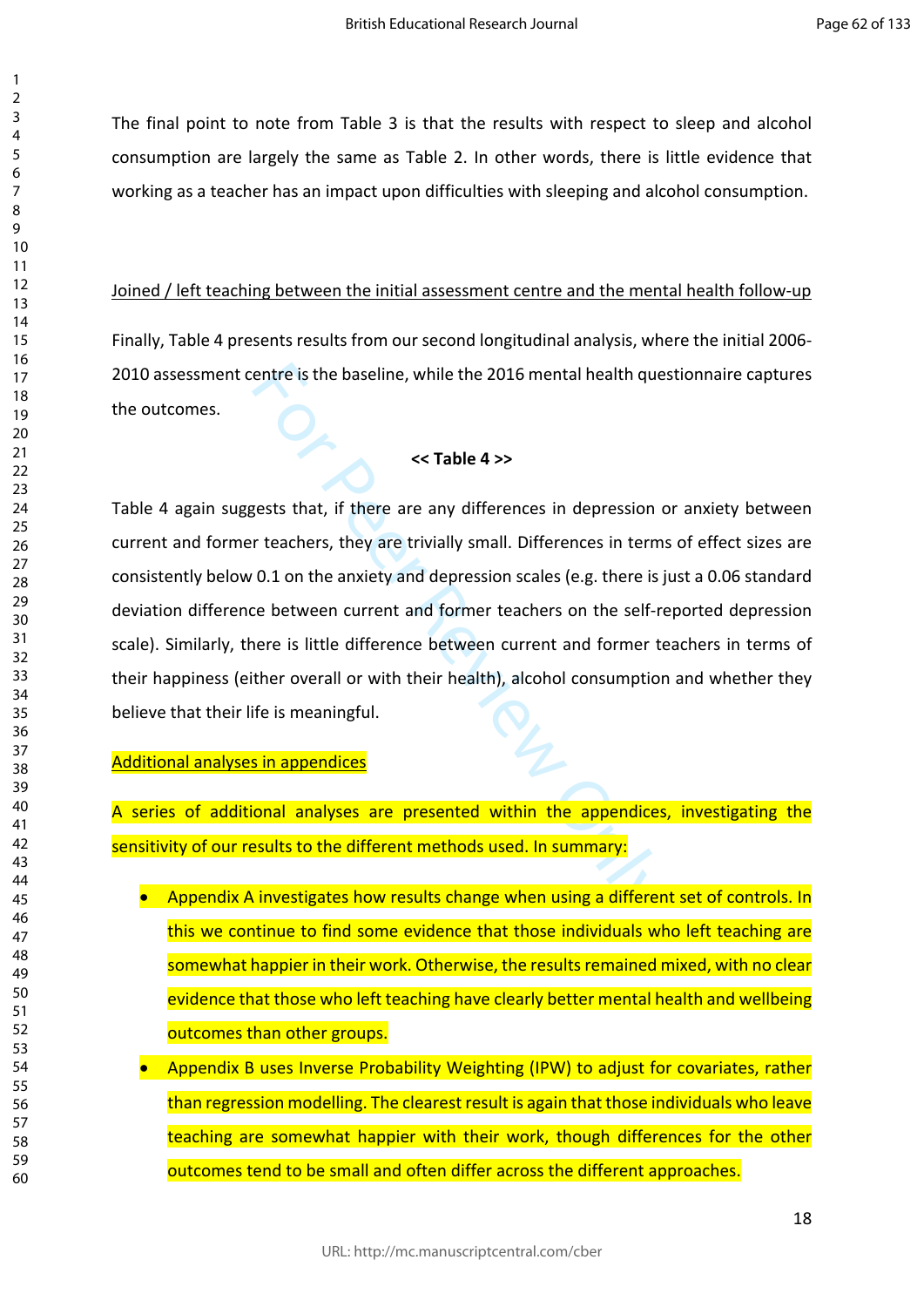$\mathbf{1}$ 

60

• Appendix C alters the regression modelling approach used the analysis of the anxiety, depression and Neuroticism outcome scales, accounting for the fact that many people are clustered at a single score (zero). There continues to be little evidence of sizeable differences in these outcomes between individuals who decide to join, leave and remain in the teaching profession.

reasures are removed from the model, to investigate the veronded the results. Interestingly, the change odel specifications is relatively small. This may either echanism for leaving teaching for another job is relatively s • Appendix F provides alternative estimates for our models using the follow-up assessment centre and mental health questionnaire data. In particular, all prior outcome measures are removed from the model, to investigate the extent that these factors may confound the results. Interestingly, the change in the coefficients between model specifications is relatively small. This may either suggest that (a) the selection mechanism for leaving teaching for another job is relatively weak (or at least not driven by concerns about wellbeing / mental health) or (b) that selection into/out of teaching is being driven by factors that the Biobank dataset does not measure.

#### Summary

In summary, the evidence for whether leaving teaching leads to lower levels of depression and anxiety is mixed. Although small improvements in these outcomes were observed within a subset of our analyses, at other times no impact was found. Our conclusion is therefore that any reduction in anxiety / depression from leaving teaching is likely to be (on average) very small, at best.

Consistent with Bamford and Worth (2017), there is some suggestion that those who decide to quit teaching end up being somewhat happier in their work than those who choose to remain. Yet, critically, this does not seem to translate into greater levels of happiness in other areas of life, including satisfaction with health or happiness overall. Consequently, the benefits of leaving teaching for one's happiness seems to be relatively minor, and concentrated in satisfaction with work. Finally, there is little evidence that the decision to leave teaching has any meaningful impact upon alcohol consumption (a mechanism many adults use to cope with stress) or quality of sleep (a marker of anxiety).

This leads us to reach an overall conclusion that leaving teaching for another job is unlikely to bring significant benefits to well-being or mental health.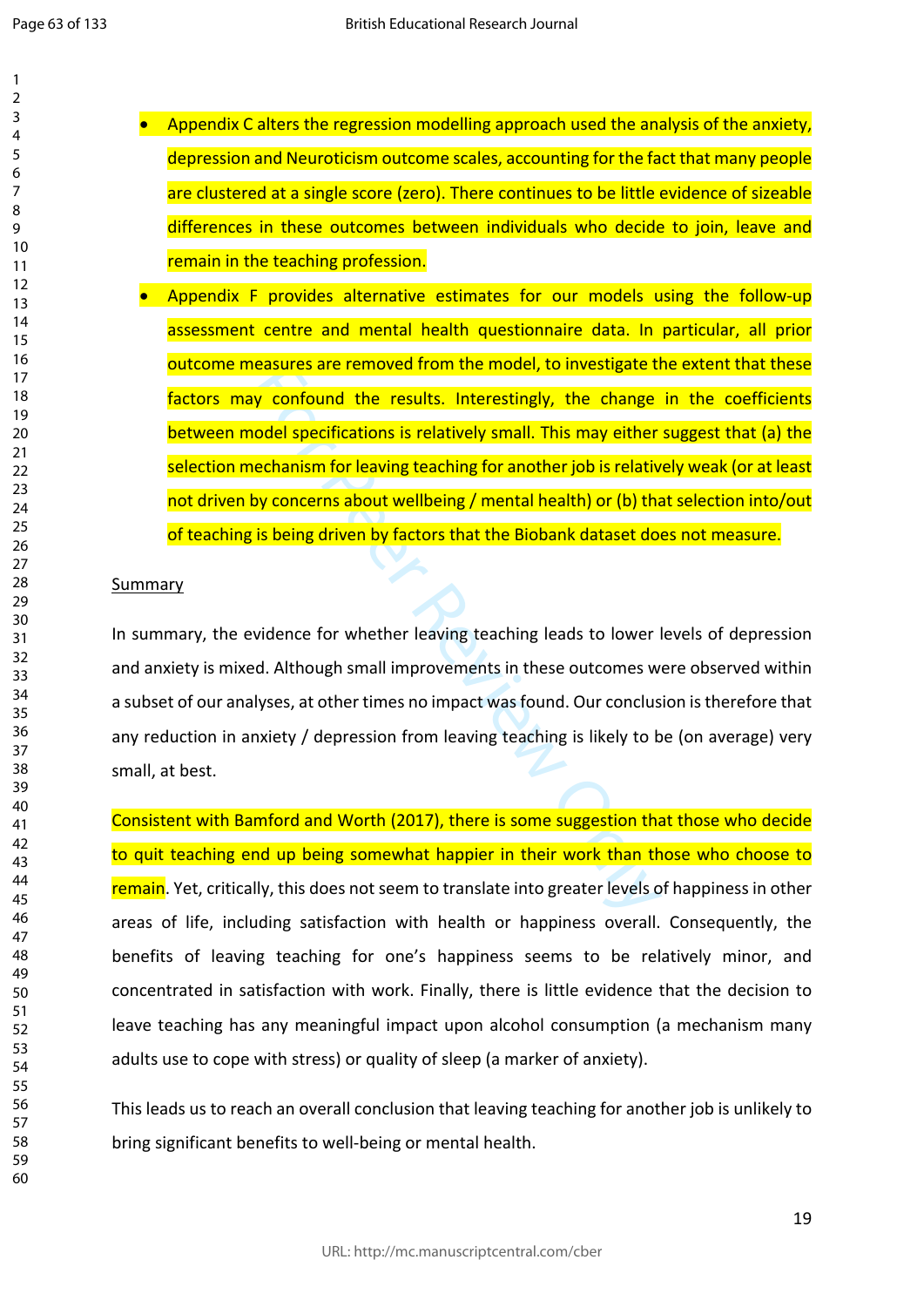#### **5. Conclusions**

It is widely thought that teaching is a demanding job, due to the long working hours, the stress imposed by the accountability system and the challenge of having to manage often disruptive classrooms (De Carlo et al., 2019). Across the UK, and England in particular, this has led to many teachers considering a change of career (Perryman & Calvert, 2019). Indeed, in a recent international study, half of secondary teachers in England said that they wondered whether they should have chosen another profession – higher than in almost any other country across the world (\*author cite\*). Critically, in a recent survey of teachers in England who quit the profession, half said that their job was making them ill (Perryman & Calvert, 2019) and a high number of teachers interviewed in the Teacher Wellbeing Index (2018) experienced anxiety, depression or acute stress (Education Support Partnership, 2018). But is life really that much better for those individuals who decide to quit teaching to pursue a different job? This paper has presented important new evidence on this issue, with a particular focus upon how leaving teaching is linked to well-being and mental health.

r cite\*). Critically, in a recent survey of teachers in Er<br>d that their job was making them ill (Perryman & Calve<br>s interviewed in the Teacher Wellbeing Index (2018) e<br>e stress (Education Support Partnership, 2018). But is Looking across an array of outcomes, and using several different empirical approaches, we have found little evidence of a link between leaving teaching, lower prevalence of mental health problems and higher levels of general well-being. Throughout our analysis, effect sizes have been small and often changed in both magnitude and direction depending upon the empirical approach taken. The one exception is happiness with work (job satisfaction), where we find a fairly consistent improvement for those who have recently left the teaching profession. Two observations are important in interpreting this finding. First, this is consistent with empirical research a range of occupations, which finds that job satisfaction tends to fall in the period prior to an individual quitting a job, before rising during the early stages of their new employment (Chadi & Hetschko, 2018; Gielen, 2013; Longhi et al., 2019). Second, we do not observe reductions in job satisfaction for those joining the teaching profession. Taken together, this suggests that the increase in job satisfaction for those leaving teaching is not indicative of any particular problem with teaching. Rather, it is more likely to reflect a natural process by which those who are less suited to the job move into alternative occupations (Gielen, 2013).

 $\mathbf{1}$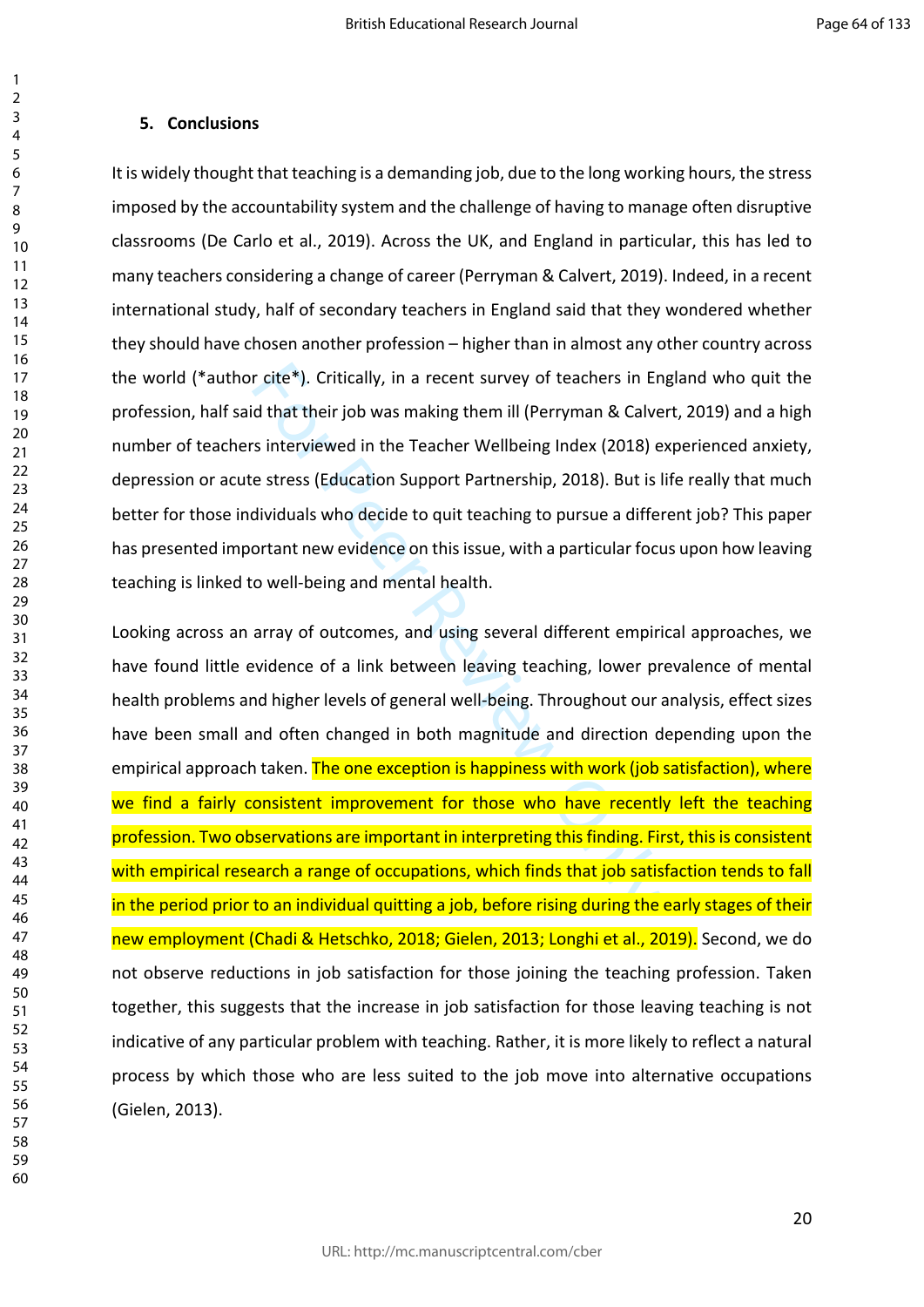$\mathbf{1}$ 

For a (untestable) selection-upon-observables assumptional effects. Third, while we have considered some "the e.g. prescription of antidepressant medicines), mastigated are based upon self-completion questionnain is litera There are, of course, limitations with this paper and the need for future research. Five important issues stand out. First, some of the occupational career data has been based upon respondents recalling and accurately reporting such information. Although our focus upon relatively recent timepoints should limit the impact this has upon our analysis, collection of prospective longitudinal data from a cohort of teachers (tracking their entry and exits from the profession) would represent an important advance in the literature. Second, although a number of potential confounding factors were controlled within our analysis, our estimates continue to rely upon a (untestable) selection-upon-observables assumption if they are to be interpreted as causal effects. Third, while we have considered some "harder" evidence of poor mental health (e.g. prescription of antidepressant medicines), many of the outcome measures we investigated are based upon self-completion questionnaires. Although this is standard within this literature (Lenderink & Zoer, 2012), further work using a wider array of outcome data (e.g. primary care records) would represent a further step forward in this field. Fourth, the number of current and former teachers included within our analysis is relatively modest (in the hundreds rather than the thousands). Larger samples in the future would likely yield more precise results. Finally, the Biobank data is a convenience sample focused upon middle-aged participants, which is not representative of the wider teacher population. In particular, all participants were aged between 40 and 65, meaning it is not possible to generalise our findings to younger age groups. Future work using nationally representative data would undoubtedly enhance the external validity of our findings.

Despite these limitations, we believe that this paper has helped to advance our knowledge of teacher well-being and their mental health. At a time when many teachers are thinking about leaving for another career, it is vital that they are fully informed about the likely consequences. For those teachers who are not satisfied with their work, changing jobs may lead to an increase in job satisfaction. However, our results suggest that quitting teaching for alternative employment is unlikely to lead to improvements in general well-being or mental health. With respect to the latter outcomes, teaching does not stand out relative to other occupations.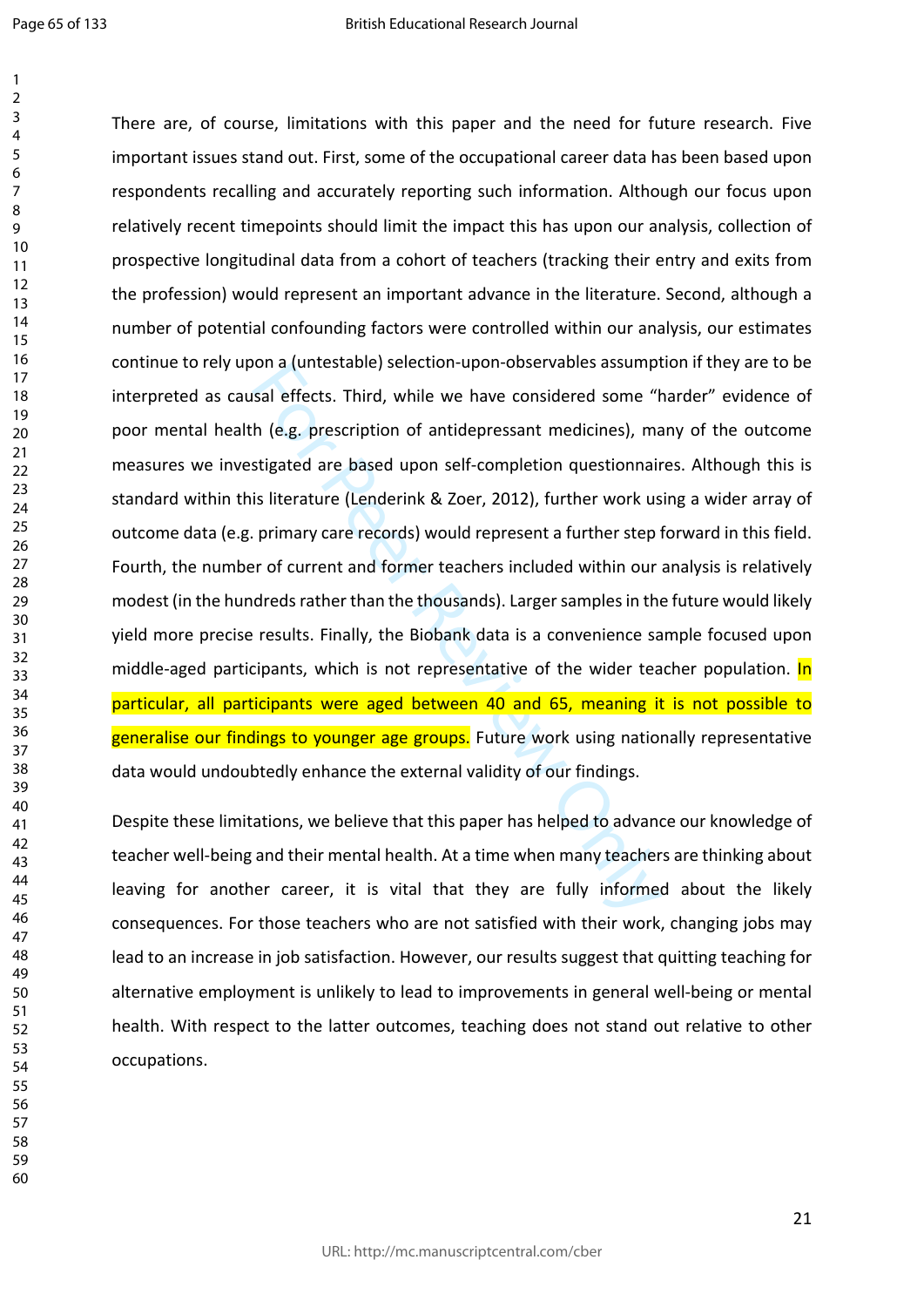#### Data availability

The data that support the findings of this study are available from the UK Biobank. Restrictions apply to the availability of these data, which were used under license for this study. Data are available from https://www.ukbiobank.ac.uk/with the permission of the UK Biobank.

#### Ethical guidelines

The paper was produced following the BERA ethical guidelines ([https://www.bera.ac.uk/\)](https://www.bera.ac.uk/). The project was approved by the UCL Institute of Education ethics committee (REC 1158).

#### Conflicts of Interest

The authors have no conflict of interest.

#### Funding

ort the findings of this study are available from the UK I<br>bility of these data, which were used under license for<br>s://www.ukbiobank.ac.uk/with the permission of the U<br>duced following the BERA ethical guidelines (https:/<br>p The paper has been funded by the Nuffield Foundation. The Nuffield Foundation is an independent charitable trust with a mission to advance social well-being. It funds research that informs social policy, primarily in Education, Welfare, and Justice. It also funds student programmes that provide opportunities for young people to develop skills in quantitative and scientific methods. The Nuffield Foundation is the founder and co-funder of the Nuffield Council on Bioethics and the Ada Lovelace Institute. The Foundation has funded this project, but the views expressed are those of the authors and not necessarily the Foundation. Visit [www.nuffieldfoundation.org](http://www.nuffieldfoundation.org).

 $\mathbf{1}$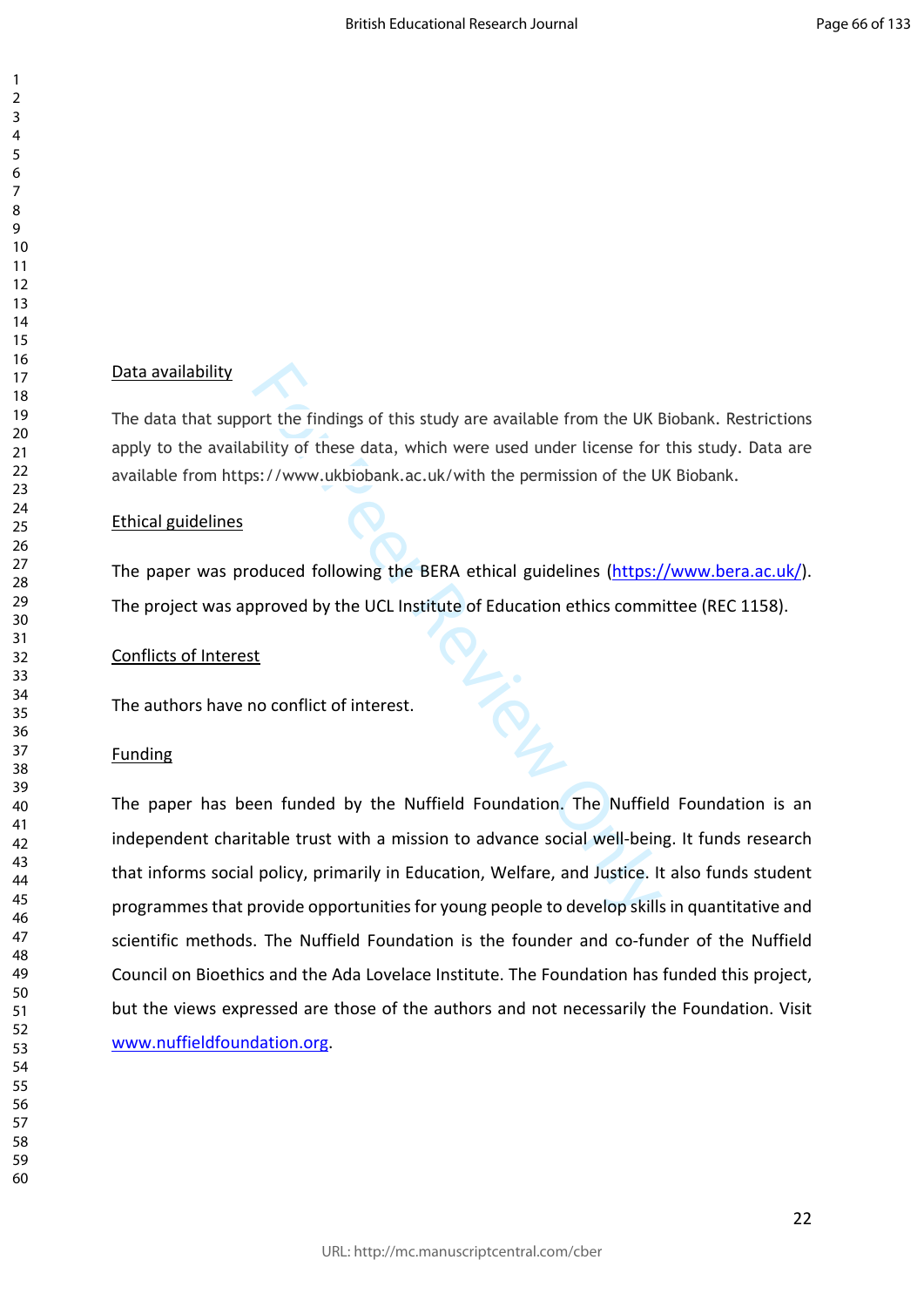$\mathbf{1}$  $\overline{2}$  $\overline{3}$  $\overline{4}$ 5 6  $\overline{7}$ 8 9

**References** 

<https://www.drinkaware.co.uk/media/1852/drinking-to-cope-jan-2018.pdf> Bamford, S., & Worth, J. (2017). Is the grass greener beyond teaching? Slough: NFER. Accessed 04/07/2019 from [https://www.nfer.ac.uk/teacher-retention-and-turnover](https://www.nfer.ac.uk/teacher-retention-and-turnover-research-research-update-3-is-the-grass-greener-beyond-teaching)[research-research-update-3-is-the-grass-greener-beyond-teaching](https://www.nfer.ac.uk/teacher-retention-and-turnover-research-research-update-3-is-the-grass-greener-beyond-teaching)

Appleton, A., & James, R. (2018). Adults (18-75) in the UK who drink alcohol for coping

reasons. Drinkaware research report. Accessed 04/07/2019 from

- ames, R. (2018). Adults (18-75) in the UK who drink<br>
Drinkaware research report. Accessed C<br>
w.drinkaware.co.uk/media/1852/drinking-to-cope-jan<br>
w.drinkaware.co.uk/media/1852/drinking-to-cope-jan<br>
4/07/2019 from https://ww Berryhill, J., Linney, J., & Fromewick, J. (2009). The effects of education accountability on teachers: are policies too stress provoking for their own good? *International Journal of Education Policy & Leadership, 4*(5), 1-14.
- Borman, G. D., & Dowling, N. M. (2008). Teacher attrition and retention: A meta-analytic and narrative review of the research. *Review of Educational Research, 78*(3), 367-409.
- Culver, S., Wolfle, L., & Cross, L.H. (1990). Testing a model of teacher satisfaction for blacks and whites, *American Educational Research Journal, 27*(2), 323-349.
- Carolan, S., Harris, P., & Cavanagh, K. (2017). Improving employee well-being and effectiveness: systematic review and meta-analysis of web-based psychological interventions delivered in the workplace. *Journal of Medical Internet Research, 19*(7).
- Chadi, A., & Hetschko, C. (2018). The magic of the new: How job changes affect job satisfaction. *Journal of Economics & Management Strategy*, *27*(1), 23-39.
- Clark, A. (2010). Work, jobs, and well-being across the millennium. *International differences in well-being*, 436-468.
- Creek, J., & Hughes, A. (2008). Occupation and health: a review of selected literature. *British Journal of Occupational Therapy*, *71*(11), 456-468.
- De Carlo, A., Girardi, D., Falco, A., Dal Corso, L., Di Sipio, A. (2019). When does work interfere with teachers' private life? An application of the job demands-resources model. *Frontiers in Psychology, 10*(1).
- De Matteis, S., Jarvis, D., Young, H., Young, A., Allen, N., Potts, J., Darnton, A., Rushton, L., & Cullinan, P. (2017). Occupational self-coding and automatic recording (OSCAR): a novel web-based tool to collect and code lifetime job histories in large population-based studies. *Scandinavian Journal of Work, Environment and Health, 43*(2), 181-186.
- den Brok, P., Wubbels, T., & Van Tartwijk, J. (2017). Exploring beginning teachers' attrition in the Netherlands. *Teachers and Teaching*, 23(8), 881-895.
- Dolton, P., & Klaauw, W. V. D. (1995). Leaving teaching in the UK: A duration analysis. *The Economic Journal*, *105*(429), 431-444.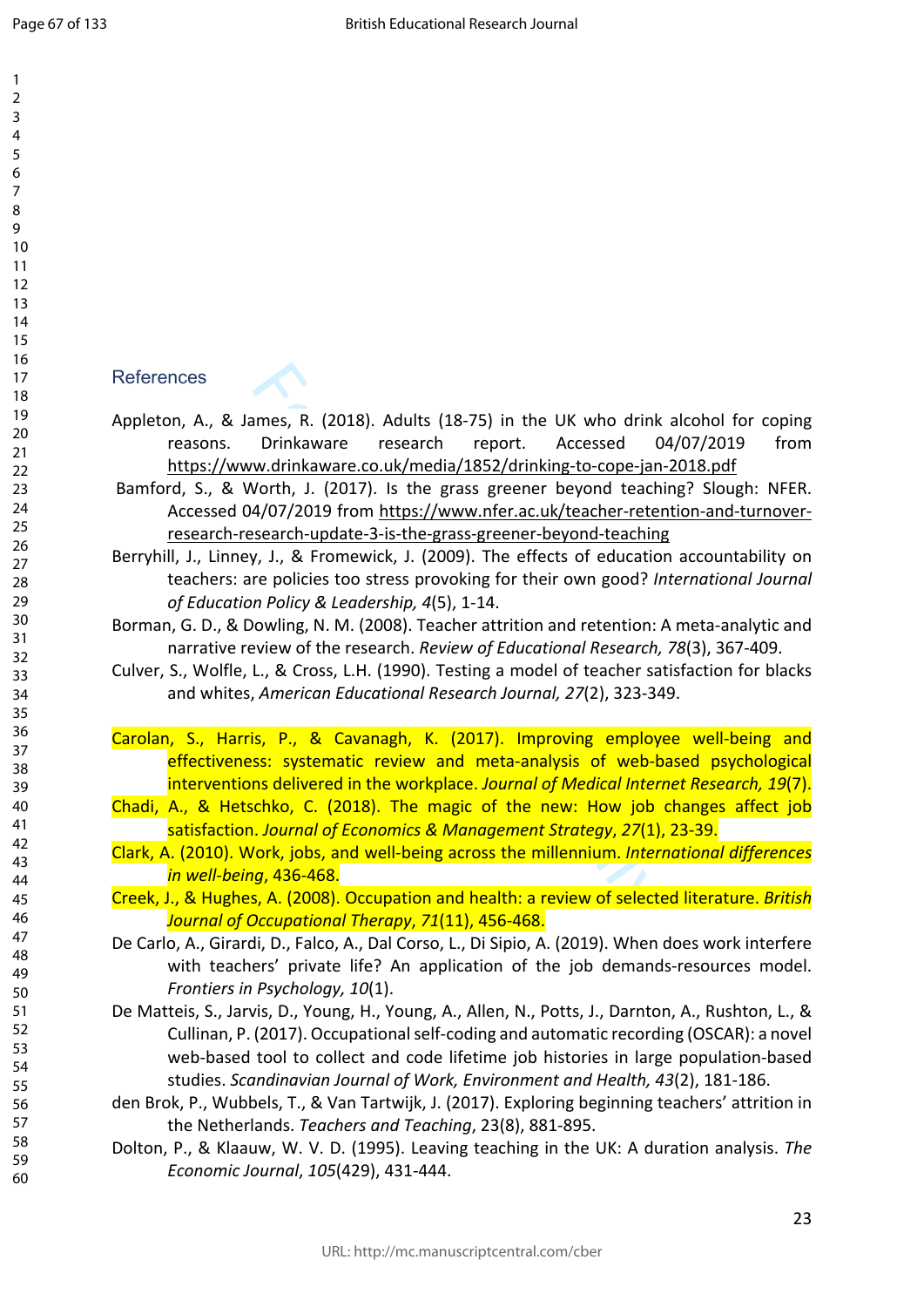| 1                                         |
|-------------------------------------------|
| 2                                         |
| 3                                         |
| 4                                         |
| 5                                         |
| 6                                         |
|                                           |
| 8                                         |
| d<br>€                                    |
| 10                                        |
| 11                                        |
| $\mathbf{1}$<br>C                         |
| 13                                        |
| 1.<br>4                                   |
| 15                                        |
| 16                                        |
| 1                                         |
| 18                                        |
| 19                                        |
| 20                                        |
| $\overline{21}$                           |
| $\overline{2}$<br>$\overline{2}$          |
| $\overline{2}$<br>3                       |
| $\frac{24}{3}$                            |
| 25                                        |
| 26                                        |
| $^{27}$                                   |
| 28                                        |
| 29                                        |
| 30                                        |
| $\overline{\textbf{3}}$                   |
| $\overline{\mathbf{3}}$<br>$\overline{2}$ |
| $\overline{\mathbf{3}}$<br>ξ              |
| 34                                        |
| 35                                        |
| 36                                        |
|                                           |
| 37                                        |
| 88                                        |
| 39                                        |
| 40                                        |
| 41                                        |
| 42                                        |
| ξ<br>$\overline{4}$                       |
| 44                                        |
| 45                                        |
| 46                                        |
| 47                                        |
| 48                                        |
| 49                                        |
| 50                                        |
| 51                                        |
| 5.<br>$\overline{2}$                      |
| 5.<br>ξ                                   |
| 54                                        |
| 55                                        |
| 56                                        |
| 57                                        |
| 58                                        |
| 59                                        |

 $\mathbf{1}$ 

60

Education Support Partnership, 2018. *Teacher Wellbeing Index 2018*. Accessed 04/11/2019 from

[https://www.educationsupportpartnership.org.uk/sites/default/files/teacher\\_wellbe](https://www.educationsupportpartnership.org.uk/sites/default/files/teacher_wellbeing_index_2018.pdf) [ing\\_index\\_2018.pdf](https://www.educationsupportpartnership.org.uk/sites/default/files/teacher_wellbeing_index_2018.pdf)

- Freeman, D., Sheaves, B., Goodwin, G. M., Yu, L. M., Nickless, A., Harrison, P. J., ... & Hinds, C. (2017). The effects of improving sleep on mental health (OASIS): a randomised controlled trial with mediation analysis. *The Lancet Psychiatry, 4*(10), 749-758.
- Fujishiro, K., Farley, A., Kellemen, M., & Swoboda, C. (2017). Exploring associations between state education initiatives and teachers' sleep: A social-ecological approach. *Social Science and Medicine, 191*, 151-159.
- Gallagher, M., Muldoon, O. T., & Pettigrew, J. (2015). An integrative review of social and occupational factors influencing health and wellbeing. *Frontiers in Psychology*, *6* .
- Gielen, A. C. (2013). Repeated job quits: stepping stones or learning about quality?. *IZA Journal of European Labor Studies*, *2*(7).
- Howes, L. M., & Goodman-Delahunty, J. (2015). Teachers' career decisions: Perspectives on choosing teaching careers, and on staying or leaving. *Issues in Educational Research, 25*(1), 18.
- Johnson, S., Cooper, C., Cartwright, S., Doland, I., Taylor, P., & Millet, C. (2005). The experience of work-related stress across occupations. *Journal of Managerial Psychology,* 20(2), 178-187.
- al factors influencing health and wellbeing. Frontiers ir<br>
3). Repeated job quits: stepping stones or learning<br>
European Labor Studies, 2(7).<br>
Doodman-Delahunty, J. (2015). Teachers' career decisic<br>
aching careers, and on Kidger, J., Brockman, R., Tilling, K., Campbell, R., Ford, T., Araya, R., King, M., & Gunnell, D. (2016). Teachers' wellbeing and depressive symptoms, and associated risk factors: A large cross-sectional study in English secondary schools*. Journal of Affective Disorders, 192*, 76-82.
- Longhi, S., Nandi, A., Bryan, M., Connolly, S., & Gedikli, C. (2019). *Do all job changes increase wellbeing?* What Works Wellbeing.
- Mérida-López, S., & Extremera, N. (2017). Emotional intelligence and teacher burnout: A systematic review. *International Journal of Educational Research, 85*, 121-130.
- Lenderink, A., & Zoer, I. (2012). *Review on the validity and reliability of self-reported workrelated illness*. Health and Safety Executive Research Report RR903. Accessed 04/07/2019 from http://www.hse.gov.uk/research/rrpdf/rr903.pdf
- Mercer, D., & Evans, B. (1991). Professional myopia: Job satisfaction and the management of teachers. *School Organization, 11*(3), 291-301.
- Mérida-López, S. & Extremera, N. (2017). Emotional intelligence and teacher burnout: A systematic review. *International Journal of Educational Research, 85*, 121-130.
- McCormack, A., Edmondson-Jones, M., Fortnum, H., Dawes, P., Middleton, H., Munro, K., & Moore, D. (2015). Investigating the association between tinnitus severity and symptoms of depression and anxiety, while controlling for neuroticism, in a large middle-aged UK population. *International Journal of Audiology, 54*(9): 599-604.
- McIntyre, J. (2010). Why they sat still: the ideas and values of long-serving teachers in challenging inner-city schools in England. *Teachers and Teaching: theory and practice, 16*(5), 595-614.
- Perryman, J., & Calvert, G. (2019). What motivates people to teach, and why do they leave? Accountability, performativity and teacher retention. *British Journal of Educational Studies*, *68*(1), 3-23.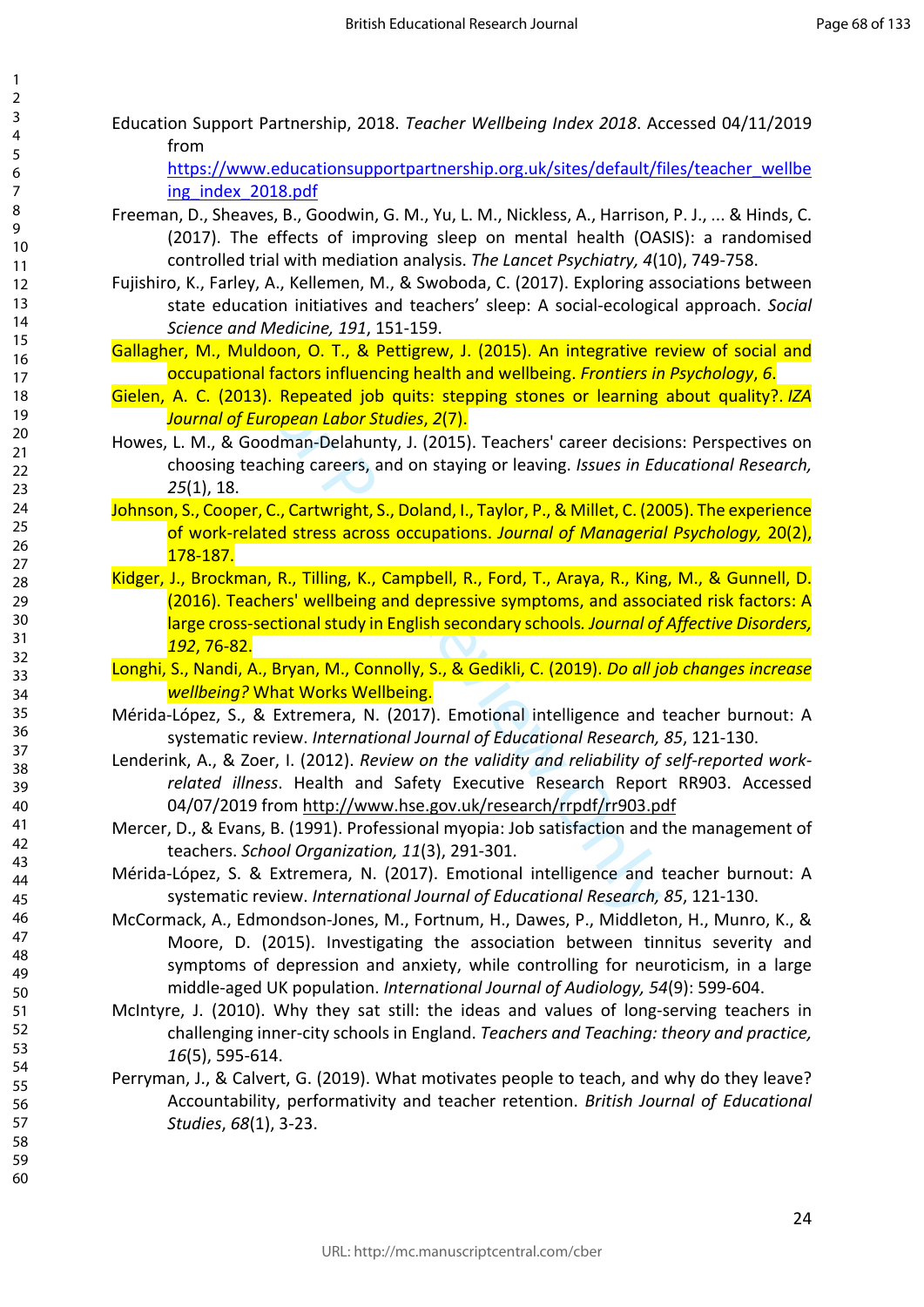$\mathbf{1}$ 

| 1               |  |
|-----------------|--|
| 2               |  |
| 3               |  |
| 4               |  |
| 5               |  |
| 6               |  |
|                 |  |
| 8               |  |
| 9               |  |
| 10              |  |
| 11              |  |
| $\overline{12}$ |  |
| 3<br>1          |  |
| $\overline{14}$ |  |
| 15              |  |
| 16              |  |
| 1               |  |
|                 |  |
| 18<br>19        |  |
|                 |  |
| 20              |  |
| $\overline{21}$ |  |
| $^{22}$         |  |
| 23              |  |
| 24              |  |
| 25              |  |
| 26              |  |
| 27              |  |
| 28              |  |
| 29              |  |
| 30              |  |
| $\overline{31}$ |  |
| $\overline{32}$ |  |
| 33              |  |
| 34              |  |
| 35              |  |
| 36              |  |
| 37              |  |
| 38              |  |
| 39              |  |
| 40              |  |
| 41              |  |
| 42              |  |
| 43              |  |
|                 |  |
| 44              |  |
| 45              |  |
| 46              |  |
| 47              |  |
| 48              |  |
| 49              |  |
| 50              |  |
| 51              |  |
| 52              |  |
| 53              |  |
| 54              |  |
| 55              |  |
| 56              |  |
| 57              |  |
| 58              |  |
|                 |  |

 

- Peters, E., John, A., Bowen, R., Baetz, M., & Balbuena, L. (2018). Neuroticism and suicide in a general population cohort: results from the UK Biobank Project. *BJPsych Open*, *4*(2), 62–68.
- Ravesteijn, B., van Kippersluis, H., & van Doorslaer, E. (2013). The Contribution of Occupation to Health Inequality. *Research on Economic Inequality*, *21*, 1-20.
- Ravesteijn, B., Kippersluis, H. V., & Doorslaer, E. V. (2018). The wear and tear on health: What is the role of occupation?. *Health Economics*, *27*(2), e69-e86.
- Scheuch, K., Haufe, E., & Seibt, R. (2015). Teachers' health. *Deutsches Ärzteblatt International*, (20), 347.

Smithers, A. (1990). *Teacher Loss*. Manchester: University of Manchester.

- Stansfeld, S., Rasul, F, Head, J., & Singleton, N. (2011). Occupation and mental health in a national UK survey. *Social Psychiatry and Psychiatric Epidemiology 46*(2), 101–110.
- Tapper, J. (2018, 13 May). Burned out: why are so many teachers quitting or off sick with stress? *The Guardian.*
- Taylor, M., Rode, L., Bjørngaard, J., Taylor, A., Bojesen, S., Åsvold, B., Gabrielsen, M., Lewis, G., Nordestgaard, B., Romundstad, P., Hickman, M., & Munafò, M. (2018). Is smoking heaviness causally associated with alcohol use? A Mendelian randomization study in four European cohorts, *International Journal of Epidemiology, 47*(4), 1098–1105.
- Mercy Clay Clay Tye, B., & O'brien, L. (2002). Why are experienced teachers leaving the profession?. *Phi Delta Kappan, 84*(1), 24-32.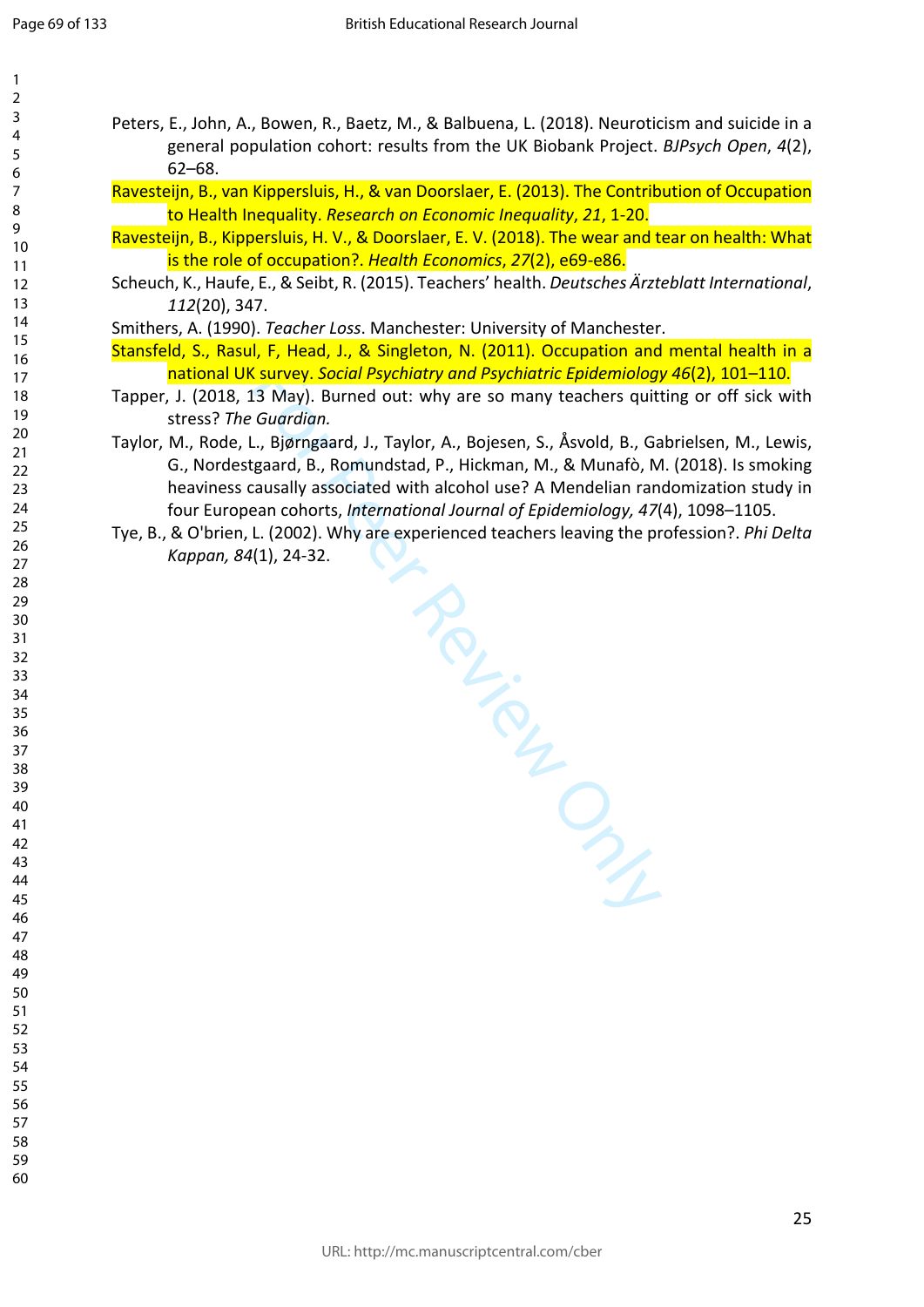| 1                            |  |
|------------------------------|--|
| 2                            |  |
| 3                            |  |
| 4                            |  |
| 5                            |  |
| 6                            |  |
|                              |  |
| 8                            |  |
| d<br>€                       |  |
| 10                           |  |
| 11                           |  |
| 1<br>C                       |  |
| $\overline{13}$              |  |
| 4<br>1.                      |  |
| 15                           |  |
| 16                           |  |
| 17                           |  |
|                              |  |
| 18                           |  |
| 19                           |  |
| 20                           |  |
| $\overline{21}$              |  |
| $\overline{2}$<br>C          |  |
| $\overline{2}$<br>3          |  |
| $\frac{24}{5}$               |  |
| 25                           |  |
| 26                           |  |
| 27                           |  |
| $\frac{28}{5}$               |  |
| 29                           |  |
| 30                           |  |
| $\overline{\textbf{3}}$      |  |
| $\overline{\mathbf{3}}$<br>, |  |
| $\overline{\mathbf{3}}$<br>ξ |  |
| 3.<br>4                      |  |
| 35                           |  |
| 36                           |  |
| 37                           |  |
| 88                           |  |
| 39                           |  |
| 40                           |  |
| 41                           |  |
| 42                           |  |
| ξ                            |  |
| $\overline{4}$               |  |
| 44                           |  |
| 45                           |  |
| 46                           |  |
| 47                           |  |
| 48                           |  |
| 49                           |  |
| 50                           |  |
| 51                           |  |
| 5.<br>2                      |  |
| 5.<br>ξ                      |  |
| 54                           |  |
| 55                           |  |
| 56                           |  |
| 57                           |  |
| 58                           |  |

 

|     | Table 1. Characteristics of the Biobank sample compared to population estimates<br><b>Population estimate</b> |                  |  |
|-----|---------------------------------------------------------------------------------------------------------------|------------------|--|
|     | <b>Estimate</b>                                                                                               | <b>Source</b>    |  |
| 53  | 51                                                                                                            | <b>LFS</b>       |  |
| 27% | 27%                                                                                                           | <b>LFS</b>       |  |
| 53% | 44%                                                                                                           | <b>LFS</b>       |  |
| 76% | 74%                                                                                                           | <b>LFS</b>       |  |
| 84% | 75%                                                                                                           | <b>LFS</b>       |  |
| 20  | 21                                                                                                            | <b>LFS</b>       |  |
| 7%  | 7%                                                                                                            | <b>LFS</b>       |  |
| 95% | 94%                                                                                                           | <b>LFS</b>       |  |
| 6%  | 4%                                                                                                            | APS 2010         |  |
| 1%  | 1%                                                                                                            | <b>NCDS 2008</b> |  |
| 14% | 7%                                                                                                            | <b>NCDS 2008</b> |  |
| 63% | 65%                                                                                                           | <b>NCDS 2008</b> |  |
| 22% | 26%                                                                                                           | <b>NCDS 2008</b> |  |
|     | <b>Biobank</b>                                                                                                |                  |  |

#### **Table 1. Characteristics of the Biobank sample compared to population estimates**

Notes: LFS = Labour Force Survey data for 40-65-year-old teachers from January-March sweeps 2007,2008 and 2009. APS = Annual Population Survey data from 2010 for 40-65-year-old teachers. NCDS = National Child Development Survey from 2008 (when respondents were 50-years-old). The NCDS data for 'good' and 'very good' general health has been combined. APS 2010 data based upon information across all education and teaching professionals.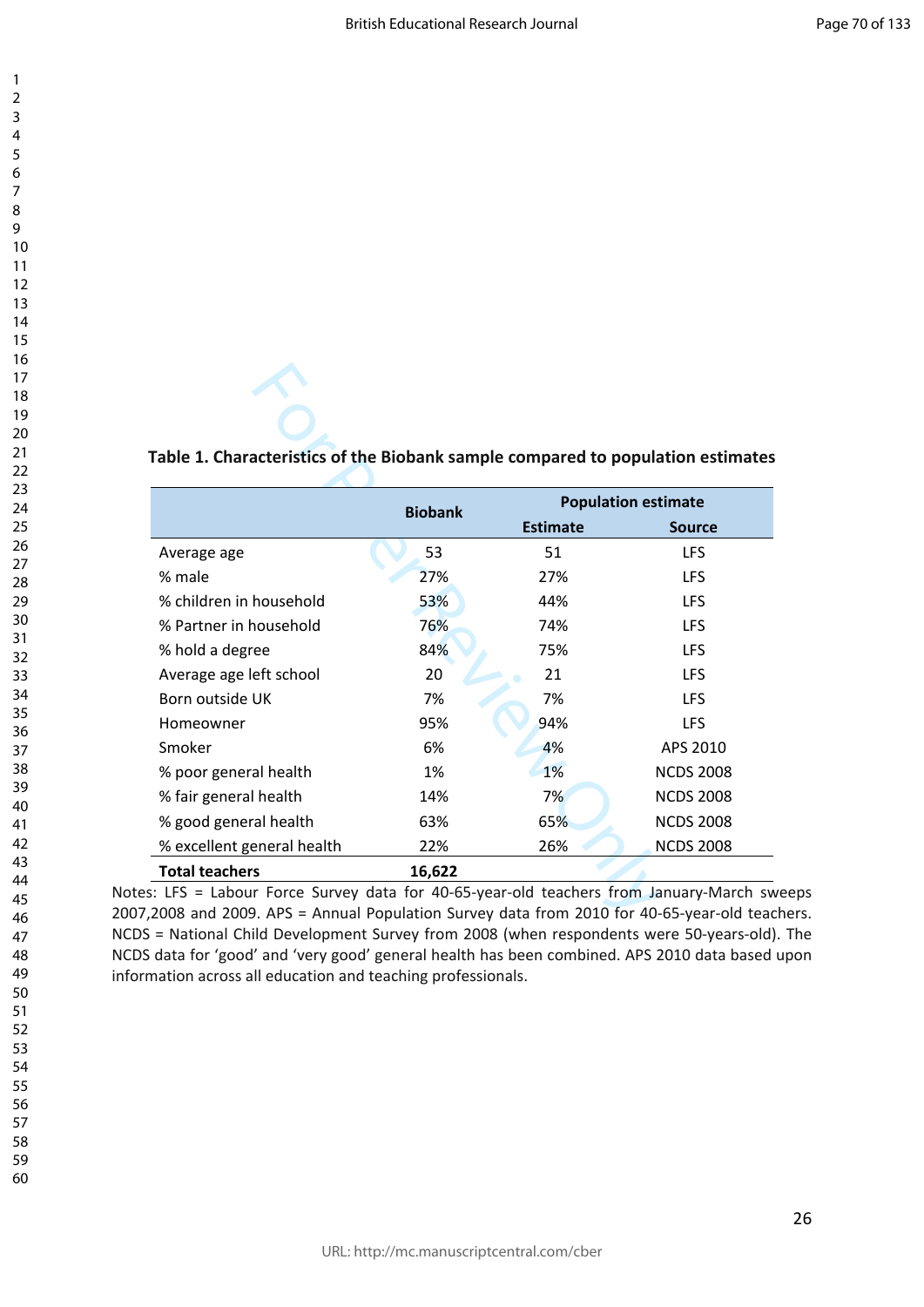| 1<br>,<br>3                                     |  |
|-------------------------------------------------|--|
| 4<br>5                                          |  |
| 6<br>8                                          |  |
| 9<br>10                                         |  |
| 11<br>$\overline{12}$<br>13                     |  |
| 1<br>4<br>15                                    |  |
| 16<br>1                                         |  |
| 18<br>19<br>20                                  |  |
| $\overline{21}$<br>22                           |  |
| 23<br>$\frac{24}{3}$                            |  |
| 25<br>26<br>$\overline{2}$                      |  |
| $\overline{28}$<br>29                           |  |
| 30<br>$\overline{\textbf{3}}$<br>$\overline{2}$ |  |
| 33<br>34                                        |  |
| 35<br>36                                        |  |
| 37<br>R۶<br>ì<br>39                             |  |
| 40<br>41                                        |  |
| 42<br>43                                        |  |
| 44<br>45<br>46                                  |  |
| 47<br>48                                        |  |
| 49<br>50                                        |  |
| 51<br>52<br>53                                  |  |
| 54<br>55                                        |  |
| 56<br>57                                        |  |
| 58<br>C<br>59                                   |  |

60

| Table 2. The association between leaving/remaining in the teaching profession and mental |
|------------------------------------------------------------------------------------------|
| health outcomes measured in the 2006-2010 Biobank assessment centre.                     |

| Table 2. The association between leaving/remaining in the teaching profession and mental<br>health outcomes measured in the 2006-2010 Biobank assessment centre. |                    |               |                   |               |             |                     |  |
|------------------------------------------------------------------------------------------------------------------------------------------------------------------|--------------------|---------------|-------------------|---------------|-------------|---------------------|--|
|                                                                                                                                                                  | Left teaching last |               | Left teaching 6 - |               |             | Left teaching $>10$ |  |
|                                                                                                                                                                  | 5 years            |               |                   | 10 years ago  | years ago   |                     |  |
|                                                                                                                                                                  | <b>Beta</b>        | <b>T-Stat</b> | <b>Beta</b>       | <b>T-Stat</b> | <b>Beta</b> | <b>T-Stat</b>       |  |
| Depression / anxiety                                                                                                                                             |                    |               |                   |               |             |                     |  |
| Self-reported depression (ES)                                                                                                                                    | $-0.10$            | $-3.71$       | $-0.08$           | $-2.20$       | 0.00        | $-0.21$             |  |
| Prescribed medicines (OR)                                                                                                                                        | 0.95               | $-0.31$       | 0.85              | $-0.81$       | 0.82        | $-1.57$             |  |
| Self-reported medical condition (OR)                                                                                                                             | 1.07               | 0.54          | 0.98              | $-0.14$       | 1.08        | 0.77                |  |
| Neuroticism (ES)                                                                                                                                                 | $-0.13$            | $-4.19$       | $-0.11$           | $-2.52$       | $-0.08$     | $-3.65$             |  |
| <b>Sleep</b>                                                                                                                                                     |                    |               |                   |               |             |                     |  |
| Hours sleep per night (ES)                                                                                                                                       | 0.08               | 3.54          | 0.01              | 0.17          | 0.04        | 2.22                |  |
| Trouble falling sleep (OR)                                                                                                                                       | 0.90               | $-1.97$       | 0.87              | $-1.90$       | 0.89        | $-2.56$             |  |
| <b>Alcohol</b>                                                                                                                                                   |                    |               |                   |               |             |                     |  |
| Frequent drinking (OR)                                                                                                                                           | 1.19               | 3.25          | 1.16              | 2.10          | 1.19        | 4.26                |  |
| Number alcohol units per week                                                                                                                                    | 0.06               | 0.27          | $-0.22$           | $-0.70$       | 0.09        | 0.50                |  |
| <b>Happiness</b>                                                                                                                                                 |                    |               |                   |               |             |                     |  |
| Happy with work (OR)                                                                                                                                             | 1.42               | 2.91          | 1.13              | 0.98          | 1.09        | 1.32                |  |
| Happy with finances (OR)                                                                                                                                         | 0.95               | $-0.50$       | 0.92              | $-0.63$       | 0.97        | $-0.35$             |  |
| Happy with friends (OR)                                                                                                                                          | 0.85               | $-1.75$       | 1.00              | $-0.01$       | 0.91        | $-1.25$             |  |
| Happy with family (OR)                                                                                                                                           | 0.86               | $-1.60$       | 0.88              | $-1.01$       | 0.94        | $-0.79$             |  |
| Happy with health (OR)                                                                                                                                           | 0.98               | $-0.24$       | 0.91              | $-0.42$       | 1.22        | 3.67                |  |
| Overall happiness (OR)                                                                                                                                           | 1.01               | 0.11          | 0.94              | $-0.48$       | 1.05        | 0.66                |  |

Notes: Those individuals who were currently teachers at the time of the assessment centre are the reference group. 'ES' refers to estimated effect size for continuous outcomes and 'OR' to the odds ratio for binary/categorical outcomes. Estimates based upon regression models controlling for age, month visited the assessment centre, gender, fluid intelligence score, Townsend socio-economic status index, family history of depression, whether a major negative life event occurred within last two years, whether has a partner living in same household, whether children live in the same household, household size, household income, age left education, whether hold a degree, whether born outside of the UK and whether had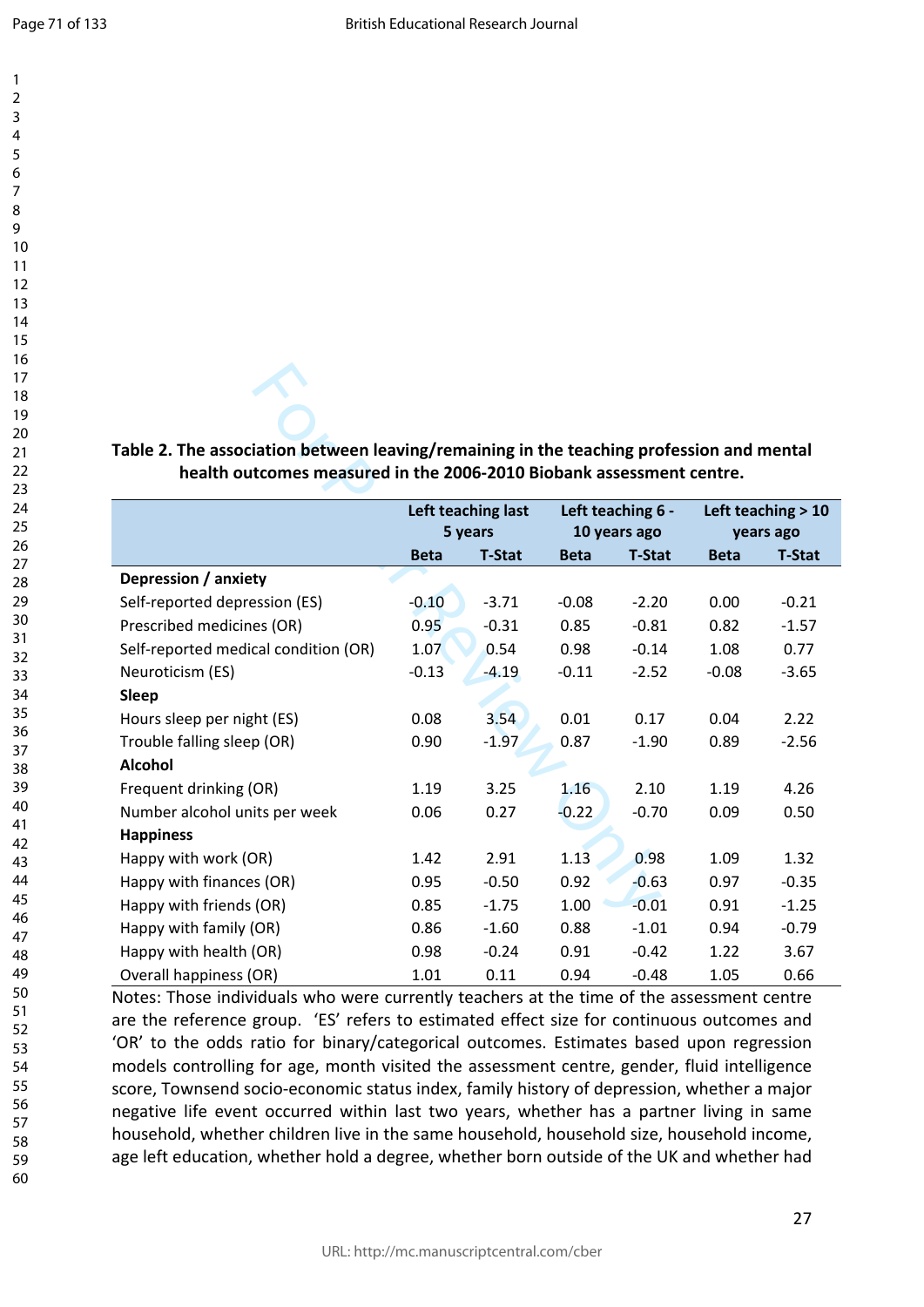ever suffered depression before working as a teacher. Multiple imputation has been used to account for missing covariate data.

#### **Table 3. The association between leaving/remaining in the teaching profession with outcomes measured in the follow-up Biobank assessment centre**

| ble 3. The association between leaving/remaining in the teaching profession w<br>outcomes measured in the follow-up Biobank assessment centre |             |               |             |                 |
|-----------------------------------------------------------------------------------------------------------------------------------------------|-------------|---------------|-------------|-----------------|
|                                                                                                                                               |             |               |             |                 |
|                                                                                                                                               |             | Left teaching |             | Joined teaching |
|                                                                                                                                               | <b>Beta</b> | <b>T-Stat</b> | <b>Beta</b> | <b>T-Stat</b>   |
| Depression / anxiety                                                                                                                          |             |               |             |                 |
| Self-reported depression (ES)                                                                                                                 | $-0.07$     | $-1.01$       | 0.13        | 1.78            |
| Prescribed medicines (OR)                                                                                                                     | 0.45        | $-1.47$       | 0.82        | $-0.41$         |
| Self-reported medical condition (OR)                                                                                                          | 0.78        | $-0.75$       | 1.20        | 0.61            |
| <b>Sleep</b>                                                                                                                                  |             |               |             |                 |
| Hours sleep per night (ES)                                                                                                                    | 0.04        | 0.63          | $-0.04$     | $-0.62$         |
| Trouble falling sleep (OR)                                                                                                                    | 0.90        | $-0.60$       | 0.73        | $-1.82$         |
| <b>Alcohol</b>                                                                                                                                |             |               |             |                 |
| Frequent drinking (OR)                                                                                                                        | 1.00        | $-0.02$       | 0.77        | $-1.59$         |
| Number units of alcohol per week                                                                                                              | $-1.60$     | $-1.79$       | $-2.30$     | $-2.57$         |
| <b>Happiness</b>                                                                                                                              |             |               |             |                 |
| Happy with work (OR)                                                                                                                          | 1.41        | 2.09          | 1.03        | 0.20            |
| Happy with finances (OR)                                                                                                                      | 0.84        | $-1.07$       | 0.72        | $-1.99$         |
| Happy with friends (OR)                                                                                                                       | 0.80        | $-1.31$       | 0.86        | $-0.88$         |
| Happy with family (OR)                                                                                                                        | 1.18        | 1.03          | 1.03        | 0.15            |
| Happy with health (OR)                                                                                                                        | 0.89        | $-0.70$       | 0.83        | $-1.11$         |
| Overall happiness (OR)                                                                                                                        | 1.02        | 0.12          | 0.84        | $-0.97$         |

Notes: Those individuals who were teachers at both baseline (initial assessment centre) and follow-up (follow-up assessment centre) are the reference group. 'ES' refers to estimated effect size for continuous outcomes and 'OR' to the risk ratio for binary/categorical outcomes. Estimates based upon regression models controlling for age, month visited the assessment centre, gender, whether has a partner living in same household, whether hold a degree, fluid intelligence score, Townsend socio-economic status index, age left education, family history of depression, self-reported depression at baseline, medical conditions and prescriptions

 $\mathbf{1}$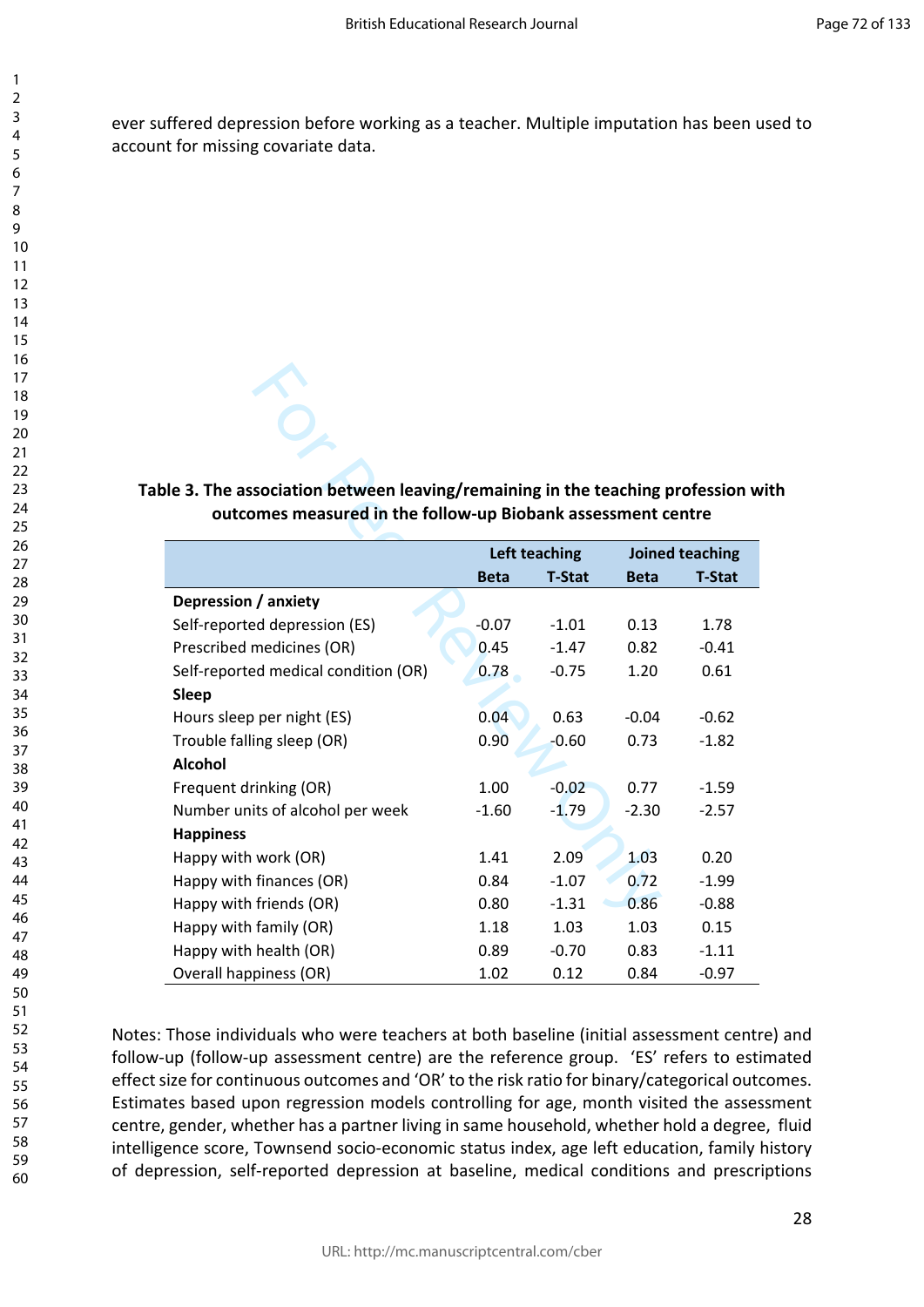$\mathbf{1}$  $\overline{2}$  $\overline{3}$  $\overline{4}$ 5 6  $\overline{7}$ 8  $\mathsf{Q}$ 

reported at baseline, general health reported at baseline, happiness with work/friends/family/finances/health at baseline, alcohol intake at baseline, sleep quality and quantity at baseline, whether suffered prolonged spell of depression before baseline. Multiple imputation has been used to account for missing covariate data.

**Table 4. The association between leaving/remaining in the teaching profession and outcomes measured in the 2016 mental health questionnaire.**

| Table 4. The association between leaving/remaining in the teaching profession and<br>outcomes measured in the 2016 mental health questionnaire. |             |                                 |             |                                   |
|-------------------------------------------------------------------------------------------------------------------------------------------------|-------------|---------------------------------|-------------|-----------------------------------|
|                                                                                                                                                 |             | Left teaching since<br>baseline |             | Joined teaching<br>since baseline |
|                                                                                                                                                 | <b>Beta</b> | <b>T-Stat</b>                   | <b>Beta</b> | <b>T-Stat</b>                     |
| <b>Depression / anxiety</b>                                                                                                                     |             |                                 |             |                                   |
| Self-reported depression (ES)                                                                                                                   | 0.06        | 0.96                            | 0.05        | 0.80                              |
| Self-reported anxiety (ES)                                                                                                                      | 0.09        | 1.28                            | 0.06        | 0.85                              |
| Prolonged depress spell since baseline (OR)                                                                                                     | 1.11        | 0.51                            | 0.89        | $-0.61$                           |
| Self-harm                                                                                                                                       |             |                                 |             |                                   |
| Considered self-harm in last 12 months (OR)                                                                                                     | 1.28        | 0.72                            | 1.82        | 1.82                              |
| <b>Alcohol consumption</b>                                                                                                                      |             |                                 |             |                                   |
| Frequently drink >6 drinks (OR)                                                                                                                 | 0.89        | $-0.82$                         | 0.73        | $-2.15$                           |
| <b>Other</b>                                                                                                                                    |             |                                 |             |                                   |
| Happy with health (OR)                                                                                                                          | 0.82        | $-1.30$                         | 1.06        | 0.35                              |
| Feel life is meaningful (OR)                                                                                                                    | 1.03        | 0.17                            | 0.79        | $-1.43$                           |
| Overall happiness (OR)                                                                                                                          | 0.82        | $-0.95$                         | 0.78        | $-1.68$                           |
| tes: Those individuals who were teachers at both baseline (assessment centre) and follo                                                         |             |                                 |             |                                   |
|                                                                                                                                                 |             |                                 |             |                                   |

Notes: Those individuals who were teachers at both baseline (assessment centre) and followup (mental health questionnaire) are the reference group. 'ES' refers to estimated effect size for continuous outcomes and 'OR' to the odds ratio for binary/categorical outcomes. Estimates based upon regression models controlling for age, month visited the assessment centre, gender, whether has a partner living in same household, whether hold a degree, fluid intelligence score, Townsend socio-economic status index, age left education, family history of depression, self-reported depression at baseline, medical conditions and prescriptions reported at baseline, general health reported at baseline, happiness with work/friends/family/finances/health at baseline, alcohol intake at baseline, sleep quality and quantity at baseline, whether suffered prolonged spell of depression before baseline. Multiple imputation has been used to account for missing covariate data.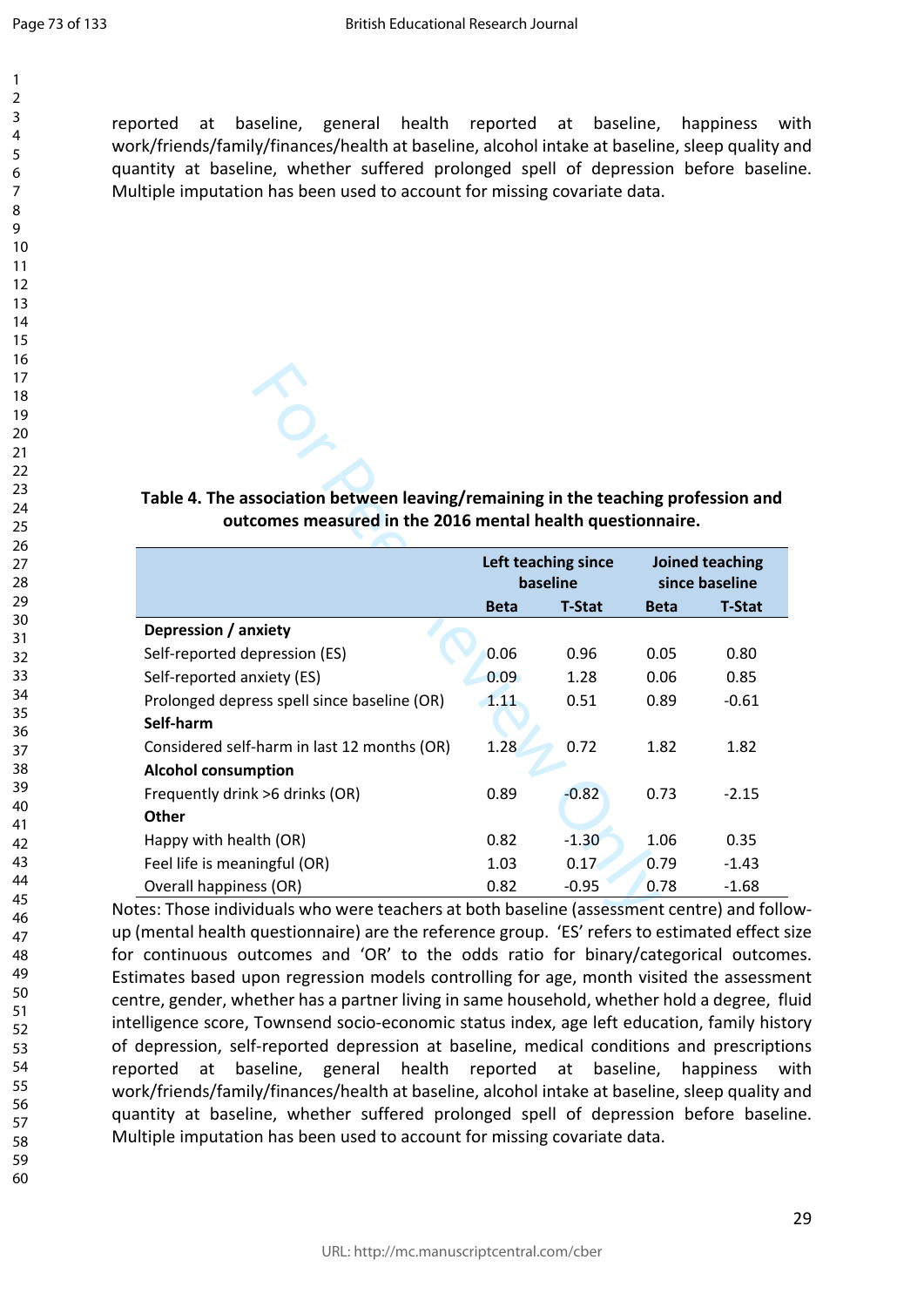$\mathbf{1}$ 

60

| Appendix A. Alternative regression model estimates including different sets of controls |         |                                    |             |                   |         |                     |
|-----------------------------------------------------------------------------------------|---------|------------------------------------|-------------|-------------------|---------|---------------------|
|                                                                                         |         |                                    |             |                   |         |                     |
| Table A1. The association between leaving/remaining in the teaching profession and      |         |                                    |             |                   |         |                     |
| mental health outcomes measured in the 2006-2010 Biobank assessment centre.             |         | <b>Alternative set of controls</b> |             |                   |         |                     |
|                                                                                         |         |                                    |             |                   |         |                     |
|                                                                                         |         | Left teaching last                 |             | Left teaching 6 - |         | Left teaching $>10$ |
|                                                                                         |         | 5 years                            |             | 10 years ago      |         | years ago           |
|                                                                                         | Beta    | <b>T-Stat</b>                      | <b>Beta</b> | <b>T-Stat</b>     | Beta    | <b>T-Stat</b>       |
| Depression / anxiety                                                                    |         |                                    |             |                   |         |                     |
| Self-reported depression (ES)                                                           | $-0.18$ | $-3.79$                            | $-0.14$     | $-2.05$           | $-0.05$ | $-1.23$             |
| Prescribed medicines (OR)                                                               | 0.89    | $-0.81$                            | 0.78        | $-1.25$           | 0.77    | $-2.12$             |
| Self-reported medical condition (OR)                                                    | 1.05    | 0.41                               | 0.98        | $-0.13$           | 1.02    | 0.27                |
| Neuroticism (ES)                                                                        | $-0.12$ | $-4.29$                            | $-0.09$     | $-2.34$           | $-0.10$ | $-4.67$             |
| <b>Sleep</b>                                                                            |         |                                    |             |                   |         |                     |
| Hours sleep per night (ES)                                                              | 0.09    | 3.94                               | 0.01        | 0.39              | 0.04    | 2.31                |
| Trouble falling sleep (OR)                                                              | 0.90    | $-1.94$                            | 0.85        | $-2.33$           | 0.88    | $-3.10$             |
| <b>Alcohol</b>                                                                          |         |                                    |             |                   |         |                     |
| Frequent drinking (OR)                                                                  | 1.15    | 2.85                               | 1.17        | 2.37              | 1.26    | 5.82                |
| Units of alcohol per week                                                               | $-0.02$ | $-0.08$                            | $-0.13$     | $-0.44$           | 0.22    | 1.27                |
| <b>Happiness</b>                                                                        |         |                                    |             |                   |         |                     |
| Happy with work (OR)                                                                    | 1.49    | 4.94                               | 1.17        | 1.25              | 1.09    | 1.02                |
| Happy with finances (OR)                                                                | 0.98    | $-0.22$                            | 0.90        | $-0.90$           | 1.11    | 1.50                |
| Happy with friends (OR)                                                                 | 0.85    | $-1.85$                            | 0.96        | $-0.33$           | 0.92    | $-1.24$             |
| Happy with family (OR)                                                                  | 0.85    | $-1.84$                            | 0.86        | $-1.26$           | 0.94    | $-0.95$             |
| Happy with health (OR)                                                                  | 1.04    | 0.48                               | 0.95        | $-0.45$           | 1.23    | 2.69                |
| Overall happiness (OR)                                                                  | 1.06    | 0.74                               | 0.96        | $-0.32$           | 1.11    | 1.15                |

Notes: Estimates based upon regression models controlling for age, month completed assessment centre, gender, mother/father/sibling ever had depression, immigrant status, partner in the household, children in the household, age finished education, whether respondent holds a degree and whether first instance of depression occurred before they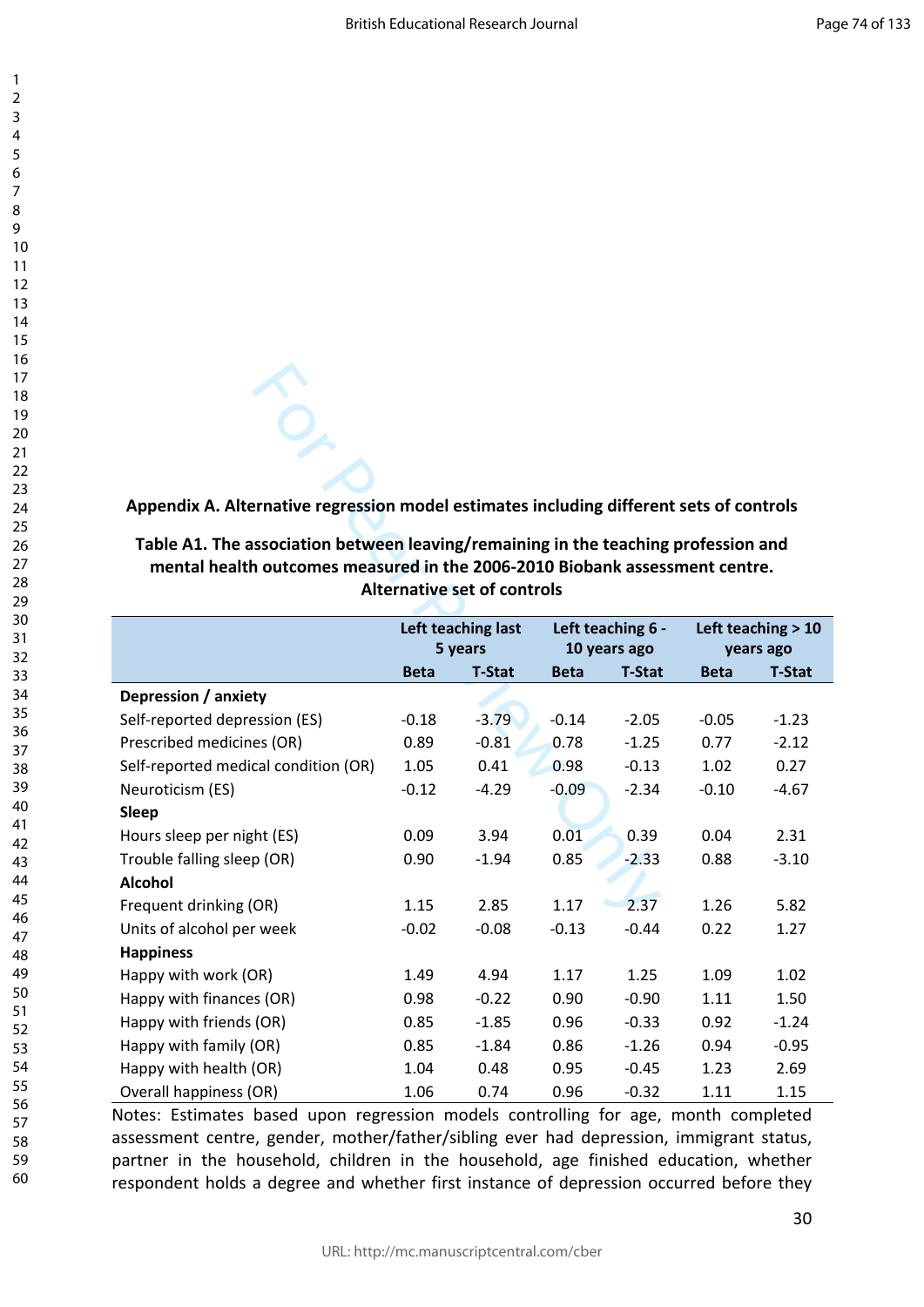$\mathbf{1}$  $\overline{2}$  $\overline{3}$  $\overline{4}$ 5 6  $\overline{7}$ 8 9

10

became a teacher. Multiple imputation has been used to account for missing covariate data. See notes to Table 2 for further details.

**Table A2. The association between leaving/remaining in the teaching profession with outcomes measured in the follow-up Biobank assessment centre. Alternative set of controls.** 

|                                      |             | Left teaching |             | Joined teaching |
|--------------------------------------|-------------|---------------|-------------|-----------------|
|                                      | <b>Beta</b> | <b>T-Stat</b> | <b>Beta</b> | <b>T-Stat</b>   |
| Depression / anxiety                 |             |               |             |                 |
| Self-reported depression (ES)        | $-0.05$     | $-0.76$       | 0.11        | 1.67            |
| Prescribed medicines (OR)            | 0.58        | $-1.16$       | 0.75        | $-0.69$         |
| Self-reported medical condition (OR) | 0.75        | $-0.96$       | 1.01        | 0.03            |
| <b>Sleep</b>                         |             |               |             |                 |
| Hours sleep per night (ES)           | 0.01        | 0.19          | $-0.06$     | $-0.95$         |
| Trouble falling sleep (OR)           | 0.90        | $-0.62$       | 0.80        | $-1.47$         |
| <b>Alcohol</b>                       |             |               |             |                 |
| Frequent drinking (OR)               | 1.00        | $-0.01$       | 0.70        | $-2.38$         |
| Number of units per week             | $-1.13$     | $-1.30$       | $-1.95$     | $-2.41$         |
| <b>Happiness</b>                     |             |               |             |                 |
| Happy with work (OR)                 | 1.26        | 1.47          | 1.03        | 0.22            |
| Happy with finances (OR)             | 0.77        | $-1.66$       | 0.81        | $-1.46$         |
| Happy with friends (OR)              | 0.82        | $-1.21$       | 0.97        | $-0.23$         |
| Happy with family (OR)               | 1.13        | 0.81          | 1.03        | 0.18            |
| Happy with health (OR)               | 0.78        | $-1.57$       | 0.81        | $-1.41$         |
| Overall happiness (OR)               | 0.96        | $-0.25$       | 0.98        | $-0.15$         |

Notes: Estimates based upon regression models controlling for age, month completed assessment centre, gender, mother/father ever had depression, partner in the household, age finished education and the following measures recorded at the baseline assessment centre: depression scale, prescription of anti-depressants, self-reported medical condition of depression/anxiety/insomnia, happiness (overall, with work and with health), general health, difficulty sleeping and alcohol consumption. Multiple imputation has been used to account for missing covariate data. See notes to Table 2 for further details.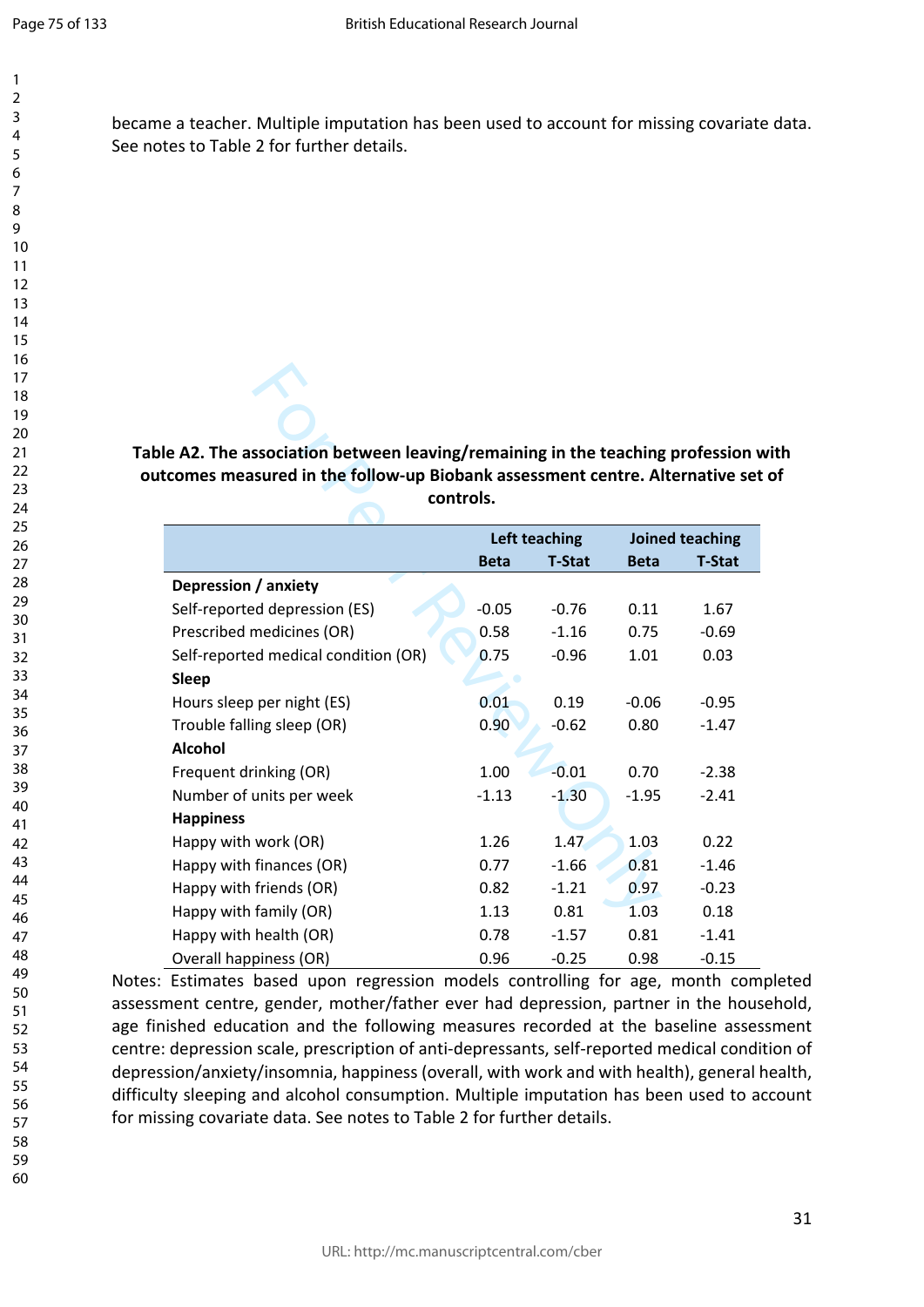$\mathbf{1}$  $\overline{2}$ 

 

**Table A3. The association between leaving/remaining in the teaching profession and outcomes measured in the 2016 mental health questionnaire. Alternative set of controls.** 

|                                             | tcomes measured in the 2016 mental health questionnaire. Alternative set of contro | Left teaching since |             | <b>Joined teaching</b> |
|---------------------------------------------|------------------------------------------------------------------------------------|---------------------|-------------|------------------------|
|                                             |                                                                                    | baseline            |             | since baseline         |
|                                             | <b>Beta</b>                                                                        | <b>T-Stat</b>       | <b>Beta</b> | <b>T-Stat</b>          |
| Depression / anxiety                        | 0.05                                                                               | 0.72                | 0.02        | 0.37                   |
| Self-reported depression (ES)               | 0.07                                                                               |                     |             | 0.68                   |
| Self-reported anxiety (ES)                  |                                                                                    | 1.09                | 0.04        |                        |
| Prolonged depress spell since baseline (OR) | 1.09                                                                               | 0.44                | 0.87        | $-0.82$                |
| Self-harm                                   |                                                                                    |                     |             |                        |
| Considered self-harm in last 12 months (OR) | 1.24                                                                               | 0.63                | 1.66        | 1.51                   |
| <b>Alcohol consumption</b>                  |                                                                                    |                     |             |                        |
| Frequently drink >6 drinks (OR)             | 0.96                                                                               | $-0.31$             | 0.84        | $-1.44$                |
| <b>Other</b>                                |                                                                                    |                     |             |                        |
| Happy with health (OR)                      | 0.81                                                                               | $-1.63$             | 1.06        | 0.38                   |
| Feel life is meaningful (OR)                | 0.99                                                                               | $-0.05$             | 0.86        | $-1.05$                |
| Overall happiness (OR)                      | 0.80                                                                               | $-1.22$             | 0.84        | $-1.17$                |

Notes: Estimates based upon regression models controlling for age, gender, age finished education, partner in household, and the following measures recorded at the baseline assessment centre: depression scale, happiness (overall and with different areas), general health, difficulty sleeping and alcohol consumption. Imputation has been used to account for missing covariate data. See notes to Table 4 for further details.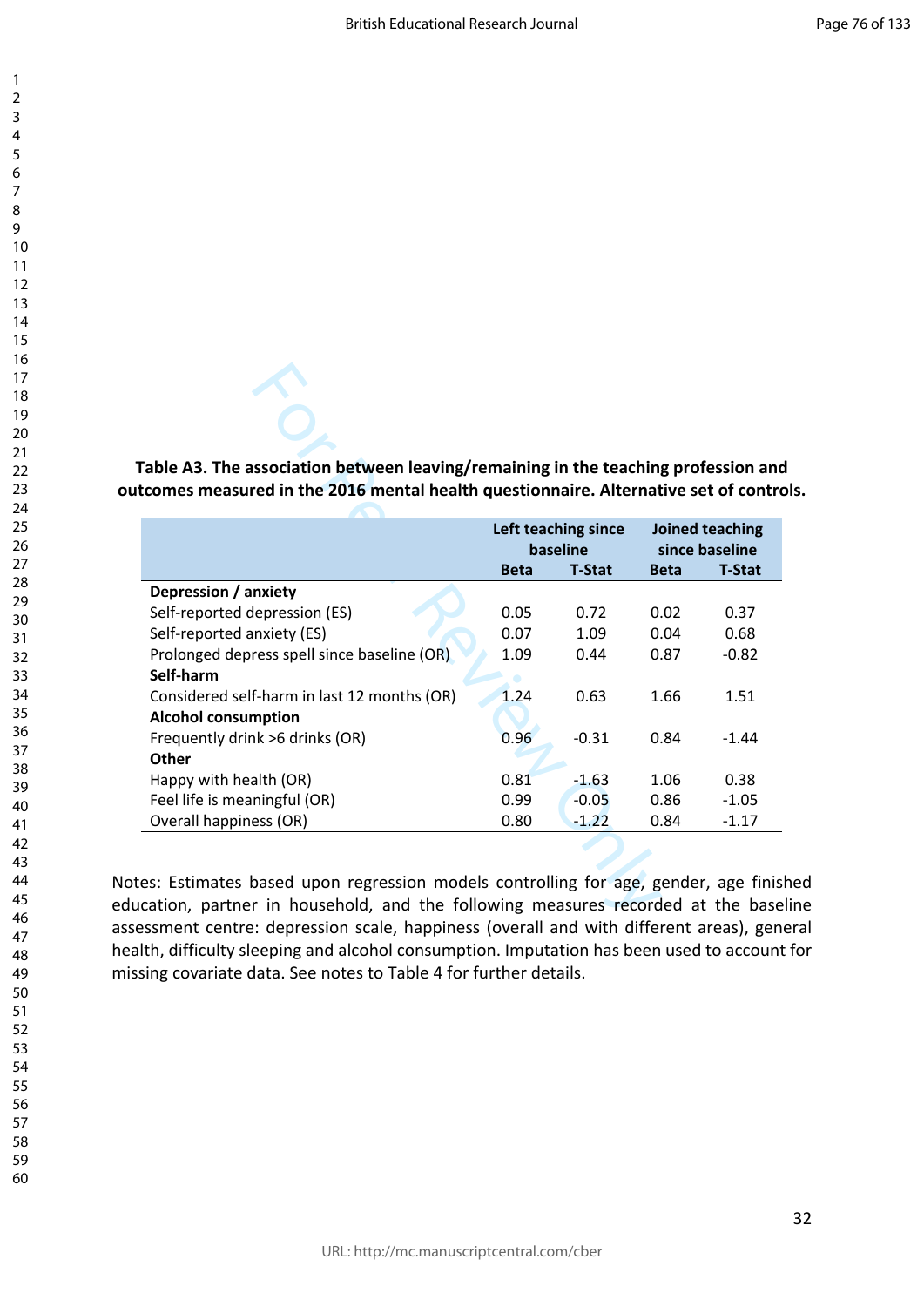$\mathbf{1}$  $\overline{2}$  $\overline{3}$  $\overline{4}$ 

60

| Appendix B. Inverse probability weighting estimates<br>Table B1. The association between leaving/remaining in the teaching profession and<br>mental health outcomes measured in the initial Biobank assessment centre. IPW |             |                          |             |                               |             |                            |
|----------------------------------------------------------------------------------------------------------------------------------------------------------------------------------------------------------------------------|-------------|--------------------------|-------------|-------------------------------|-------------|----------------------------|
| estimates converted to effect sizes for all variables.                                                                                                                                                                     |             |                          |             |                               |             |                            |
|                                                                                                                                                                                                                            |             | Left teaching last       |             | Left teaching 6 -             |             | Left teaching $>10$        |
|                                                                                                                                                                                                                            | <b>Beta</b> | 5 years<br><b>T-Stat</b> | <b>Beta</b> | 10 years ago<br><b>T-Stat</b> | <b>Beta</b> | years ago<br><b>T-Stat</b> |
| Depression / anxiety                                                                                                                                                                                                       |             |                          |             |                               |             |                            |
| Self-reported depression                                                                                                                                                                                                   | $-0.10$     | $-3.65$                  | $-0.21$     | $-1.69$                       | $-0.01$     | $-0.22$                    |
| <b>Prescribed medicines</b>                                                                                                                                                                                                | $-0.01$     | $-0.20$                  | 0.00        | $-0.76$                       | 0.00        | $-1.51$                    |
| Self-reported medical condition                                                                                                                                                                                            | 0.03        | 0.87                     | 0.00        | 0.11                          | 0.00        | 0.96                       |
| Neuroticism                                                                                                                                                                                                                | $-0.13$     | $-4.11$                  | $-0.10$     | $-2.55$                       | $-0.08$     | $-3.42$                    |
| <b>Sleep</b>                                                                                                                                                                                                               |             |                          |             |                               |             |                            |
| Hours sleep per night                                                                                                                                                                                                      | 0.10        | 3.40                     | 0.01        | 0.25                          | 0.03        | 1.77                       |
| Trouble falling sleep                                                                                                                                                                                                      | $-0.06$     | $-1.96$                  | $-0.04$     | $-1.93$                       | $-0.03$     | $-2.44$                    |
| <b>Alcohol</b>                                                                                                                                                                                                             |             |                          |             |                               |             |                            |
| Frequent drinking                                                                                                                                                                                                          | 0.09        | 3.21                     | 0.20        | 2.60                          | 0.18        | 3.87                       |
| Units alcohol per week                                                                                                                                                                                                     | 0.01        | 0.35                     | $-1.88$     | $-0.70$                       | 0.74        | 0.44                       |
| <b>Happiness</b>                                                                                                                                                                                                           |             |                          |             |                               |             |                            |
| Happy with work                                                                                                                                                                                                            | 0.19        | 4.12                     | 0.09        | 1.94                          | 0.02        | 0.90                       |
| Happy with finances                                                                                                                                                                                                        | $-0.01$     | $-0.34$                  | $-0.01$     | $-0.32$                       | 0.00        | 0.18                       |
| Happy with friends                                                                                                                                                                                                         | $-0.08$     | $-1.74$                  | 0.00        | $-0.04$                       | $-0.02$     | $-0.96$                    |
| Happy with family                                                                                                                                                                                                          | $-0.07$     | $-1.48$                  | $-0.05$     | $-0.92$                       | $-0.01$     | $-0.47$                    |
| Happy with health                                                                                                                                                                                                          | 0.00        | 0.06                     | $-0.02$     | $-0.45$                       | 0.07        | 2.94                       |
| Overall happiness                                                                                                                                                                                                          | $-0.02$     | $-0.34$                  | $-0.01$     | $-0.36$                       | 0.01        | 0.39                       |

Notes: Those individuals who were currently teachers at the time of the assessment centre are the reference group. Figures have been converted into an approximate effect size by dividing the estimate by the sample standard deviation for the variable. Estimates based upon IPW, including the following variables in the matching model: age, month of assessment centre, gender, fluid intelligence, socio-economic status, family history of depression, major negative life event occurred in last two years, whether born in UK, household income, household structure, age left school, whether hold a degree and whether experienced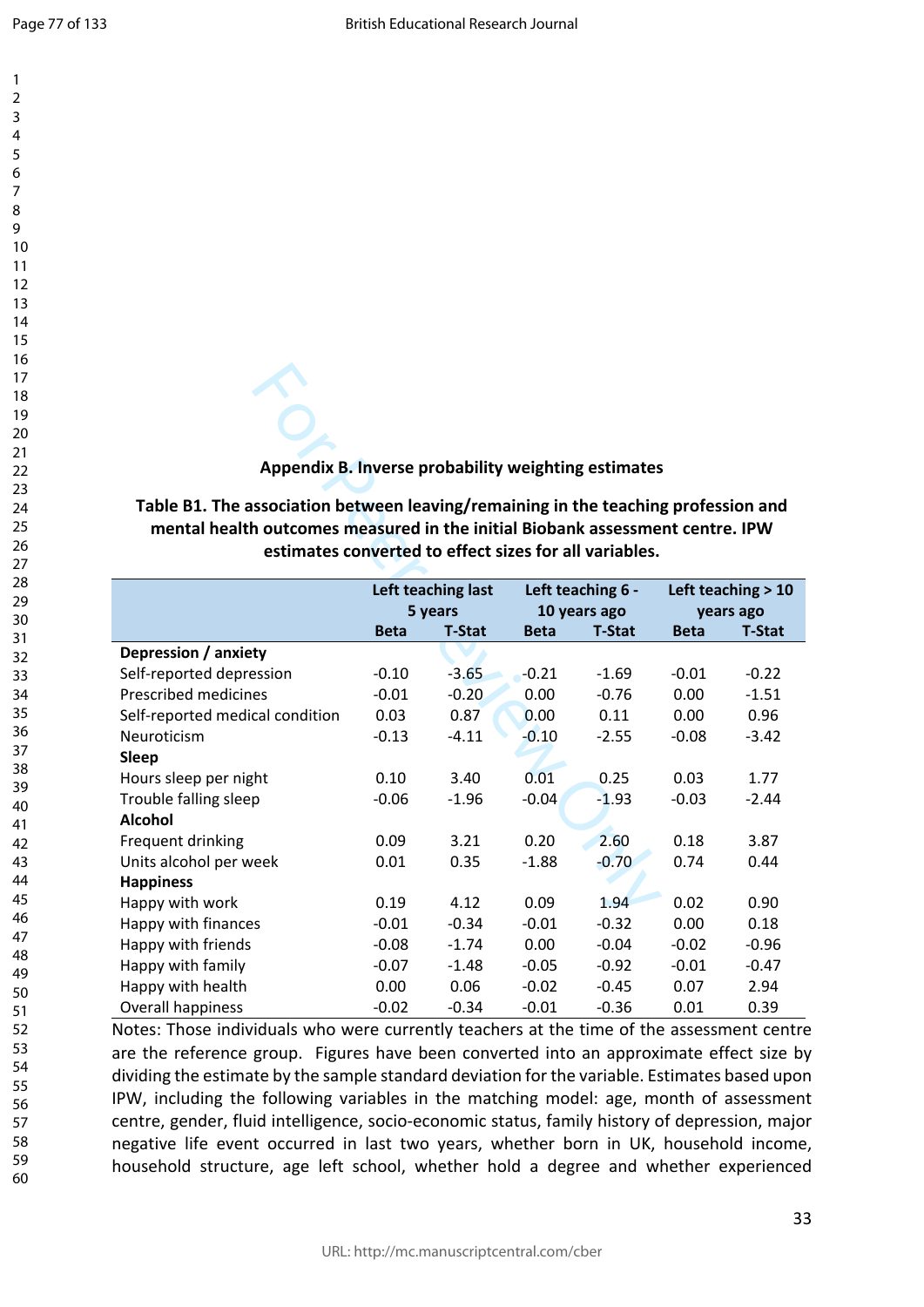depression before becoming a teacher. Single imputation used to account for missing covariate data.

**Table B2. The association between leaving/remaining in the teaching profession with outcomes measured in the follow-up Biobank assessment centre. IPW estimates converted to effect sizes for all variables.** 

| e B2. The association between leaving/remaining in the teaching professio |             |               |             |                        |
|---------------------------------------------------------------------------|-------------|---------------|-------------|------------------------|
| tcomes measured in the follow-up Biobank assessment centre. IPW estim     |             |               |             |                        |
| converted to effect sizes for all variables.                              |             |               |             |                        |
|                                                                           |             | Left teaching |             | <b>Joined teaching</b> |
|                                                                           | <b>Beta</b> | <b>T-Stat</b> | <b>Beta</b> | <b>T-Stat</b>          |
| <b>Depression / anxiety</b>                                               |             |               |             |                        |
| Self-reported depression                                                  | $-0.08$     | $-1.08$       | 0.14        | 1.80                   |
| <b>Prescribed medicines</b>                                               | $-0.11$     | $-1.58$       | $-0.01$     | $-0.19$                |
| Self-reported medical condition                                           | $-0.06$     | $-0.83$       | 0.04        | 0.47                   |
| <b>Sleep</b>                                                              |             |               |             |                        |
| Hours sleep per night                                                     | 0.03        | 0.32          | $-0.06$     | $-0.73$                |
| Trouble falling sleep                                                     | $-0.05$     | $-0.59$       | $-0.14$     | $-1.87$                |
| <b>Alcohol</b>                                                            |             |               |             |                        |
| Frequent drinking                                                         | 0.00        | $-0.04$       | $-0.13$     | $-2.29$                |
| Number units alcohol per week                                             | $-0.13$     | $-1.67$       | $-0.18$     | $-2.44$                |
| <b>Happiness</b>                                                          |             |               |             |                        |
| Happy with work                                                           | 0.20        | 2.27          | 0.02        | 0.28                   |
| Happy with finances                                                       | $-0.10$     | $-1.21$       | $-0.14$     | $-1.78$                |
| Happy with friends                                                        | $-0.03$     | $-0.40$       | $-0.03$     | $-0.34$                |
| Happy with family                                                         | 0.11        | 1.38          | $-0.01$     | $-0.10$                |
| Happy with health                                                         | $-0.06$     | $-0.75$       | $-0.07$     | $-0.95$                |
| Overall happiness                                                         | 0.02        | 0.22          | 0.00        | $-0.02$                |

Notes: Figures have been converted into an approximate effect size by dividing the estimate by the sample standard deviation for the variable. Estimates based upon IPW, including the following variables in the matching model: age, month of assessment centre, gender, whether partner is in the household, fluid intelligence, socio-economic status, family history of depression, age left school and baseline measures of depression, prescriptions for mental health issues, self-reported mental health issue, happiness, general health, quality and quantity of sleep, alcohol intake. Single imputation used to account for missing covariate data.

 $\mathbf{1}$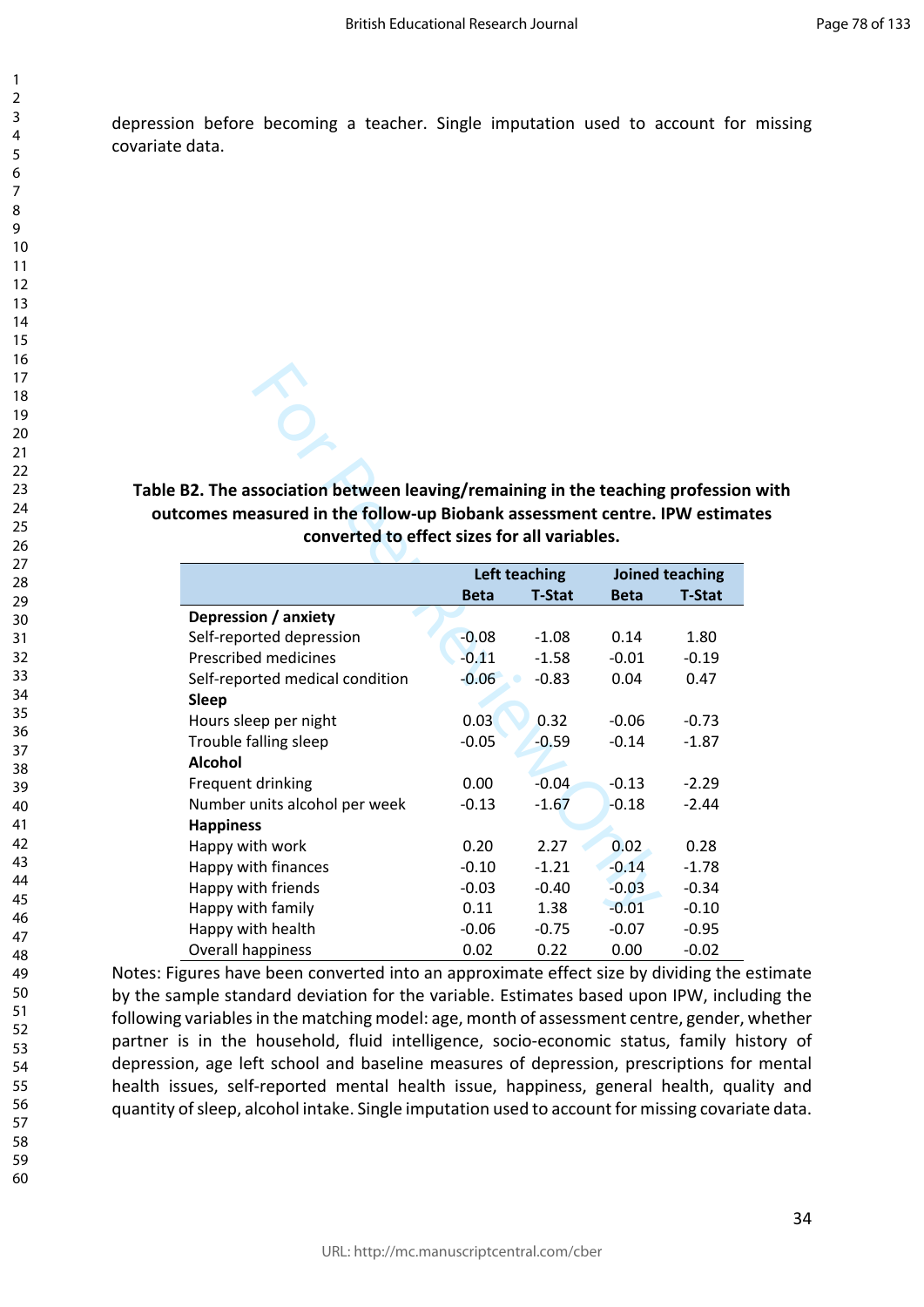$\mathbf{1}$  $\overline{2}$ 

 

**Table B3. The association between leaving/remaining in the teaching profession and outcomes measured in the 2016 mental health questionnaire. IPW estimates converted to effect sizes for all variables.** 

| lle B3. The association between leaving/remaining in the teaching profession<br>mes measured in the 2016 mental health questionnaire. IPW estimates conver<br>effect sizes for all variables. |             |                     |             |                        |
|-----------------------------------------------------------------------------------------------------------------------------------------------------------------------------------------------|-------------|---------------------|-------------|------------------------|
|                                                                                                                                                                                               |             | Left teaching since |             | <b>Joined teaching</b> |
|                                                                                                                                                                                               |             | baseline            |             | since baseline         |
|                                                                                                                                                                                               | <b>Beta</b> | <b>T-Stat</b>       | <b>Beta</b> | <b>T-Stat</b>          |
| Depression / anxiety                                                                                                                                                                          |             |                     |             |                        |
| Self-reported depression                                                                                                                                                                      | 0.03        | 0.42                | $-0.01$     | $-0.08$                |
| Self-reported anxiety                                                                                                                                                                         | 0.06        | 0.88                | 0.05        | 0.50                   |
| Prolonged depress spell since baseline                                                                                                                                                        | 0.02        | 0.43                | $-0.02$     | $-0.48$                |
| Self-harm                                                                                                                                                                                     |             |                     |             |                        |
| Considered self-harm in last 12                                                                                                                                                               |             |                     |             |                        |
| months                                                                                                                                                                                        | 0.00        | 0.02                | 0.05        | 0.55                   |
| <b>Alcohol consumption</b>                                                                                                                                                                    |             |                     |             |                        |
| Frequently drink >6 drinks                                                                                                                                                                    | $-0.08$     | $-1.24$             | $-0.17$     | $-1.96$                |
| <b>Other</b>                                                                                                                                                                                  |             |                     |             |                        |
| Happy with health                                                                                                                                                                             | $-0.13$     | $-1.77$             | 0.00        | $-0.02$                |
| Feel life is meaningful                                                                                                                                                                       | $-0.01$     | $-0.20$             | $-0.19$     | $-1.87$                |
| Overall happiness                                                                                                                                                                             | $-0.05$     | $-0.82$             | $-0.14$     | $-1.55$                |
|                                                                                                                                                                                               |             |                     |             |                        |

Notes: Figures have been converted into an approximate effect size by dividing the estimate by the sample standard deviation for the variable. Estimates based upon IPW, including the following variables in the matching model: age, gender, whether partner is in the household, socio-economic status, family history of depression, whether hold a degree, age left school and baseline measures of depression, prescriptions for mental health issues, self-reported mental health issue, happiness, general health, sleep and alcohol intake. Single imputation used to account for missing covariate data.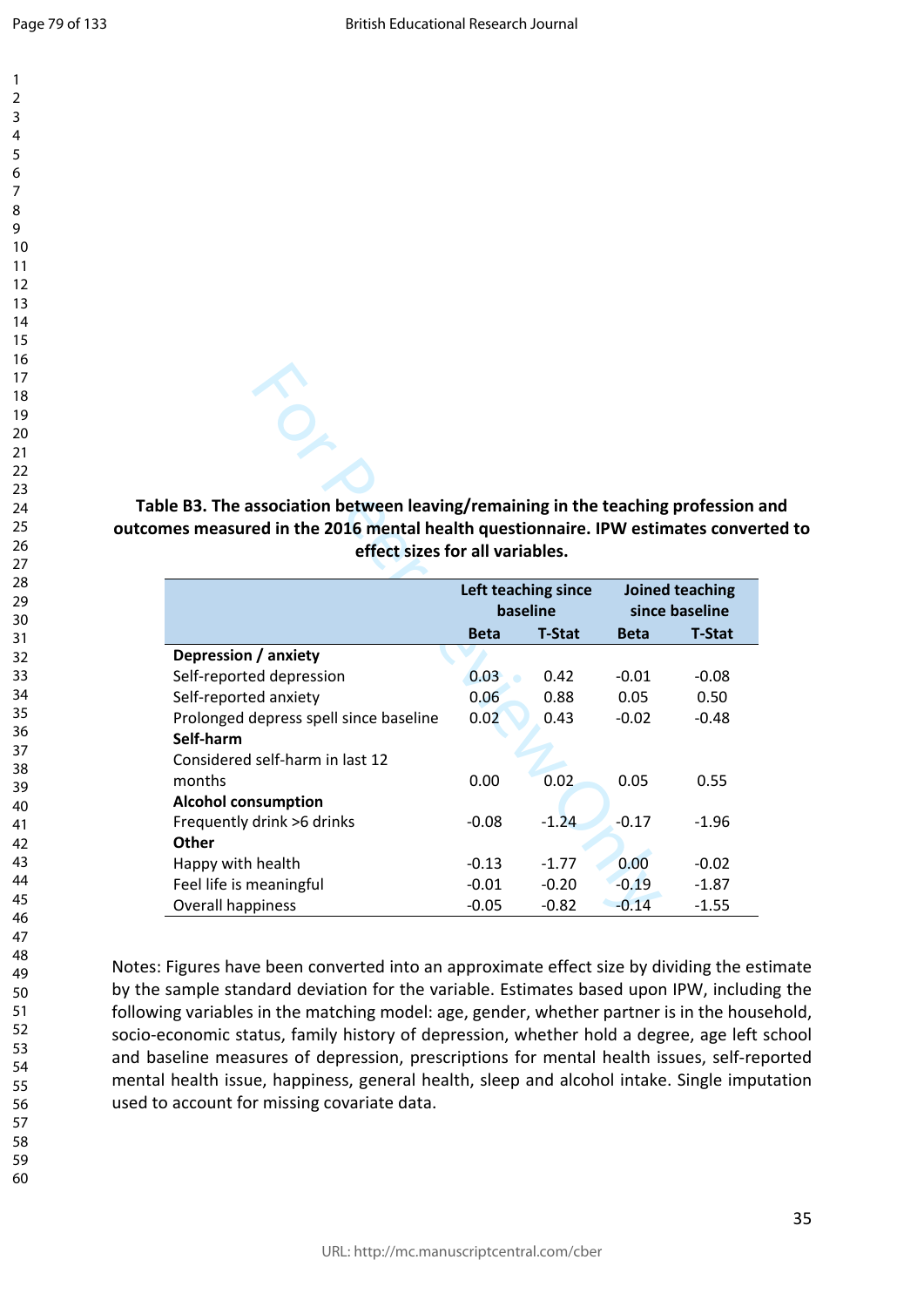#### $\overline{2}$  $\overline{3}$  $\overline{4}$  $\overline{7}$ q

 $\mathbf{1}$ 

#### **Appendix C. Zero-inflated models**

Within the main body of the paper, we treat the following variables as continuous and hence use ordinary least squares regression:

- Anxiety score
- Depression score
- Neuroticism score

**Appendix C. Zero-inflated models**<br> **Solvending C. Zero-inflated models**<br> **Solvending COS** of the paper, we treat the following variables as co<br>
squares regression:<br> **For Solvending COS** regression is that allows for strai The reason for using OLS regression is that allows for straightforward estimation and interpretation as an effect size. However, as illustrated by Appendix Figures C1, C2 and C3 below, these outcomes may actually be considered to be "zero-inflated" data (meaning there is a large cluster of observations at zero). Consequently, to test the robustness of our results for these outcomes, in this appendix we estimate Zero-Inflated Poisson (ZIP) models. ZIP models essentially divide the outcome into two parts. The first is a binary response (logit) model, which estimates the probability of whether the outcome is zero or not. The second part is a count (Poisson) model, which models the values greater than zero. We implement these models using the same predictors as discussed in the main body of the paper for both parts of the ZIP model. Results are presented in Appendix Tables C1 to C3. These present estimates as odds-ratios for the 'inflation' model (i.e. the logit model which models whether the probability of the outcome being zero or not) and incidence-rate-ratios for the 'outcome' model (i.e. the Poisson count regression estimating the score on the scale).

#### **Appendix Figure C1. Distribution of the Anxiety sum score variable**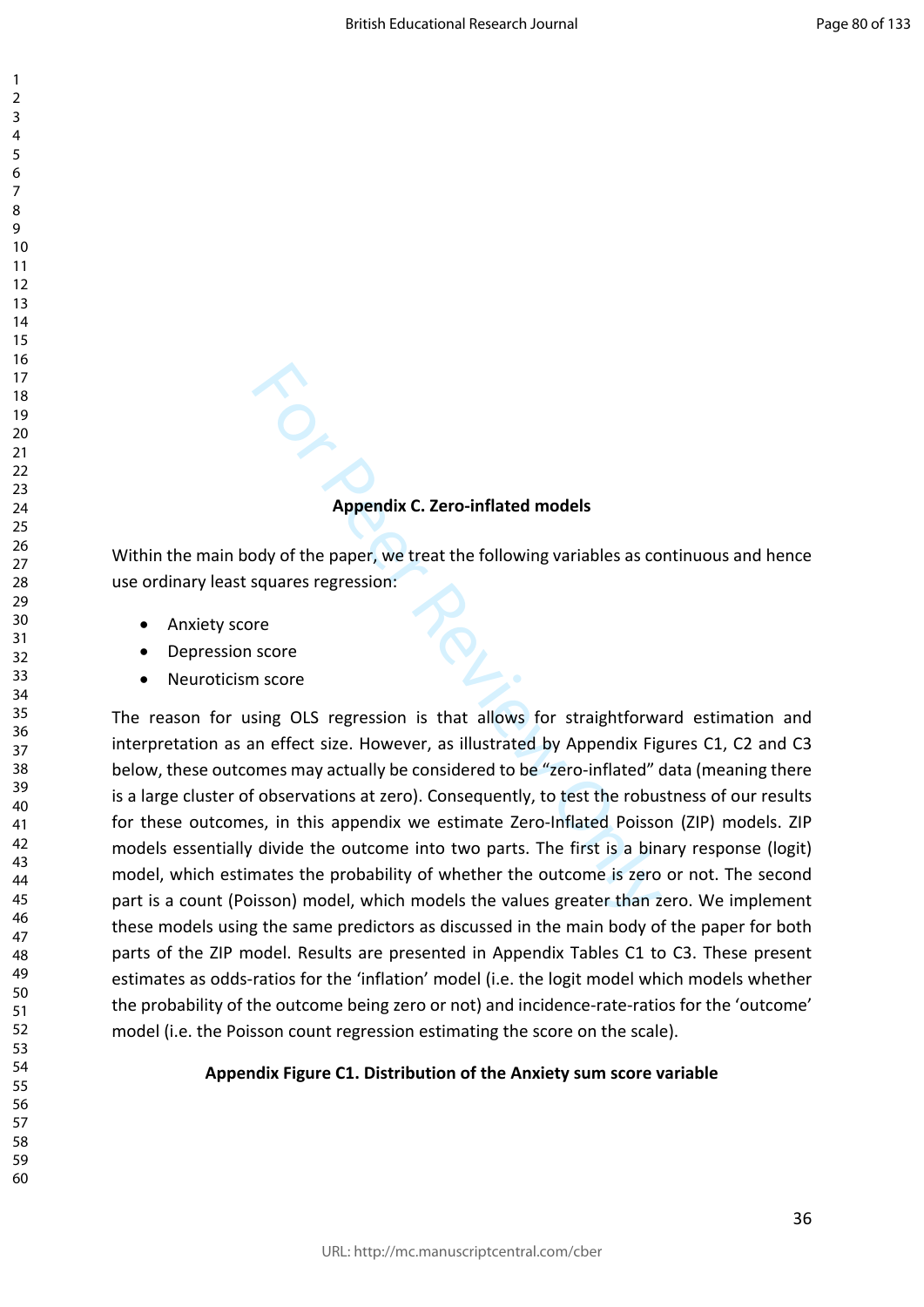$\mathbf{1}$  $\overline{2}$  $\overline{3}$  $\overline{4}$  $\overline{7}$ 



**Appendix Figure C2. Distribution of the Depression sum score variable**



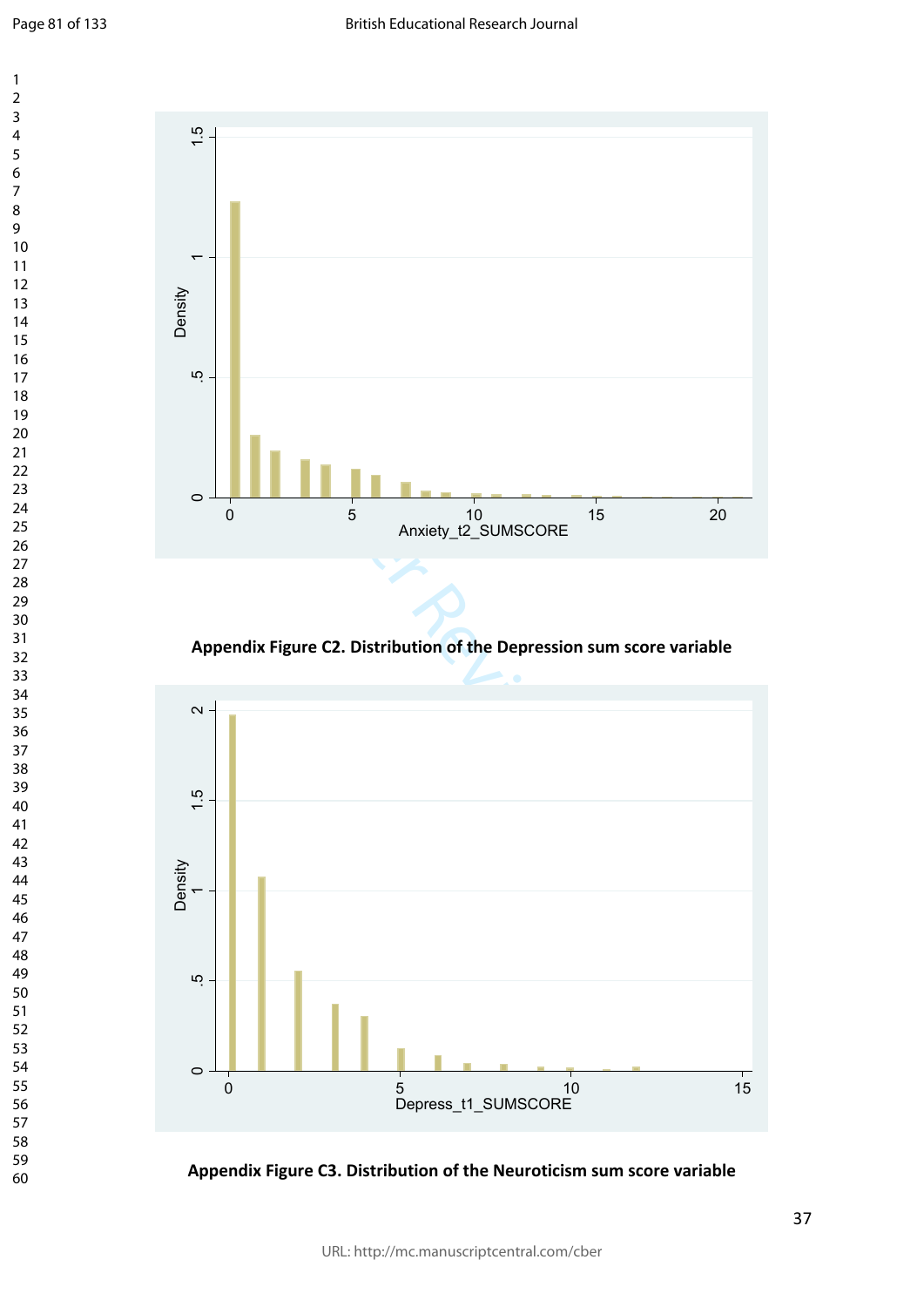

 $\mathbf{1}$  $\overline{2}$  $\overline{3}$  $\overline{4}$  $\overline{7}$ 

## **Appendix Table C1. Zero-Inflated Poisson estimates for selected outcome variables measures in the initial assessment centre**

| 4.            |                                                                                |                                             |               |                          |               |
|---------------|--------------------------------------------------------------------------------|---------------------------------------------|---------------|--------------------------|---------------|
|               |                                                                                |                                             |               |                          |               |
|               |                                                                                |                                             |               |                          |               |
|               |                                                                                |                                             |               |                          |               |
| Density<br>3. |                                                                                |                                             |               |                          |               |
| Ņ             |                                                                                |                                             |               |                          |               |
|               |                                                                                |                                             |               |                          |               |
|               |                                                                                |                                             |               |                          |               |
|               |                                                                                |                                             |               |                          |               |
|               |                                                                                |                                             |               |                          |               |
| $\circ$       |                                                                                |                                             |               |                          | ⊤             |
| $\mathbf 0$   |                                                                                | 5<br>Neurocisim Score Original              | 10            |                          | 15            |
|               |                                                                                |                                             |               |                          |               |
|               |                                                                                |                                             |               |                          |               |
|               |                                                                                |                                             |               |                          |               |
|               | endix Table C1. Zero-Inflated Poisson estimates for selected outcome variables |                                             |               |                          |               |
|               |                                                                                | measures in the initial assessment centre   |               |                          |               |
|               |                                                                                | <b>Depression scale</b>                     |               | <b>Neuroticism scale</b> |               |
|               |                                                                                | <b>Effect</b>                               | <b>T-Stat</b> | <b>Effect</b>            | <b>T-Stat</b> |
|               | <b>Outcome model (IRR)</b>                                                     |                                             |               |                          |               |
|               | Left in last 5 years                                                           | 0.90                                        | 3.43          | 0.94                     | 3.92          |
|               | Left 6-10 years ago                                                            | 0.90                                        | 2.53          | 0.94                     | 2.87          |
|               | Left 11+ years ago                                                             | 0.94                                        | 2.49          | 0.94                     | 4.89          |
|               | <b>Inflation model (OR)</b>                                                    |                                             |               |                          |               |
|               | Left in last 5 years                                                           | 1.08                                        | 0.87          | 1.22                     | 2.28          |
|               | Left 6-10 years ago                                                            | 0.90                                        | 0.83          | 1.02                     | 0.14          |
|               | Left 11+ years ago                                                             | 0.85                                        | 2.19          | 1.06                     | 0.84          |
|               |                                                                                |                                             |               |                          |               |
|               | endix Table C2. Zero-Inflated Poisson estimates for selected outcome variables |                                             |               |                          |               |
|               |                                                                                | measures in the follow-up assessment centre |               |                          |               |
|               |                                                                                |                                             |               | <b>Depression scale</b>  |               |
|               |                                                                                |                                             | <b>Effect</b> | <b>T-Stat</b>            |               |
|               | <b>Outcome model (IRR)</b>                                                     |                                             |               |                          |               |
|               | Left teaching since baseline                                                   |                                             | 0.96          | 0.93                     |               |
|               | Joined teaching since baseline                                                 |                                             | 1.04          | 0.94                     |               |
|               | Inflation model (OR)<br>Left teaching since baseline                           |                                             | 0.75          | 1.35                     |               |

#### **Appendix Table C2. Zero-Inflated Poisson estimates for selected outcome variables measures in the follow-up assessment centre**

|                                | <b>Depression scale</b> |               |  |
|--------------------------------|-------------------------|---------------|--|
|                                | <b>Effect</b>           | <b>T-Stat</b> |  |
| <b>Outcome model (IRR)</b>     |                         |               |  |
| Left teaching since baseline   | 0.96                    | 0.93          |  |
| Joined teaching since baseline | 1.04                    | 0.94          |  |
| Inflation model (OR)           |                         |               |  |
| Left teaching since baseline   | 0.75                    | 1.35          |  |
| Joined teaching since baseline | 0.62                    | 2.38          |  |
|                                |                         |               |  |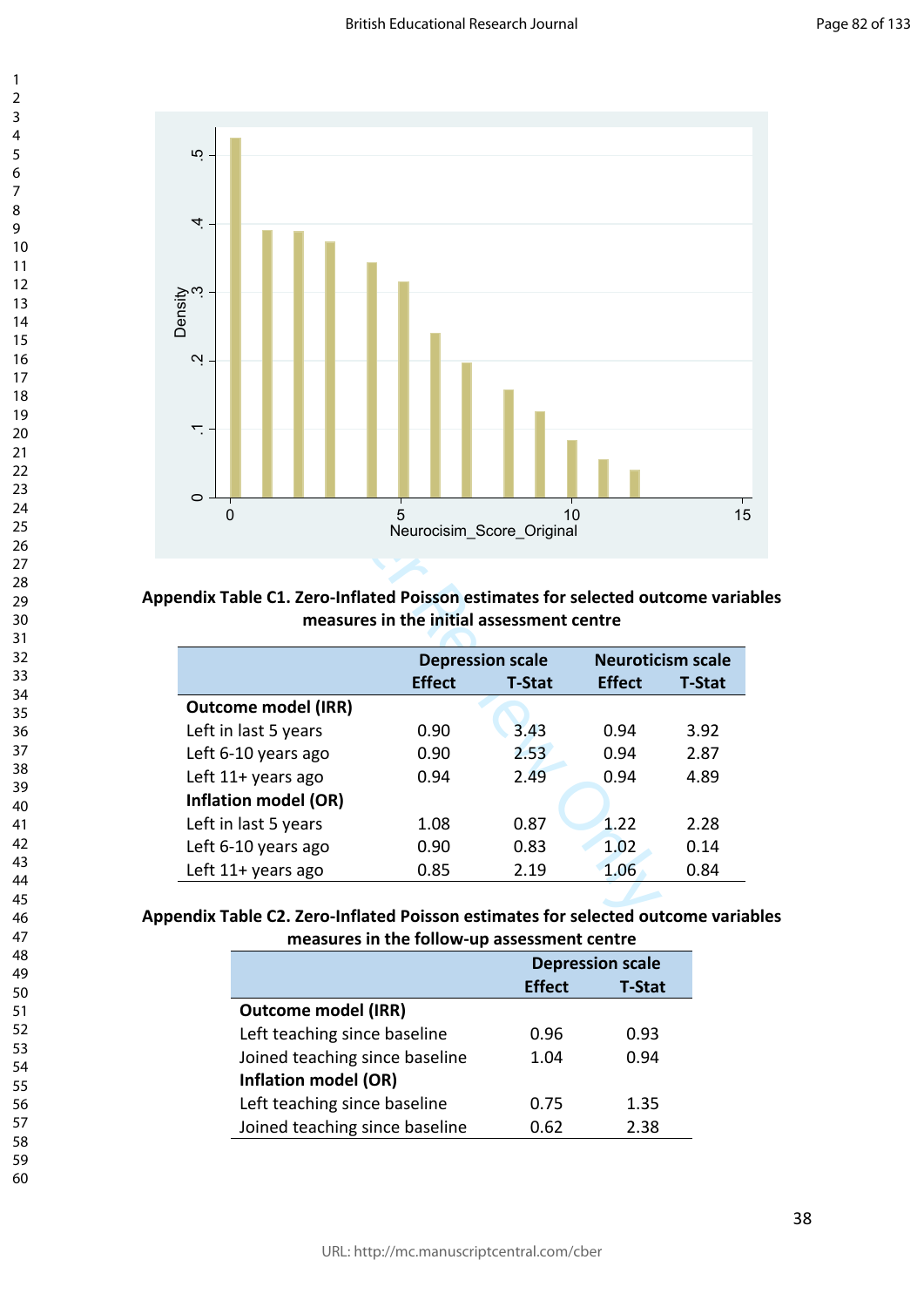| 1                            |
|------------------------------|
| 2                            |
| 3                            |
| 4                            |
| 5                            |
| 6                            |
|                              |
| 8                            |
| )<br>$\mathbf$               |
| 10                           |
| 11                           |
| $\mathbf{1}$<br>2            |
| 13                           |
| 1<br>4                       |
| 15                           |
| 16                           |
| 17                           |
| 18                           |
| 19                           |
| 20                           |
| $\overline{21}$              |
| $\overline{2}$<br>,          |
| $\overline{2}$<br>z          |
| $\frac{24}{3}$               |
| 25                           |
| 26                           |
| $^{27}$                      |
| $\frac{28}{5}$               |
| 29                           |
| 30                           |
| $\overline{\textbf{3}}$      |
| $\overline{\mathbf{3}}$<br>, |
| $\overline{\mathbf{3}}$<br>ξ |
| 3.<br>4                      |
| 35                           |
| 36                           |
| 37                           |
| $\overline{\text{8}}$<br>l   |
| 39                           |
| 40                           |
| 41                           |
| 4.<br>C                      |
| ξ<br>4.                      |
| 44                           |
| 45                           |
| 46                           |
| 47                           |
| 48                           |
| 49                           |
| 50                           |
| 51                           |
| 5.<br>$\overline{2}$         |
| 5.<br>ξ                      |
| 54                           |
| 55                           |
| 56                           |
| 57                           |
| 58                           |
| 59                           |
|                              |

60

| Appendix Table C3. Zero-Inflated Poisson estimates for selected outcome variables |
|-----------------------------------------------------------------------------------|
| measures in the mental health questionnaire follow-up                             |

|                                | <b>Depression scale</b> |               | <b>Anxiety scale</b> |               |
|--------------------------------|-------------------------|---------------|----------------------|---------------|
|                                | <b>Effect</b>           | <b>T-Stat</b> | <b>Effect</b>        | <b>T-Stat</b> |
| <b>Outcome model (IRR)</b>     |                         |               |                      |               |
| Left teaching since baseline   | 1.03                    | 1.36          | 1.04                 | 0.91          |
| Joined teaching since baseline | 1.02                    | 1.08          | 0.94                 | 1.47          |
| Inflation model (OR)           |                         |               |                      |               |
| Left teaching since baseline   | 0.88                    | 0.86          | 0.84                 | 1.15          |
| Joined teaching since baseline | 0.74                    | 1.87          | 0.69                 | 2.46          |

#### **Appendix D. Characteristics of the assessment centre and mental health questionnaire longitudinal follow-up samples**

| Appendix D. Characteristics of the assessment centre and mental health questionnaire | longitudinal follow-up samples                         |                                                 |                                                      |                                                        |
|--------------------------------------------------------------------------------------|--------------------------------------------------------|-------------------------------------------------|------------------------------------------------------|--------------------------------------------------------|
|                                                                                      | (a) Assessment centre sample                           |                                                 |                                                      |                                                        |
|                                                                                      | <b>Original</b><br>sample at<br>assessment<br>centre 1 | <b>Still teaching</b><br>assessment<br>centre 2 | <b>Left teaching</b><br>by<br>assessment<br>centre 2 | <b>Joined</b><br>teaching by<br>assessment<br>centre 2 |
| Average age at first contact                                                         | 53                                                     | 51                                              | 50                                                   | 51                                                     |
| % male                                                                               | 27%                                                    | 29%                                             | 34%                                                  | 36%                                                    |
| % children in household at first                                                     |                                                        |                                                 |                                                      |                                                        |
| contact                                                                              | 53%                                                    | 64%                                             | 66%                                                  | 52%                                                    |
| % Partner in household at first                                                      |                                                        |                                                 |                                                      |                                                        |
| contact                                                                              | 76%                                                    | 77%                                             | 74%                                                  | 76%                                                    |
| % hold a degree                                                                      | 84%                                                    | 86%                                             | 77%                                                  | 64%                                                    |
| Born outside UK                                                                      | 7%                                                     | 6%                                              | 6%                                                   | 5%                                                     |
| Homeowner at first contact                                                           | 95%                                                    | 98%                                             | 93%                                                  | 96%                                                    |
| Smoker at first contact                                                              | 6%                                                     | 4%                                              | 4%                                                   | 7%                                                     |
| <b>General health at first contact</b>                                               |                                                        |                                                 |                                                      |                                                        |
| % poor                                                                               | 1%                                                     | 1%                                              | 1%                                                   | 0%                                                     |
| % fair                                                                               | 14%                                                    | 13%                                             | 11%                                                  | 12%                                                    |
| % good                                                                               | 63%                                                    | 62%                                             | 63%                                                  | 62%                                                    |
| % excellent                                                                          | 22%                                                    | 24%                                             | 25%                                                  | 26%                                                    |
| Household income at first contact                                                    |                                                        |                                                 |                                                      |                                                        |
| £18,000<                                                                             | 14%                                                    | 11%                                             | 20%                                                  | 17%                                                    |
| £18,000 - £30,999                                                                    | 38%                                                    | 37%                                             | 36%                                                  | 45%                                                    |
| £31,000 - £51,999                                                                    | 43%                                                    | 47%                                             | 38%                                                  | 36%                                                    |
| £52,000+                                                                             | 6%                                                     | 6%                                              | 6%                                                   | 4%                                                     |
| <b>Total teachers</b>                                                                | 16,622                                                 | 925                                             | 167                                                  | 176                                                    |

(b) Mental health questionnaire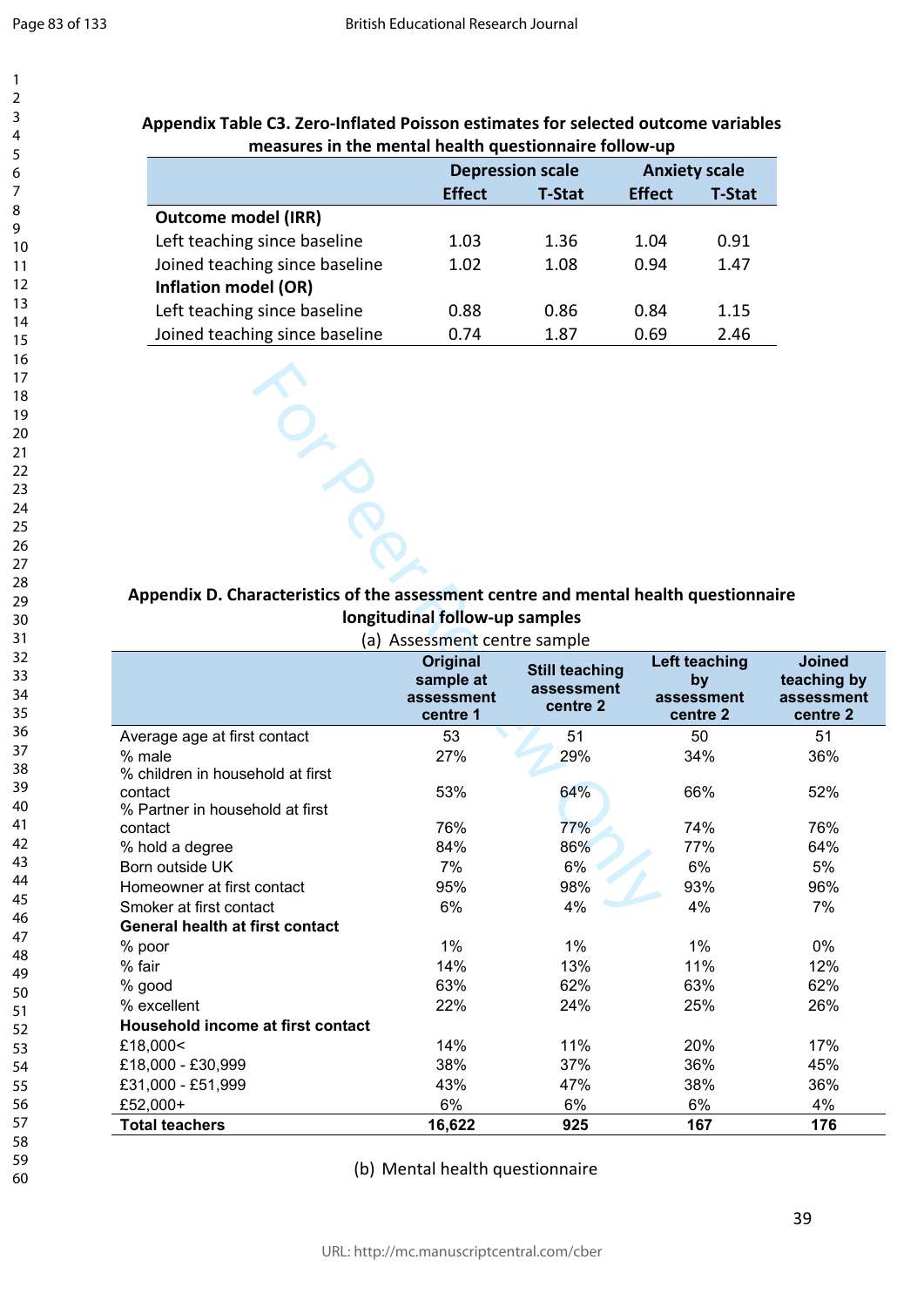$\mathbf{1}$  $\overline{2}$  $\overline{3}$  $\overline{4}$ 5 6  $\overline{7}$ 8  $\overline{9}$ 

|                                          | Original<br>sample at<br>assessment<br>centre 1 | <b>Teacher at</b><br>assessment centre<br>and mental health<br>questionnaire | Left<br>teaching | <b>Joined</b><br>teaching |
|------------------------------------------|-------------------------------------------------|------------------------------------------------------------------------------|------------------|---------------------------|
| Average age at first contact             | 53                                              | 48                                                                           | 50               | 49                        |
| $%$ male                                 | 27%                                             | 21%                                                                          | 31%              | 28%                       |
| % children in household at first contact | 53%                                             | 71%                                                                          | 66%              | 69%                       |
| % Partner in household at first contact  | 76%                                             | 75%                                                                          | 73%              | 74%                       |
| % hold a degree                          | 84%                                             | 92%                                                                          | 88%              | 78%                       |
| Born outside UK                          | 7%                                              | 7%                                                                           | 10%              | 8%                        |
| Homeowner at first contact               | 95%                                             | 95%                                                                          | 93%              | 91%                       |
| Smoker at first contact                  | 6%                                              | 5%                                                                           | 7%               | 5%                        |
| General health at first contact          |                                                 |                                                                              |                  |                           |
| % poor                                   | 1%                                              | $1\%$                                                                        | 1%               | $1\%$                     |
| % fair                                   | 14%                                             | 12%                                                                          | 15%              | 15%                       |
| % good                                   | 63%                                             | 61%                                                                          | 58%              | 63%                       |
| % excellent                              | 22%                                             | 26%                                                                          | 26%              | 21%                       |
| Household income at first contact        |                                                 |                                                                              |                  |                           |
| £18,000<                                 | 14%                                             | 8%                                                                           | 16%              | 15%                       |
| £18,000 - £30,999                        | 38%                                             | 35%                                                                          | 40%              | 36%                       |
| £31,000 - £51,999                        | 43%                                             | 50%                                                                          | 37%              | 40%                       |
| £52,000+                                 | 6%                                              | 7%                                                                           | 6%               | 9%                        |
| <b>Total teachers</b>                    | 16,622                                          | 1,715                                                                        | 360              | 368                       |

### **Appendix E. The percentage of observations missing information in each covariate**

| % poor                                                                           | 1%                | 1%                | 1%                   |
|----------------------------------------------------------------------------------|-------------------|-------------------|----------------------|
| % fair                                                                           | 14%               | 12%               | 15%                  |
| % good                                                                           | 63%               | 61%               | 58%                  |
| % excellent                                                                      | 22%               | 26%               | 26%                  |
| <b>Household income at first contact</b>                                         |                   |                   |                      |
| £18,000<                                                                         | 14%               | 8%                | 16%                  |
| £18,000 - £30,999                                                                | 38%               | 35%               | 40%                  |
| £31,000 - £51,999                                                                | 43%               | 50%               | 37%                  |
| £52,000+                                                                         | 6%                | 7%                | 6%                   |
| <b>Total teachers</b>                                                            | 16,622            | 1,715             | 360                  |
|                                                                                  |                   |                   |                      |
|                                                                                  |                   |                   |                      |
| Appendix E. The percentage of observations missing information in each covariate |                   |                   |                      |
|                                                                                  |                   |                   |                      |
|                                                                                  |                   | <b>Assessment</b> |                      |
|                                                                                  | <b>Assessment</b> | centre 2          | <b>Mental health</b> |
|                                                                                  | centre 1          | (longitudinal)    | questionnaire        |
|                                                                                  | analysis          | analysis          | analysis             |
| Age first contact                                                                | 0%                | 0%                | 0%                   |
| Gender                                                                           | 0%                | $0\%$             | $0\%$                |
| Fluid intelligence score                                                         | 64%               | 67%               | 60%                  |
| Townsend index                                                                   | 0%                | 0%                | 0%                   |
| Maternal depression                                                              | 1%                | 2%                | 1%                   |
| Paternal depression                                                              | 3%                | 3%                | 3%                   |
| Sibling depression                                                               | 3%                | 3%                | 3%                   |
| Relative die soon before first contact                                           | 0%                | 0%                | 0%                   |
| Had serious illness soon before fist                                             |                   |                   |                      |
| contact                                                                          | 0%                | 0%                | 0%                   |
| Divorced soon before first contact                                               | 0%                | 0%                | 0%                   |
| Financial problems soon before first                                             |                   |                   |                      |
| contact                                                                          | 0%                | 0%                | 0%                   |
| Born outside UK                                                                  | 0%                | 0%                | 0%                   |
| Partner in household at first contact                                            | 0%                | 0%                | 0%                   |
| Children in household at first contact                                           | 0%                | 0%                | 0%                   |
| Household size                                                                   | 0%                | 0%                | 0%                   |
| Household income                                                                 | 6%                | 5%                | 4%                   |
| Whether hold a degree                                                            | $0\%$             | 0%                | 0%                   |
| Experienced depression before teaching                                           | 49%               | 29%               | 21%                  |
| Depression scale at 1st contact                                                  |                   | 3%                | 3%                   |
| Prescribed antidepressants at 1st contact                                        |                   | 0%                | 0%                   |
| Depression as medical condition 1st<br>contact                                   |                   | 0%                | 0%                   |
| Happy at first contact                                                           |                   | 67%               | 60%                  |
|                                                                                  |                   |                   |                      |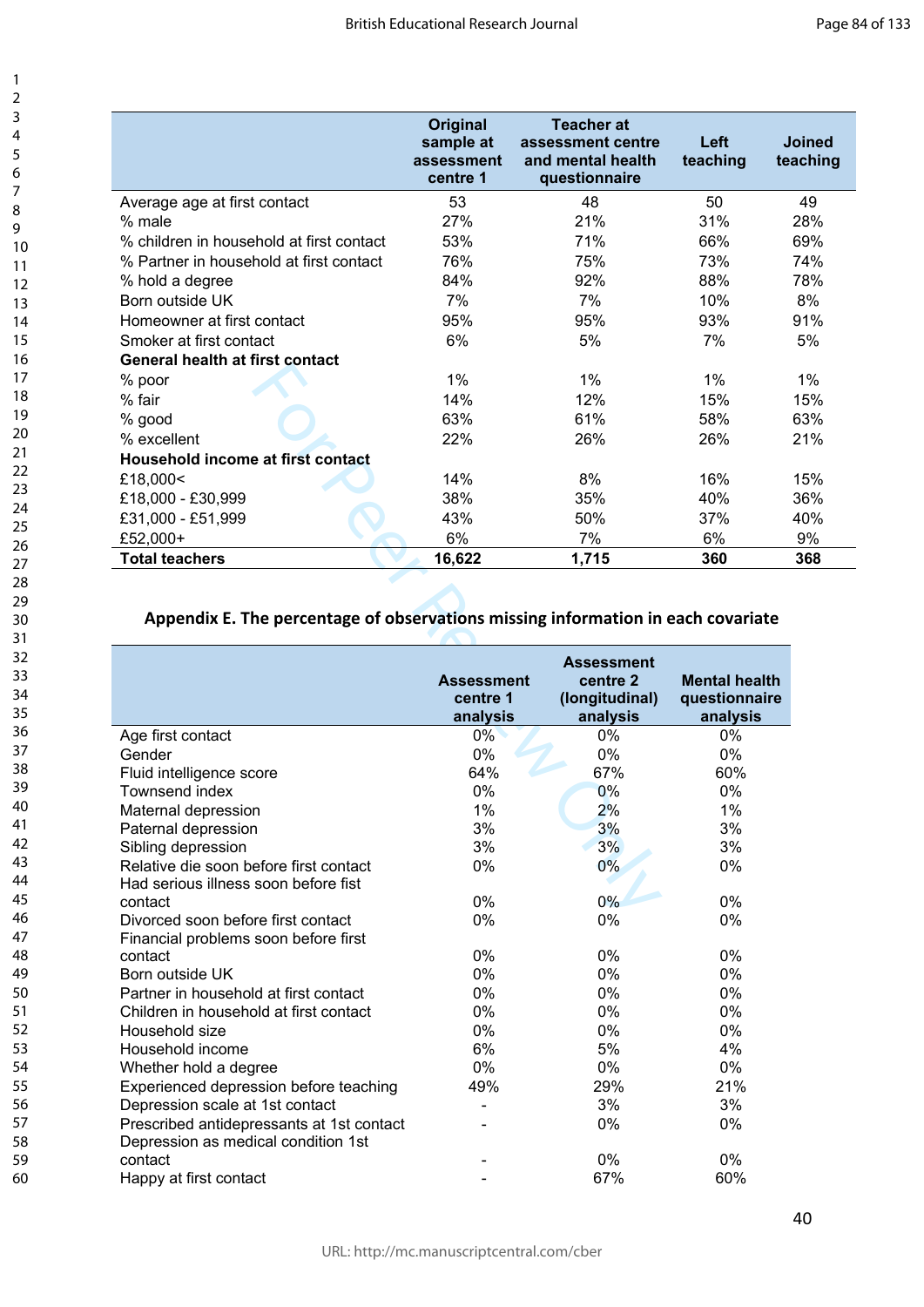| $\mathbf{1}$   |                                                                                          |          |       |       |
|----------------|------------------------------------------------------------------------------------------|----------|-------|-------|
| $\overline{2}$ |                                                                                          |          |       |       |
| 3              | Happy at work at first contact                                                           |          | 66%   | 60%   |
| 4              | General health at first contact                                                          |          | 0%    | 0%    |
| 5              | Happy with health at first contact                                                       |          | 66%   | 60%   |
| 6              | Happy with family at first contact                                                       |          | 67%   | 60%   |
| $\overline{7}$ | Happy with friends at first contact                                                      |          | 67%   | 60%   |
| 8              | Happy with finance at first contact                                                      |          | 66%   | 60%   |
| 9              | Hours sleep per night at first contact                                                   |          | 0%    | $0\%$ |
| 10             | Insomnia at first contact                                                                |          | 0%    | 0%    |
| 11             | Alcohol intake at first contact                                                          |          | 0%    | 0%    |
| 12             | Number of units at first contact                                                         |          | $0\%$ | 0%    |
| 13             | <b>Full sample</b>                                                                       | 20768    | 1268  | 2443  |
| 14             |                                                                                          |          |       |       |
| 15             |                                                                                          |          |       |       |
| 16             |                                                                                          |          |       |       |
| 17             |                                                                                          |          |       |       |
| 18             |                                                                                          |          |       |       |
| 19             |                                                                                          |          |       |       |
| 20             |                                                                                          |          |       |       |
| 21             |                                                                                          |          |       |       |
| 22             |                                                                                          |          |       |       |
| 23<br>24       |                                                                                          |          |       |       |
| 25             |                                                                                          |          |       |       |
| 26             |                                                                                          |          |       |       |
| 27             |                                                                                          |          |       |       |
| 28             |                                                                                          |          |       |       |
| 29             |                                                                                          |          |       |       |
| 30             |                                                                                          |          |       |       |
| 31             | Appendix F. Alternative estimates for the longitudinal analysis with different se        |          |       |       |
| 32             |                                                                                          | controls |       |       |
| 33             |                                                                                          |          |       |       |
| 34             |                                                                                          |          |       |       |
| 35             | In this appendix we repeat our analysis of the follow-up assessment centre and ment      |          |       |       |
| 36             | questionnaire data, but now using a different set of control variables. Specifically, we |          |       |       |
| 37             | from the model the prior outcome measures that were measured in the initial              |          |       |       |
|                |                                                                                          |          |       |       |

Alternative estimates for the longitudinal analysis with different sets of **controls**

Formative estimates for the longitudinal analysis with<br>
ternative estimates for the longitudinal analysis with<br>
tontrols<br>
peer Peer A cour analysis of the follow-up assessment centrical<br>
peer prior outcome measures that we we repeat our analysis of the follow-up assessment centre and mental health ata, but now using a different set of control variables. Specifically, we remove from the model the prior outcome measures that were measured in the initial Biobank assessment centre. The motivation behind this exploration is to investigate that the inclusion or exclusion of these controls changes the results. Appendix Table F1 lists the covariates across the two sets of models being compared. Results for the follow-up Biobank Assessment Centre (analogous to those presented in Table 3) can be found in Appendix Table F2. Those for the mental health questionnaire (analogous to those presented in Table 4) can be found in Appendix Table F3. Interestingly, the inclusion or exclusions of the prior outcome measures collected in the initial assessment centre do not seem to substantively alter the results or the key conclusions reached.

|                                  | <b>Without</b><br>additional<br>controls | <b>With</b><br>additional<br>controls |
|----------------------------------|------------------------------------------|---------------------------------------|
| Age                              | v                                        |                                       |
| Month of assessment centre visit | v                                        |                                       |
| Gender                           | v                                        |                                       |
| Partner in household             | v                                        |                                       |
| Hold a degree                    | v                                        |                                       |
| Fluid intelligence score         | ◡                                        |                                       |

| Appendix Table F1. Covariates included across the two model specifications |  |  |  |  |
|----------------------------------------------------------------------------|--|--|--|--|
|----------------------------------------------------------------------------|--|--|--|--|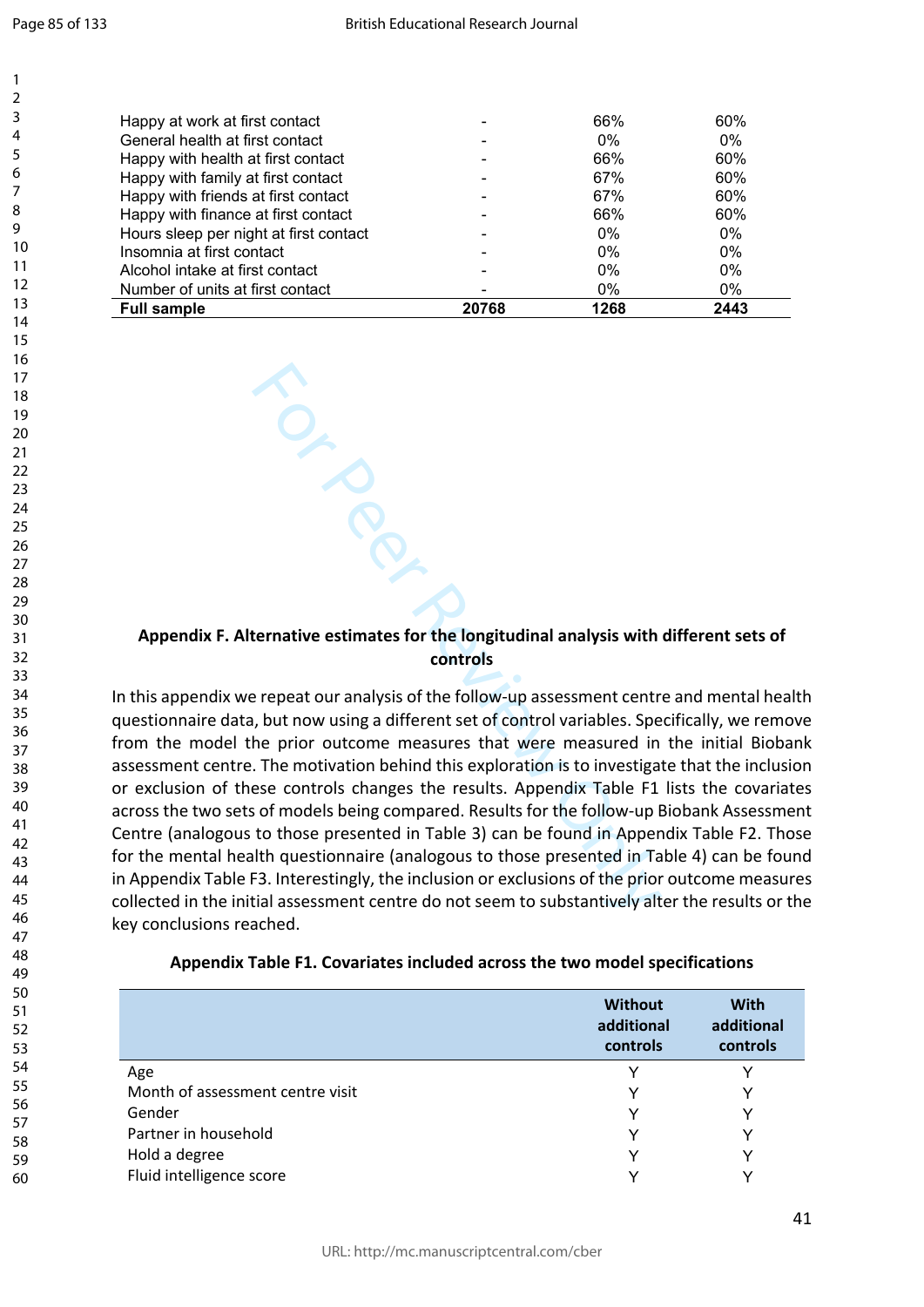| Townsend socio-economic status index                      |  |
|-----------------------------------------------------------|--|
| Age left education                                        |  |
| Family history of depression                              |  |
| Medical conditions and prescriptions reported at baseline |  |
| General health reported at baseline                       |  |
| Happiness with work at baseline                           |  |
| Happiness with friends at baseline                        |  |
| Happiness with family at baseline                         |  |
| Happiness with finances at baseline                       |  |
| Happiness with health at baseline                         |  |
| Alcohol intake at baseline                                |  |
| Sleep quality and quantity at baseline                    |  |
| Suffered spell of depression before baseline              |  |

 $\mathbf{1}$  $\overline{2}$ 3  $\overline{4}$ 5 6  $\overline{7}$ 8 9

# **PRIMER Appendix Table F2. Alternative estimates of the association between leaving/remaining in the teaching profession with outcomes measured in the follow-up Biobank assessment centre (analogous to Table 3)**

|                                      | Left teaching                            |                                       |                                          | Joined teaching                       |
|--------------------------------------|------------------------------------------|---------------------------------------|------------------------------------------|---------------------------------------|
|                                      | <b>Without</b><br>additional<br>controls | <b>With</b><br>additional<br>controls | <b>Without</b><br>additional<br>controls | <b>With</b><br>additional<br>controls |
| Depression / anxiety                 |                                          |                                       |                                          |                                       |
| Self-reported depression (ES)        | $-0.05$                                  | $-0.07$                               | 0.10                                     | 0.13                                  |
| Prescribed medicines (OR)            | 0.56                                     | 0.45                                  | 0.84                                     | 0.82                                  |
| Self-reported medical condition (OR) | 0.82                                     | 0.78                                  | 1.19                                     | 1.20                                  |
| <b>Sleep</b>                         |                                          |                                       |                                          |                                       |
| Hours sleep per night (ES)           | 0.01                                     | 0.04                                  | $-0.01$                                  | $-0.04$                               |
| Trouble falling sleep (OR)           | 0.94                                     | 0.90                                  | 0.69                                     | 0.73                                  |
| <b>Alcohol</b>                       |                                          |                                       |                                          |                                       |
| Frequent drinking (OR)               | 1.03                                     | 1.00                                  | 0.87                                     | 0.77                                  |
| Number units of alcohol per week     | $-1.74$                                  | $-1.60$                               | $-2.30$                                  | $-2.30$                               |
| <b>Happiness</b>                     |                                          |                                       |                                          |                                       |
| Happy with work (OR)                 | 1.40                                     | 1.41                                  | 1.11                                     | 1.03                                  |
| Happy with finances (OR)             | 0.87                                     | 0.84                                  | 0.76                                     | 0.72                                  |
| Happy with friends (OR)              | 0.80                                     | 0.80                                  | 0.91                                     | 0.86                                  |
| Happy with family (OR)               | 1.17                                     | 1.18                                  | 1.10                                     | 1.03                                  |
| Happy with health (OR)               | 0.95                                     | 0.89                                  | 1.02                                     | 0.83                                  |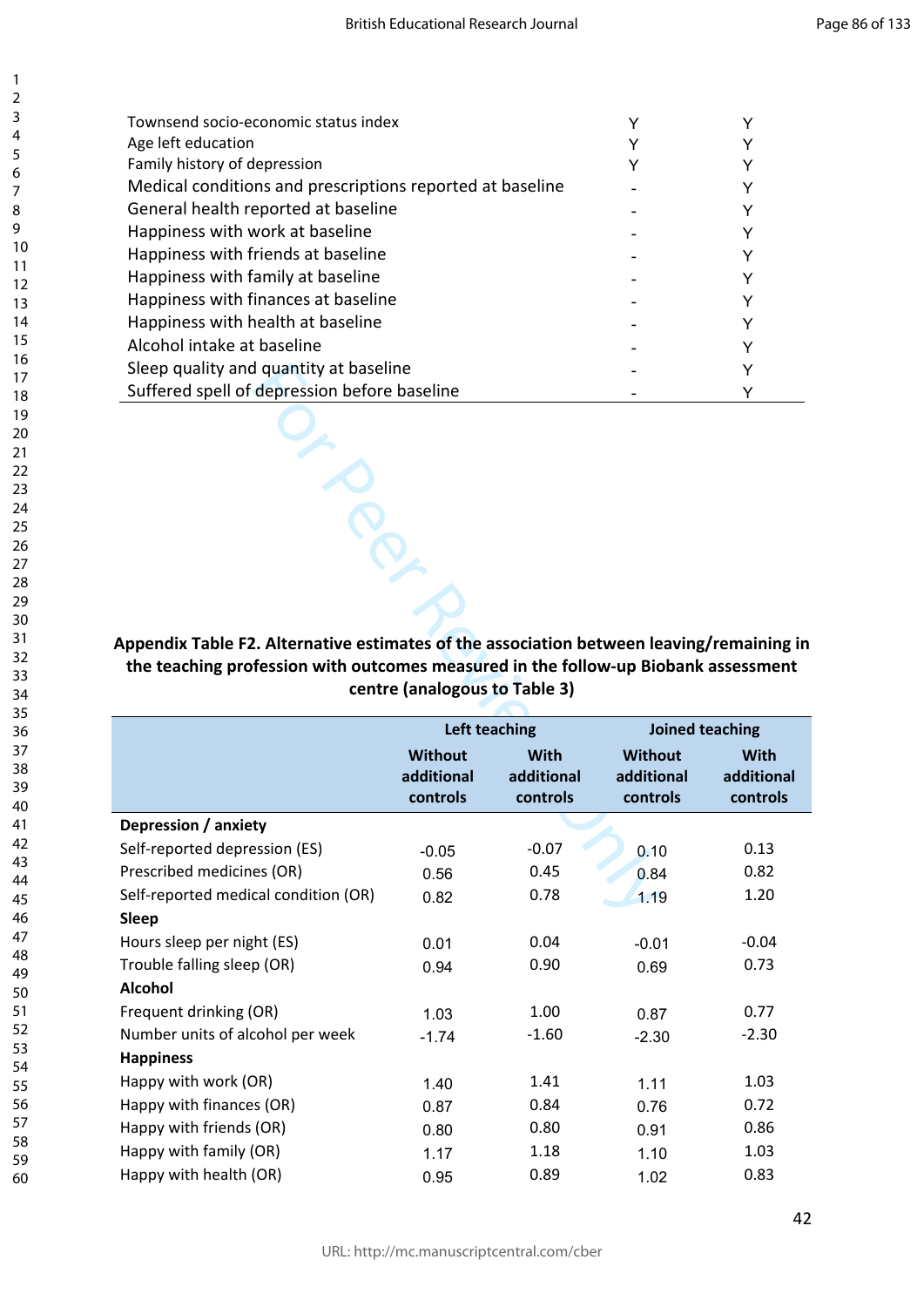$\mathbf{1}$  $\overline{2}$  $\overline{3}$  $\overline{4}$ 5 6  $\overline{7}$ 8 9

| Overall happiness (OR) | 1.01 | 1.02 | 0.94 | 0.84 |
|------------------------|------|------|------|------|
|                        |      |      |      |      |
|                        |      |      |      |      |
|                        |      |      |      |      |
|                        |      |      |      |      |
|                        |      |      |      |      |

For Peer Review Only **Appendix Table F3. Alternative estimates of the association between leaving/remaining in the teaching profession and outcomes measured in the 2016 mental health questionnaire (analogous to Table 4)**

|                                             | Left teaching since<br>baseline          |                                       | Joined teaching since                    | baseline                              |
|---------------------------------------------|------------------------------------------|---------------------------------------|------------------------------------------|---------------------------------------|
|                                             | <b>Without</b><br>additional<br>controls | <b>With</b><br>additional<br>controls | <b>Without</b><br>additional<br>controls | <b>With</b><br>additional<br>controls |
| Depression / anxiety                        |                                          |                                       |                                          |                                       |
| Self-reported depression (ES)               | 0.06                                     | 0.06                                  | 0.05                                     | 0.05                                  |
| Self-reported anxiety (ES)                  | 0.10                                     | 0.09                                  | 0.06                                     | 0.06                                  |
| Prolonged depress spell since baseline (OR) | 1.01                                     | 1.11                                  | 0.78                                     | 0.89                                  |
| Self-harm                                   |                                          |                                       |                                          |                                       |
| Considered self-harm in last 12 months (OR) | 1.22                                     | 1.28                                  | 1.62                                     | 1.82                                  |
| <b>Alcohol consumption</b>                  |                                          |                                       |                                          |                                       |
| Frequently drink >6 drinks (OR)             | 1.00                                     | 0.89                                  | 1.01                                     | 0.73                                  |
| <b>Other</b>                                |                                          |                                       |                                          |                                       |
| Happy with health (OR)                      | 0.95                                     | 0.82                                  | 0.96                                     | 1.06                                  |
| Feel life is meaningful (OR)                | 0.96                                     | 1.03                                  | 0.84                                     | 0.79                                  |
| Overall happiness (OR)                      | 0.8                                      | 0.82                                  | 0.84                                     | 0.78                                  |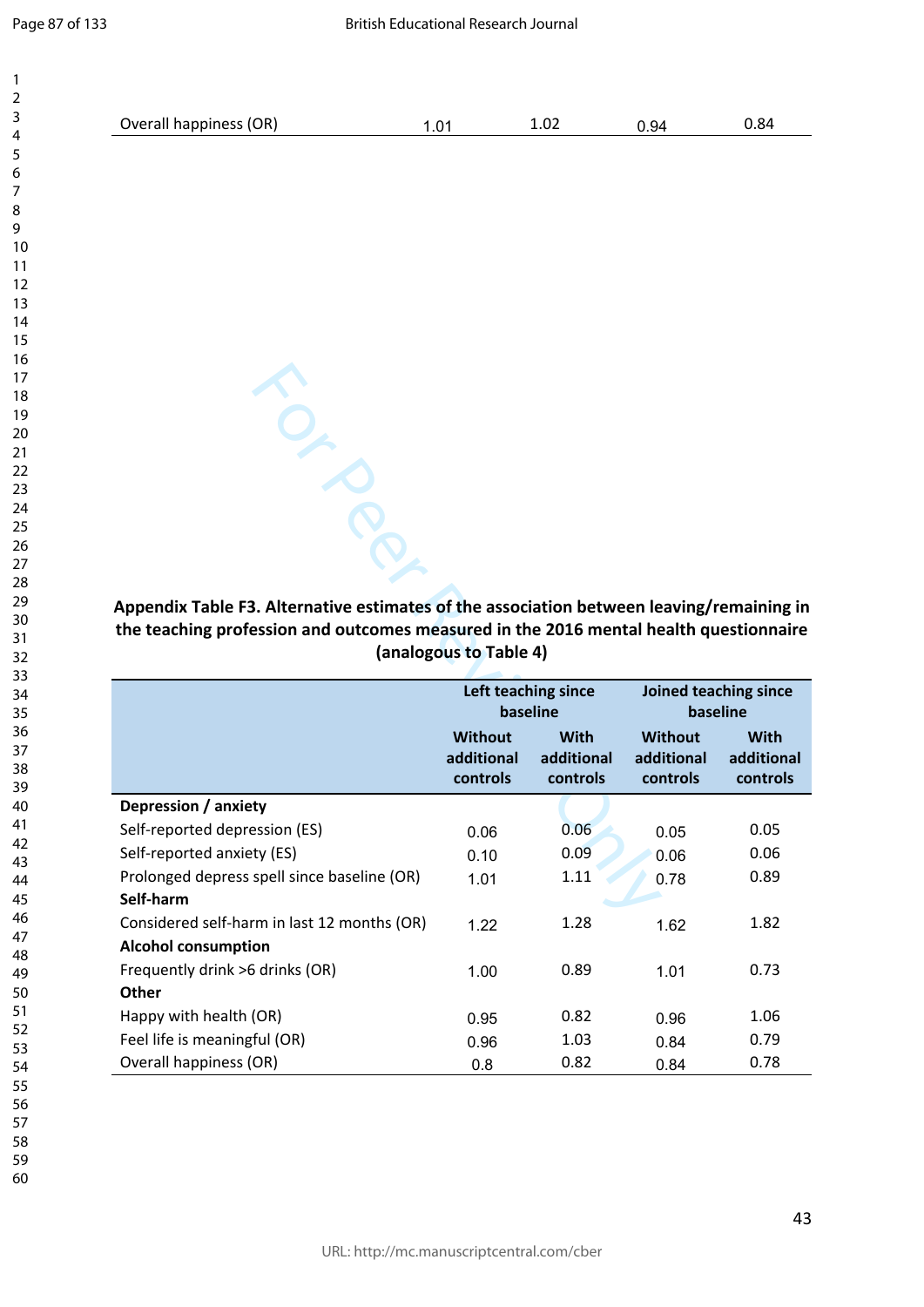$\mathbf{1}$  $\overline{2}$ 

 

 

URL: http://mc.manuscriptcentral.com/cber

For Per Review Only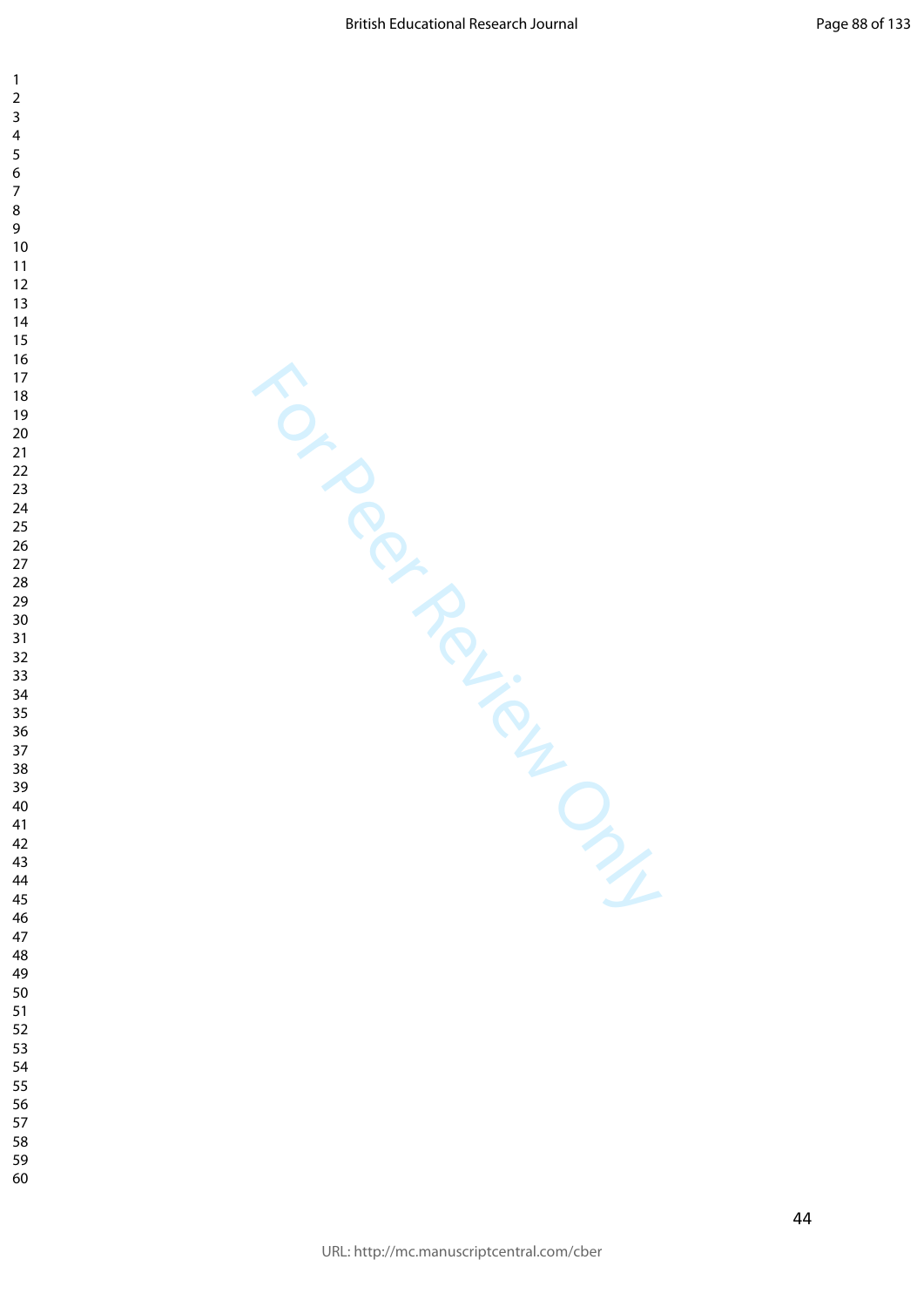$\mathbf{1}$  $\overline{2}$  $\overline{3}$  $\overline{4}$ 5 6  $\overline{7}$ 8  $\mathsf{Q}$ 

# **I quit! Is there an association between leaving teaching and improvements in mental health?**

John Jerrim Sam Sims Hannah Taylor UCL Institute of Education

#### April 2020

April 2020<br>
April 2020<br>
In and well-being of teachers is an issue of great pol<br>
England, where high workload and the associated struitment and retention crisis within the education<br>
cide to leave teaching for another caree The mental health and well-being of teachers is an issue of great policy concern. This is particularly true in England, where high workload and the associated stress is thought to be leading to a recruitment and retention crisis within the education profession. But do individuals who decide to leave teaching for another career actually see their well-being and mental health improve? We provide new evidence on this matter for individuals aged between 40 and 65, using the rich information gathered as part of the UK Biobank study. Our analysis shows that individuals who choose to leave teaching are somewhat happier in their work, but do not generally experience any improvement in their general well-being or mental health. We hence caution those middle-aged teachers who are thinking of leaving teaching that the grass may not necessarily be greener on the other side.

Key Words: Biobank; mental health; teachers

Contact details: John Jerrim (J.Jerrim@ucl.ac.uk) Department of Social Science, UCL Institute of Education, University College London, 20 Bedford Way London, WC1H 0AL

Acknowledgements: This research has been funded by the Nuffield Foundation. The Nuffield Foundation is an endowed charitable trust that aims to improve social well-being in the widest sense. It funds research and innovation in education and social policy and also works to build capacity in education, science and social science research. The Nuffield Foundation has funded this project, but the views expressed are those of the authors and not necessarily those of the Foundation. More information is available at [www.nuffieldfoundation.org](http://www.nuffieldfoundation.org). We are grateful for their support. Helpful comments have been received on the draft from our project steering group, who we would like to thank for their input and support. This research has been conducted using the UK Biobank Resource.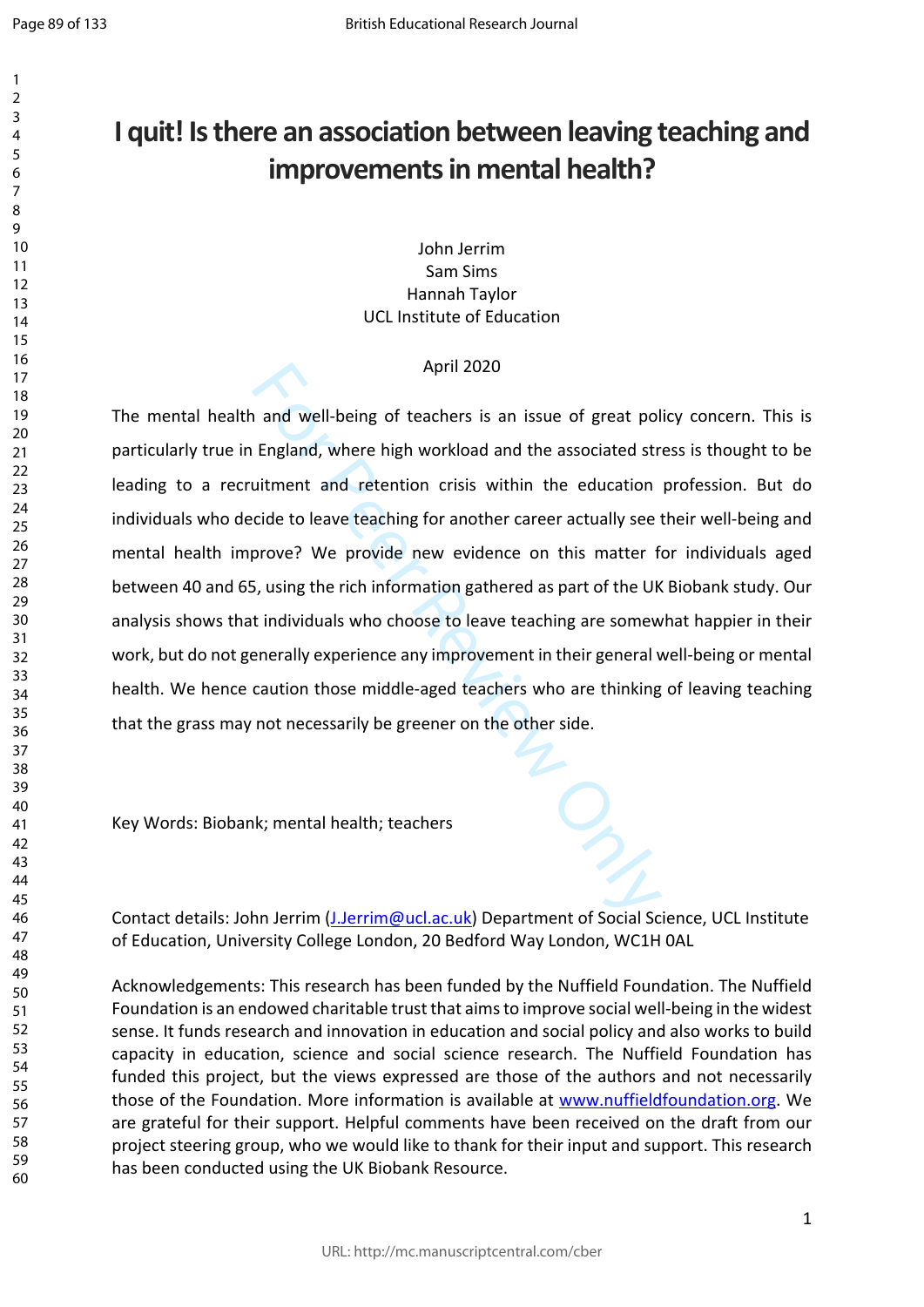#### **1. Introduction**

Almost thirty years ago it was observed that "…teaching is an unsettled and unhappy profession at present and there is a problem to be addressed" (Smithers, 1990). A similar statement would not be out of place when describing the teaching profession today. As a job, teaching requires staff to work long hours, to keep up with changing government requirements and to manage often disruptive classrooms (Jerrim and Sims 2019). This, of course, all occurs under the watchful eye of the accountability system, with schools (and teachers) judged by how young people perform in high-stakes national examinations.

y how young people perform in high-stakes national e:<br>er the profession for altruistic reasons, yet key issues w<br>oad, pupil behaviour and salary (Dolton & Klaauw, 19<br>erience dissatisfaction due to feeling a lack of control Many teachers enter the profession for altruistic reasons, yet key issues which motivate many to leave are workload, pupil behaviour and salary (Dolton & Klaauw, 1995; Barmby, 2006). Many teachers experience dissatisfaction due to feeling a lack of control with respect to their working conditions, accompanied by the absence of a platform from which to voice their concerns (Mercer & Evans, 1991). Researchers have observed similar trends for teachers outside of England, including the USA, Australia and the Netherlands, especially in newer teachers (Tye & O'Brien, 2002; Howes and Goodman-Delahunty, 2015; den Brok et al., 2017). However, strikingly, many more teachers in England expressed regret about their career choice than in almost any other industrialised country (Jerrim and Sims 2019).

Today's retention rate in the UK is low especially amongst newly qualified teachers (NQTs), and schools located in more socially deprived backgrounds experience a higher turnover of teachers (Sims and Allen, 2018). There is also some suggestive evidence that it is the more able teachers who are the most likely to leave teaching in search of alternative employment, again impacting on teacher quality, as well as there being strong monetary implications, given the cost of training teachers (Culver et al., 1990; Borman & Dowling, 2008).

Long-serving teachers in urban UK schools appear to remain in their jobs due to the deep connections and emotional ties they forge within their workplaces and communities (McIntyre, 2010). By implication then, teachers who leave the profession may do so either because they cannot forge these connections which provide an adequate level of job satisfaction, or because the challenges of workload, classroom management and salary outweigh the benefits they receive.

 $\mathbf{1}$  $\overline{2}$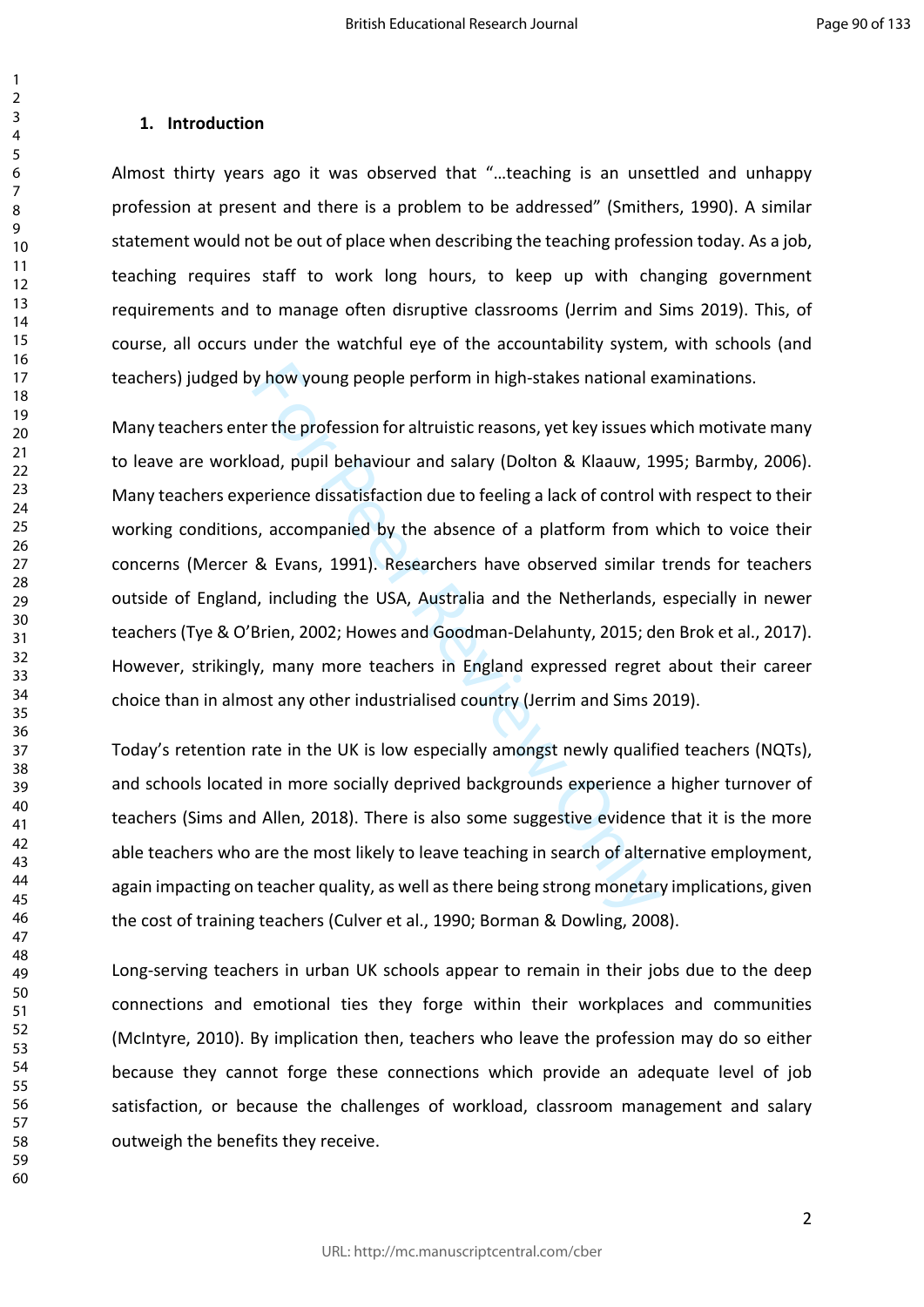$\mathbf{1}$ 

Such pressures may lead to work-related stress and, in turn, be detrimental to teachers' mental and physical health (Travers & Cooper, 1993; Berryhill, Linney, & Fromewick 2009; Scheuch & Seibt, 2015; Kidger et al., 2016; Merrida-Lopez & Extremara, 2017; Education Support Partnership, 2018). A number of studies have also suggested that teachers have worse mental health and wellbeing than those who work in other jobs. For instance, Johnson et al. (2003) found teachers to have one of the lowest levels of psychological wellbeing out of the 26 occupational groups they considered. Similarly, Stansfeld et al. (2011) found that teachers were at above average risk of suffering from mental ill-health, with Kidger et al. (2016) indicating that wellbeing was low and depressive symptoms high amongst teachers. Indeed, the stresses and strains of teaching are widely cited for the ongoing teacher retention and recruitment crisis that continues to create a major challenge for England's schools (e.g. Tapper, 2018). It is therefore little wonder that, in a recent nationally representative survey of teachers, around half of those working in secondary schools in England said that they wondered whether they would have been better off working in a different job (Jerrim and Sims 2019).

above average risk or surrenng from mentar in-neart<br>hat wellbeing was low and depressive symptoms high<br>is and strains of teaching are widely cited for the ongoir<br>isis that continues to create a major challenge for Eng<br>ther This leads to an important question for teachers who are contemplating a change of career: do those who choose to leave teaching have higher levels of well-being, and a lower likelihood of developing mental health problems, than those who choose to remain? In general, occupation is known to be linked to health and wellbeing (Clark, 2010; Johnson et al., 2005; Ravesteijn, Kippersluis, & Doorslaer, 2013; Ravesteijn, Kippersluis, & Doorslaer, 2018). This is perhaps unsurprising, given the influence that work has on our social interaction with others, our ability to develop and employ new skills, our sense of personal achievement and the restrictions it imposes on other areas of life e.g. time with family (Creek & Hughes, 2008; Gallagher, Muldoon, & Pettigrew, 2015). Consequently, individuals who are unhappy may switch jobs in an attempt to improve their wellbeing. Indeed, empirical research suggests that voluntary job changes are associated with increased job satisfaction (Chadi & Hetschko, 2018; Gielen, 2013) and improved mental health (Longhi et al., 2019), at least in the short run.

The evidence in relation to teachers is, however, more limited. The study most comparable to ours is the interesting work of Bamford and Worth (2017). Using longitudinal data, these authors tracked job satisfaction, overall life satisfaction and the subjective well-being of a small sample of teachers within the UK. They found that teachers who left the profession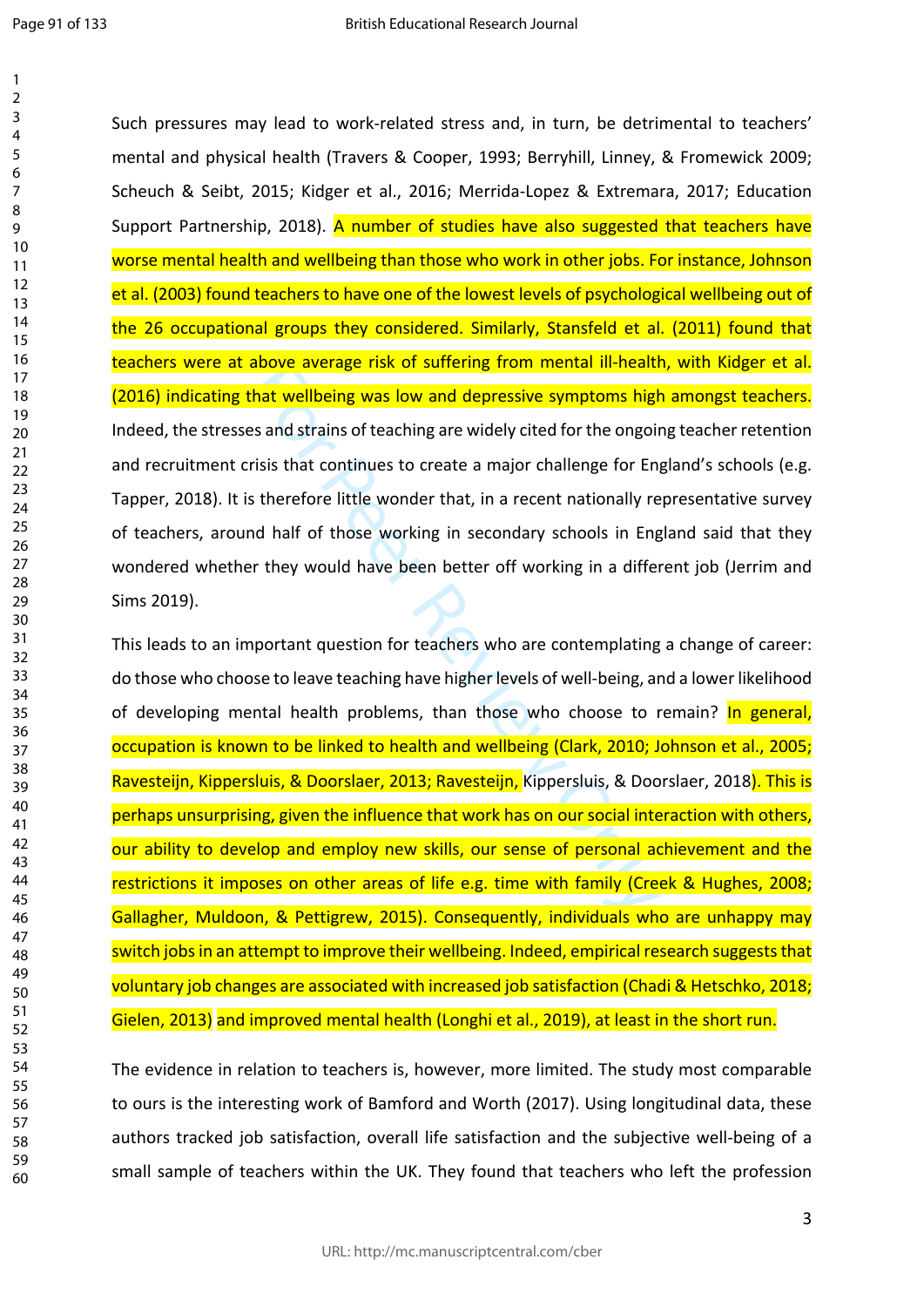experience a large increase in job satisfaction, and a small increase in subjective well-being, compared with those who decided to stay. Yet, as with all studies, the authors noted some key limitations. First, the sample size of teachers was small (e.g. 231 former teachers had left their job within the last year, 107 who had left teaching between one and two years ago and 74 who had left three years previously), with estimates surrounded by quite wide confidence intervals. Second, the focus was upon teachers who quit their job recently (mainly within the last two years) meaning it was not possible to consider the association between leaving teaching and longer-term outcomes. Finally, the Understanding Society dataset analysed collected only limited information about respondents' well-being and mental health. The combination of these factors made it challenging to compare the outcomes of individuals who chose to join, leave and stay in the teaching profession.

Entimation about respondents' well-being and<br>se factors made it challenging to compare the outcome<br>and stay in the teaching profession.<br>contribute to this understudied area, with a particular<br>nealth outcomes of current and Our paper seeks to contribute to this understudied area, with a particular focus upon the wellbeing and mental health outcomes of current and former teachers aged between 40 and 65 within the UK. It is, to our knowledge, the first study to utilise the UK Biobank dataset to investigate this issue. Through this data, we have access to a wide array of information about respondents' well-being and mental health. This not only includes responses to standardised questionnaires (as have previously been used in this literature) but also prescription of common medicines used for conditions such as anxiety, depression and insomnia. These data can therefore be used to explore the mental health outcomes of current and former teachers across a wide range of important measures. Moreover, having such a rich array of data collected at baseline means that we can more credibly control for potential confounding factors within the longitudinal component of our analysis. Together, this enables us to provide important new evidence as to whether joining/leaving teaching has a sizeable impact upon a person's mental health, at a time when many teachers are thinking about changing career in search of a better life. It is important to recognise, however, that the data we use are based upon a sample of 40 to 65-year-olds and may not generalise to younger age groups.

To trail our key results, we find little evidence that the grass really is greener for those who quit the teaching profession. Although there is some evidence of an increase in job satisfaction for those who left teaching relatively recently (consistent with the findings of Bamford & Worth, 2017), there is little to suggest that leaving teaching reduces the risk of suffering from mental health problems, such as depression and anxiety. Similarly, there is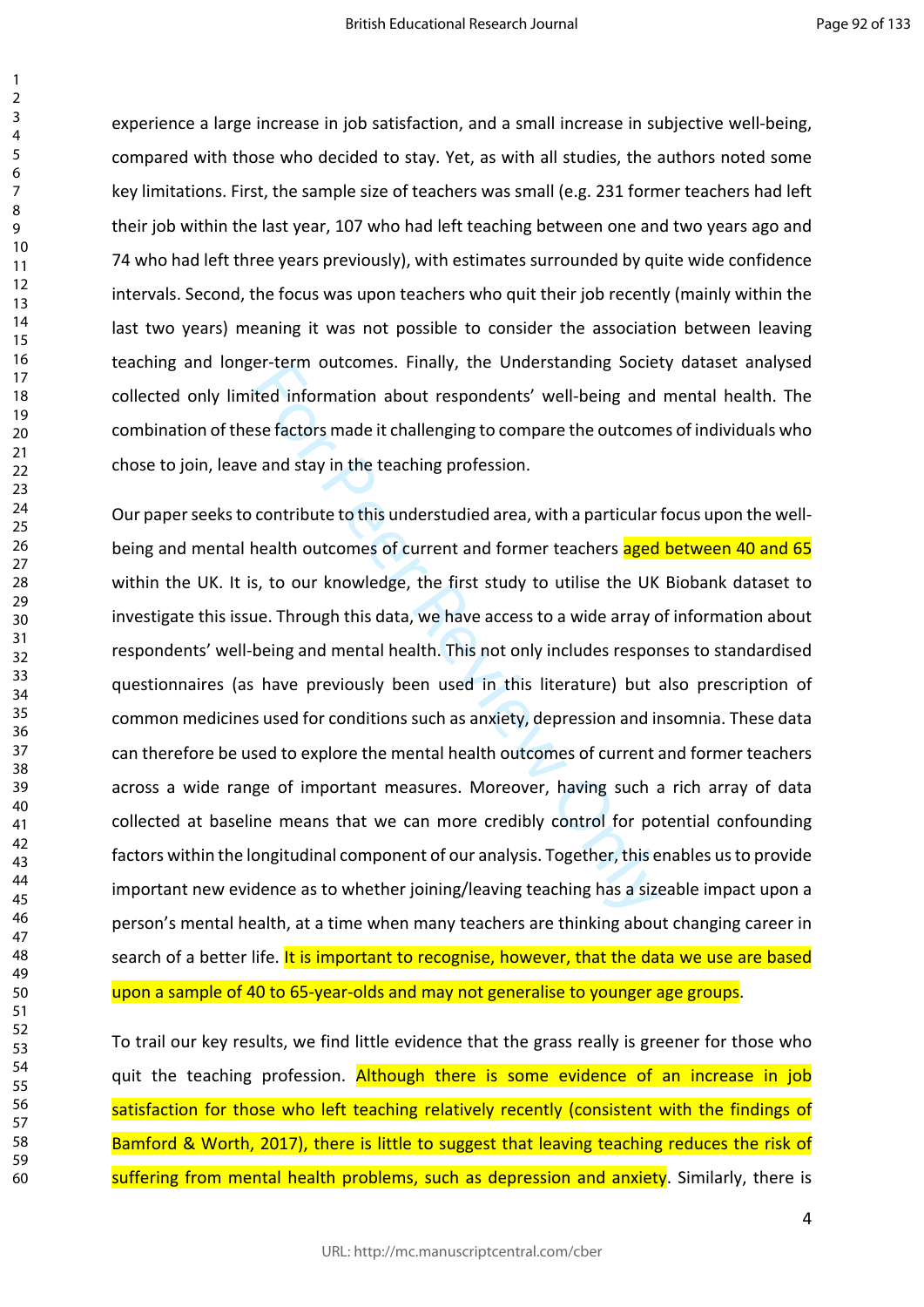$\mathbf{1}$ 

  little evidence to suggest that individuals who choose to quit teaching are happier in their life in general (i.e. outside of work). This leads us to conclude that teaching as an occupational choice is unlikely to be a major cause of poor mental health outcomes per se.

The paper now proceeds as follows. The UK Biobank dataset is described in section 2, with an overview of our empirical methodology following in section 3. Our results are detailed in section 4, with conclusions and policy discussion provided in section 5.

#### **2. UK Biobank data**

ank data collection took place between 2006 and 201<br>ank data collection took place between 2006 and 201<br>teers between the ages of 40 and 69 participated in th<br>convenience sample rather than being a rando<br>the wider populati The initial UK Biobank data collection took place between 2006 and 2010. A total of around half a million volunteers between the ages of 40 and 69 participated in the study. These data therefore form a convenience sample rather than being a random sample that is representative of the wider population. Participants attended an initial assessment centre when they were first recruited, where they completed questionnaires, were interviewed by a trained health professional (in order to collect accurate information about medical conditions and currently prescribed drugs) and underwent some basic health checks (e.g. participants' blood pressure was taken; an electrocardiogram/ECG was conducted). It contains uniquely rich information about health from a very large number of individuals – many of whom were employed as teachers. A number of follow-up questionnaires have been gathered from Biobank participants since the initial assessment centre. In 2016, 117,500 participants completed an **online** 'occupational career' questionnaire. Respondents were first asked to type into an open text field their job title, start date and end date for each job they held. The respondent was then asked to work through a set of 'drop-down' job lists, with a list of possible job titles presented on the final screen (from which they were then asked to pick the most suitable). The relevant SOC code was then assigned to the individual, based upon their selection from the drop-down menus (information entered as free-text at the start was used for validation processes only). The data went through a validation process by an expert occupational coder, with reasonably good agreement found (Cohen's Kappa = 0.45). Further details about how the occupational career data has been captured is available within de Matteis et al (2017).

As part of the occupational career questionnaire, some further basic information was asked about each job, such as typical number of hours worked per week, whether it involved shift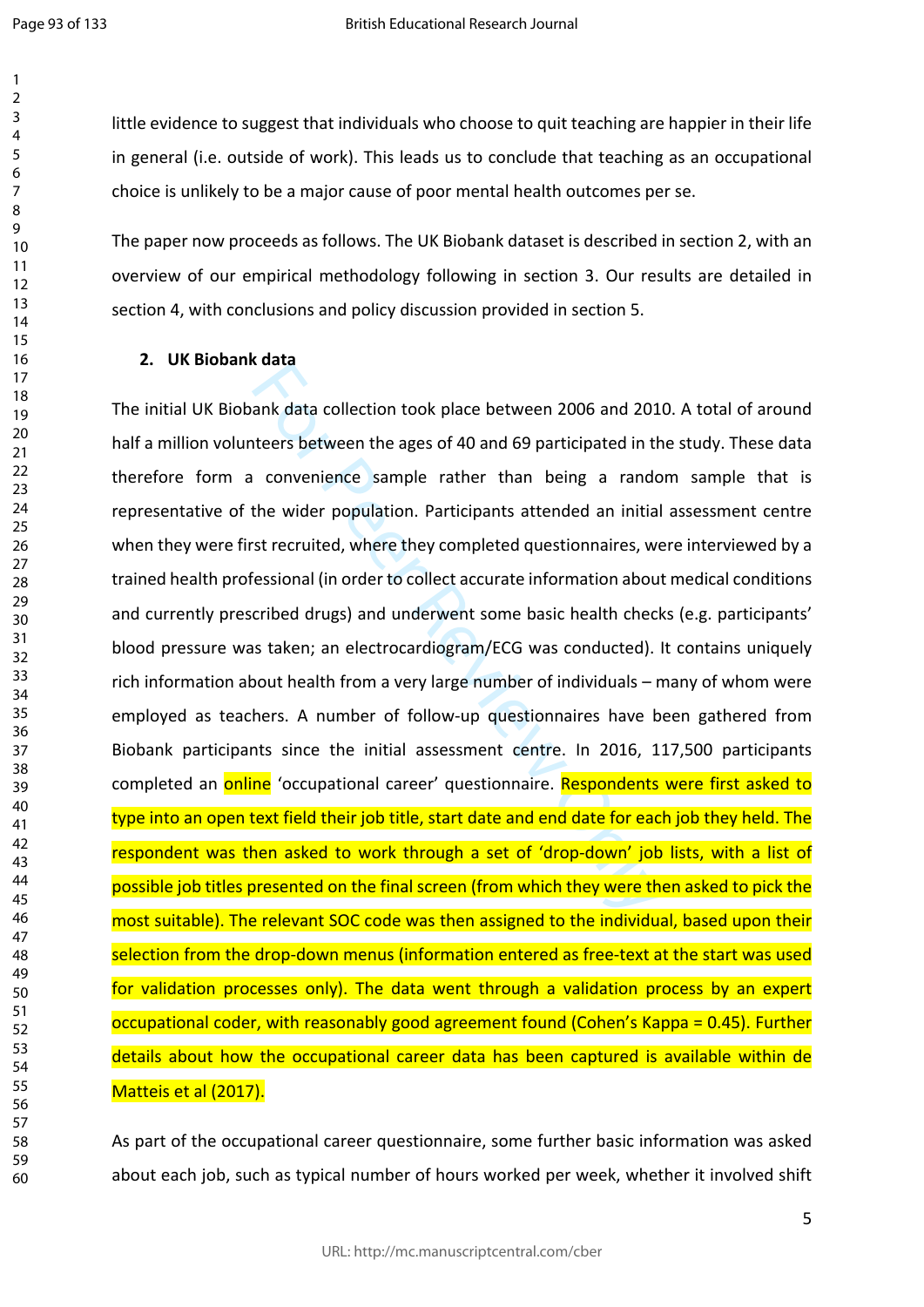work and exposure to potentially hazardous substances (e.g. asbestos). For our purposes, this information allows us to identify the year respondents entered and exited the teaching profession, including the occupation that they joined when they left. Critically, this means we can identify both current and former teachers, facilitating comparisons between these two groups.

For each job recorded at the assessment centre or in the occupational history questionnaire, four-digit Standard Occupational Classification (SOC2000) codes are provided within the Biobank database, along with some further information about specific job role. Throughout this paper, we begin by identifying teachers using the following broad set of SOC codes:

2312 = Further education teaching professionals

123456789

 $\mathbf{1}$  $\overline{2}$ 3  $\overline{4}$ 5 6  $\overline{7}$ 8  $\mathsf{Q}$ 

- 2314 = Secondary education teaching professionals
- 2315 = Primary and nursery education teaching professionals
- 2316 = Special needs education teaching professionals

along with some further information about specific join by identifying teachers using the following broad set<br>ther education teaching professionals<br>ondary education teaching professionals<br>arry and nursery education teachin We excluded individuals from analysis if they were identified as working in a non-teaching role. For instance, for respondents with a SOC code of 2315, extra information was used to exclude nursery workers from our definition of 'teachers'<sup>1</sup>. Likewise, this extra information was used to remove further education lecturers, whilst retaining further education teachers.

#### Key measures collected during the 2006-2010 assessment centre

Within our analysis, we make particular use of the following measures collected during the assessment centre:

 Neuroticism score. Neuroticism was measured with the 12-item neuroticism subscale from the short form of the revised Eysenck Personality Questionnaire (EPQ-N). This encompassed 12 questions such as 'do you often feel fed-up', 'do you suffer from nerves', and 'do you often feel lonely', with participants asked to respond either yes, no, don't know or prefer not to say to each item. A total neuroticism score from these

<sup>&</sup>lt;sup>1</sup> The Biobank data provides additional information about the job of each respondent, over and above the SOC code. For instance, for SOC code 2315 it provides information on whether the individual is a headteacher or not, and whether they work in a primary or nursery setting. The variable in question is available from here: [https://biobank.ctsu.ox.ac.uk/crystal/field.cgi?id=132.](https://biobank.ctsu.ox.ac.uk/crystal/field.cgi?id=132)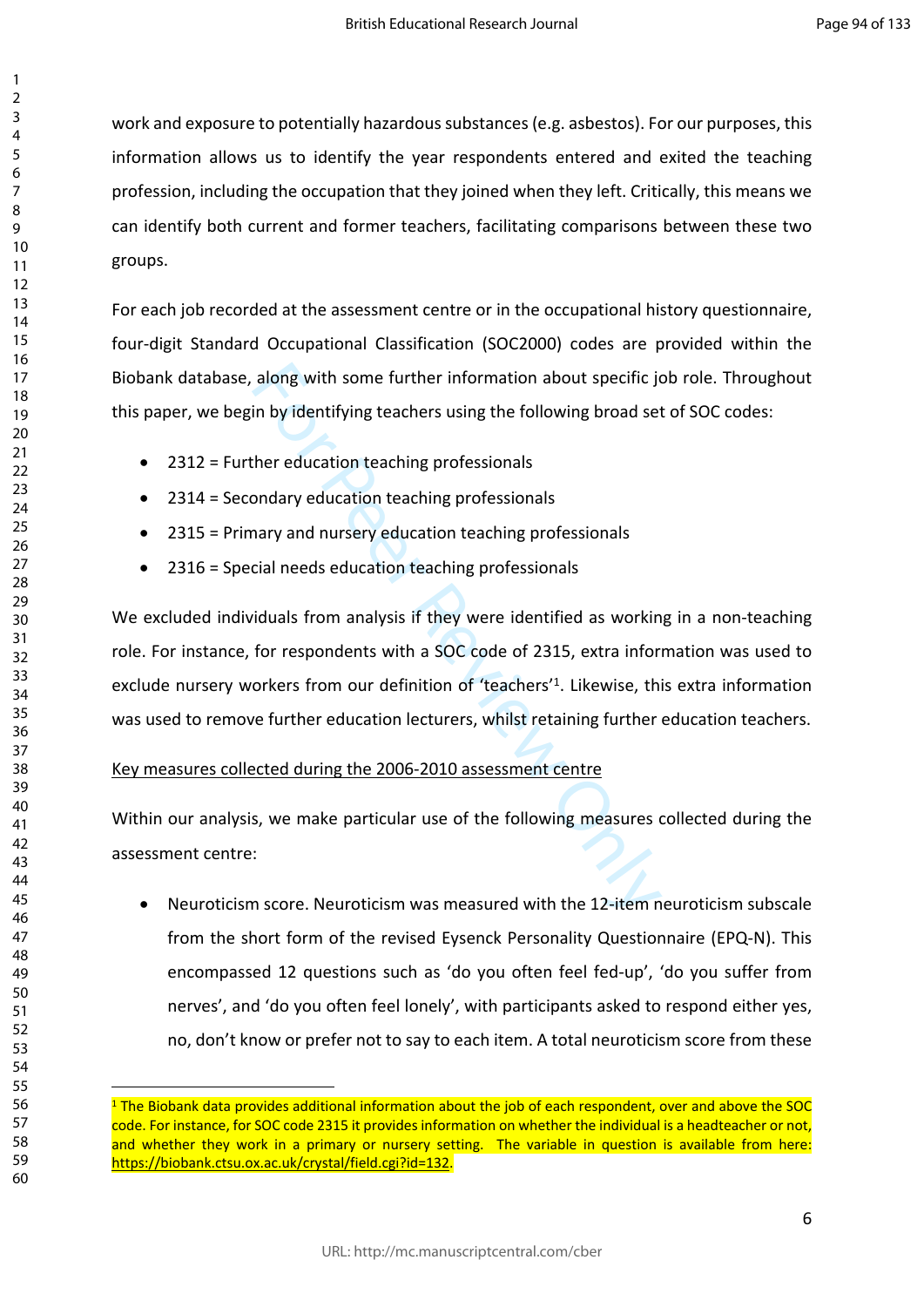$\mathbf{1}$ 

12 items is provided as part of the Biobank dataset, which has been reported to have good levels of internal validity (Cronbach's alpha of 0.84 – Peters et al 2018). Within our analysis, we standardise this scale to mean zero and standard deviation one.

- Depression. Within the self-completion questionnaire, respondents were asked four questions about how they felt over the last two weeks. This included (a) frequency of depressed mood; (b) tiredness / lethargy; (c) unenthusiastic/ disinterest and (d) tenseness/restlessness. Respondents were asked to indicate one of following response options for each (1. Not at all; 2. Several days; 3. More than half the days; 4. Nearly every day; 5. Don't know; 6. Prefer not to say). Following McCormack et al (2015), we combine responses to these questions into an overall depression scale. This is done using a two-parameter item-response theory (IRT) model, which is then standardised to mean zero and standard deviation one.
- Sleep. A wide body of research has shown that mental health problems, such as anxiety and depression, are linked to insomnia and a lack of sleep (Freeman et al., 2017; [Fujishiro](https://www.sciencedirect.com/science/article/abs/pii/S0277953617305531) et al., 2017). As part of the self-completion questionnaire, respondents were asked (a) the number of hours of sleep they typically get within a 24-hour period and (b) whether they either have trouble falling asleep or whether they wake up during the night (1. Never/rarely; 2. Sometimes; 3. Usually).
- pluons for each (1. Not at all; 2. Several days; 3. More the<br>ry day; 5. Don't know; 6. Prefer not to say). Followir<br>combine responses to these questions into an overall d<br>ing a two-parameter item-response theory (IRT) med<br> Alcohol intake. Previous research has found that up to 40 percent of adults use alcohol as a mechanism to cope with stress (Appleton and James 2018). Within the assessment centre, respondents were first asked how frequently they drink alcohol (daily/almost daily; three/four times a week; once/twice a week; one to three times a month; special occasions only; never). For those who said that they drink alcohol more than once or twice per week, they were then asked about average weekly intake of (a) pints of beer/cider; (b) white wine/Champagne; (c) fortified wine; (d) red wine; (e) spirits. For those who said that they drunk alcohol monthly, or only on special occasions, monthly figures were provided. Following Taylor et al (2018) we convert these responses into an approximate number of units of alcohol consumed per week. Both frequency of drinking per week and weekly units of alcohol consumed are considered within our analysis.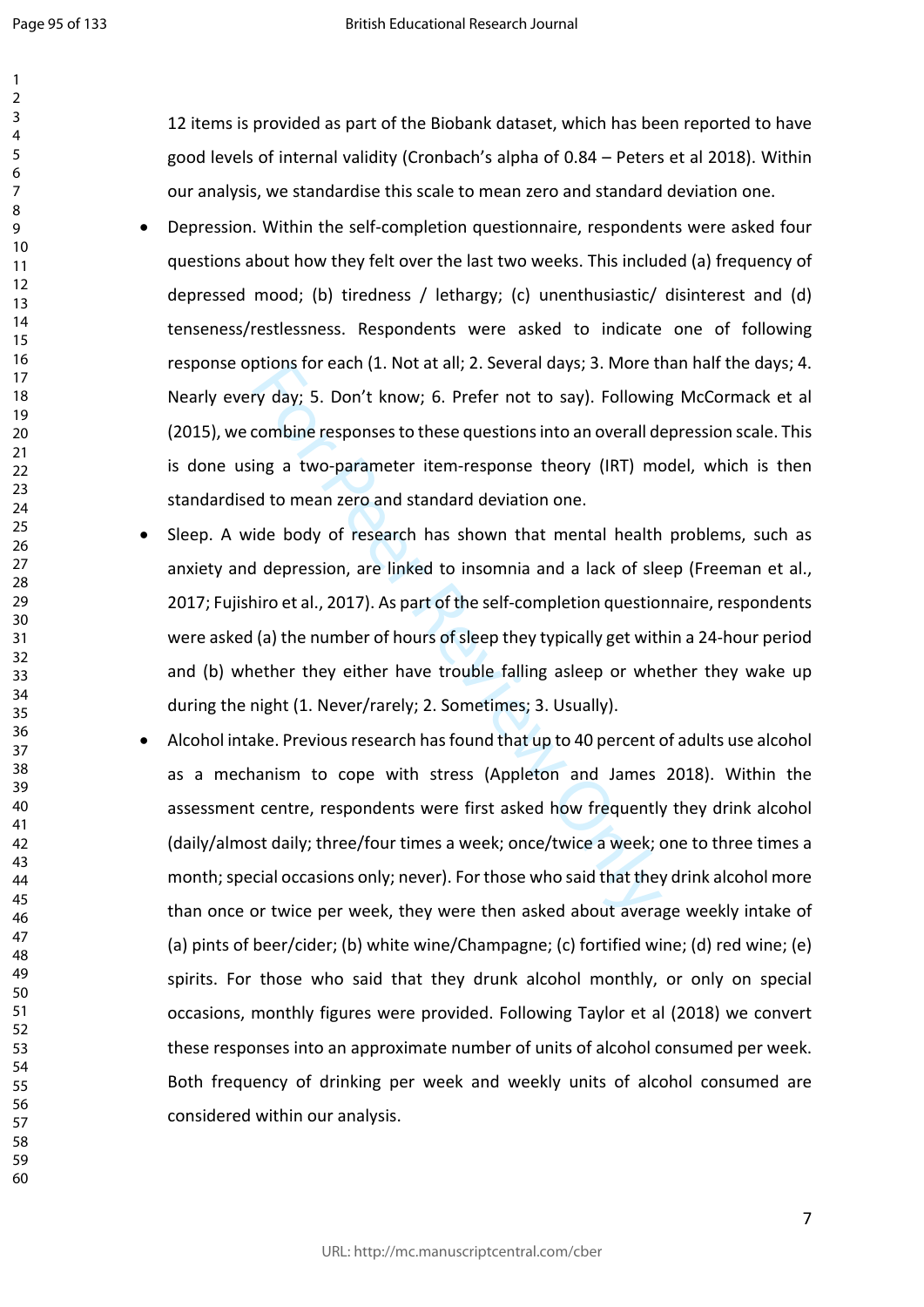- Medications prescribed. As part of an interview with a trained nurse, respondents were asked about prescribed medications. Using this information, we create a binary variable, coded as one if they take frequently prescribed medications for anxiety, depression or insomnia 2 , and zero otherwise.
	- Medical conditions. In the assessment centre, participants were asked to indicate any medical conditions that they had. If the participant was uncertain of the type of illness they had, then they were asked to describe it to a trained nurse who placed it within a category. They were also asked the date or age when they were first diagnosed with the condition. Our focus is upon reports of depression, anxiety, self-harm, stress and insomnia, coded as one if they reported having one of these conditions, and zero otherwise.
	- Happiness. Respondents were asked 'in general, how happy are you' with responses provided using a six-point scale (extremely happy to extremely unhappy)<sup>3</sup>.
	- Happiness with different aspects of life. Respondents were asked the same question as above, but with the focus being upon a certain aspect of their life. This included how happy they were with their (a) work; (b) family; (c) finances; (d) friends; (e) health. Responses were again provided using a six-point scale (extremely happy to extremely unhappy).

They were also asked the date or age when they were<br>on. Our focus is upon reports of depression, anxiety, so<br>coded as one if they reported having one of these c<br>Respondents were asked 'in general, how happy are v<br>sing a si A wide range of other information was also collected within the assessment centre, including demographic background, basic health assessments (blood pressure measurements), illnesses of mother/father/siblings (including depression) and whether selected life events had occurred within the last two years (e.g. death of a family member, divorce, a serious illness). Although not the focus of this paper, a selection of such variables will be used as controls within our analysis.

#### Follow-up assessment centres

 $\mathbf{1}$ 

<sup>&</sup>lt;sup>2</sup> If respondents indicated that they were currently prescribed one of the following medications, this dummy variable was coded as one: Citalopram, Escitalopram, Fluoxetine, Fluvoxamine, Amitripyline, Paroxetine, Sertraline, Venlafaxine, Duloxteine, Pregabalin, Cymbalta, Yentreve, Mirtazapine, Anafranil, Prozac, Diazepam, Zopiclone, Temazepam, Nitrazepam.

<sup>&</sup>lt;sup>3</sup> The questions about happiness and work/job satisfaction were only introduced into the assessment centre questionnaire in 2009. These data are therefore only available for a subset of respondents.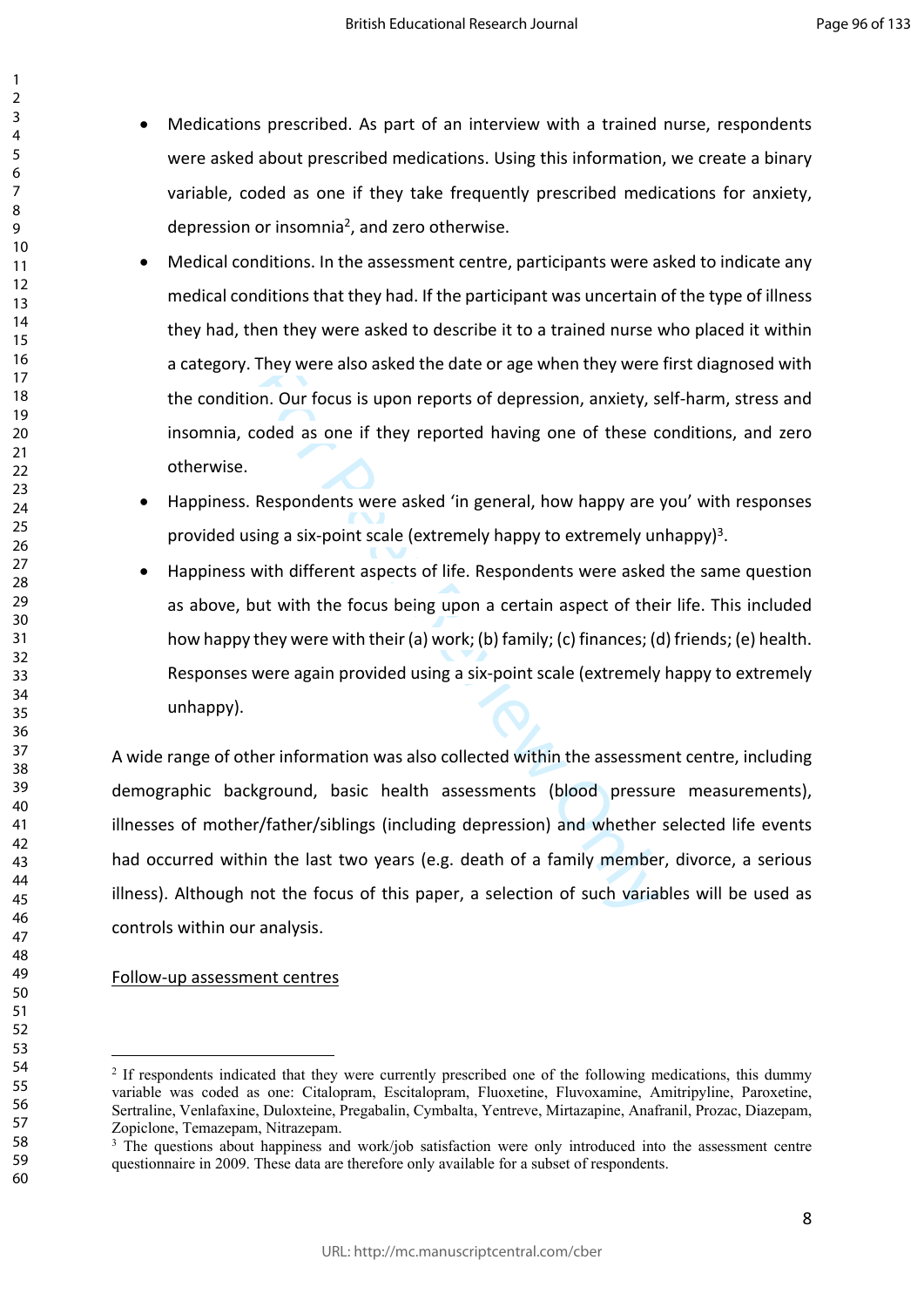$\mathbf{1}$  $\overline{2}$ 

A sub-set of Biobank participants have completed return visits to the assessment centre, providing a longitudinal element to the dataset. These longitudinal follow-ups have been concentrated within certain parts of the country; most notably the assessment centres located at Cheadle (Stockport), Reading and Newcastle. Most of the same data were collected as in the initial assessment centre, including current occupation, currently prescribed medications, current medical conditions, sleep, depression, alcohol consumption and happiness with different aspects of life. Critically, this means we can identify individuals who have changed job between the two assessment centres (e.g. individuals who joined or left the teaching profession) and measure change in the aforementioned measures of mental health and well-being.

#### The 2016 mental health questionnaire

many and measure change in the aforementioned measur<br>
m) and measure change in the aforementioned measur<br>
ealth questionnaire<br>
of 137,000 biobank participants completed an addit<br>
I health. Most of these questionnaires were In 2016, a subset of 137,000 biobank participants completed an additional questionnaire about their mental health. Most of these questionnaires were completed between the 19<sup>th</sup> of August and the 26<sup>th</sup> of September 2016. Importantly, this provides a second longitudinal component to the Biobank data, with the 2006-2010 assessment centre acting as the baseline and the 2016 mental health questionnaire as the follow-up. Within our analysis, we make particular use of the following information gathered within the mental health questionnaire:

- Current depression. Respondents were asked "*over the last 2 weeks, how often have you been bothered by any of the following problems*", with nine separate questions then following (e.g. Little interest or pleasure in doing things; feeling down, depressed, or hopeless; feeling tired or having little energy). They were asked to select one of four responses for each (not at all; several days; more than half the days; nearly every day). A two-parameter IRT model is estimated using these nine items in order to construct a depression scale. We standardise this scale to mean zero and standard deviation one.
- Current anxiety. Respondents answered the same question as presented above for current depression, with seven separate items (e.g. feeling nervous, anxious or on edge; worrying too much about different things; trouble relaxing). A two-parameter IRT model is again used to derive an overall anxiety scale.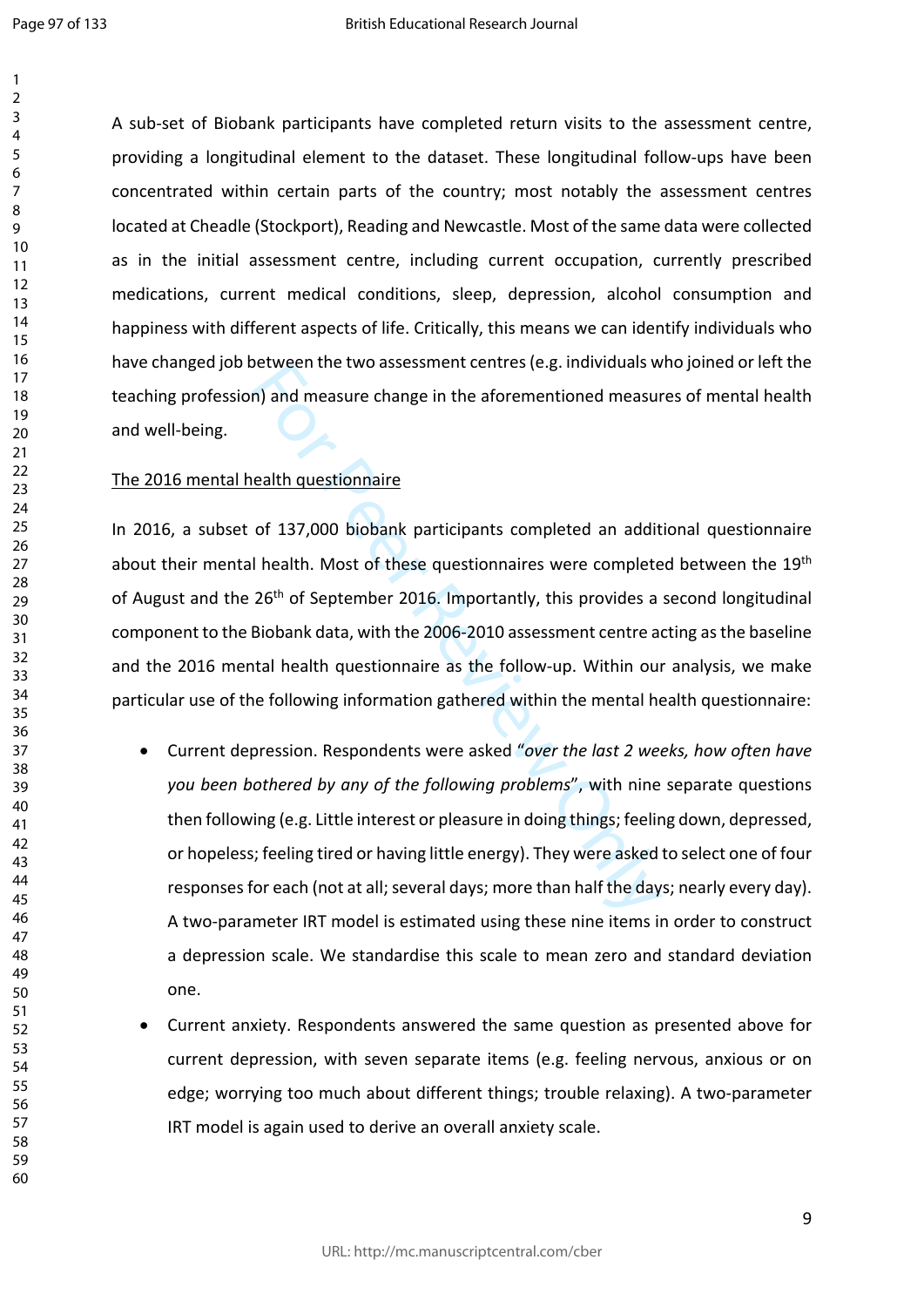- Prolonged periods of depression. First, respondents were asked the following two yes/no questions: "*have you ever had a time in your life when you felt sad, blue, or depressed for two weeks or more in a row*" and "*have you ever had a time in your life when you lost interest in most things like hobbies, work, or activities that usually give you please*". To respondents who answered yes to either of these questions, they were asked to recall the age that they first had such a spell and the age they were when they last had such a spell. For the purposes of this paper, this information can be compared to spells when respondents were and were not working as teachers.
	- to spells when respondents were and were not working<br>Islumption. Respondents were asked: "In the next two<br>as one unit of alcohol. How often do you have six or<br>We use responses to this question to get an indicatio<br>is engage Alcohol consumption. Respondents were asked: "*In the next two questions, a "drink" is defined as one unit of alcohol. How often do you have six or more drinks on one occasion*?" We use responses to this question to get an indication of the extent that respondents engage in heavy drinking.
- Self-harm. A series of questions were asked about self-harm, including "*many people have thoughts that life is not worth living. Have you felt that way*" and "*have you contemplated harming yourself*?". They were also asked if they had felt this way in the last 12 months or if they had harmed themselves during the last 12 months.
- Happiness. Respondents were asked the same question as in the 2006-2010 assessment centre.
- Happiness with health. Respondents were asked "*In general how happy are you with your HEALTH*?", using the same six response options presented for the happiness scale.
- Feel life is meaningful. Participants were asked "*to what extent do you feel your life to be meaningful*?", with responses provided on a five-point scale (not at all; a little; a moderate amount; very much; an extreme amount).

These are the main outcome measures we consider when analysing the 2016 mental health data.

#### **3. Methodology**

123456789

 $\mathbf{1}$  $\overline{2}$  $\overline{3}$  $\overline{4}$ 5 6  $\overline{7}$ 8 9

#### Outcomes measured at the initial assessment centre

To begin, we focus upon the 2006-2010 assessment centre measures described above as our outcomes of interest. These outcomes will be compared across the following groups: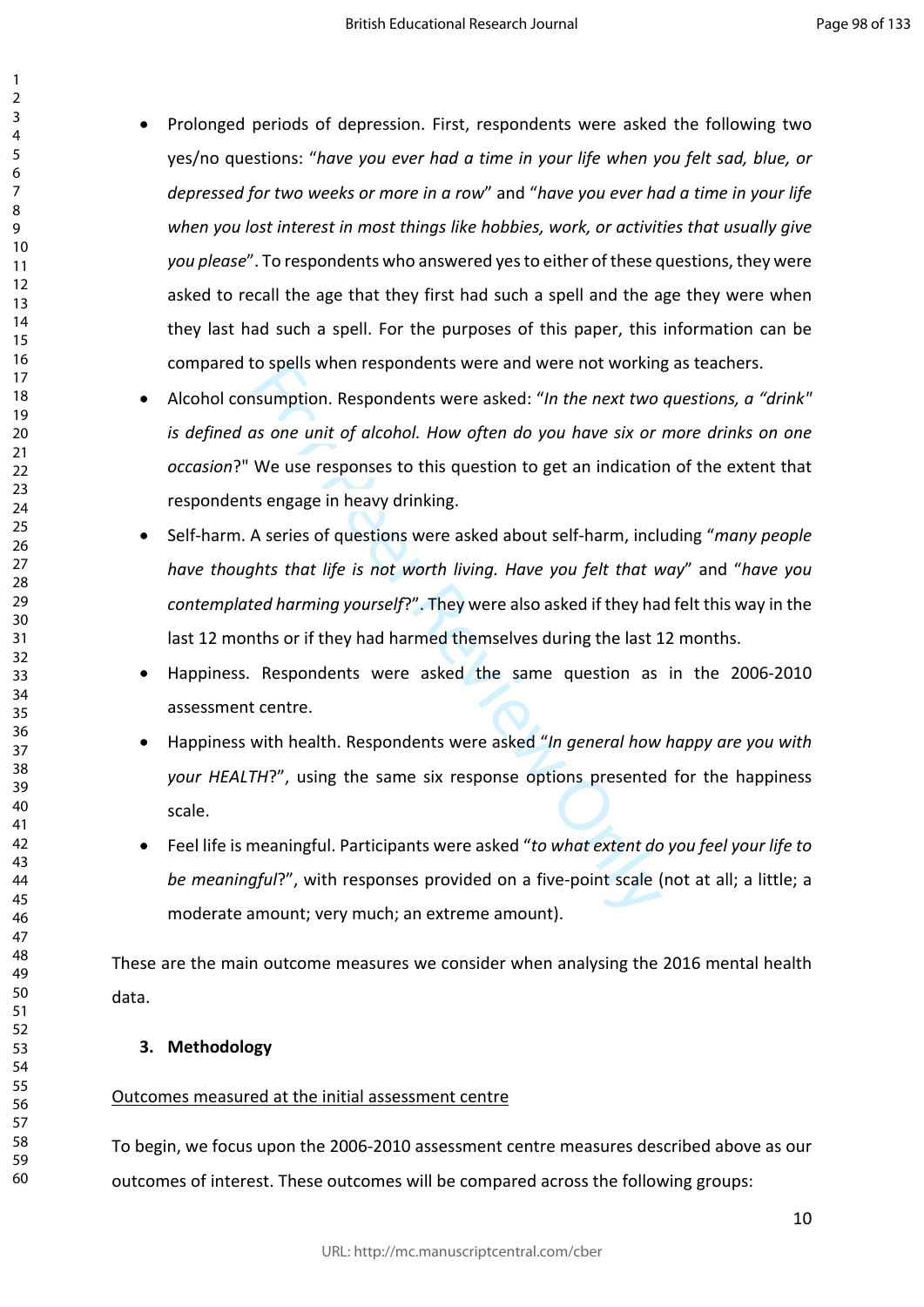$\mathbf{1}$ 

- 1. Current teachers (reference group). Individuals who were teachers when the initial assessment centre took place (n = 16,622).
	- 2. Former teachers who left within the last five years. Individuals who were teachers, but left the teaching profession for another career within the five years prior to the Biobank assessment centre ( $n = 1,271$ )<sup>4</sup>.
	- 3. Former teachers who left six to ten years ago. Individuals who were teachers, but left the teaching profession for another career between six and ten years prior to the Biobank assessment centre (n = 661).
	- 4. Former teachers who left more than 10 years ago. Individuals who were teachers, but left the teaching profession for another career more than ten years prior to the Biobank assessment centre (n = 2,214).

bessinent centre (ii – oo 1).<br>
Schers who left more than 10 years ago. Individuals who<br>
aching profession for another career more than ten<br>
sessment centre (n = 2,214).<br>
Four analysis, the sample is restricted to individu Within this part of our analysis, the sample is restricted to individuals below age 65 at the time of the assessment centre, and who were still employed<sup>5</sup>. Table 1 provides some descriptive information about how the background characteristics of the Biobank sample compares to the estimates of the population of age 40-65-year-old teachers (based upon nationally representative sample surveys). On the whole, the Biobank sample is reasonably similar to these population estimates, at least in terms of the observable characteristics considered.

# **Example 1 >>>>>>>**

The first set of results presented in the main body of the paper are based upon the following regression model:

 $\lim_{\alpha \to 0} k(0) = \alpha + \beta \cdot T + \tau \cdot D + \theta \cdot P + \varphi \cdot M + \rho \cdot F + \sigma \cdot L + \gamma \cdot H + \varepsilon$  (1)

Where:

 Around one-third of those who left teaching within the last five years had moved into another job in education, such as becoming a school inspector, private tutor or teaching assistant, while around two-thirds were employed in a job outside of education.

<sup>&</sup>lt;sup>5</sup> The occupational questionnaire was typically completed in the summer of 2015; one year before the mental heath questionnaire. We assume that anyone who was recorded as a teacher when they completed the occupational history questionnaire was also a teacher when they completed the mental health questionnaire.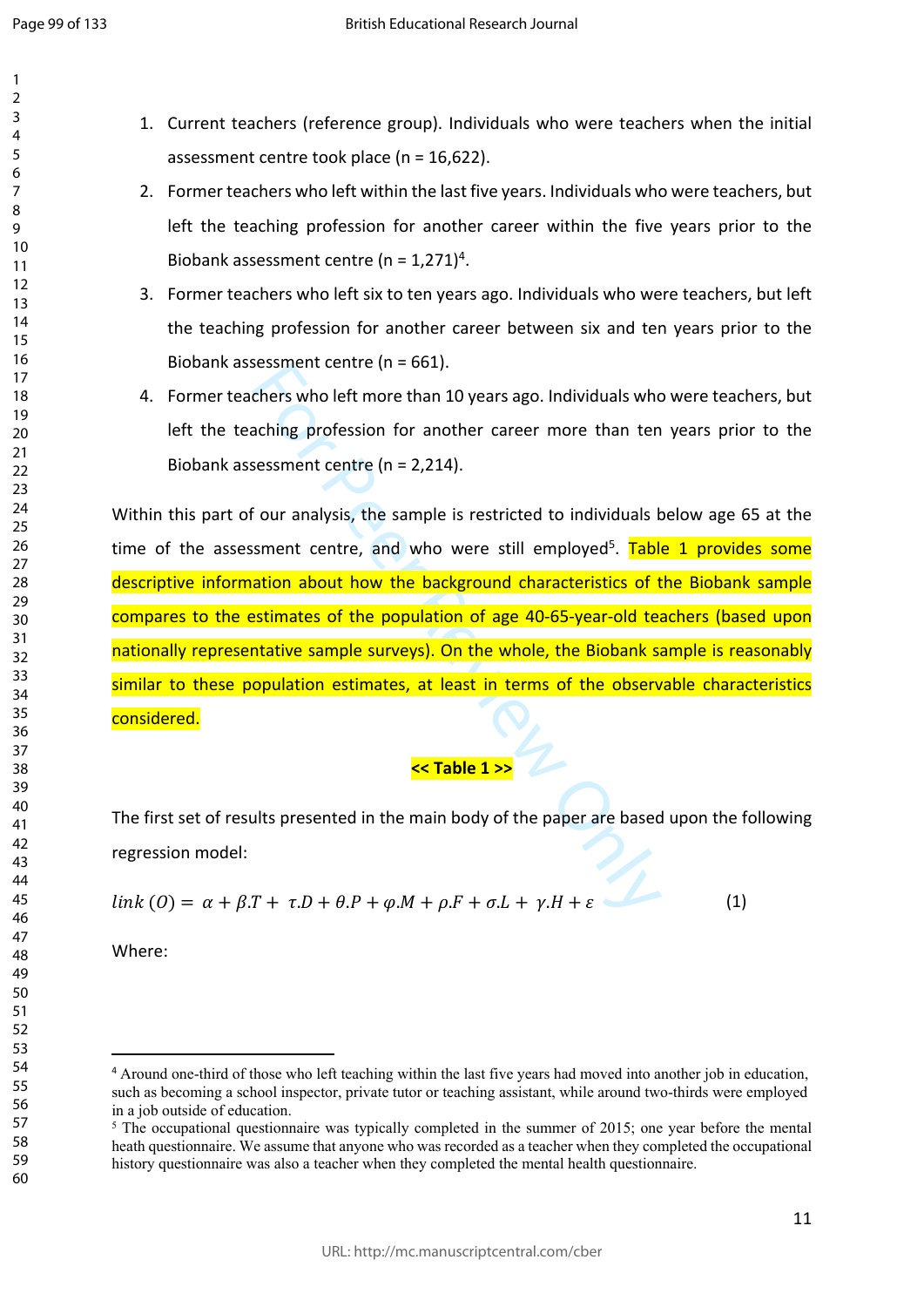Link () = The appropriate GLM link function for the outcome variable of interest. This will either be identity link for continuous variables (estimated by Ordinary Least Squares) or the logit link for binary/ordered categorical variables (estimated by logistic / ordinal logistic regression).

O = One of the outcomes collected during the assessment centre (as described above).

T = A vector of dummy variables capturing whether the individual was a teacher or a former teacher when they participated in the assessment centre.

paracipated in the assessment centre.<br>
lemographic background variables such as age, gence<br>
income, age they left education, a measure of fluid in<br>
and whether born outside of the UK.<br>
sof depression before the individual D = A vector of demographic background variables such as age, gender, socio-economic status, household income, age they left education, a measure of fluid intelligence, whether they hold a degree and whether born outside of the UK.

P = Reported spells of depression before the individual entered teaching.

M = Month that they completed the Biobank assessment centre.

 $\mathbf{1}$  $\overline{2}$  $\overline{3}$  $\overline{4}$  $\overline{7}$  $\mathsf{Q}$ 

F = Family history of mental illness (reported that their mother, father or sibling suffered from depression or anxiety).

L = An indicator of whether a major life event (e.g. divorce, severe financial problems, had a relative die) occurred within the last two years.

 $H = A$  vector of variables capturing different aspects of household structure, including whether the respondent has a partner in the household, whether there are children in the household and household size.

Multiple imputation using chained equations is used to account for missing data within the controls. The parameter of interest is  $\beta$ ; this captures whether individuals who use to be teachers but left for another job (i.e. former teachers) have better or worse mental health outcomes than those individuals who have chosen to remain within the teaching profession (conditional upon the factors controlled for within the model).

In Appendix A, B and C we test the robustness of these results. First, we estimate alternative specifications of these models, variously including and excluding different control variables. Second, Inverse Probability Weighting (IPW) is used as an alternative estimation approach.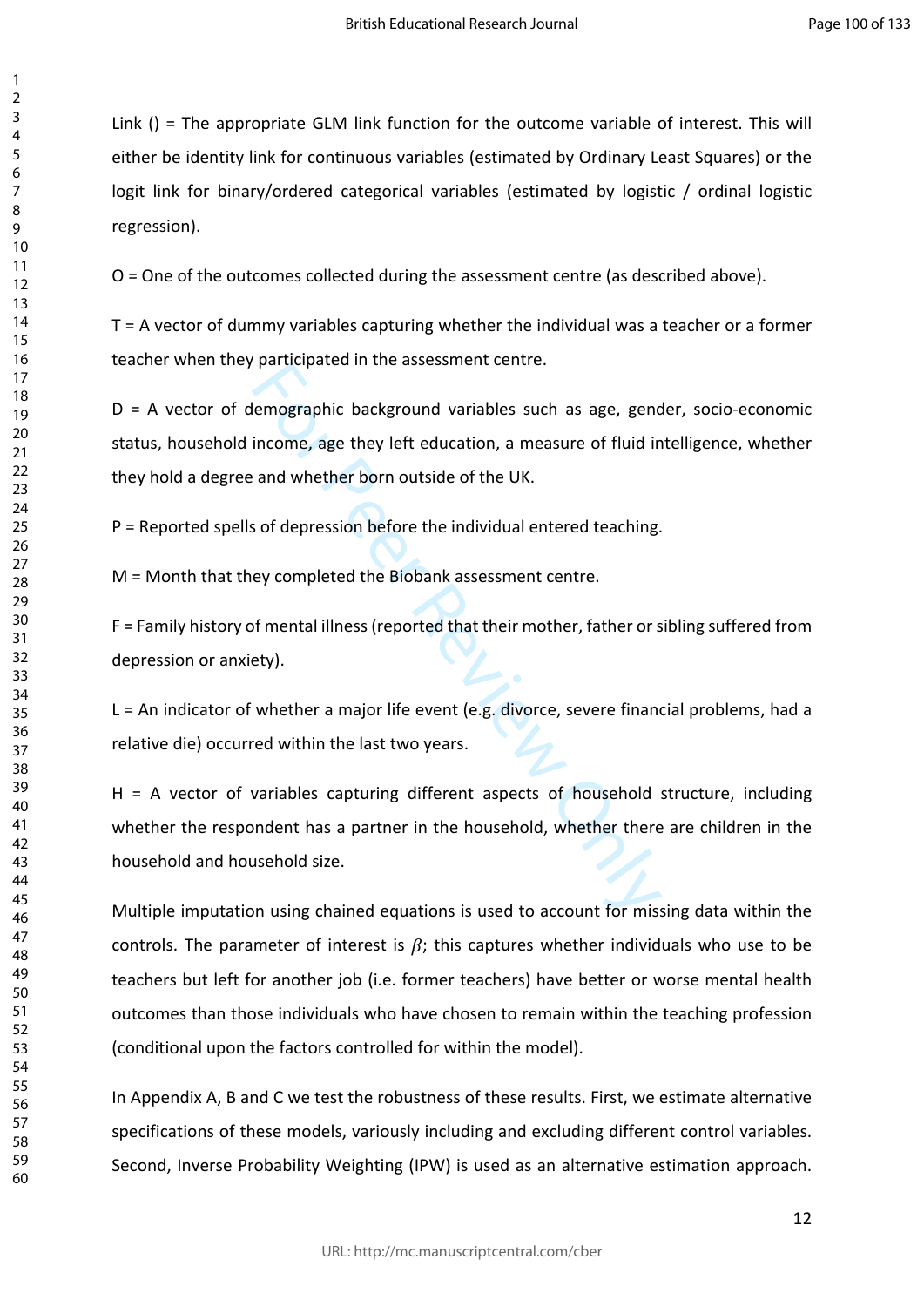$\mathbf{1}$  $\overline{2}$  $\overline{3}$  $\overline{4}$  $\overline{7}$ 

Third, we alter the estimation approach for continuous outcomes from OLS to zero-inflated count models.

#### Outcomes measured during the follow-up assessment centre

The main limitation of the analytical approach outlined above is that we can only control for a limited number of potentially confounding background characteristics. Ideally, if one wishes to make causal statements about the effect teaching has upon mental health outcomes (rather than interpreting results are purely correlational), one would need to control for all factors that are both (a) associated with the decision to leave teaching and (b) are also associated with future mental health outcomes.

ocally resalts are partry correlational), one would need<br>th (a) associated with the decision to leave teachii<br>ture mental health outcomes.<br>Our analysis takes a step closer towards reaching this ges<br>provided during the foll The second part of our analysis takes a step closer towards reaching this goal. Specifically, we now use responses provided during the follow-up assessment centre as our outcome variables, with data from the 2006-2010 assessment centre acting as a rich set of additional controls. In other words, in this longitudinal analysis, we are interested in *change* in mental health outcomes between the two timepoints.

When using this subset of the Biobank data, our primary interest is individuals who were recorded as working as a teacher within either of the assessment centres, were still employed at the time of the second assessment centre and who were below retirement age (younger than 65). We then focus upon the following groups:

- Always teachers. Individuals who were teachers at both the baseline and follow-up assessment centres (n = 925).
- Leavers. Individuals who were teachers at the baseline assessment centre, but not the follow-up ( $n = 167$ )<sup>6</sup>.
- Joiners. Individuals who were not teachers at the baseline assessment centre, but were at follow-up ( $n = 176$ ).

A comparison of the background characteristics of these groups to all teachers who participated in the initial Biobank assessment centre can be found in Appendix D. The average

 Around one-third of those who left teaching moved into another job in education, such as becoming a school inspector, private tutor or teaching assistant, while around two-thirds were employed in a job outside of education.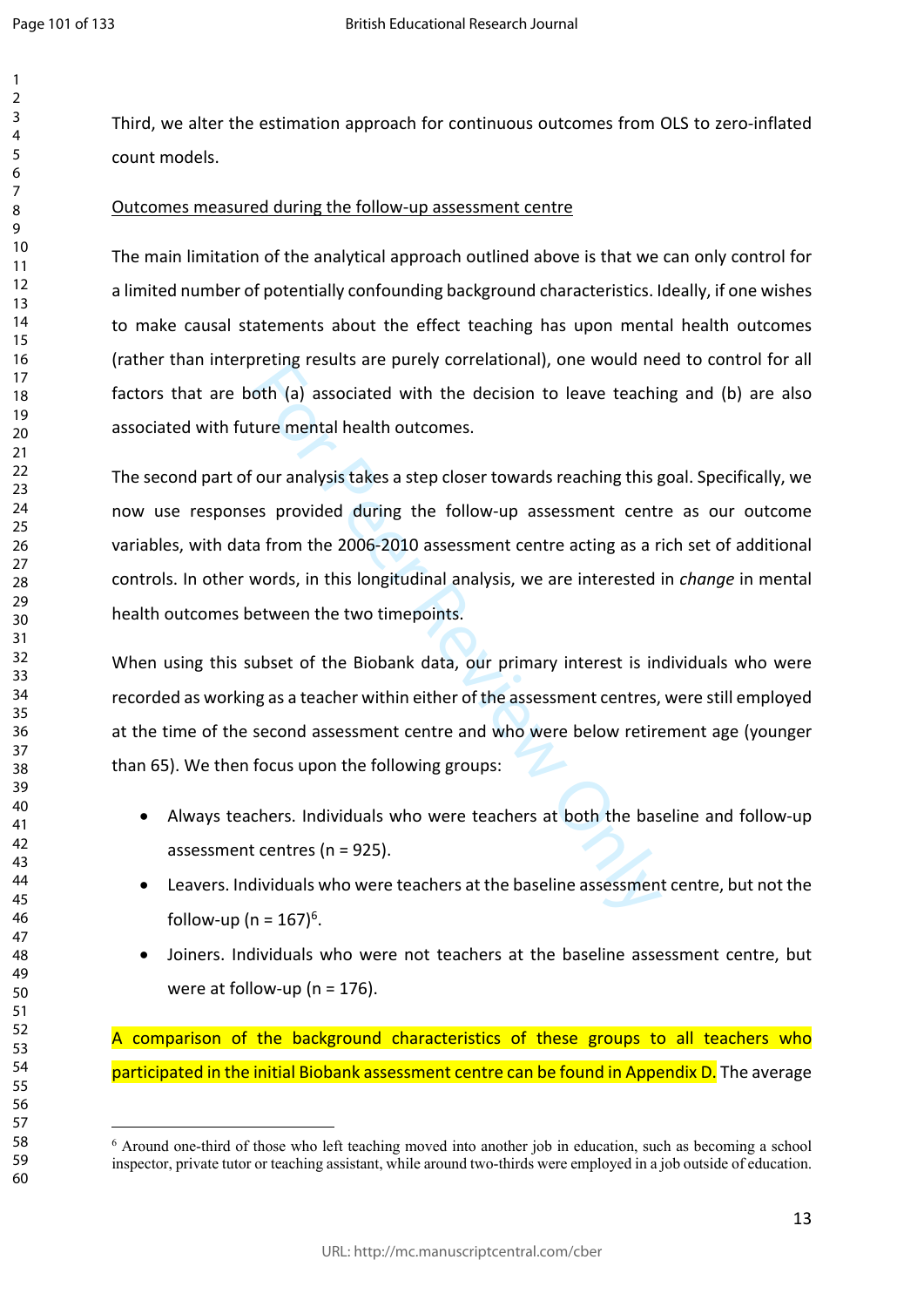amount of time elapsed between the two assessment centre time points within the sample we use within our analysis is around seven years, with an average age of 58 at follow-up.

Our empirical approach is otherwise similar to that presented above, with the main difference being that we can now control for the extremely rich health data collected from participants within the initial assessment centre. Specifically, the model becomes:

$$
link (0) = \alpha + \beta \cdot T + \tau \cdot D + \varphi \cdot M + \rho \cdot F + \delta \cdot BC + \varepsilon
$$
 (2)

Where:

123456789

 $\mathbf{1}$  $\overline{2}$  $\overline{3}$  $\overline{4}$ 5 6  $\overline{7}$ 8 9

O = One of the mental health outcomes collected during the assessment centre (as described above).

ntal health outcomes collected during the assessment<br>
mmy variables capturing whether the individual was w<br>
t centres (reference group), had left the teaching prof<br>
who had joined the profession.<br>
lemographic background va  $T = A$  vector of dummy variables capturing whether the individual was working as a teacher at both assessment centres (reference group), had left the teaching profession between the two time points or who had joined the profession.

D = A vector of demographic background variables such as age, gender, socio-economic status, age they left education, a measure of fluid intelligence, whether they hold a degree and whether a partner lives in the same household.

M = Month that they completed the Biobank assessment centre.

F = Family history of mental illness (reported that their mother, father or sibling suffered from depression or anxiety).

BC = Baseline (assessment centre) controls. This includes depression, anxiety, medications, medical conditions, general health, happiness, job satisfaction, alcohol consumption and sleep as reported during the 2006-2010 assessment centre.

Imputation is again used to account for missing data<sup>7</sup>, while robustness tests using alternative model specifications and inverse probability weighting estimates are provided in Appendix A

<sup>7</sup> The amount of missing data is small for most covariates. The small number of covariates with large amounts of missing data are due to those questions only being included in assessment centres taken at later dates (e.g. questions about happiness were only included in later iterations of the Biobank assessment centre questionnaire) and not because of selective non-response. see Appendix E for further details on missing data by covariate.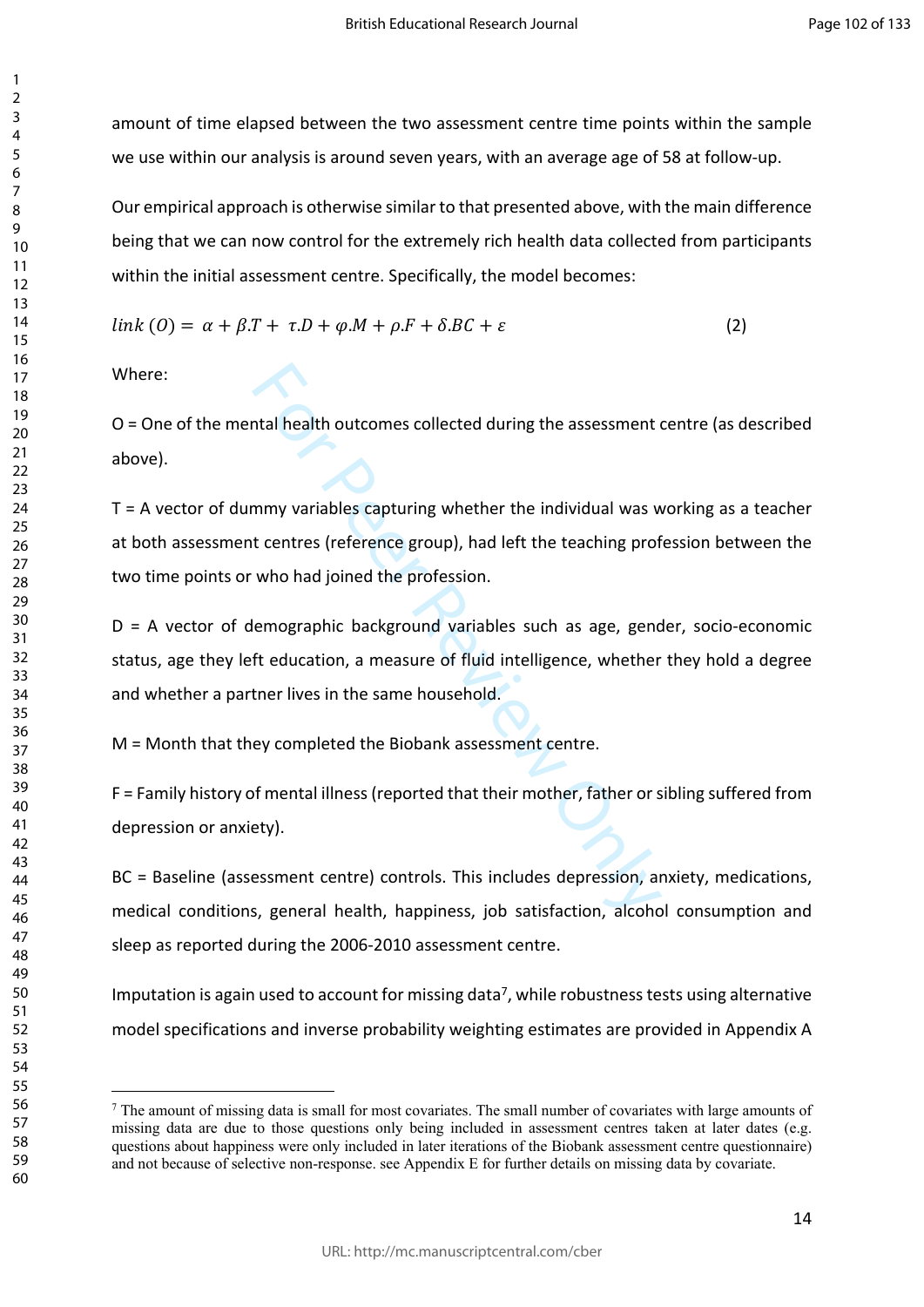$\mathbf{1}$  $\overline{2}$  $\overline{3}$  $\overline{4}$  $\overline{7}$ 

and B. The  $\beta$  estimates from this model now reveal whether individuals who have recently left teaching (and those who have recently joined) have better or worse mental health outcomes than their peers who have worked as teachers throughout this period.

#### Outcomes measured within the 2016 mental health questionnaire

We follow a similar approach in our analysis of the 2016 mental health questionnaire data; information collected during the initial assessment centre act as a rich set of controls, while responses to the 2016 mental health questionnaire are the outcome measures. Our variable of interest is based upon the information provided in the occupational history questionnaire and is defined as follows:

- 1. Always teachers (reference group). Individuals who were employed as teachers at both baseline (initial assessment centre) and at follow-up (2016 mental health questionnaire). N= 1,715.
- 2. Leavers. Those who were employed as teachers at baseline, but employed in another job at follow-up.  $N = 360<sup>8</sup>$ .
- 3. Joiners. Those who not teachers at baseline, but were employed as a teacher at follow-up.  $N = 368$ .

Droman Header quessionnant enterned to the occupational his<br>upon the information provided in the occupational his<br>ultows:<br>chers (reference group). Individuals who were emplo<br>ine (initial assessment centre) and at follow-u Within this part of the analysis, the sample is restricted to those who were still employed and below retirement age (65) when they completed the mental health questionnaire. After making these restrictions, the average age of this analysis sample is 56. A comparison of the background characteristics of these groups to all teachers who participated in the initial Biobank assessment centre can be found in Appendix D. Imputation is again used to account for missing covariate data, while the substantive regression models are specified as outlined in the sub-sections above.

#### Effect sizes

Results are presented in terms of effect sizes; Cohen's d for continuous outcomes and oddsratios for binary or ordinal outcomes. With respect to Cohen's d, we interpret values below

 Around half of those who left teaching entered another job in education (e.g. become an inspector, teaching assistant), while the other half were working outside of education.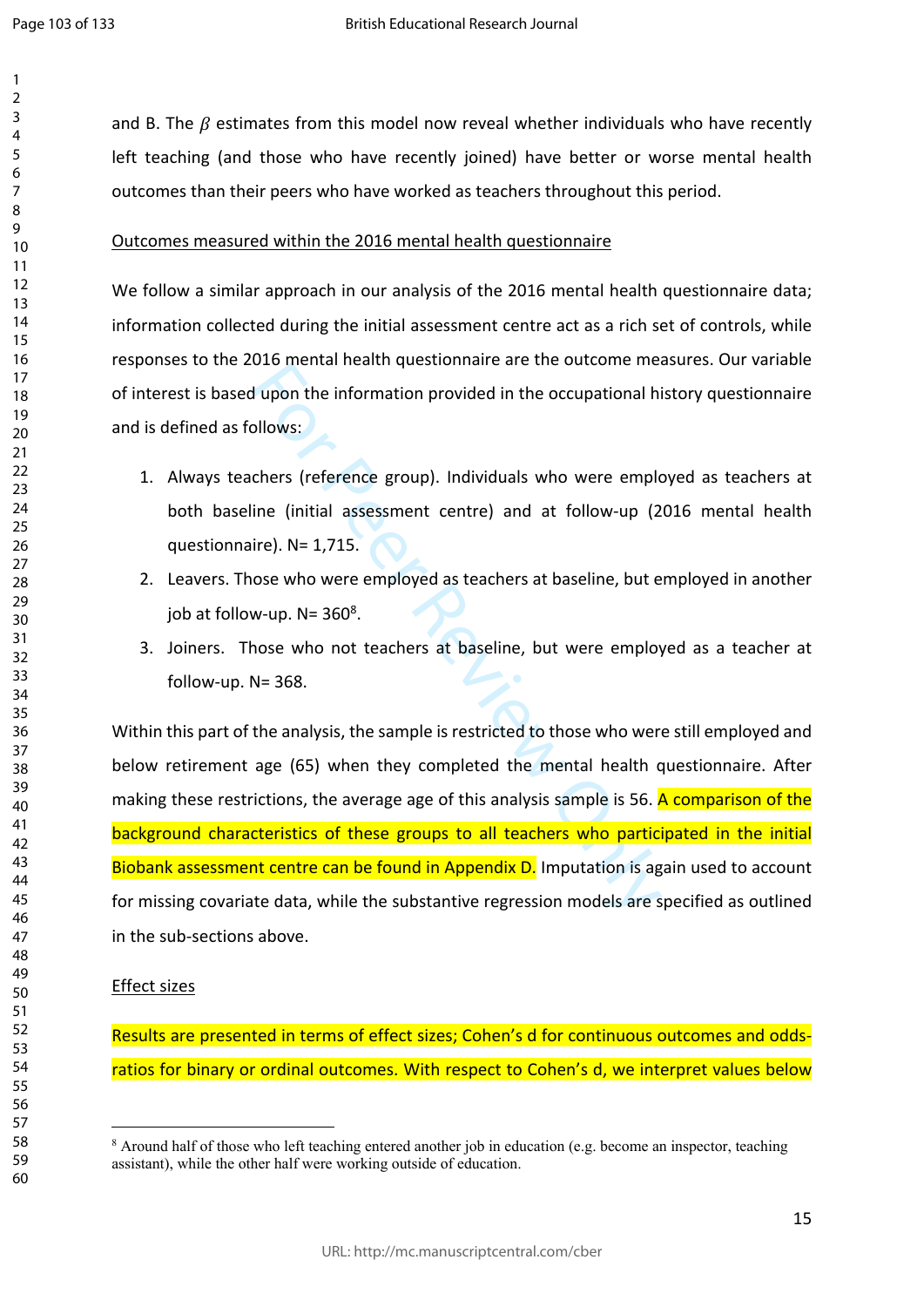0.1 as evidence of essentially no effect. This is based upon two observation. First, metaanalyses have reported much larger effect sizes with respect to the impact of mental health interventions delivered in the workplace. For instance, Carolan, Harris, & Cavanagh (2017) reported an effect size of 0.37 for the impact of occupational mental health interventions upon psychological wellbeing. Second, we argue that an effect size of 0.1 would be substantively very small in this context. For instance, say that a person who left teaching scored an effect size 0.1 lower on the depression scale than those who remained in the profession. This would mean that there is only around a 52.8% chance that a person picked at random from those who have continued to be teachers will have a higher score on the depression scale than a person picked at random from the group who quit teacher for another job. In other words, the probability of suffering depression amongst members of these two groups would be little more than equal. We therefore consider any effect size below 0.1 as trivially small.

#### **4. Results**

123456789

 $\mathbf{1}$  $\overline{2}$ 3  $\overline{4}$ 5 6  $\overline{7}$ 8  $\mathsf{Q}$ 

#### Left teaching before the initial 2006-2010 assessment centre

From those who have continued to be teache<br>
random from those who have continued to be teache<br>
ession scale than a person picked at random from t<br>
er job. In other words, the probability of suffering c<br>
two groups would be The results focusing upon measures collected at the initial assessment centre can be found in Table 2. Starting with anxiety/depression, there is some limited evidence that former teachers have better outcomes on these measures than current teachers. Those individuals who left teaching within the last five years did score slightly lower on the self-reported depression scale than their peers who were still working as teachers (effect size difference of 0.10), though they were no less likely to report taking prescription medicines for common mental health problems (odds ratio = 0.95). Those who had left teaching within the last five years also scored slightly lower, on average, on the neuroticism scale (effect size 0.13). These differences are, however, quite modest in terms of magnitude. Differences are similar (or slightly smaller) when comparing current teachers to those who left the profession more than five years ago. Evidence of a link between teaching and these outcomes is hence mixed.

#### **<< Table 2 >>**

The next set of estimates turns to the issue of sleep. There is little evidence of a difference between current and former teachers in terms of the amount of sleep they get over a typical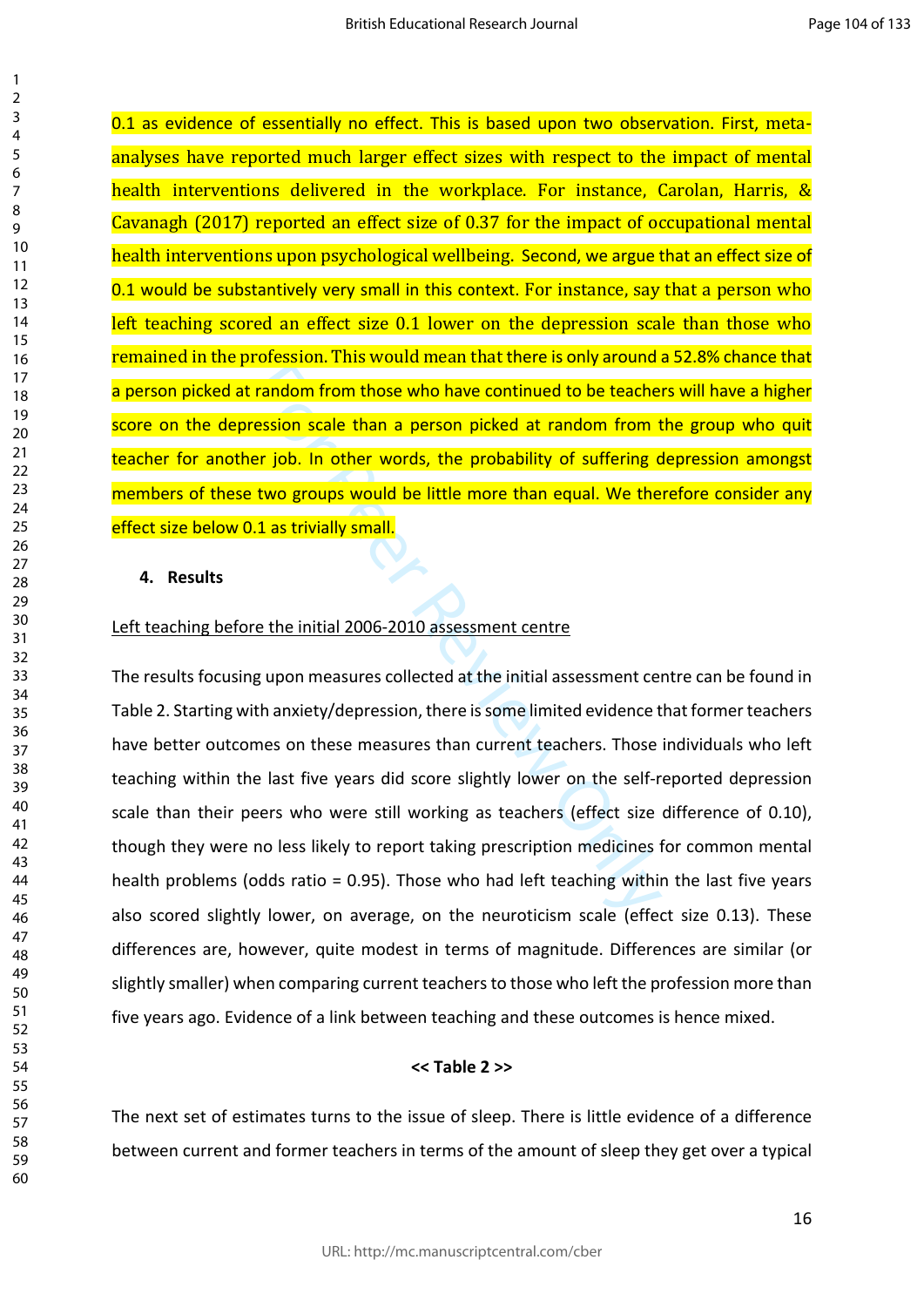$\mathbf{1}$ 

60

24-hour period; differences when expressed as an effect size are all below 0.10. Similarly, individuals who left teaching were slightly less likely to say that they had trouble falling asleep (or woke up during the night) than the reference group (current teachers). However, the effect size is again small (odds ratio  $\approx$  0.90). Any benefits from quitting teaching for one's quality and quantity of sleep are hence likely to be small (if at all).

The third set of outcomes presented in Table 2 refer to the consumption of alcohol. Former teachers are found to drink slightly more regularly than current teachers, though the difference is again relatively modest in magnitude (the estimated odds ratio is, at most, around 1.2). Furthermore, no difference is found between groups in terms of number of units of alcohol consumed each week. This suggests that former teachers drink roughly the same amount as individuals who have remained in teaching,

In relatively modest in magnitude (the estimated odcernore, no difference is found between groups in term<br>ed each week. This suggests that former teachers drired<br>uals who have remained in teaching,<br>of the estimates present Finally, the last set of estimates presented in Table 2 refer to self-reported happiness with different aspects of life. A similar pattern again emerges. The estimated odds ratios mostly hover around one, fluctuating between 0.9 and 1.1, with no clear or obvious pattern. This holds true across most of the five specific areas of life teachers were asked about (e.g. finances, friends, family and health) as well as happiness in life overall. The one exception, where there is a sizeable difference, is happiness at work. Those who quit teaching recently  $$ within the last five years – are happier in their jobs than those who have remained in the profession (odds-ratio 1.42). Yet our overall interpretation of the results presented in Table 2 is that individuals who choose to leave teaching are not generally happier in their life than those continue working in this career.

## Joined / left teaching between the initial assessment centre and follow-up assessment centre

Table 3 replicates the analysis presented in the sub-section above, but is now based upon the longitudinal Biobank data, focusing upon those who attended the assessment centre twice. Recall that this allows us to measure change in outcomes over time, and how these relate to whether individuals moved out, into or remained in the teaching profession. There are perhaps two key points of note (over and above our discussion of the results presented in Table 2).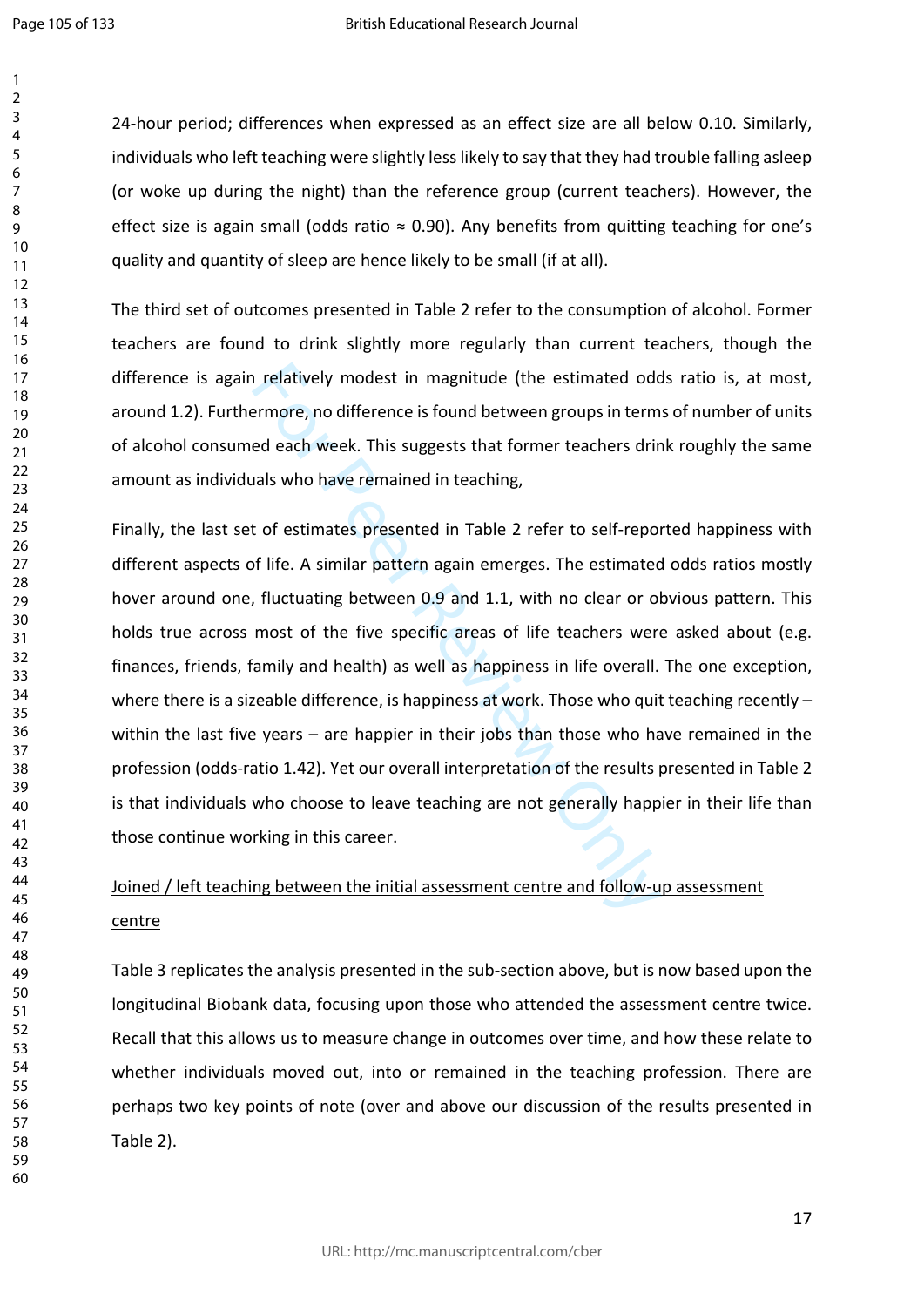#### **<< Table 3 >>**

First, there is some suggestion that that individuals who leave teaching report slightly lower levels of anxiety and depression than those who have remained in the teaching profession. Former teachers score 0.07 standard deviations lower on the self-reported depression scale, while also being somewhat less likely to report taking prescription medicines for common mental health problems (odds ratio 0.45) or reported suffering from depression/anxiety as a medical condition (odds ratio 0.78). Interestingly, those who entered the teaching profession since the baseline assessment centre scored slightly higher on the self-reported depression scale than individuals who were working as teachers at both time points (effect size 0.13) and those who had left teaching for another career (effect size 0.20). Nevertheless, the key message from Table 3 is that leaving teaching to pursue another career may only bring small benefits for one's mental health (if any at all).

assessment centre scored slightly higher on the self-<br>als who were working as teachers at both time points (<br>ft teaching for another career (effect size 0.20). Ne<br>le 3 is that leaving teaching to pursue another career r<br>me Second, the final set of estimates in Table 3 (capturing self-reported happiness) potentially help strengthen the evidence that those individuals who leave teaching have higher levels of job satisfaction than those who continue to work as a teacher as their career. In particular, those who left teaching for other employment reported higher levels of satisfaction with their work than those who stayed in teaching (odds ratio 1.41). Yet this result is very much specific to the work domain; there is no evidence that those who quit teaching were happier with their health, friendships, family, health or, indeed, with life in general.

The final point to note from Table 3 is that the results with respect to sleep and alcohol consumption are largely the same as Table 2. In other words, there is little evidence that working as a teacher has an impact upon difficulties with sleeping and alcohol consumption.

#### Joined / left teaching between the initial assessment centre and the mental health follow-up

Finally, Table 4 presents results from our second longitudinal analysis, where the initial 2006- 2010 assessment centre is the baseline, while the 2016 mental health questionnaire captures the outcomes.

**<< Table 4 >>**

 $\mathbf{1}$  $\overline{2}$  $\overline{4}$  $\mathsf{Q}$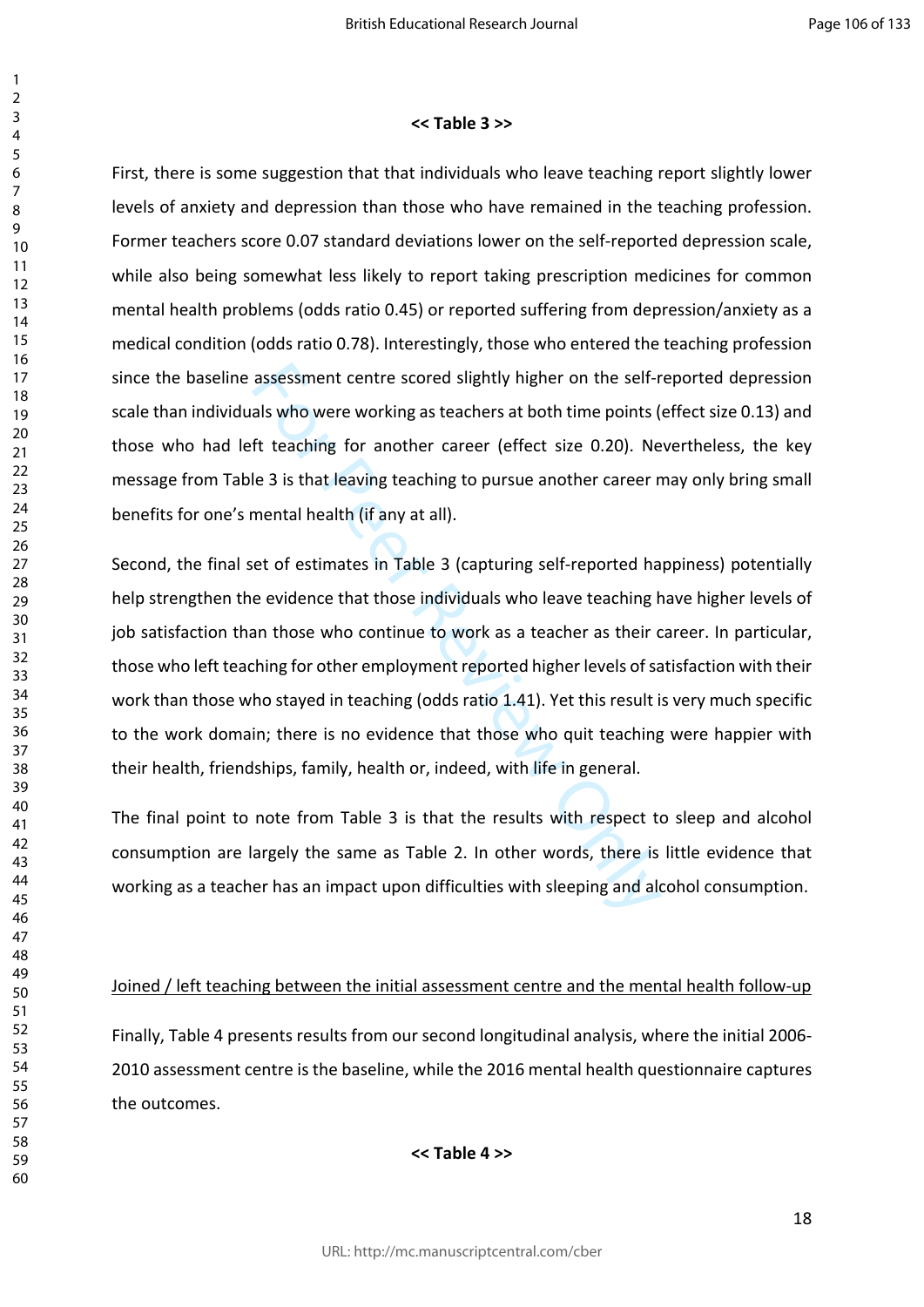$\mathbf{1}$  $\overline{2}$ 

Table 4 again suggests that, if there are any differences in depression or anxiety between current and former teachers, they are trivially small. Differences in terms of effect sizes are consistently below 0.1 on the anxiety and depression scales (e.g. there is just a 0.06 standard deviation difference between current and former teachers on the self-reported depression scale). Similarly, there is little difference between current and former teachers in terms of their happiness (either overall or with their health), alcohol consumption and whether they believe that their life is meaningful.

#### Additional analyses in appendices

A series of additional analyses are presented within the appendices, investigating the sensitivity of our results to the different methods used. In summary:

- is in appendices<br>
onal analyses are presented within the appendices<br>
sults to the different methods used. In summary:<br>
investigates how results change when using a different<br>
tinue to find some evidence that those individu **•** Appendix A investigates how results change when using a different set of controls. In this we continue to find some evidence that those individuals who left teaching are somewhat happier in their work. Otherwise, the results remained mixed, with no clear evidence that those who left teaching have clearly better mental health and wellbeing outcomes than other groups.
- Appendix B uses Inverse Probability Weighting (IPW) to adjust for covariates, rather than regression modelling. The clearest result is again that those individuals who leave teaching are somewhat happier with their work, though differences for the other outcomes tend to be small and often differ across the different approaches.
- Appendix C alters the regression modelling approach used the analysis of the anxiety, depression and Neuroticism outcome scales, accounting for the fact that many people are clustered at a single score (zero). There continues to be little evidence of sizeable differences in these outcomes between individuals who decide to join, leave and remain in the teaching profession.
- Appendix F provides alternative estimates for our models using the follow-up assessment centre and mental health questionnaire data. In particular, all prior outcome measures are removed from the model, to investigate the extent that these factors may confound the results. Interestingly, the change in the coefficients between model specifications is relatively small. This may either suggest that (a) the selection mechanism for leaving teaching for another job is relatively weak (or at least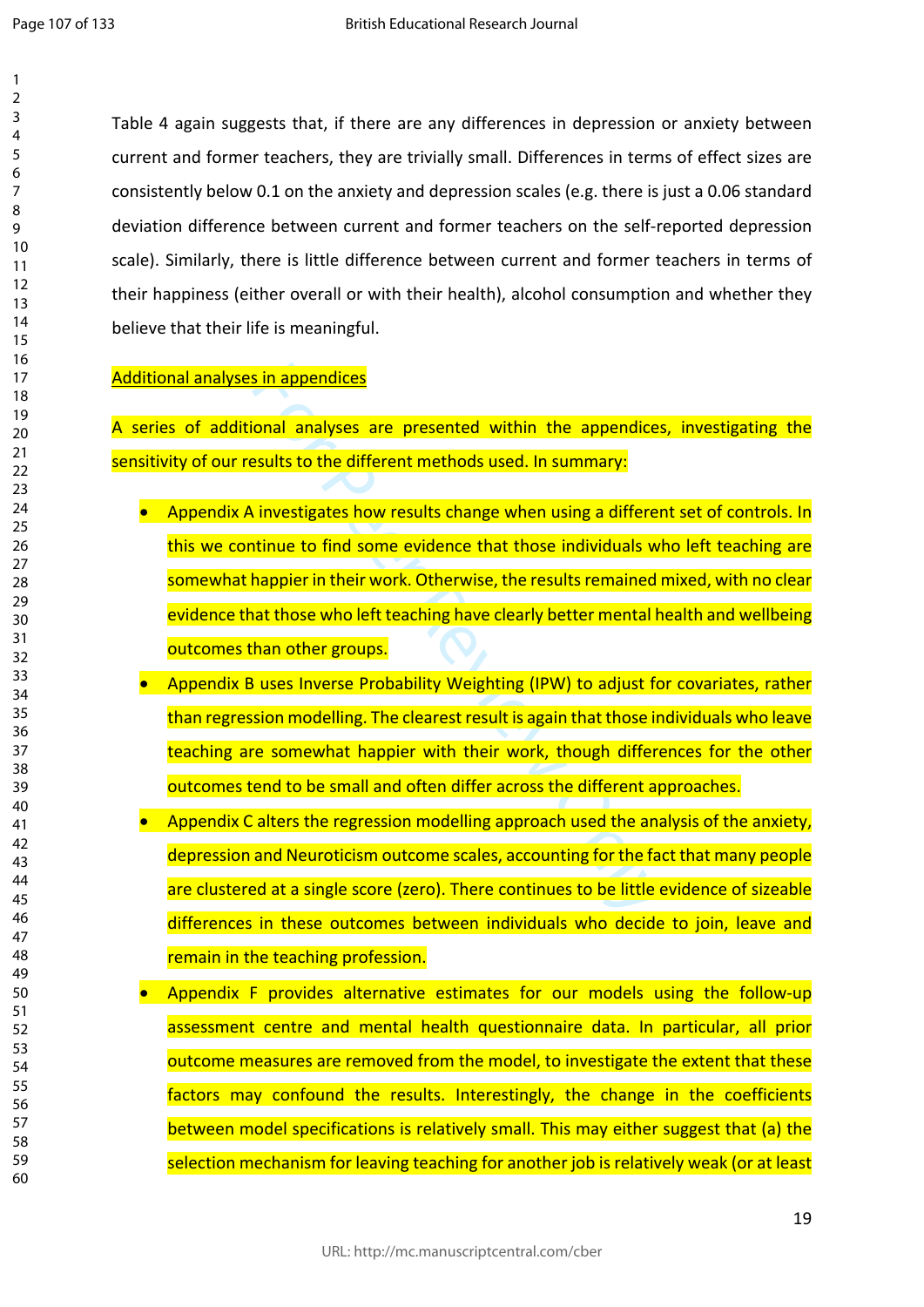not driven by concerns about wellbeing / mental health) or (b) that selection into/out of teaching is being driven by factors that the Biobank dataset does not measure.

#### Summary

 $\mathbf{1}$  $\overline{2}$  $\overline{3}$  $\overline{4}$  $\overline{7}$ 

In summary, the evidence for whether leaving teaching leads to lower levels of depression and anxiety is mixed. Although small improvements in these outcomes were observed within a subset of our analyses, at other times no impact was found. Our conclusion is therefore that any reduction in anxiety / depression from leaving teaching is likely to be (on average) very small, at best.

more and Worth (2017), there is some suggestion than the more and Worth (2017), there is some suggestion than the up being somewhat happier in their work than the up being somewhat happier in their work than the up the up Consistent with Bamford and Worth (2017), there is some suggestion that those who decide to quit teaching end up being somewhat happier in their work than those who choose to remain. Yet, critically, this does not seem to translate into greater levels of happiness in other areas of life, including satisfaction with health or happiness overall. Consequently, the benefits of leaving teaching for one's happiness seems to be relatively minor, and concentrated in satisfaction with work. Finally, there is little evidence that the decision to leave teaching has any meaningful impact upon alcohol consumption (a mechanism many adults use to cope with stress) or quality of sleep (a marker of anxiety).

This leads us to reach an overall conclusion that leaving teaching for another job is unlikely to bring significant benefits to well-being or mental health.

#### **5. Conclusions**

It is widely thought that teaching is a demanding job, due to the long working hours, the stress imposed by the accountability system and the challenge of having to manage often disruptive classrooms (De Carlo et al., 2019). Across the UK, and England in particular, this has led to many teachers considering a change of career (Perryman & Calvert, 2019). Indeed, in a recent international study, half of secondary teachers in England said that they wondered whether they should have chosen another profession – higher than in almost any other country across the world (Jerrim and Sims 2019). Critically, in a recent survey of teachers in England who quit the profession, half said that their job was making them ill (Perryman & Calvert, 2019) and a high number of teachers interviewed in the Teacher Wellbeing Index (2018) experienced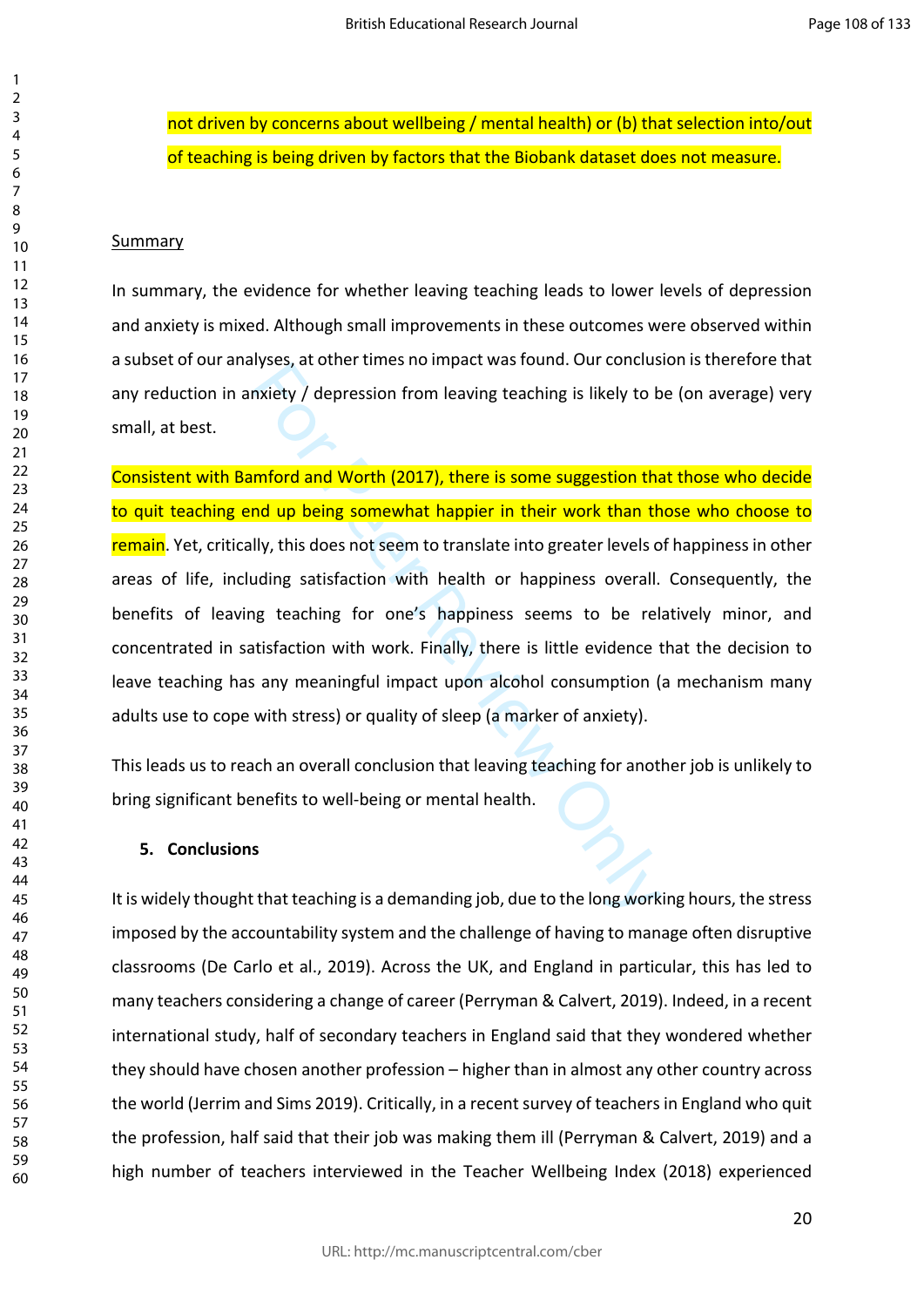anxiety, depression or acute stress (Education Support Partnership, 2018). But is life really that much better for those individuals who decide to quit teaching to pursue a different job? This paper has presented important new evidence on this issue, with a particular focus upon how leaving teaching is linked to well-being and mental health.

nd often changed in both magnitude and direction d<br>a taken. The one exception is happiness with work (job<br>onsistent improvement for those who have recentl<br>servations are important in interpreting this finding. Fi<br>earch a r Looking across an array of outcomes, and using several different empirical approaches, we have found little evidence of a link between leaving teaching, lower prevalence of mental health problems and higher levels of general well-being. Throughout our analysis, effect sizes have been small and often changed in both magnitude and direction depending upon the empirical approach taken. The one exception is happiness with work (job satisfaction), where we find a fairly consistent improvement for those who have recently left the teaching profession. Two observations are important in interpreting this finding. First, this is consistent with empirical research a range of occupations, which finds that job satisfaction tends to fall in the period prior to an individual quitting a job, before rising during the early stages of their new employment (Chadi & Hetschko, 2018; Gielen, 2013; Longhi et al., 2019). Second, we do not observe reductions in job satisfaction for those joining the teaching profession. Taken together, this suggests that the increase in job satisfaction for those leaving teaching is not indicative of any particular problem with teaching. Rather, it is more likely to reflect a natural process by which those who are less suited to the job move into alternative occupations (Gielen, 2013).

There are, of course, limitations with this paper and the need for future research. Five important issues stand out. First, some of the occupational career data has been based upon respondents recalling and accurately reporting such information. Although our focus upon relatively recent timepoints should limit the impact this has upon our analysis, collection of prospective longitudinal data from a cohort of teachers (tracking their entry and exits from the profession) would represent an important advance in the literature. Second, although a number of potential confounding factors were controlled within our analysis, our estimates continue to rely upon a (untestable) selection-upon-observables assumption if they are to be interpreted as causal effects. Third, while we have considered some "harder" evidence of poor mental health (e.g. prescription of antidepressant medicines), many of the outcome measures we investigated are based upon self-completion questionnaires. Although this is standard within this literature (Lenderink & Zoer, 2012), further work using a wider array of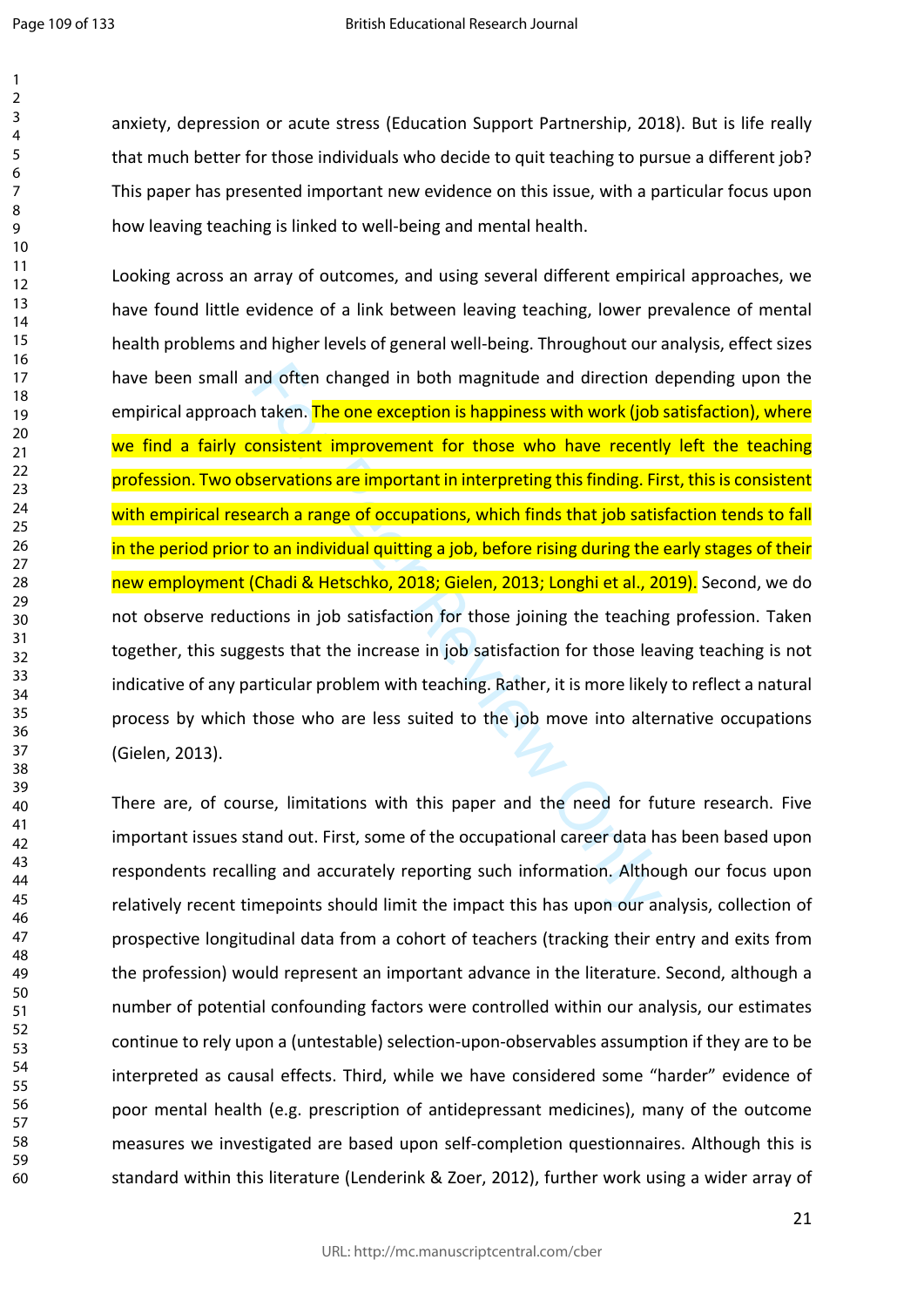outcome data (e.g. primary care records) would represent a further step forward in this field. Fourth, the number of current and former teachers included within our analysis is relatively modest (in the hundreds rather than the thousands). Larger samples in the future would likely yield more precise results. Finally, the Biobank data is a convenience sample focused upon middle-aged participants, which is not representative of the wider teacher population. In particular, all participants were aged between 40 and 65, meaning it is not possible to generalise our findings to younger age groups. Future work using nationally representative data would undoubtedly enhance the external validity of our findings.

rely to my control Despite these limitations, we believe that this paper has helped to advance our knowledge of teacher well-being and their mental health. At a time when many teachers are thinking about leaving for another career, it is vital that they are fully informed about the likely consequences. For those teachers who are not satisfied with their work, changing jobs may lead to an increase in job satisfaction. However, our results suggest that quitting teaching for alternative employment is unlikely to lead to improvements in general well-being or mental health. With respect to the latter outcomes, teaching does not stand out relative to other occupations.

 $\mathbf{1}$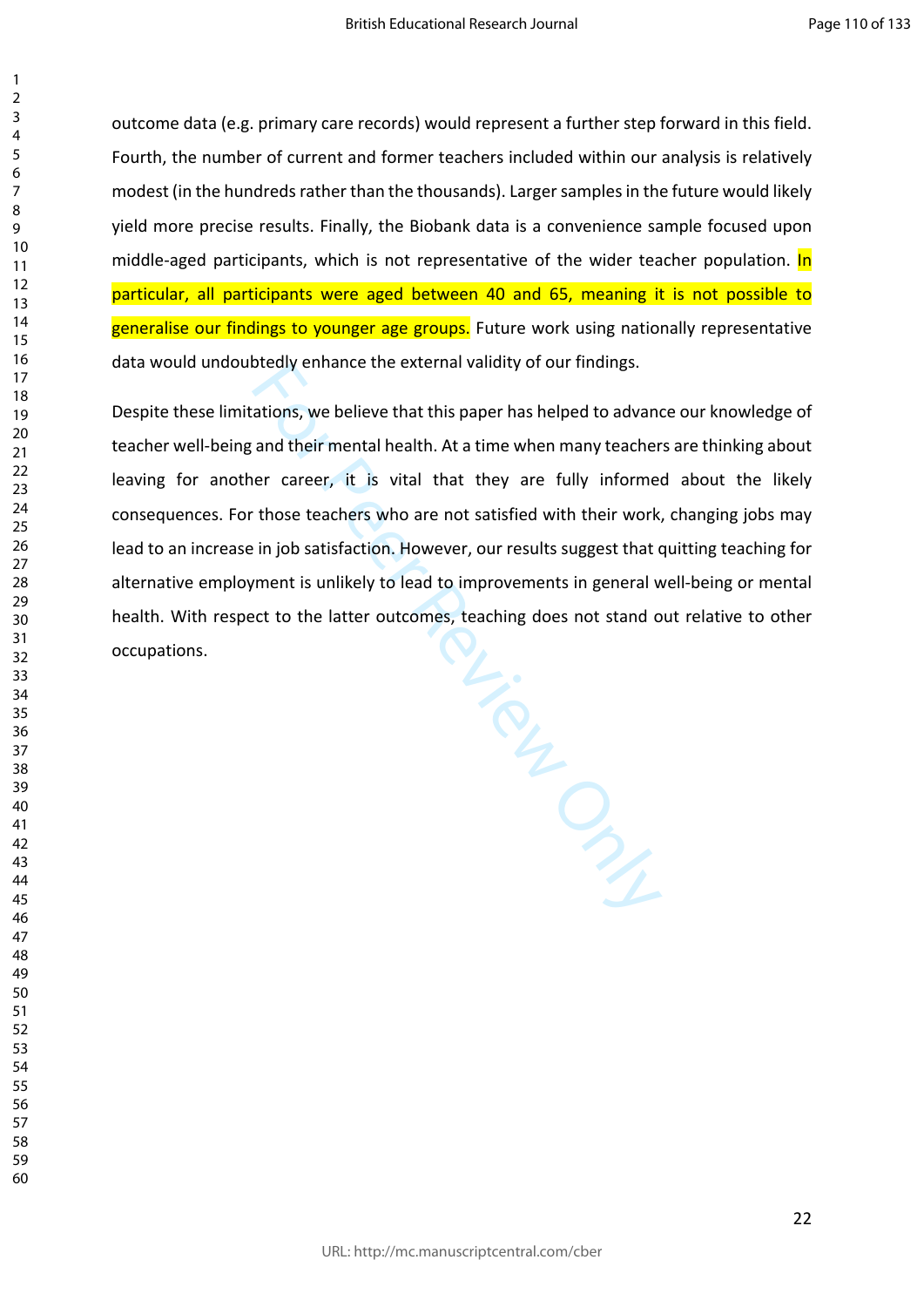$\mathbf{1}$  $\overline{2}$ 

#### $\overline{3}$  $\overline{4}$  $\overline{7}$

 

### Data availability

The data that support the findings of this study are available from the UK Biobank. Restrictions apply to the availability of these data, which were used under license for this study. Data are available from https://www.ukbiobank.ac.uk/with the permission of the UK Biobank.

### Ethical guidelines

The paper was produced following the BERA ethical guidelines ([https://www.bera.ac.uk/\)](https://www.bera.ac.uk/). The project was approved by the UCL Institute of Education ethics committee (REC 1158).

### Conflicts of Interest

The authors have no conflict of interest.

### Funding

boduced following the BERA ethical guidelines (https:/<br>proved by the UCL Institute of Education ethics comm<br>it<br>t<br>t<br>no conflict of interest.<br>en funded by the Nuffield Foundation. The Nuffield<br>table trust with a mission to a The paper has been funded by the Nuffield Foundation. The Nuffield Foundation is an independent charitable trust with a mission to advance social well-being. It funds research that informs social policy, primarily in Education, Welfare, and Justice. It also funds student programmes that provide opportunities for young people to develop skills in quantitative and scientific methods. The Nuffield Foundation is the founder and co-funder of the Nuffield Council on Bioethics and the Ada Lovelace Institute. The Foundation has funded this project, but the views expressed are those of the authors and not necessarily the Foundation. Visit [www.nuffieldfoundation.org](http://www.nuffieldfoundation.org).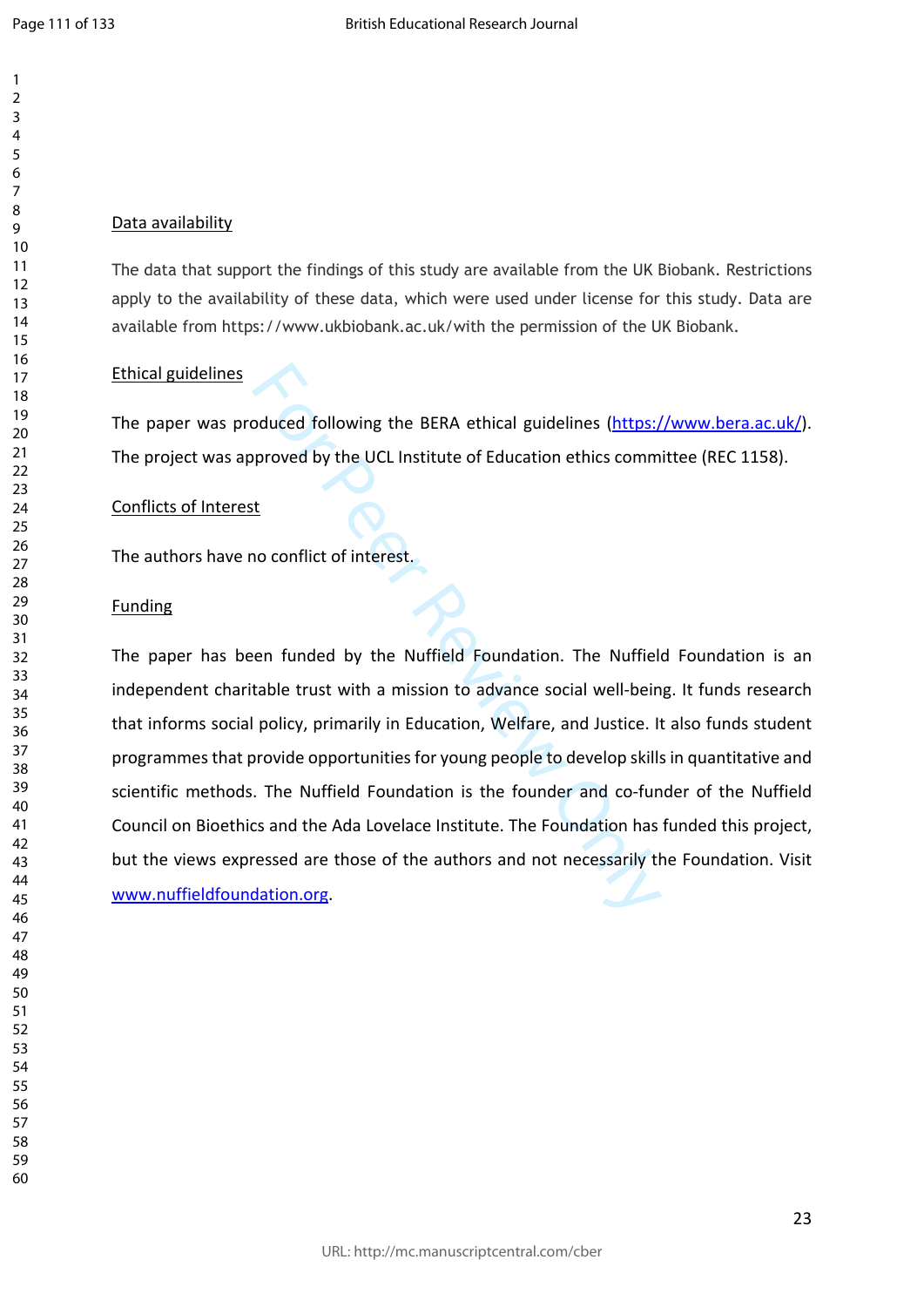## References

- Appleton, A., & James, R. (2018). Adults (18-75) in the UK who drink alcohol for coping reasons. Drinkaware research report. Accessed 04/07/2019 from <https://www.drinkaware.co.uk/media/1852/drinking-to-cope-jan-2018.pdf>
- Bamford, S., & Worth, J. (2017). Is the grass greener beyond teaching? Slough: NFER. Accessed 04/07/2019 from [https://www.nfer.ac.uk/teacher-retention-and-turnover](https://www.nfer.ac.uk/teacher-retention-and-turnover-research-research-update-3-is-the-grass-greener-beyond-teaching)[research-research-update-3-is-the-grass-greener-beyond-teaching](https://www.nfer.ac.uk/teacher-retention-and-turnover-research-research-update-3-is-the-grass-greener-beyond-teaching)
- Berryhill, J., Linney, J., & Fromewick, J. (2009). The effects of education accountability on teachers: are policies too stress provoking for their own good? *International Journal of Education Policy & Leadership, 4*(5), 1-14.
- Borman, G. D., & Dowling, N. M. (2008). Teacher attrition and retention: A meta-analytic and narrative review of the research. *Review of Educational Research, 78*(3), 367-409.
- Culver, S., Wolfle, L., & Cross, L.H. (1990). Testing a model of teacher satisfaction for blacks and whites, *American Educational Research Journal, 27*(2), 323-349.
- Carolan, S., Harris, P., & Cavanagh, K. (2017). Improving employee well-being and effectiveness: systematic review and meta-analysis of web-based psychological interventions delivered in the workplace. *Journal of Medical Internet Research, 19*(7).
- Chadi, A., & Hetschko, C. (2018). The magic of the new: How job changes affect job satisfaction. *Journal of Economics & Management Strategy*, *27*(1), 23-39.
- Clark, A. (2010). Work, jobs, and well-being across the millennium. *International differences in well-being*, 436-468.
- Creek, J., & Hughes, A. (2008). Occupation and health: a review of selected literature. *British Journal of Occupational Therapy*, *71*(11), 456-468.
- De Carlo, A., Girardi, D., Falco, A., Dal Corso, L., Di Sipio, A. (2019). When does work interfere with teachers' private life? An application of the job demands-resources model. *Frontiers in Psychology, 10*(1).
- fr.  $m$ , consumed, and the people on the medicies too stress provoking for their own good? *In nolicy & Leadership,* 4(5), 1-14.<br> *n Policy & Leadership,* 4(5), 1-14.<br> *n Policy & Leadership,* 4(5), 1-14.<br>
L., & Cross, De Matteis, S., Jarvis, D., Young, H., Young, A., Allen, N., Potts, J., Darnton, A., Rushton, L., & Cullinan, P. (2017). Occupational self-coding and automatic recording (OSCAR): a novel web-based tool to collect and code lifetime job histories in large population-based studies. *Scandinavian Journal of Work, Environment and Health, 43*(2), 181-186.
- den Brok, P., Wubbels, T., & Van Tartwijk, J. (2017). Exploring beginning teachers' attrition in the Netherlands. *Teachers and Teaching*, 23(8), 881-895.
- Dolton, P., & Klaauw, W. V. D. (1995). Leaving teaching in the UK: A duration analysis. *The Economic Journal*, *105*(429), 431-444.
- Education Support Partnership, 2018. *Teacher Wellbeing Index 2018*. Accessed 04/11/2019 from

[https://www.educationsupportpartnership.org.uk/sites/default/files/teacher\\_wellbe](https://www.educationsupportpartnership.org.uk/sites/default/files/teacher_wellbeing_index_2018.pdf) [ing\\_index\\_2018.pdf](https://www.educationsupportpartnership.org.uk/sites/default/files/teacher_wellbeing_index_2018.pdf)

Freeman, D., Sheaves, B., Goodwin, G. M., Yu, L. M., Nickless, A., Harrison, P. J., ... & Hinds, C. (2017). The effects of improving sleep on mental health (OASIS): a randomised controlled trial with mediation analysis. *The Lancet Psychiatry, 4*(10), 749-758.

 $\mathbf{1}$  $\overline{2}$  $\overline{3}$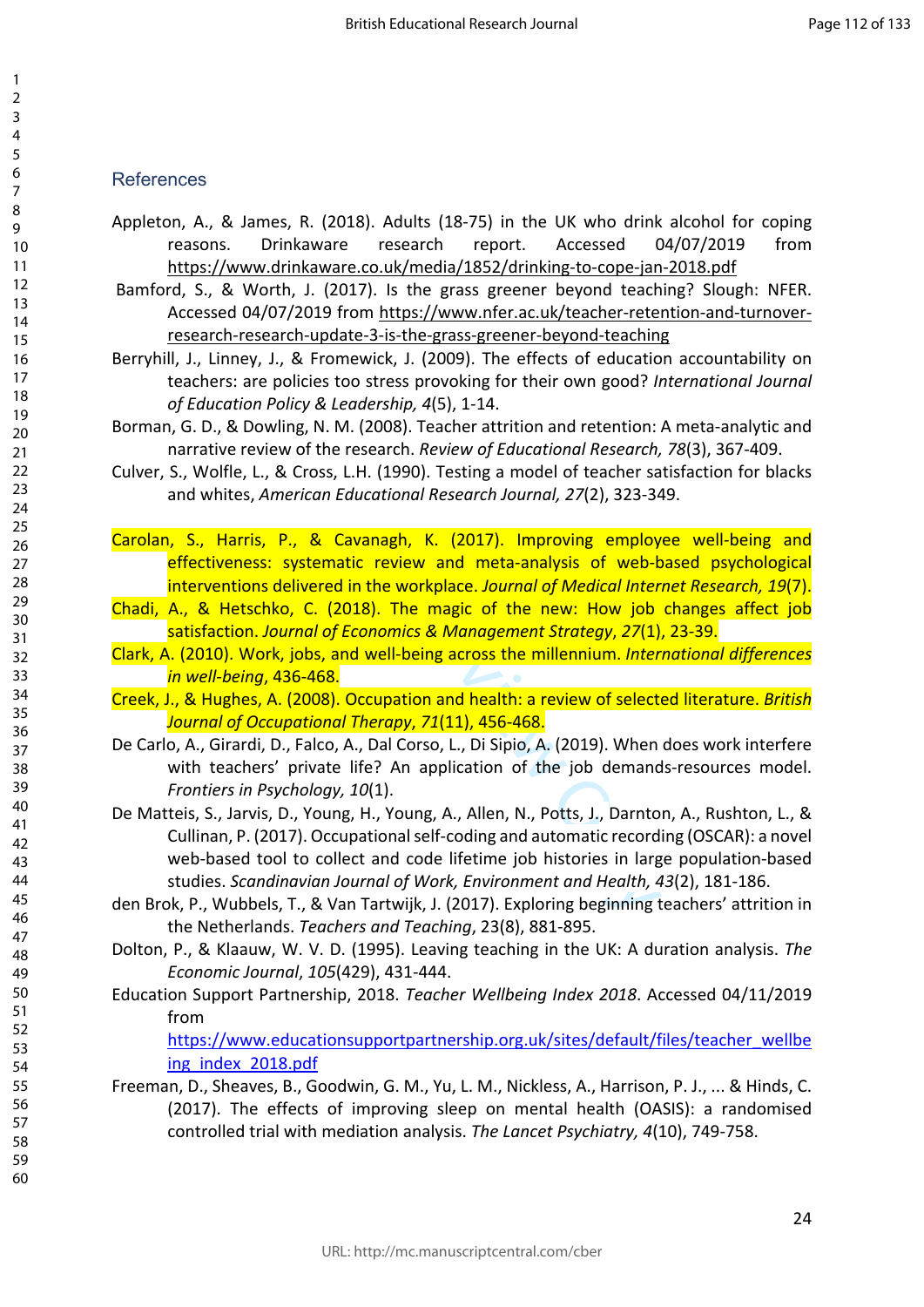$\mathbf{1}$  $\overline{2}$ 

- 123456789 3  $\overline{4}$ 5 6  $\overline{7}$ 8 9 10 11 12 13 14 15 16 17 18 19 20 21 22 23 24 25 26 27 28 29 30 31 32 33 34 35 36 37 38 39 40 41 42 43 44 45 46 47 48 49 50 51 52 53 54 55 56 57 58 59 60
- Fujishiro, K., Farley, A., Kellemen, M., & Swoboda, C. (2017). Exploring associations between state education initiatives and teachers' sleep: A social-ecological approach. *Social Science and Medicine, 191*, 151-159.
	- Gallagher, M., Muldoon, O. T., & Pettigrew, J. (2015). An integrative review of social and occupational factors influencing health and wellbeing. *Frontiers in Psychology*, *6* .
	- Gielen, A. C. (2013). Repeated job quits: stepping stones or learning about quality?. *IZA Journal of European Labor Studies*, *2*(7).
	- Howes, L. M., & Goodman-Delahunty, J. (2015). Teachers' career decisions: Perspectives on choosing teaching careers, and on staying or leaving. *Issues in Educational Research, 25*(1), 18.
	- Jerrim, J. and Sims, S. 2019. The Teaching and Learning International Survey 2018. Department for Education Research Report. Accessed 04/07/2019 from [https://assets.publishing.service.gov.uk/government/uploads/system/uploads/attac](https://assets.publishing.service.gov.uk/government/uploads/system/uploads/attachment_data/file/809737/TALIS_2018_research.pdf) [hment\\_data/file/809737/TALIS\\_2018\\_research.pdf](https://assets.publishing.service.gov.uk/government/uploads/system/uploads/attachment_data/file/809737/TALIS_2018_research.pdf)
	- Johnson, S., Cooper, C., Cartwright, S., Doland, I., Taylor, P., & Millet, C. (2005). The experience of work-related stress across occupations. *Journal of Managerial Psychology,* 20(2), 178-187.
	- t for Education Research Report. Accessed<br>
	ets.publishing.service.gov.uk/government/uploads/sys<br>
	a/file/809737/TALIS\_2018\_research.pdf<br>
	r, C., Cartwright, S., Doland, I., Taylor, P., & Millet, C. (2C<br>
	ated stress across oc Kidger, J., Brockman, R., Tilling, K., Campbell, R., Ford, T., Araya, R., King, M., & Gunnell, D. (2016). Teachers' wellbeing and depressive symptoms, and associated risk factors: A large cross-sectional study in English secondary schools*. Journal of Affective Disorders, 192*, 76-82.
	- Longhi, S., Nandi, A., Bryan, M., Connolly, S., & Gedikli, C. (2019). *Do all job changes increase wellbeing?* What Works Wellbeing.
	- Mérida-López, S., & Extremera, N. (2017). Emotional intelligence and teacher burnout: A systematic review. *International Journal of Educational Research, 85*, 121-130.
	- Lenderink, A., & Zoer, I. (2012). *Review on the validity and reliability of self-reported workrelated illness*. Health and Safety Executive Research Report RR903. Accessed 04/07/2019 from http://www.hse.gov.uk/research/rrpdf/rr903.pdf
	- Mercer, D., & Evans, B. (1991). Professional myopia: Job satisfaction and the management of teachers. *School Organization, 11*(3), 291-301.
	- Mérida-López, S. & Extremera, N. (2017). Emotional intelligence and teacher burnout: A systematic review. *International Journal of Educational Research, 85*, 121-130.
	- McCormack, A., Edmondson-Jones, M., Fortnum, H., Dawes, P., Middleton, H., Munro, K., & Moore, D. (2015). Investigating the association between tinnitus severity and symptoms of depression and anxiety, while controlling for neuroticism, in a large middle-aged UK population. *International Journal of Audiology, 54*(9): 599-604.
	- McIntyre, J. (2010). Why they sat still: the ideas and values of long-serving teachers in challenging inner-city schools in England. *Teachers and Teaching: theory and practice, 16*(5), 595-614.
	- Perryman, J., & Calvert, G. (2019). What motivates people to teach, and why do they leave? Accountability, performativity and teacher retention. *British Journal of Educational Studies*, *68*(1), 3-23.
- Peters, E., John, A., Bowen, R., Baetz, M., & Balbuena, L. (2018). Neuroticism and suicide in a general population cohort: results from the UK Biobank Project. *BJPsych Open*, *4*(2), 62–68.
- Ravesteijn, B., van Kippersluis, H., & van Doorslaer, E. (2013). The Contribution of Occupation to Health Inequality. *Research on Economic Inequality*, *21*, 1-20.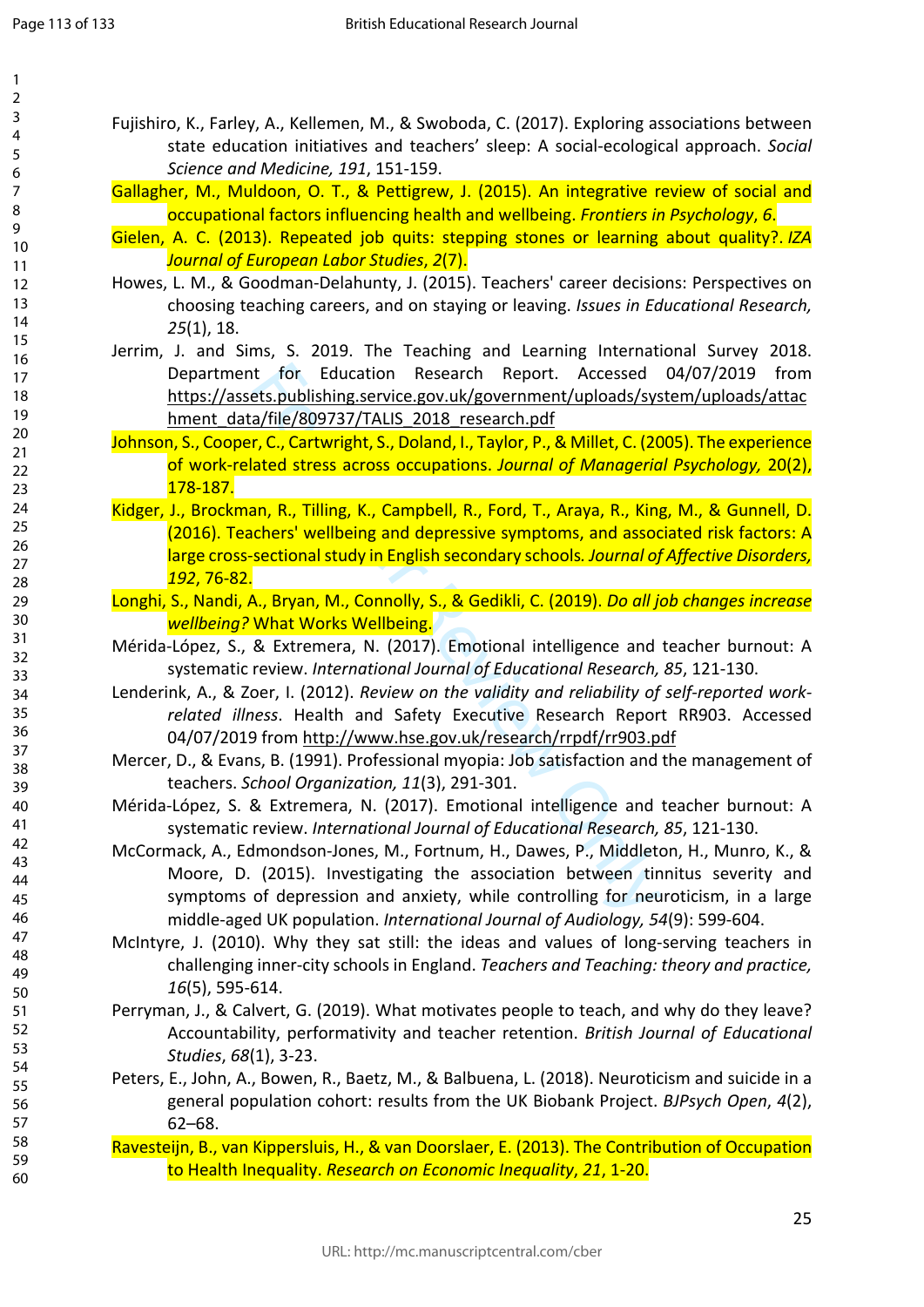- Ravesteijn, B., Kippersluis, H. V., & Doorslaer, E. V. (2018). The wear and tear on health: What is the role of occupation?. *Health Economics*, *27*(2), e69-e86.
- Scheuch, K., Haufe, E., & Seibt, R. (2015). Teachers' health. *Deutsches Ärzteblatt International*, (20), 347.
- Sims, S., & Allen, R. (2018). Identifying schools with high usage and high loss of newly qualified teachers. *National Institute Economic Review*, 243(1), R27-R36
- Smithers, A. (1990). *Teacher Loss*. Manchester: University of Manchester.

 $\mathbf{1}$  $\overline{2}$  $\overline{3}$  $\overline{4}$  $\overline{7}$ 

- Stansfeld, S., Rasul, F, Head, J., & Singleton, N. (2011). Occupation and mental health in a national UK survey. *Social Psychiatry and Psychiatric Epidemiology 46*(2), 101–110.
- Tapper, J. (2018, 13 May). Burned out: why are so many teachers quitting or off sick with stress? *The Guardian.*
- Taylor, M., Rode, L., Bjørngaard, J., Taylor, A., Bojesen, S., Åsvold, B., Gabrielsen, M., Lewis, G., Nordestgaard, B., Romundstad, P., Hickman, M., & Munafò, M. (2018). Is smoking heaviness causally associated with alcohol use? A Mendelian randomization study in four European cohorts, *International Journal of Epidemiology, 47*(4), 1098–1105.
- Per Review Only Tye, B., & O'brien, L. (2002). Why are experienced teachers leaving the profession?. *Phi Delta Kappan, 84*(1), 24-32.

URL: http://mc.manuscriptcentral.com/cber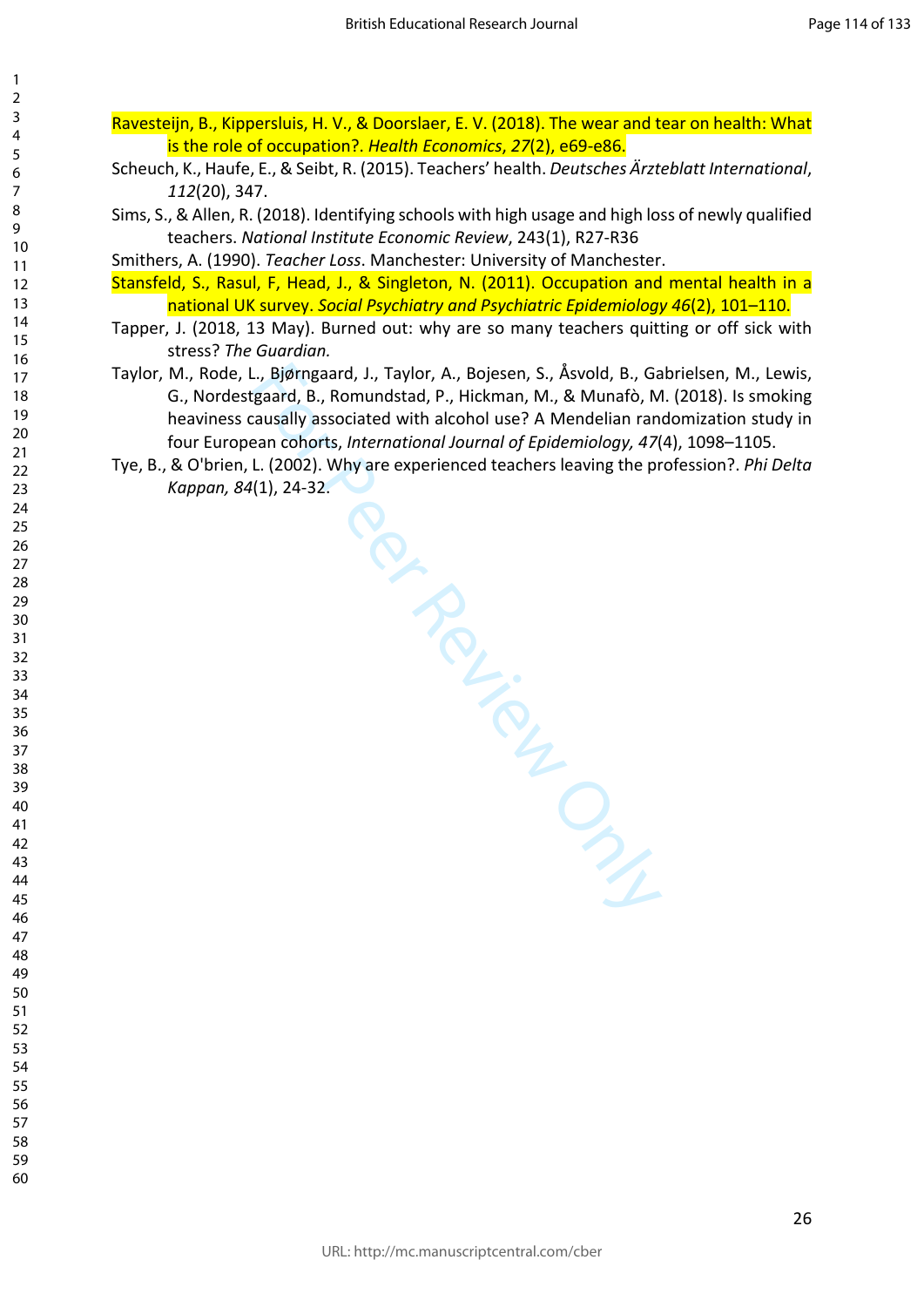$\mathbf{1}$  $\overline{2}$  $\overline{4}$  $\overline{7}$ 

### **Table 1. Characteristics of the Biobank sample compared to population estimates**

|                            | <b>Biobank</b> |                 | <b>Population estimate</b> |
|----------------------------|----------------|-----------------|----------------------------|
|                            |                | <b>Estimate</b> | <b>Source</b>              |
| Average age                | 53             | 51              | <b>LFS</b>                 |
| % male                     | 27%            | 27%             | <b>LFS</b>                 |
| % children in household    | 53%            | 44%             | <b>LFS</b>                 |
| % Partner in household     | 76%            | 74%             | <b>LFS</b>                 |
| % hold a degree            | 84%            | 75%             | <b>LFS</b>                 |
| Average age left school    | 20             | 21              | <b>LFS</b>                 |
| Born outside UK            | 7%             | 7%              | <b>LFS</b>                 |
| Homeowner                  | 95%            | 94%             | <b>LFS</b>                 |
| Smoker                     | 6%             | 4%              | APS 2010                   |
| % poor general health      | 1%             | 1%              | <b>NCDS 2008</b>           |
| % fair general health      | 14%            | 7%              | <b>NCDS 2008</b>           |
| % good general health      | 63%            | 65%             | <b>NCDS 2008</b>           |
| % excellent general health | 22%            | 26%             | <b>NCDS 2008</b>           |
| <b>Total teachers</b>      | 16,622         |                 |                            |

ais.y Notes: LFS = Labour Force Survey data for 40-65-year-old teachers from January-March sweeps 2007,2008 and 2009. APS = Annual Population Survey data from 2010 for 40-65-year-old teachers. NCDS = National Child Development Survey from 2008 (when respondents were 50-years-old). The NCDS data for 'good' and 'very good' general health has been combined. APS 2010 data based upon information across all education and teaching professionals.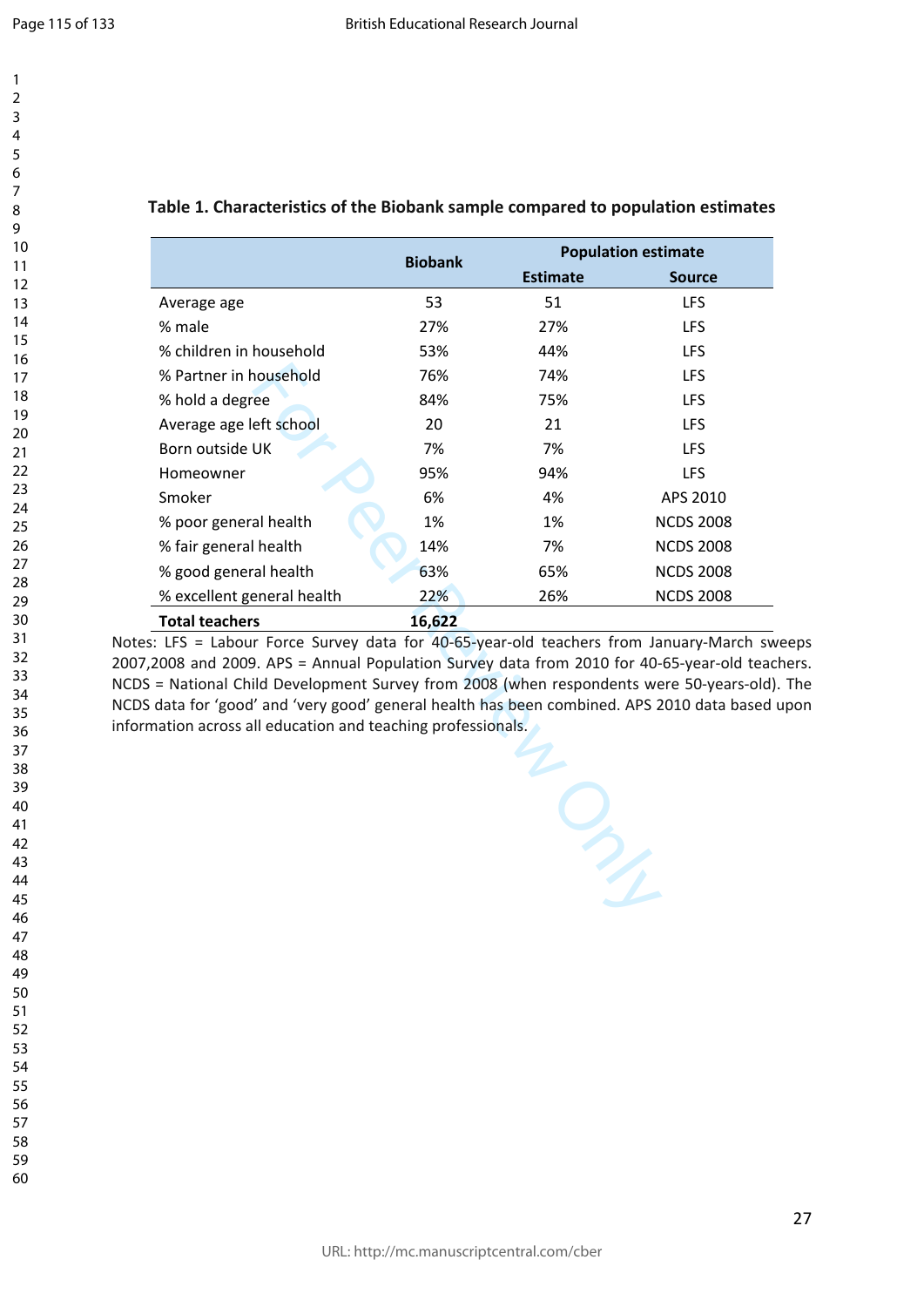|                                                                                                     | Left teaching last |               |             | Left teaching 6 - | Left teaching $>10$ |               |
|-----------------------------------------------------------------------------------------------------|--------------------|---------------|-------------|-------------------|---------------------|---------------|
|                                                                                                     |                    | 5 years       |             | 10 years ago      |                     | years ago     |
|                                                                                                     | <b>Beta</b>        | <b>T-Stat</b> | <b>Beta</b> | <b>T-Stat</b>     | <b>Beta</b>         | <b>T-Stat</b> |
| Depression / anxiety                                                                                |                    |               |             |                   |                     |               |
| Self-reported depression (ES)                                                                       | $-0.10$            | $-3.71$       | $-0.08$     | $-2.20$           | 0.00                | $-0.21$       |
| Prescribed medicines (OR)                                                                           | 0.95               | $-0.31$       | 0.85        | $-0.81$           | 0.82                | $-1.57$       |
| Self-reported medical condition (OR)                                                                | 1.07               | 0.54          | 0.98        | $-0.14$           | 1.08                | 0.77          |
| Neuroticism (ES)                                                                                    | $-0.13$            | $-4.19$       | $-0.11$     | $-2.52$           | $-0.08$             | $-3.65$       |
| <b>Sleep</b>                                                                                        |                    |               |             |                   |                     |               |
| Hours sleep per night (ES)                                                                          | 0.08               | 3.54          | 0.01        | 0.17              | 0.04                | 2.22          |
| Trouble falling sleep (OR)                                                                          | 0.90               | $-1.97$       | 0.87        | $-1.90$           | 0.89                | $-2.56$       |
| <b>Alcohol</b>                                                                                      |                    |               |             |                   |                     |               |
| Frequent drinking (OR)                                                                              | 1.19               | 3.25          | 1.16        | 2.10              | 1.19                | 4.26          |
| Number alcohol units per week                                                                       | 0.06               | 0.27          | $-0.22$     | $-0.70$           | 0.09                | 0.50          |
| <b>Happiness</b>                                                                                    |                    |               |             |                   |                     |               |
| Happy with work (OR)                                                                                | 1.42               | 2.91          | 1.13        | 0.98              | 1.09                | 1.32          |
| Happy with finances (OR)                                                                            | 0.95               | $-0.50$       | 0.92        | $-0.63$           | 0.97                | $-0.35$       |
| Happy with friends (OR)                                                                             | 0.85               | $-1.75$       | 1.00        | $-0.01$           | 0.91                | $-1.25$       |
| Happy with family (OR)                                                                              | 0.86               | $-1.60$       | 0.88        | $-1.01$           | 0.94                | $-0.79$       |
| Happy with health (OR)                                                                              | 0.98               | $-0.24$       | 0.91        | $-0.42$           | 1.22                | 3.67          |
| Overall happiness (OR)                                                                              | 1.01               | 0.11          | 0.94        | $-0.48$           | 1.05                | 0.66          |
| Notes: Those individuals who were currently teachers at the time of the assessment centre           |                    |               |             |                   |                     |               |
| are the reference group. 'ES' refers to estimated effect size for continuous outcomes and           |                    |               |             |                   |                     |               |
| 'OR' to the odds ratio for binary/categorical outcomes. Estimates based upon regression             |                    |               |             |                   |                     |               |
| models controlling for age, month visited the assessment centre, gender, fluid intelligence         |                    |               |             |                   |                     |               |
| score, Townsend socio-economic status index, family history of depression, whether a major          |                    |               |             |                   |                     |               |
| negative life event occurred within last two years, whether has a partner living in same            |                    |               |             |                   |                     |               |
| household, whether children live in the same household, household size, household income,           |                    |               |             |                   |                     |               |
| age left education, whether hold a degree, whether born outside of the UK and whether had           |                    |               |             |                   |                     |               |
| ويرامزهما وجواريته فلجلا يستبيه والمثليان فالمتحاط والمحاول والمسترد وسوالهما استخدمته وبالمستكلينة |                    |               |             |                   |                     |               |

# **Table 2. The association between leaving/remaining in the teaching profession and mental health outcomes measured in the 2006-2010 Biobank assessment centre.**

Notes: Those individuals who were currently teachers at the time of the assessment centre are the reference group. 'ES' refers to estimated effect size for continuous outcomes and 'OR' to the odds ratio for binary/categorical outcomes. Estimates based upon regression models controlling for age, month visited the assessment centre, gender, fluid intelligence score, Townsend socio-economic status index, family history of depression, whether a major negative life event occurred within last two years, whether has a partner living in same household, whether children live in the same household, household size, household income, age left education, whether hold a degree, whether born outside of the UK and whether had ever suffered depression before working as a teacher. Multiple imputation has been used to account for missing covariate data.

 $\mathbf{1}$  $\overline{2}$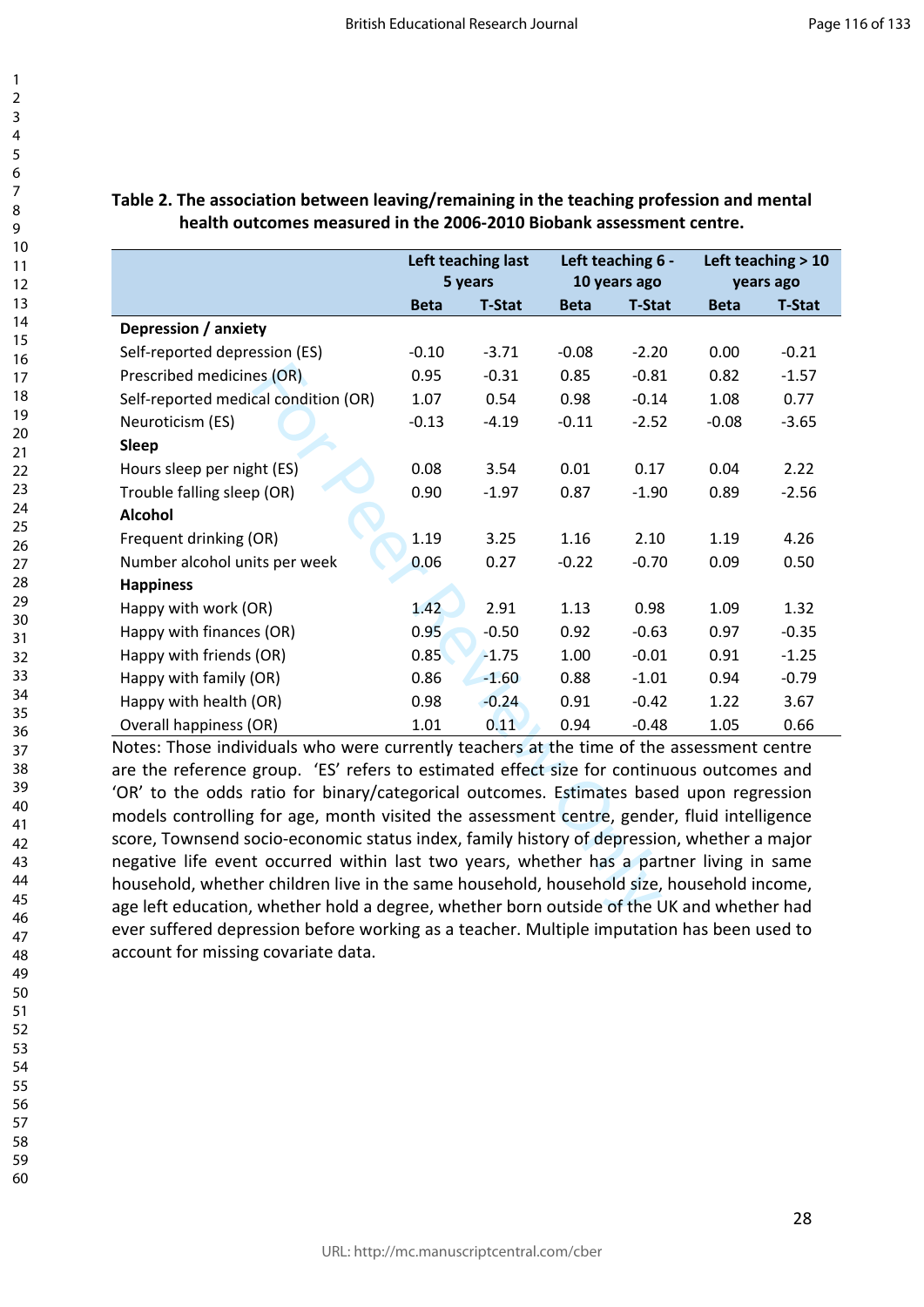$\mathbf{1}$  $\overline{2}$  $\overline{3}$  $\overline{4}$ 5

| Table 3. The association between leaving/remaining in the teaching profession with |
|------------------------------------------------------------------------------------|
| outcomes measured in the follow-up Biobank assessment centre                       |

|                                                                                    |             | Left teaching |             | <b>Joined teaching</b> |  |  |
|------------------------------------------------------------------------------------|-------------|---------------|-------------|------------------------|--|--|
|                                                                                    | <b>Beta</b> | <b>T-Stat</b> | <b>Beta</b> | <b>T-Stat</b>          |  |  |
| Depression / anxiety                                                               |             |               |             |                        |  |  |
| Self-reported depression (ES)                                                      | $-0.07$     | $-1.01$       | 0.13        | 1.78                   |  |  |
| Prescribed medicines (OR)                                                          | 0.45        | $-1.47$       | 0.82        | $-0.41$                |  |  |
| Self-reported medical condition (OR)                                               | 0.78        | $-0.75$       | 1.20        | 0.61                   |  |  |
| <b>Sleep</b>                                                                       |             |               |             |                        |  |  |
| Hours sleep per night (ES)                                                         | 0.04        | 0.63          | $-0.04$     | $-0.62$                |  |  |
| Trouble falling sleep (OR)                                                         | 0.90        | $-0.60$       | 0.73        | $-1.82$                |  |  |
| <b>Alcohol</b>                                                                     |             |               |             |                        |  |  |
| Frequent drinking (OR)                                                             | 1.00        | $-0.02$       | 0.77        | $-1.59$                |  |  |
| Number units of alcohol per week                                                   | $-1.60$     | $-1.79$       | $-2.30$     | $-2.57$                |  |  |
| <b>Happiness</b>                                                                   |             |               |             |                        |  |  |
| Happy with work (OR)                                                               | 1.41        | 2.09          | 1.03        | 0.20                   |  |  |
| Happy with finances (OR)                                                           | 0.84        | $-1.07$       | 0.72        | $-1.99$                |  |  |
| Happy with friends (OR)                                                            | 0.80        | $-1.31$       | 0.86        | $-0.88$                |  |  |
| Happy with family (OR)                                                             | 1.18        | 1.03          | 1.03        | 0.15                   |  |  |
| Happy with health (OR)                                                             | 0.89        | $-0.70$       | 0.83        | $-1.11$                |  |  |
| Overall happiness (OR)                                                             | 1.02        | 0.12          | 0.84        | $-0.97$                |  |  |
|                                                                                    |             |               |             |                        |  |  |
|                                                                                    |             |               |             |                        |  |  |
| Those individuals who were teachers at both baseline (initial assessment centr     |             |               |             |                        |  |  |
| up (follow-up assessment centre) are the reference group. 'ES' refers to esti      |             |               |             |                        |  |  |
| ize for continuous outcomes and 'OR' to the risk ratio for binary/categorical outo |             |               |             |                        |  |  |
| tes based upon regression models controlling for age, month visited the asses      |             |               |             |                        |  |  |
| gender, whether has a partner living in same household, whether hold a degree      |             |               |             |                        |  |  |
| ence score, Townsend socio-economic status index, age left education, family l     |             |               |             |                        |  |  |
| ression, self-reported depression at baseline, medical conditions and prescr       |             |               |             |                        |  |  |
| general<br>health<br>at<br>baseline,<br>bs                                         | reported    | at            | baseline,   | happiness              |  |  |
| rionds/family/finances/hoalth at baseline, alsohol intake at baseline, sleep qual  |             |               |             |                        |  |  |

Notes: Those individuals who were teachers at both baseline (initial assessment centre) and follow-up (follow-up assessment centre) are the reference group. 'ES' refers to estimated effect size for continuous outcomes and 'OR' to the risk ratio for binary/categorical outcomes. Estimates based upon regression models controlling for age, month visited the assessment centre, gender, whether has a partner living in same household, whether hold a degree, fluid intelligence score, Townsend socio-economic status index, age left education, family history of depression, self-reported depression at baseline, medical conditions and prescriptions reported at baseline, general health reported at baseline, happiness with work/friends/family/finances/health at baseline, alcohol intake at baseline, sleep quality and quantity at baseline, whether suffered prolonged spell of depression before baseline. Multiple imputation has been used to account for missing covariate data.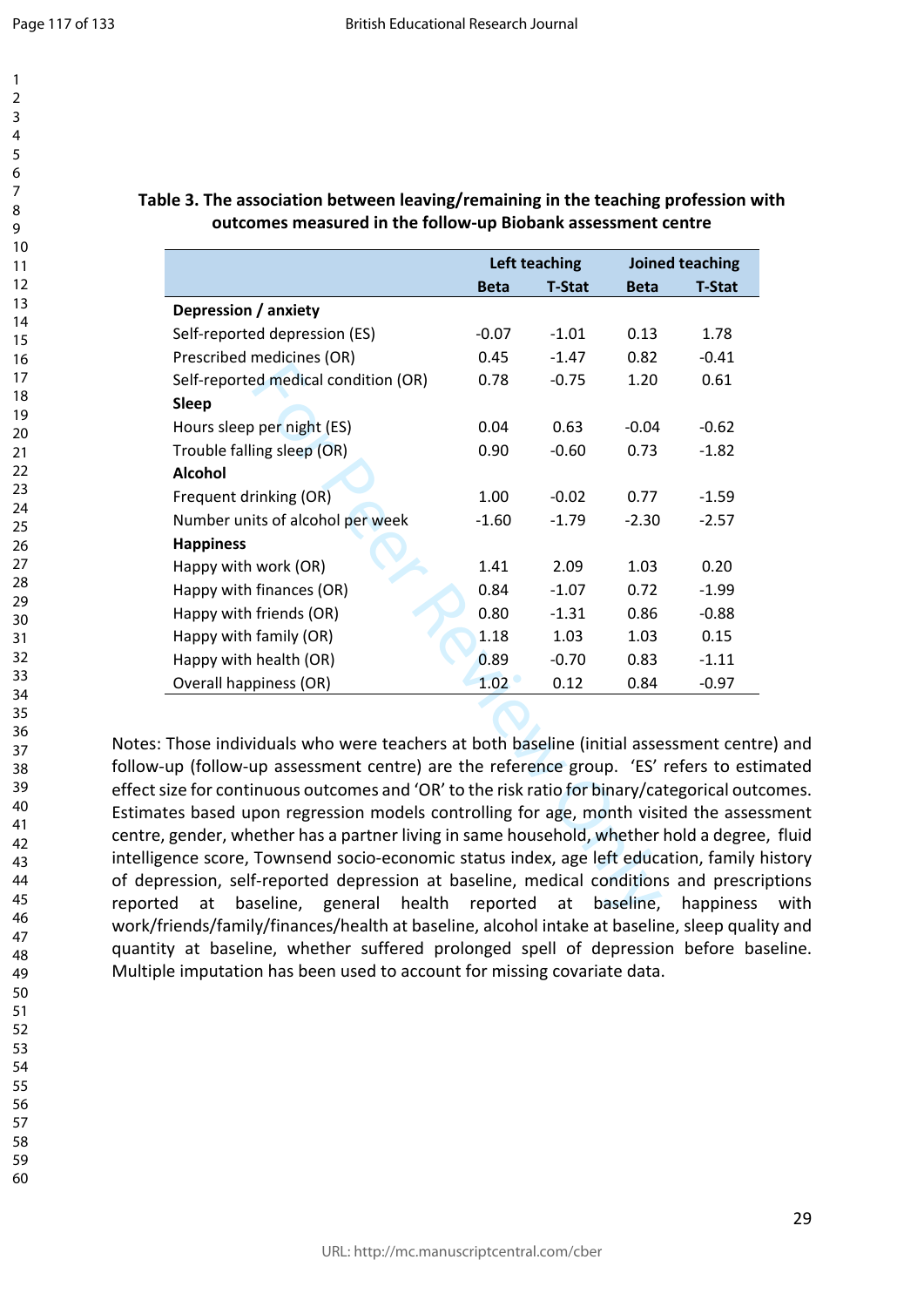### **Table 4. The association between leaving/remaining in the teaching profession and outcomes measured in the 2016 mental health questionnaire.**

|                                             | Left teaching since<br>baseline |               |             | Joined teaching |  |
|---------------------------------------------|---------------------------------|---------------|-------------|-----------------|--|
|                                             |                                 |               |             | since baseline  |  |
|                                             | <b>Beta</b>                     | <b>T-Stat</b> | <b>Beta</b> | <b>T-Stat</b>   |  |
| Depression / anxiety                        |                                 |               |             |                 |  |
| Self-reported depression (ES)               | 0.06                            | 0.96          | 0.05        | 0.80            |  |
| Self-reported anxiety (ES)                  | 0.09                            | 1.28          | 0.06        | 0.85            |  |
| Prolonged depress spell since baseline (OR) | 1.11                            | 0.51          | 0.89        | $-0.61$         |  |
| Self-harm                                   |                                 |               |             |                 |  |
| Considered self-harm in last 12 months (OR) | 1.28                            | 0.72          | 1.82        | 1.82            |  |
| <b>Alcohol consumption</b>                  |                                 |               |             |                 |  |
| Frequently drink >6 drinks (OR)             | 0.89                            | $-0.82$       | 0.73        | $-2.15$         |  |
| <b>Other</b>                                |                                 |               |             |                 |  |
| Happy with health (OR)                      | 0.82                            | $-1.30$       | 1.06        | 0.35            |  |
| Feel life is meaningful (OR)                | 1.03                            | 0.17          | 0.79        | $-1.43$         |  |
| Overall happiness (OR)                      | 0.82                            | $-0.95$       | 0.78        | $-1.68$         |  |

in the state of the state of the state of the state of the state of the state of the state of the state of the state of the state of the state of the state of the state of the state of the state of the state of the state o Notes: Those individuals who were teachers at both baseline (assessment centre) and followup (mental health questionnaire) are the reference group. 'ES' refers to estimated effect size for continuous outcomes and 'OR' to the odds ratio for binary/categorical outcomes. Estimates based upon regression models controlling for age, month visited the assessment centre, gender, whether has a partner living in same household, whether hold a degree, fluid intelligence score, Townsend socio-economic status index, age left education, family history of depression, self-reported depression at baseline, medical conditions and prescriptions reported at baseline, general health reported at baseline, happiness with work/friends/family/finances/health at baseline, alcohol intake at baseline, sleep quality and quantity at baseline, whether suffered prolonged spell of depression before baseline. Multiple imputation has been used to account for missing covariate data.



 $\mathbf{1}$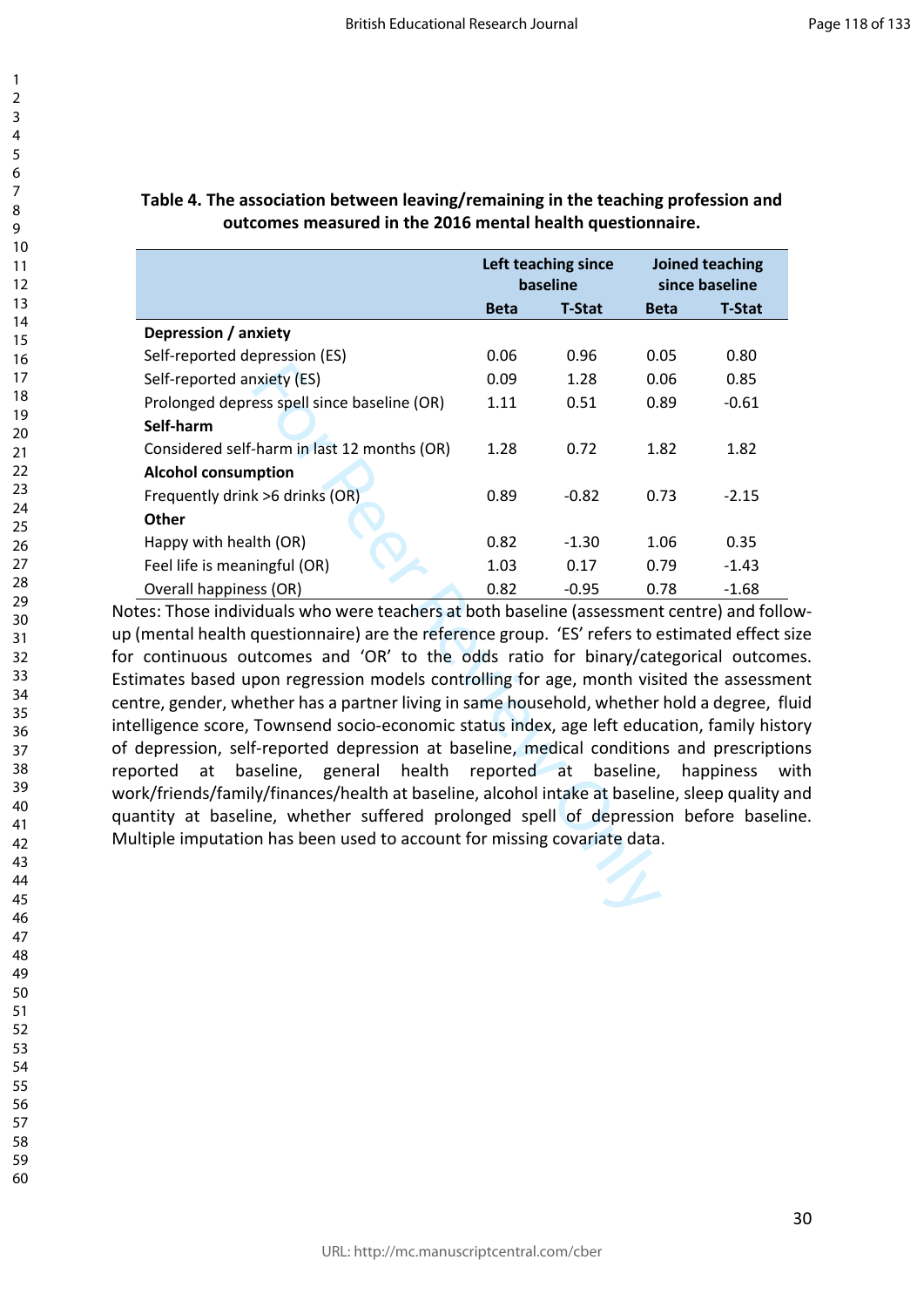$\mathbf{1}$  $\overline{2}$ 3

### **Appendix A. Alternative regression model estimates including different sets of controls**

### **Table A1. The association between leaving/remaining in the teaching profession and mental health outcomes measured in the 2006-2010 Biobank assessment centre. Alternative set of controls**

|                                                                                            |             | Left teaching last       |             | Left teaching 6 -             |             | Left teaching $>10$        |
|--------------------------------------------------------------------------------------------|-------------|--------------------------|-------------|-------------------------------|-------------|----------------------------|
|                                                                                            | <b>Beta</b> | 5 years<br><b>T-Stat</b> | <b>Beta</b> | 10 years ago<br><b>T-Stat</b> | <b>Beta</b> | years ago<br><b>T-Stat</b> |
| <b>Depression / anxiety</b>                                                                |             |                          |             |                               |             |                            |
| Self-reported depression (ES)                                                              | $-0.18$     | $-3.79$                  | $-0.14$     | $-2.05$                       | $-0.05$     | $-1.23$                    |
| Prescribed medicines (OR)                                                                  | 0.89        | $-0.81$                  | 0.78        | $-1.25$                       | 0.77        | $-2.12$                    |
| Self-reported medical condition (OR)                                                       | 1.05        | 0.41                     | 0.98        | $-0.13$                       | 1.02        | 0.27                       |
| Neuroticism (ES)                                                                           | $-0.12$     | $-4.29$                  | $-0.09$     | $-2.34$                       | $-0.10$     | $-4.67$                    |
| Sleep                                                                                      |             |                          |             |                               |             |                            |
| Hours sleep per night (ES)                                                                 | 0.09        | 3.94                     | 0.01        | 0.39                          | 0.04        | 2.31                       |
| Trouble falling sleep (OR)                                                                 | 0.90        | $-1.94$                  | 0.85        | $-2.33$                       | 0.88        | $-3.10$                    |
| <b>Alcohol</b>                                                                             |             |                          |             |                               |             |                            |
| Frequent drinking (OR)                                                                     | 1.15        | 2.85                     | 1.17        | 2.37                          | 1.26        | 5.82                       |
| Units of alcohol per week                                                                  | $-0.02$     | $-0.08$                  | $-0.13$     | $-0.44$                       | 0.22        | 1.27                       |
| <b>Happiness</b>                                                                           |             |                          |             |                               |             |                            |
| Happy with work (OR)                                                                       | 1.49        | 4.94                     | 1.17        | 1.25                          | 1.09        | 1.02                       |
| Happy with finances (OR)                                                                   | 0.98        | $-0.22$                  | 0.90        | $-0.90$                       | 1.11        | 1.50                       |
| Happy with friends (OR)                                                                    | 0.85        | $-1.85$                  | 0.96        | $-0.33$                       | 0.92        | $-1.24$                    |
| Happy with family (OR)                                                                     | 0.85        | $-1.84$                  | 0.86        | $-1.26$                       | 0.94        | $-0.95$                    |
| Happy with health (OR)                                                                     | 1.04        | 0.48                     | 0.95        | $-0.45$                       | 1.23        | 2.69                       |
| Overall happiness (OR)                                                                     | 1.06        | 0.74                     | 0.96        | $-0.32$                       | 1.11        | 1.15                       |
| Notes: Estimates based upon regression models controlling for age, month completed         |             |                          |             |                               |             |                            |
| assessment centre, gender, mother/father/sibling ever had depression, immigrant status,    |             |                          |             |                               |             |                            |
| partner in the household, children in the household, age finished education, whether       |             |                          |             |                               |             |                            |
| respondent holds a degree and whether first instance of depression occurred before they    |             |                          |             |                               |             |                            |
| became a teacher. Multiple imputation has been used to account for missing covariate data. |             |                          |             |                               |             |                            |
| See notes to Table 2 for further details.                                                  |             |                          |             |                               |             |                            |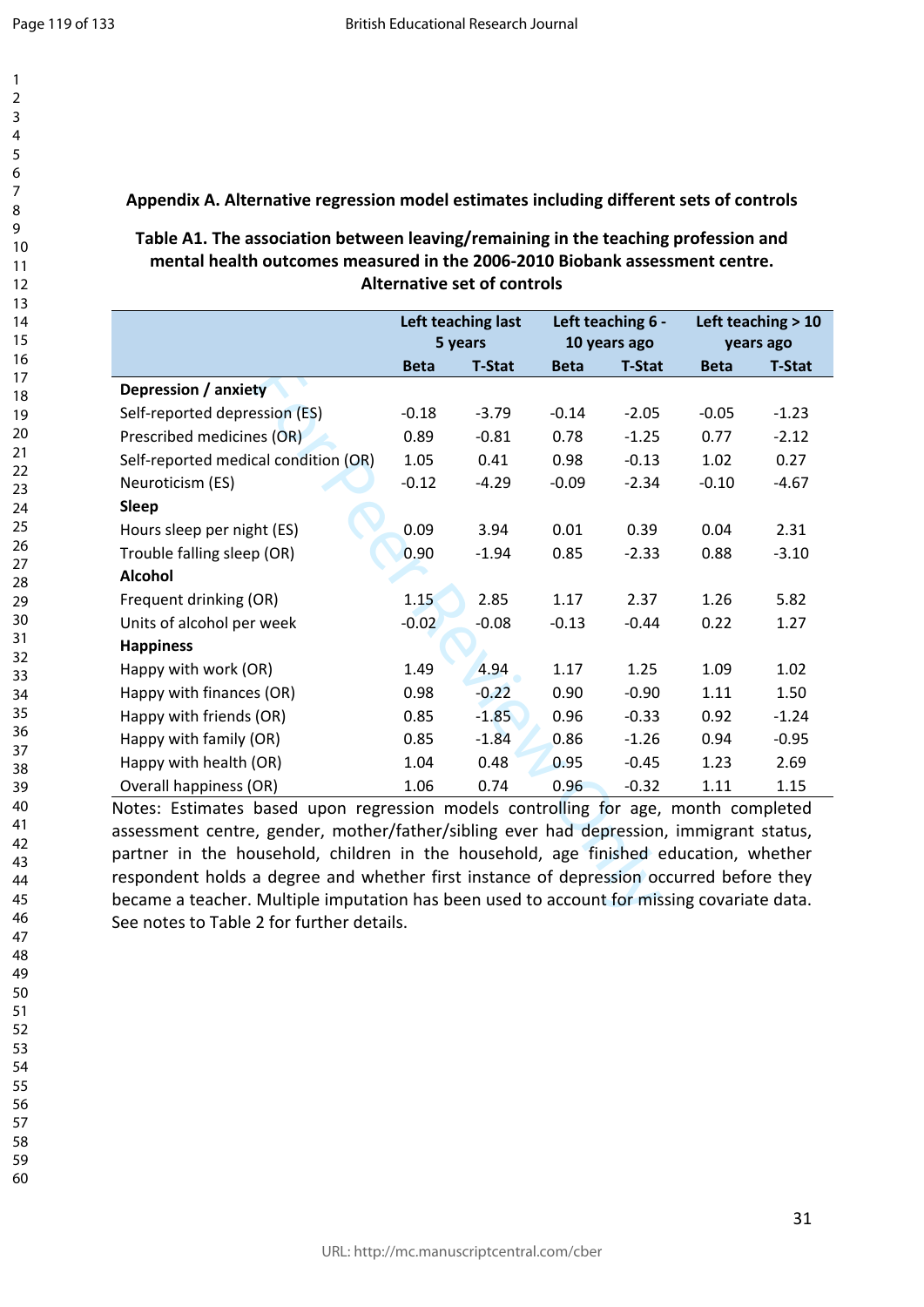| Table A2. The association between leaving/remaining in the teaching profession with |
|-------------------------------------------------------------------------------------|
| outcomes measured in the follow-up Biobank assessment centre. Alternative set of    |
| controls.                                                                           |

|                                                                                   |             | Left teaching |             | Joined teaching |
|-----------------------------------------------------------------------------------|-------------|---------------|-------------|-----------------|
|                                                                                   | <b>Beta</b> | <b>T-Stat</b> | <b>Beta</b> | <b>T-Stat</b>   |
| Depression / anxiety                                                              |             |               |             |                 |
| Self-reported depression (ES)                                                     | $-0.05$     | $-0.76$       | 0.11        | 1.67            |
| Prescribed medicines (OR)                                                         | 0.58        | $-1.16$       | 0.75        | $-0.69$         |
| Self-reported medical condition (OR)                                              | 0.75        | $-0.96$       | 1.01        | 0.03            |
| <b>Sleep</b>                                                                      |             |               |             |                 |
| Hours sleep per night (ES)                                                        | 0.01        | 0.19          | $-0.06$     | $-0.95$         |
| Trouble falling sleep (OR)                                                        | 0.90        | $-0.62$       | 0.80        | $-1.47$         |
| <b>Alcohol</b>                                                                    |             |               |             |                 |
| Frequent drinking (OR)                                                            | 1.00        | $-0.01$       | 0.70        | $-2.38$         |
| Number of units per week                                                          | $-1.13$     | $-1.30$       | $-1.95$     | $-2.41$         |
| <b>Happiness</b>                                                                  |             |               |             |                 |
| Happy with work (OR)                                                              | 1.26        | 1.47          | 1.03        | 0.22            |
| Happy with finances (OR)                                                          | 0.77        | $-1.66$       | 0.81        | $-1.46$         |
| Happy with friends (OR)                                                           | 0.82        | $-1.21$       | 0.97        | $-0.23$         |
| Happy with family (OR)                                                            | 1.13        | 0.81          | 1.03        | 0.18            |
| Happy with health (OR)                                                            | 0.78        | $-1.57$       | 0.81        | $-1.41$         |
| Overall happiness (OR)                                                            | 0.96        | $-0.25$       | 0.98        | $-0.15$         |
| : Estimates based upon regression models controlling for age, month com           |             |               |             |                 |
| ment centre, gender, mother/father ever had depression, partner in the hous       |             |               |             |                 |
| nished education and the following measures recorded at the baseline asses        |             |               |             |                 |
| : depression scale, prescription of anti-depressants, self-reported medical condi |             |               |             |                 |
| ssion/anxiety/insomnia, happiness (overall, with work and with health), general l |             |               |             |                 |
| lty sleeping and alcohol consumption. Multiple imputation has been used to a      |             |               |             |                 |
| ssing covariate data. See notes to Table 2 for further details.                   |             |               |             |                 |
|                                                                                   |             |               |             |                 |
|                                                                                   |             |               |             |                 |
|                                                                                   |             |               |             |                 |
|                                                                                   |             |               |             |                 |

Notes: Estimates based upon regression models controlling for age, month completed assessment centre, gender, mother/father ever had depression, partner in the household, age finished education and the following measures recorded at the baseline assessment centre: depression scale, prescription of anti-depressants, self-reported medical condition of depression/anxiety/insomnia, happiness (overall, with work and with health), general health, difficulty sleeping and alcohol consumption. Multiple imputation has been used to account for missing covariate data. See notes to Table 2 for further details.

 $\mathbf{1}$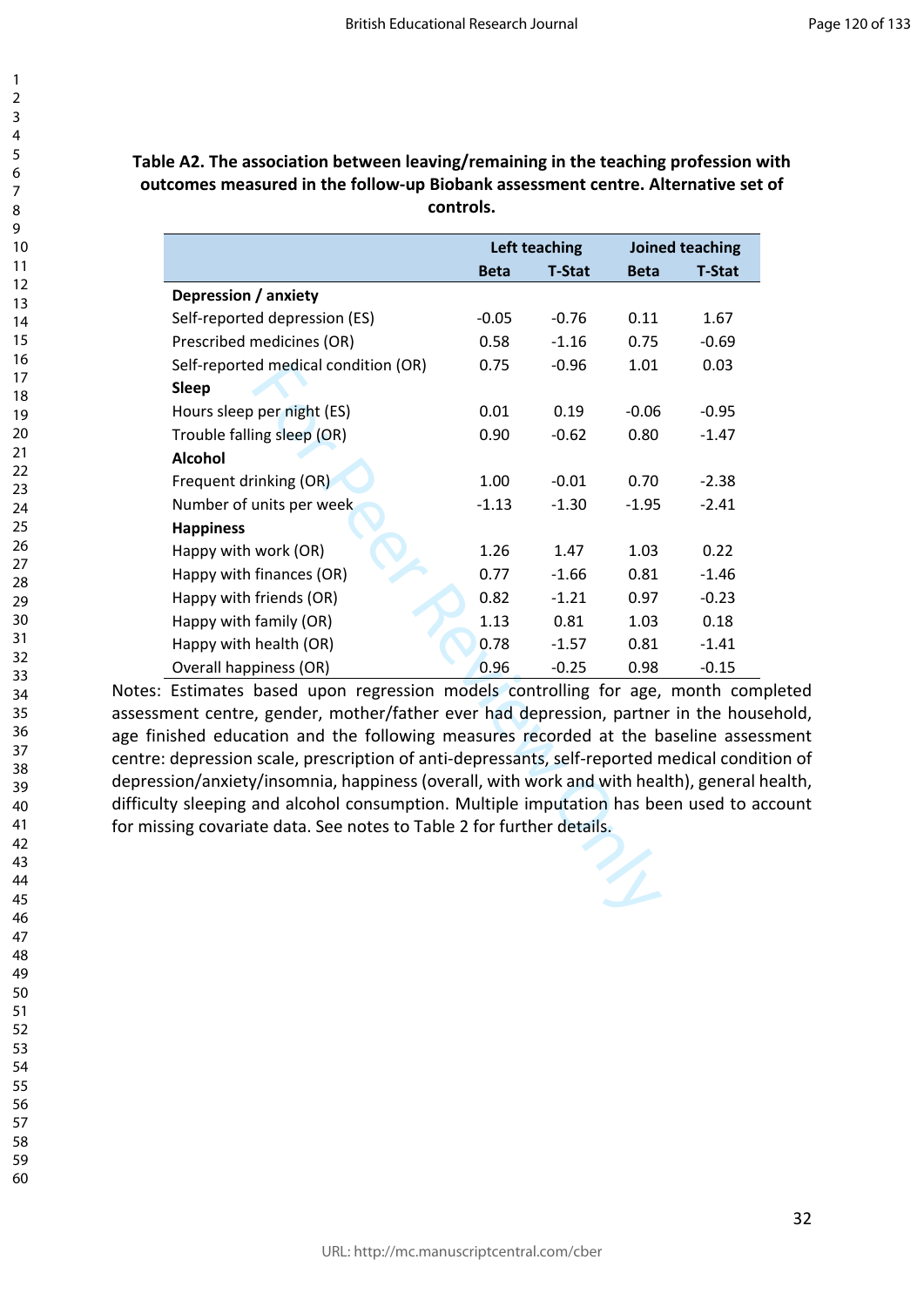|                                             |             | Left teaching since<br>baseline |             | Joined teaching<br>since baseline |
|---------------------------------------------|-------------|---------------------------------|-------------|-----------------------------------|
|                                             | <b>Beta</b> | <b>T-Stat</b>                   | <b>Beta</b> | T-Sta                             |
| Depression / anxiety                        |             |                                 |             |                                   |
| Self-reported depression (ES)               | 0.05        | 0.72                            | 0.02        | 0.37                              |
| Self-reported anxiety (ES)                  | 0.07        | 1.09                            | 0.04        | 0.68                              |
| Prolonged depress spell since baseline (OR) | 1.09        | 0.44                            | 0.87        | $-0.82$                           |
| Self-harm                                   |             |                                 |             |                                   |
| Considered self-harm in last 12 months (OR) | 1.24        | 0.63                            | 1.66        | 1.51                              |
| <b>Alcohol consumption</b>                  |             |                                 |             |                                   |
| Frequently drink >6 drinks (OR)             | 0.96        | $-0.31$                         | 0.84        | $-1.44$                           |
| <b>Other</b>                                |             |                                 |             |                                   |
| Happy with health (OR)                      | 0.81        | $-1.63$                         | 1.06        | 0.38                              |
| Feel life is meaningful (OR)                | 0.99        | $-0.05$                         | 0.86        | $-1.05$                           |
| Overall happiness (OR)                      | 0.80        | $-1.22$                         | 0.84        | $-1.17$                           |

eaving/remaining in the teaching profession and al health questionnaire. Alternative set of controls.

**Joined teaching since baseline**

 $\begin{array}{r}\n 0.68 \\
 0.96 \quad -0.31 \quad 0.84 \\
 0.81 \quad -1.63 \quad 1.06 \\
 0.99 \quad -0.05 \quad 0.86 \\
 0.80 \quad -1.22 \quad 0.84\n\end{array}$ <br>
no models controlling for age, generate following measures recorded<br>
appiness (overall and with differer<br>
numerion. Im on models controlling for age, gender, age finished the following measures recorded at the baseline assessment centre: depression scale, happiness (overall and with different areas), general health, difficulty sleeping and alcohol consumption. Imputation has been used to account for missing covariate data. See notes to Table 4 for further details.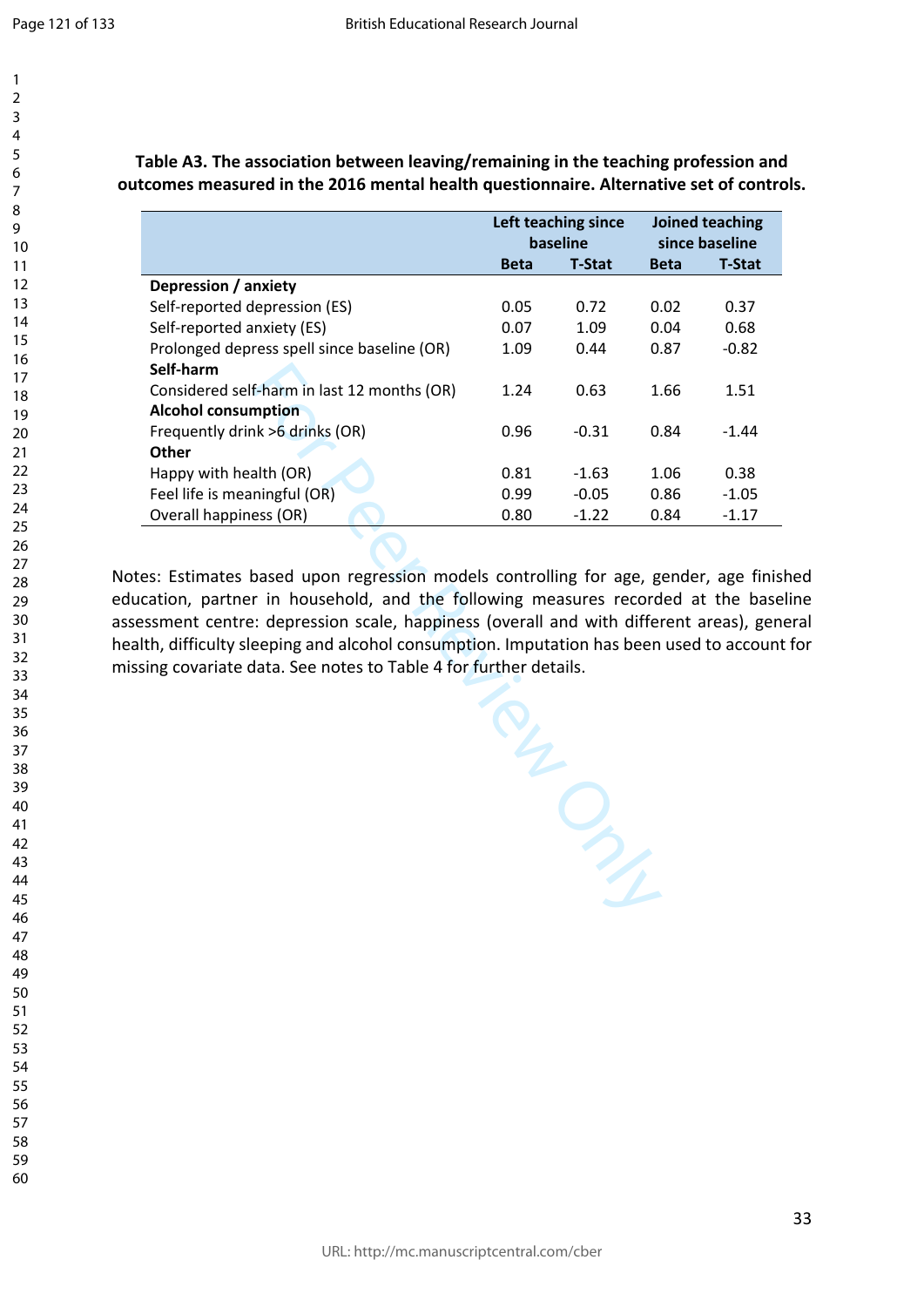#### **Appendix B. Inverse probability weighting estimates**

### **Table B1. The association between leaving/remaining in the teaching profession and mental health outcomes measured in the initial Biobank assessment centre. IPW estimates converted to effect sizes for all variables.**

|                                                                                               |             | Left teaching last |             | Left teaching 6 - |             | Left teaching $>10$ |
|-----------------------------------------------------------------------------------------------|-------------|--------------------|-------------|-------------------|-------------|---------------------|
|                                                                                               |             | 5 years            |             | 10 years ago      |             | years ago           |
|                                                                                               | <b>Beta</b> | <b>T-Stat</b>      | <b>Beta</b> | <b>T-Stat</b>     | <b>Beta</b> | <b>T-Stat</b>       |
| Depression / anxiety                                                                          |             |                    |             |                   |             |                     |
| Self-reported depression                                                                      | $-0.10$     | $-3.65$            | $-0.21$     | $-1.69$           | $-0.01$     | $-0.22$             |
| <b>Prescribed medicines</b>                                                                   | $-0.01$     | $-0.20$            | 0.00        | $-0.76$           | 0.00        | $-1.51$             |
| Self-reported medical condition                                                               | 0.03        | 0.87               | 0.00        | 0.11              | 0.00        | 0.96                |
| Neuroticism                                                                                   | $-0.13$     | $-4.11$            | $-0.10$     | $-2.55$           | $-0.08$     | $-3.42$             |
| <b>Sleep</b>                                                                                  |             |                    |             |                   |             |                     |
| Hours sleep per night                                                                         | 0.10        | 3.40               | 0.01        | 0.25              | 0.03        | 1.77                |
| Trouble falling sleep                                                                         | $-0.06$     | $-1.96$            | $-0.04$     | $-1.93$           | $-0.03$     | $-2.44$             |
| <b>Alcohol</b>                                                                                |             |                    |             |                   |             |                     |
| Frequent drinking                                                                             | 0.09        | 3.21               | 0.20        | 2.60              | 0.18        | 3.87                |
| Units alcohol per week                                                                        | 0.01        | 0.35               | $-1.88$     | $-0.70$           | 0.74        | 0.44                |
| <b>Happiness</b>                                                                              |             |                    |             |                   |             |                     |
| Happy with work                                                                               | 0.19        | 4.12               | 0.09        | 1.94              | 0.02        | 0.90                |
| Happy with finances                                                                           | $-0.01$     | $-0.34$            | $-0.01$     | $-0.32$           | 0.00        | 0.18                |
| Happy with friends                                                                            | $-0.08$     | $-1.74$            | 0.00        | $-0.04$           | $-0.02$     | $-0.96$             |
| Happy with family                                                                             | $-0.07$     | $-1.48$            | $-0.05$     | $-0.92$           | $-0.01$     | $-0.47$             |
| Happy with health                                                                             | 0.00        | 0.06               | $-0.02$     | $-0.45$           | 0.07        | 2.94                |
| Overall happiness                                                                             | $-0.02$     | $-0.34$            | $-0.01$     | $-0.36$           | 0.01        | 0.39                |
| Notes: Those individuals who were currently teachers at the time of the assessment centro     |             |                    |             |                   |             |                     |
| are the reference group. Figures have been converted into an approximate effect size b        |             |                    |             |                   |             |                     |
| dividing the estimate by the sample standard deviation for the variable. Estimates based upor |             |                    |             |                   |             |                     |
| IPW, including the following variables in the matching model: age, month of assessmen         |             |                    |             |                   |             |                     |
| centre, gender, fluid intelligence, socio-economic status, family history of depression, majo |             |                    |             |                   |             |                     |
| negative life event occurred in last two years, whether born in UK, household income          |             |                    |             |                   |             |                     |
| household structure, age left school, whether hold a degree and whether experience            |             |                    |             |                   |             |                     |
|                                                                                               |             |                    |             |                   |             |                     |
| depression before becoming a teacher. Single imputation used to account for missing           |             |                    |             |                   |             |                     |
| covariate data.                                                                               |             |                    |             |                   |             |                     |

 $\mathbf{1}$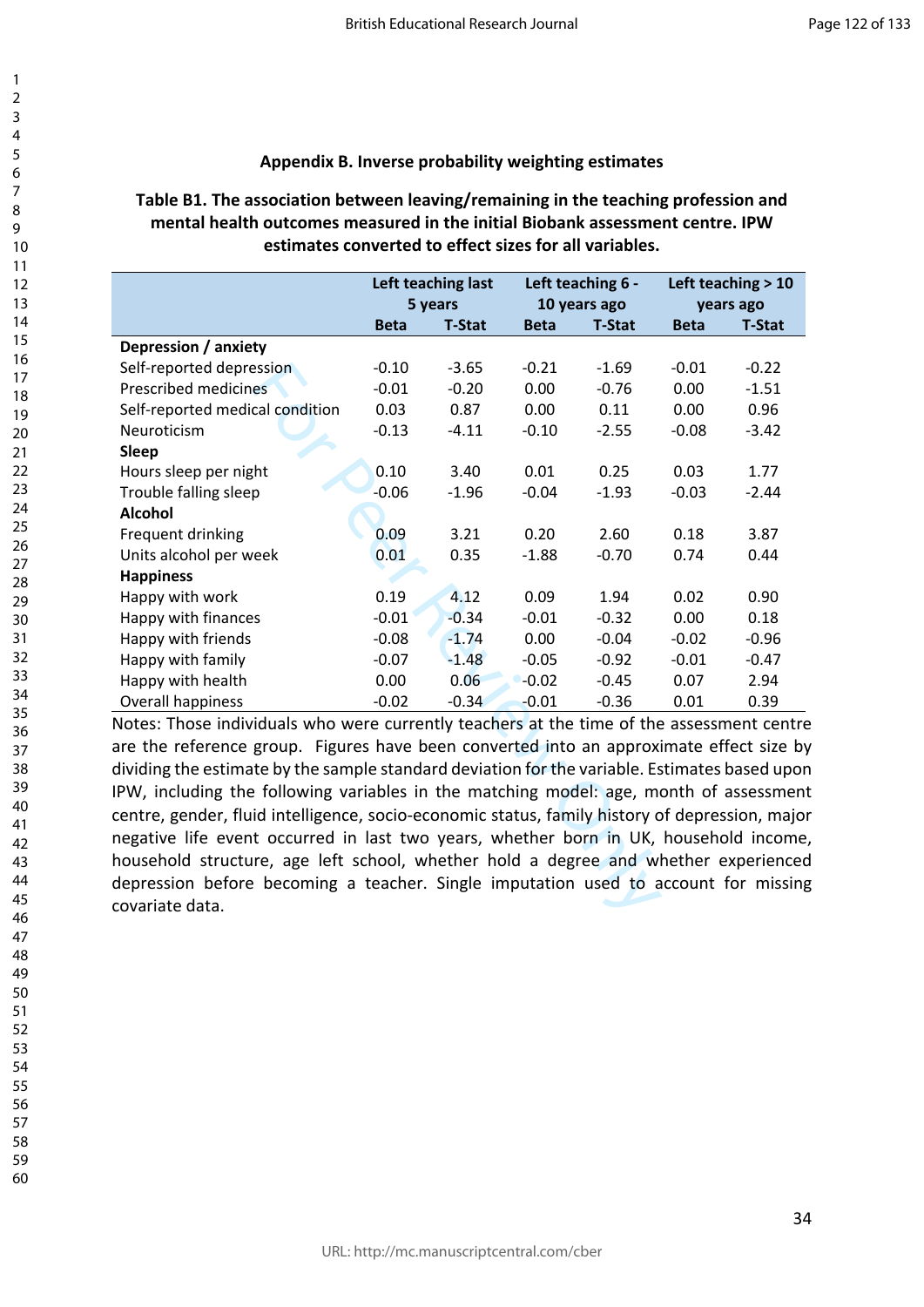$\mathbf{1}$  $\overline{2}$  $\overline{3}$  $\overline{4}$ 5 6  $\overline{7}$ 8 9

## **Table B2. The association between leaving/remaining in the teaching profession with outcomes measured in the follow-up Biobank assessment centre. IPW estimates converted to effect sizes for all variables.**

|                                                                               |             | Left teaching |             | <b>Joined teaching</b> |
|-------------------------------------------------------------------------------|-------------|---------------|-------------|------------------------|
|                                                                               | <b>Beta</b> | <b>T-Stat</b> | <b>Beta</b> | <b>T-Stat</b>          |
| Depression / anxiety                                                          |             |               |             |                        |
| Self-reported depression                                                      | $-0.08$     | $-1.08$       | 0.14        | 1.80                   |
| <b>Prescribed medicines</b>                                                   | $-0.11$     | $-1.58$       | $-0.01$     | $-0.19$                |
| Self-reported medical condition                                               | $-0.06$     | $-0.83$       | 0.04        | 0.47                   |
| <b>Sleep</b>                                                                  |             |               |             |                        |
| Hours sleep per night                                                         | 0.03        | 0.32          | $-0.06$     | $-0.73$                |
| Trouble falling sleep                                                         | $-0.05$     | $-0.59$       | $-0.14$     | $-1.87$                |
| <b>Alcohol</b>                                                                |             |               |             |                        |
| Frequent drinking                                                             | 0.00        | $-0.04$       | $-0.13$     | $-2.29$                |
| Number units alcohol per week                                                 | $-0.13$     | $-1.67$       | $-0.18$     | $-2.44$                |
| <b>Happiness</b>                                                              |             |               |             |                        |
| Happy with work                                                               | 0.20        | 2.27          | 0.02        | 0.28                   |
| Happy with finances                                                           | $-0.10$     | $-1.21$       | $-0.14$     | $-1.78$                |
| Happy with friends                                                            | $-0.03$     | $-0.40$       | $-0.03$     | $-0.34$                |
| Happy with family                                                             | 0.11        | 1.38          | $-0.01$     | $-0.10$                |
| Happy with health                                                             | $-0.06$     | $-0.75$       | $-0.07$     | $-0.95$                |
| Overall happiness                                                             | 0.02        | 0.22          | 0.00        | $-0.02$                |
| igures have been converted into an approximate effect size by dividing the    |             |               |             |                        |
| ample standard deviation for the variable. Estimates based upon IPW, incl     |             |               |             |                        |
| g variables in the matching model: age, month of assessment centre, gender    |             |               |             |                        |
| is in the household, fluid intelligence, socio-economic status, family h      |             |               |             |                        |
| ion, age left school and baseline measures of depression, prescriptions fo    |             |               |             |                        |
| ssues, self-reported mental health issue, happiness, general health, qu       |             |               |             |                        |
| of sleep, alcohol intake. Single imputation used to account for missing covar |             |               |             |                        |
|                                                                               |             |               |             |                        |
|                                                                               |             |               |             |                        |
|                                                                               |             |               |             |                        |
|                                                                               |             |               |             |                        |
|                                                                               |             |               |             |                        |
|                                                                               |             |               |             |                        |
|                                                                               |             |               |             |                        |

Notes: Figures have been converted into an approximate effect size by dividing the estimate by the sample standard deviation for the variable. Estimates based upon IPW, including the following variables in the matching model: age, month of assessment centre, gender, whether partner is in the household, fluid intelligence, socio-economic status, family history of depression, age left school and baseline measures of depression, prescriptions for mental health issues, self-reported mental health issue, happiness, general health, quality and quantity of sleep, alcohol intake. Single imputation used to account for missing covariate data.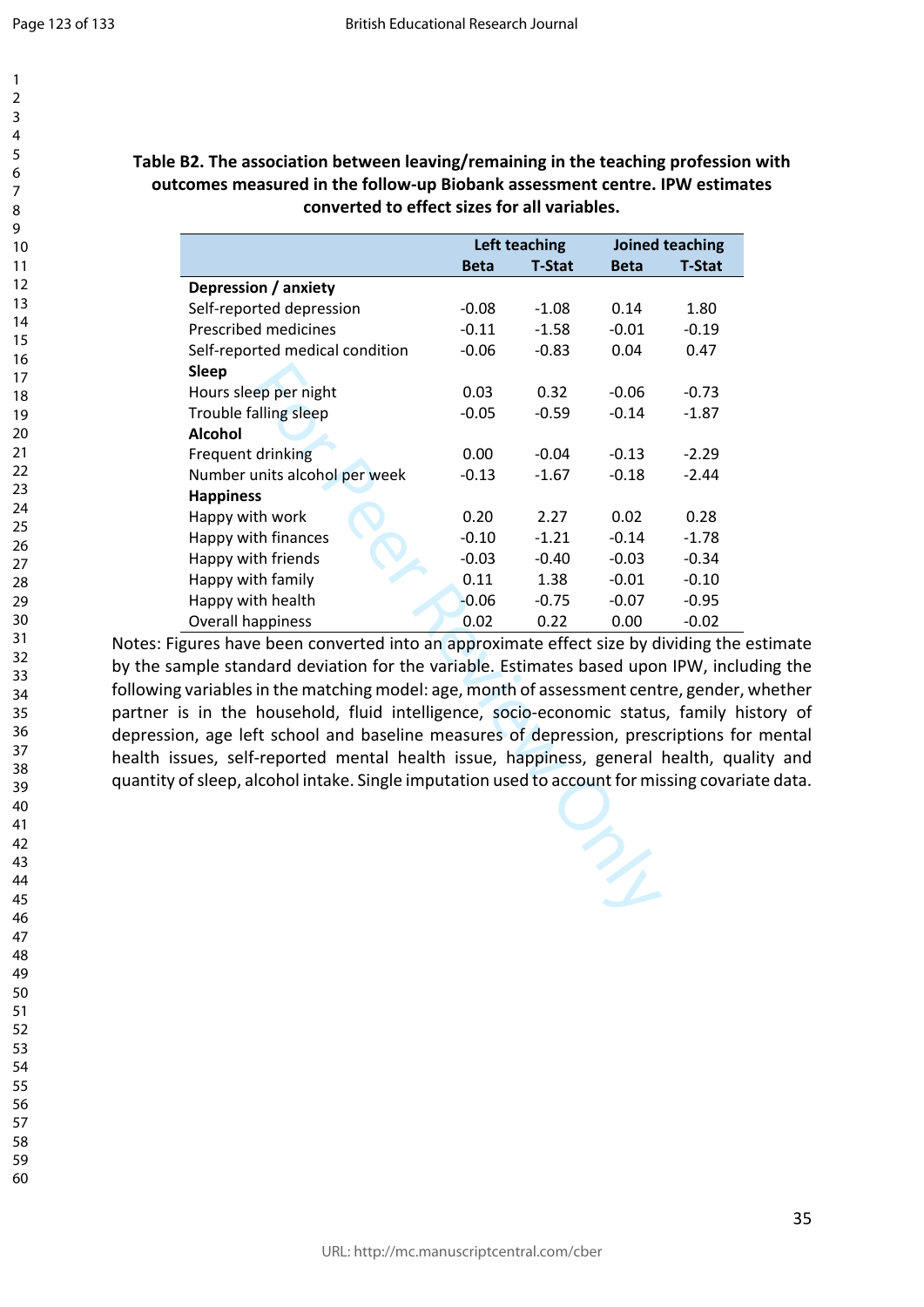## **Table B3. The association between leaving/remaining in the teaching profession and outcomes measured in the 2016 mental health questionnaire. IPW estimates converted to effect sizes for all variables.**

|                                                                                                                                                                                                                                                                                                                                                                                                                                                                                                                                                 | Left teaching since<br>baseline |               |             | <b>Joined teaching</b>          |
|-------------------------------------------------------------------------------------------------------------------------------------------------------------------------------------------------------------------------------------------------------------------------------------------------------------------------------------------------------------------------------------------------------------------------------------------------------------------------------------------------------------------------------------------------|---------------------------------|---------------|-------------|---------------------------------|
|                                                                                                                                                                                                                                                                                                                                                                                                                                                                                                                                                 | <b>Beta</b>                     | <b>T-Stat</b> | <b>Beta</b> | since baseline<br><b>T-Stat</b> |
| Depression / anxiety                                                                                                                                                                                                                                                                                                                                                                                                                                                                                                                            |                                 |               |             |                                 |
| Self-reported depression                                                                                                                                                                                                                                                                                                                                                                                                                                                                                                                        | 0.03                            | 0.42          | $-0.01$     | $-0.08$                         |
| Self-reported anxiety                                                                                                                                                                                                                                                                                                                                                                                                                                                                                                                           | 0.06                            | 0.88          | 0.05        | 0.50                            |
| Prolonged depress spell since baseline                                                                                                                                                                                                                                                                                                                                                                                                                                                                                                          | 0.02                            | 0.43          | $-0.02$     | $-0.48$                         |
| Self-harm                                                                                                                                                                                                                                                                                                                                                                                                                                                                                                                                       |                                 |               |             |                                 |
| Considered self-harm in last 12                                                                                                                                                                                                                                                                                                                                                                                                                                                                                                                 |                                 |               |             |                                 |
| months                                                                                                                                                                                                                                                                                                                                                                                                                                                                                                                                          | 0.00                            | 0.02          | 0.05        | 0.55                            |
| <b>Alcohol consumption</b>                                                                                                                                                                                                                                                                                                                                                                                                                                                                                                                      |                                 |               |             |                                 |
| Frequently drink >6 drinks                                                                                                                                                                                                                                                                                                                                                                                                                                                                                                                      | $-0.08$                         | $-1.24$       | $-0.17$     | $-1.96$                         |
| Other                                                                                                                                                                                                                                                                                                                                                                                                                                                                                                                                           |                                 |               |             |                                 |
| Happy with health                                                                                                                                                                                                                                                                                                                                                                                                                                                                                                                               | $-0.13$                         | $-1.77$       | 0.00        | $-0.02$                         |
| Feel life is meaningful                                                                                                                                                                                                                                                                                                                                                                                                                                                                                                                         | $-0.01$                         | $-0.20$       | $-0.19$     | $-1.87$                         |
| <b>Overall happiness</b>                                                                                                                                                                                                                                                                                                                                                                                                                                                                                                                        | $-0.05$                         | $-0.82$       | $-0.14$     | $-1.55$                         |
| Figures have been converted into an approximate effect size by dividing the es<br>sample standard deviation for the variable. Estimates based upon IPW, includ<br>ng variables in the matching model: age, gender, whether partner is in the hous<br>conomic status, family history of depression, whether hold a degree, age left<br>seline measures of depression, prescriptions for mental health issues, self-re<br>health issue, happiness, general health, sleep and alcohol intake. Single impo<br>o account for missing covariate data. |                                 |               |             |                                 |

Notes: Figures have been converted into an approximate effect size by dividing the estimate by the sample standard deviation for the variable. Estimates based upon IPW, including the following variables in the matching model: age, gender, whether partner is in the household, socio-economic status, family history of depression, whether hold a degree, age left school and baseline measures of depression, prescriptions for mental health issues, self-reported mental health issue, happiness, general health, sleep and alcohol intake. Single imputation used to account for missing covariate data.

 $\mathbf{1}$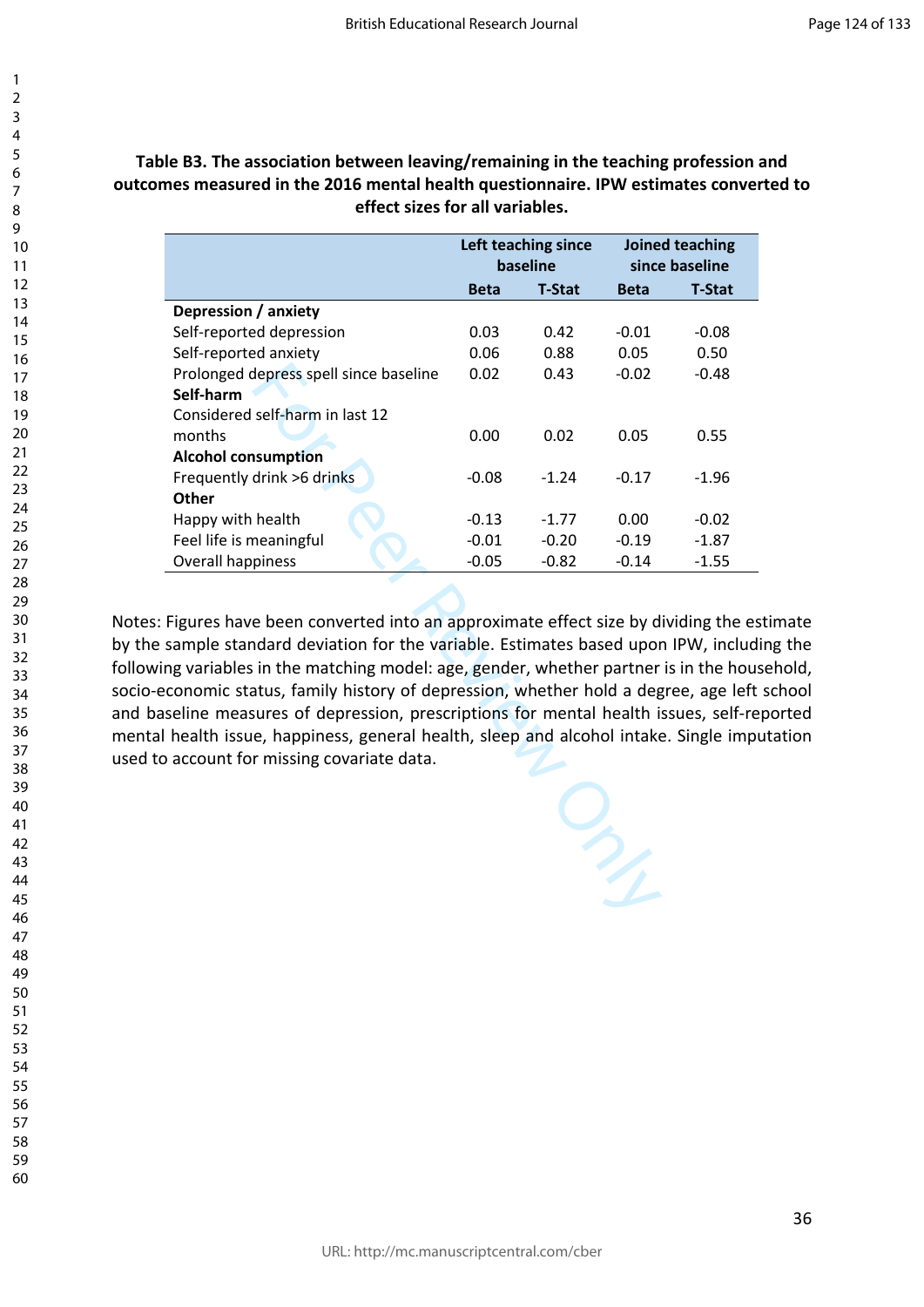$\mathbf{1}$  $\overline{2}$  $\overline{3}$  $\overline{4}$  $\overline{7}$ 

## **Appendix C. Zero-inflated models**

Within the main body of the paper, we treat the following variables as continuous and hence use ordinary least squares regression:

- Anxiety score
- Depression score
- Neuroticism score

sing OLS regression is that allows for straightforwine effect size. However, as illustrated by Appendix Figures may actually be considered to be "zero-inflated" (independix Figures may actually be considered to be "zero-in The reason for using OLS regression is that allows for straightforward estimation and interpretation as an effect size. However, as illustrated by Appendix Figures C1, C2 and C3 below, these outcomes may actually be considered to be "zero-inflated" data (meaning there is a large cluster of observations at zero). Consequently, to test the robustness of our results for these outcomes, in this appendix we estimate Zero-Inflated Poisson (ZIP) models. ZIP models essentially divide the outcome into two parts. The first is a binary response (logit) model, which estimates the probability of whether the outcome is zero or not. The second part is a count (Poisson) model, which models the values greater than zero. We implement these models using the same predictors as discussed in the main body of the paper for both parts of the ZIP model. Results are presented in Appendix Tables C1 to C3. These present estimates as odds-ratios for the 'inflation' model (i.e. the logit model which models whether the probability of the outcome being zero or not) and incidence-rate-ratios for the 'outcome' model (i.e. the Poisson count regression estimating the score on the scale).

## **Appendix Figure C1. Distribution of the Anxiety sum score variable**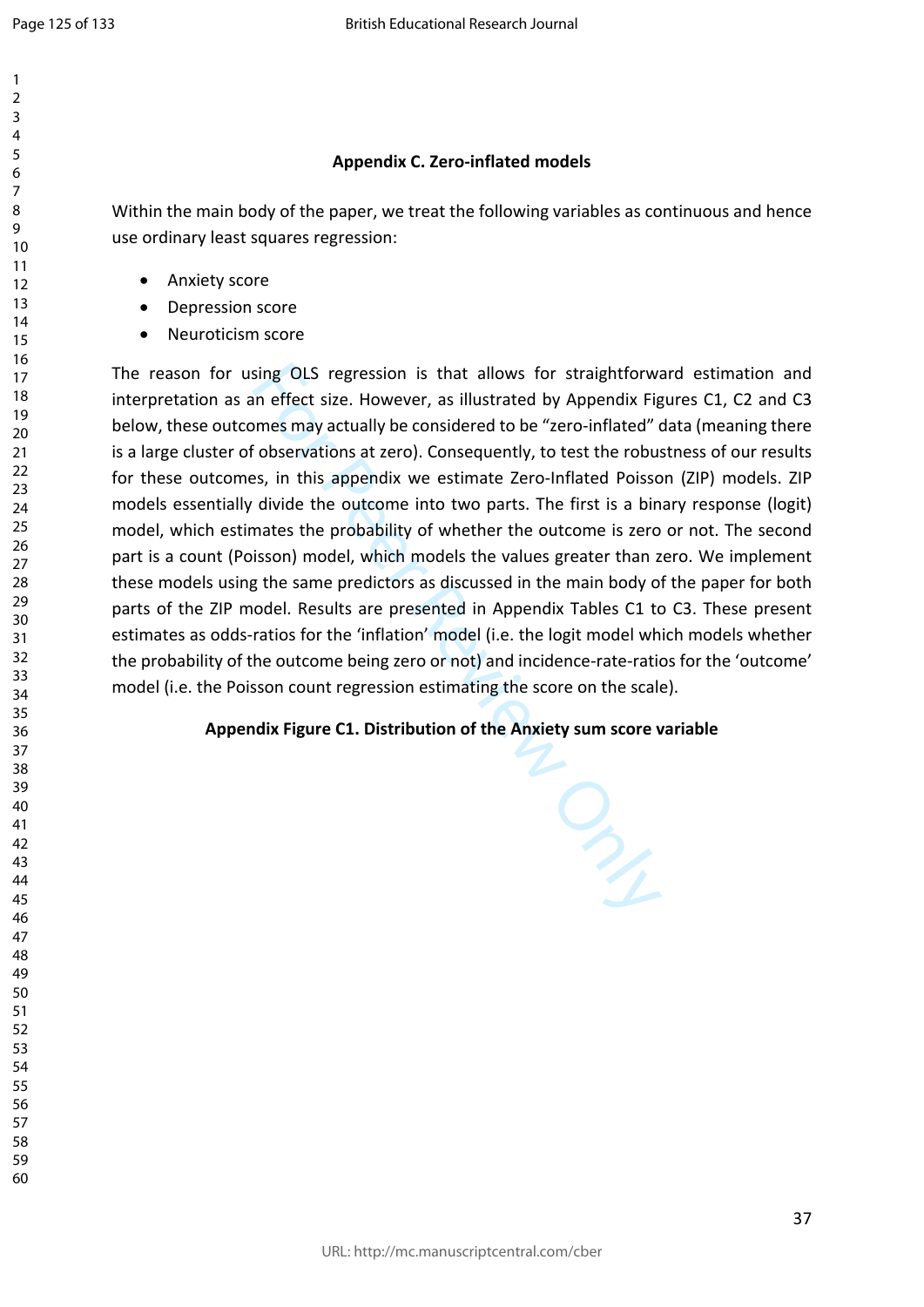$\mathbf{1}$  $\overline{2}$  $\overline{3}$  $\overline{4}$  $\overline{7}$ 



**Appendix Figure C2. Distribution of the Depression sum score variable**



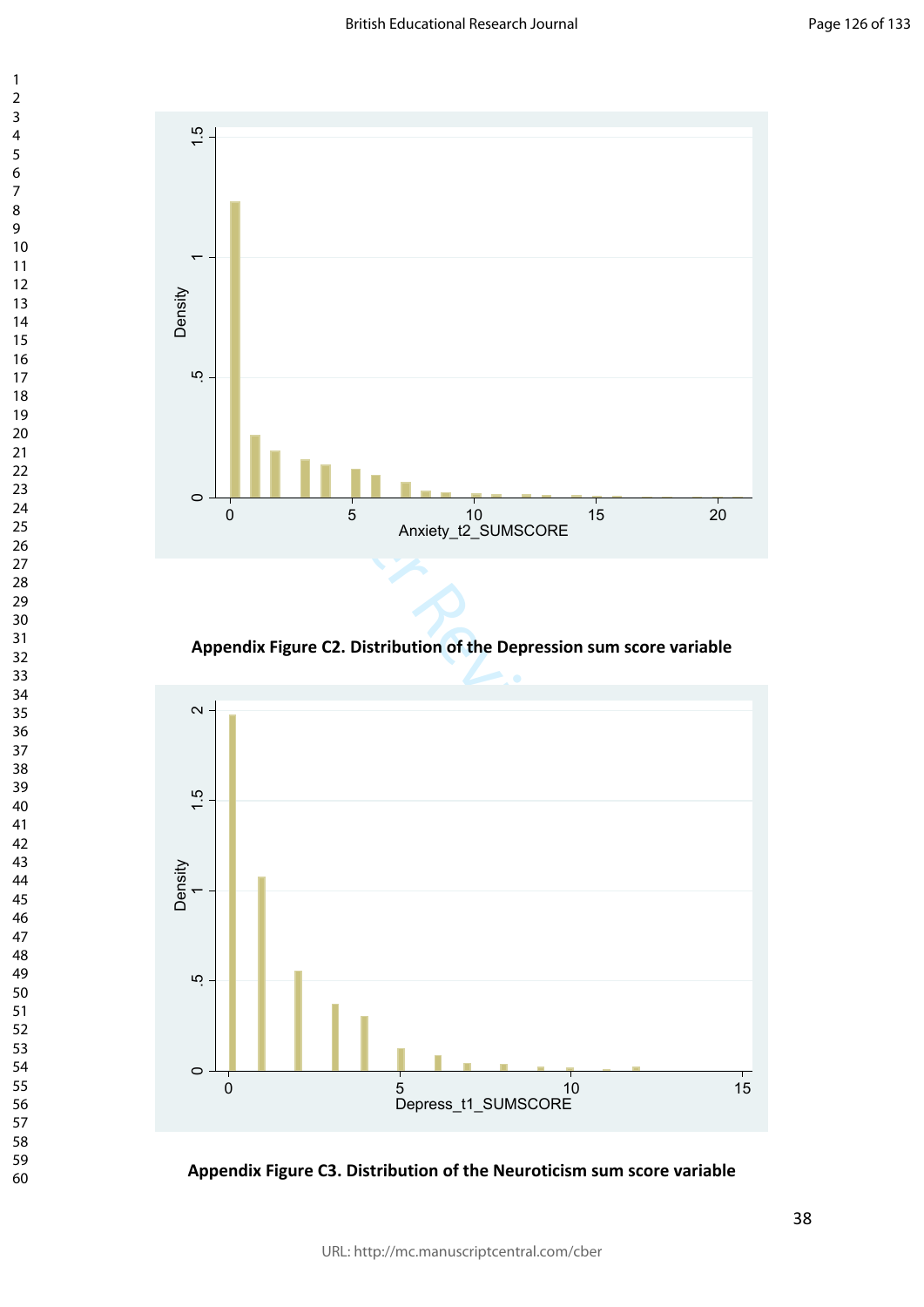$\mathbf{1}$  $\overline{2}$  $\overline{3}$  $\overline{4}$  $\overline{7}$ 



## **Appendix Table C1. Zero-Inflated Poisson estimates for selected outcome variables measures in the initial assessment centre**

| ↽.<br>$\circ$                                                              |                                           |                                 |               |                          |
|----------------------------------------------------------------------------|-------------------------------------------|---------------------------------|---------------|--------------------------|
| 0                                                                          | 5                                         | 10<br>Neurocisim_Score_Original |               | 15                       |
| endix Table C1. Zero-Inflated Poisson estimates for selected outcome varia | measures in the initial assessment centre |                                 |               |                          |
|                                                                            |                                           |                                 |               |                          |
|                                                                            |                                           | <b>Depression scale</b>         |               | <b>Neuroticism scale</b> |
|                                                                            | <b>Effect</b>                             | <b>T-Stat</b>                   | <b>Effect</b> | <b>T-Stat</b>            |
| <b>Outcome model (IRR)</b>                                                 |                                           |                                 |               |                          |
| Left in last 5 years                                                       | 0.90                                      | 3.43                            | 0.94          | 3.92                     |
| Left 6-10 years ago                                                        | 0.90                                      | 2.53                            | 0.94          | 2.87                     |
| Left 11+ years ago                                                         | 0.94                                      | 2.49                            | 0.94          | 4.89                     |
| Inflation model (OR)                                                       |                                           |                                 |               |                          |
| Left in last 5 years                                                       | 1.08                                      | 0.87                            | 1.22          | 2.28                     |
| Left 6-10 years ago                                                        | 0.90                                      | 0.83                            | 1.02          | 0.14                     |
| Left 11+ years ago                                                         | 0.85                                      | 2.19                            | 1.06          | 0.84                     |

## **Appendix Table C2. Zero-Inflated Poisson estimates for selected outcome variables measures in the follow-up assessment centre**

|                                | <b>Depression scale</b> |               |  |
|--------------------------------|-------------------------|---------------|--|
|                                | <b>Effect</b>           | <b>T-Stat</b> |  |
| <b>Outcome model (IRR)</b>     |                         |               |  |
| Left teaching since baseline   | 0.96                    | 0.93          |  |
| Joined teaching since baseline | 1.04                    | 0.94          |  |
| Inflation model (OR)           |                         |               |  |
| Left teaching since baseline   | 0.75                    | 1.35          |  |
| Joined teaching since baseline | 0.62                    | 2.38          |  |
|                                |                         |               |  |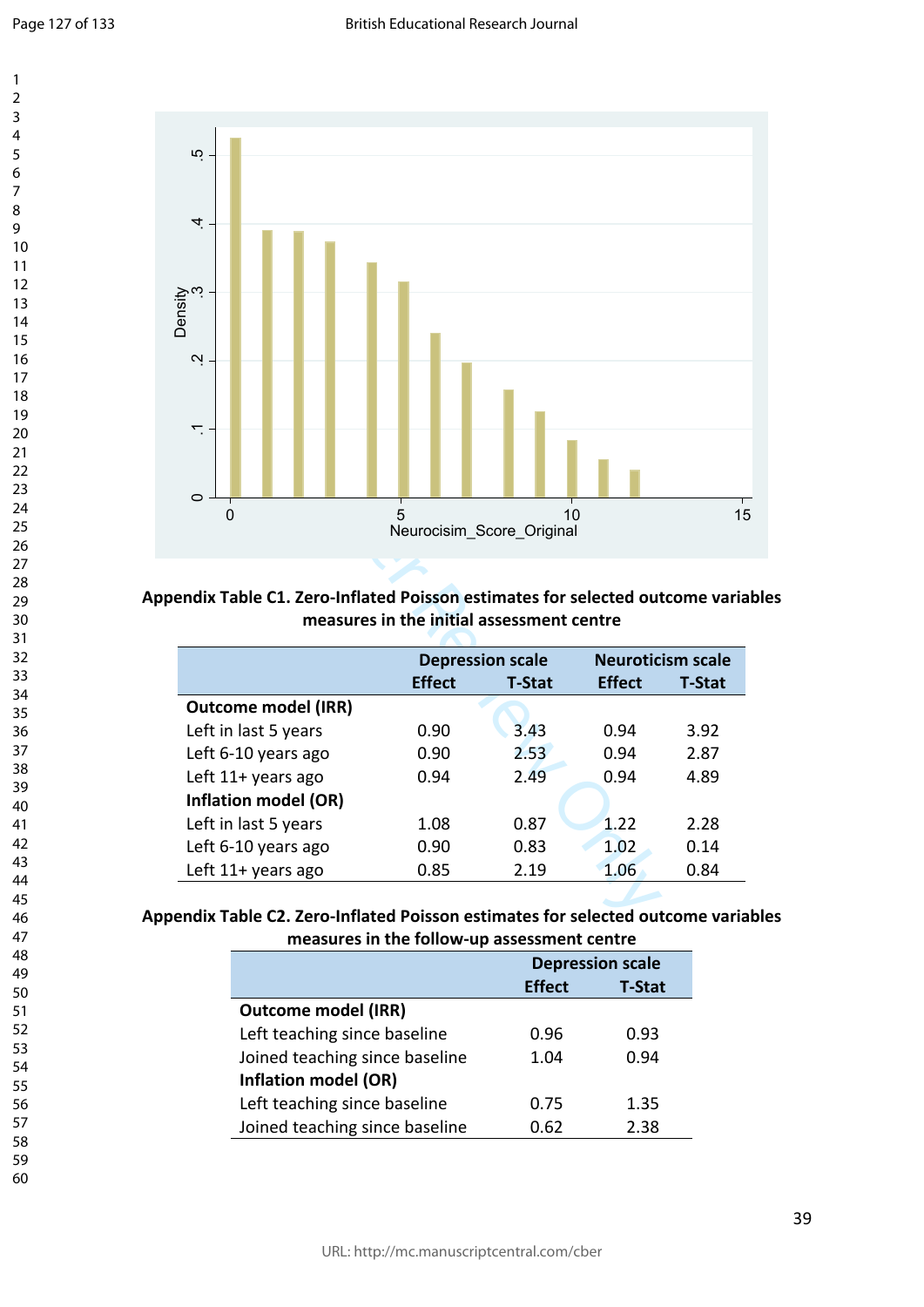| Appendix Table C3. Zero-Inflated Poisson estimates for selected outcome variables |  |
|-----------------------------------------------------------------------------------|--|
| measures in the mental health questionnaire follow-up                             |  |

 $\mathbf{1}$  $\overline{2}$  $\overline{3}$  $\overline{4}$ 5 6  $\overline{7}$ 8 9

|                                | <b>Depression scale</b> |               | <b>Anxiety scale</b> |               |  |
|--------------------------------|-------------------------|---------------|----------------------|---------------|--|
|                                | <b>Effect</b>           | <b>T-Stat</b> | <b>Effect</b>        | <b>T-Stat</b> |  |
| <b>Outcome model (IRR)</b>     |                         |               |                      |               |  |
| Left teaching since baseline   | 1.03                    | 1.36          | 1.04                 | 0.91          |  |
| Joined teaching since baseline | 1.02                    | 1.08          | 0.94                 | 1.47          |  |
| Inflation model (OR)           |                         |               |                      |               |  |
| Left teaching since baseline   | 0.88                    | 0.86          | 0.84                 | 1.15          |  |
| Joined teaching since baseline | 0.74                    | 1.87          | 0.69                 | 2.46          |  |

## **Appendix D. Characteristics of the assessment centre and mental health questionnaire longitudinal follow-up samples**

TON BOOM

|                                        | Original<br>sample at<br>assessment<br>centre 1 | <b>Still teaching</b><br>assessment<br>centre 2 | Left teaching<br>by<br>assessment<br>centre 2 | <b>Joined</b><br>teaching by<br>assessment<br>centre 2 |
|----------------------------------------|-------------------------------------------------|-------------------------------------------------|-----------------------------------------------|--------------------------------------------------------|
| Average age at first contact           | 53                                              | 51                                              | 50                                            | 51                                                     |
| $%$ male                               | 27%                                             | 29%                                             | 34%                                           | 36%                                                    |
| % children in household at first       |                                                 |                                                 |                                               |                                                        |
| contact                                | 53%                                             | 64%                                             | 66%                                           | 52%                                                    |
| % Partner in household at first        |                                                 |                                                 |                                               |                                                        |
| contact                                | 76%                                             | 77%                                             | 74%                                           | 76%                                                    |
| % hold a degree                        | 84%                                             | 86%                                             | 77%                                           | 64%                                                    |
| Born outside UK                        | 7%                                              | 6%                                              | 6%                                            | 5%                                                     |
| Homeowner at first contact             | 95%                                             | 98%                                             | 93%                                           | 96%                                                    |
| Smoker at first contact                | 6%                                              | 4%                                              | 4%                                            | 7%                                                     |
| <b>General health at first contact</b> |                                                 |                                                 |                                               |                                                        |
| % poor                                 | 1%                                              | 1%                                              | $1\%$                                         | 0%                                                     |
| % fair                                 | 14%                                             | 13%                                             | 11%                                           | 12%                                                    |
| % good                                 | 63%                                             | 62%                                             | 63%                                           | 62%                                                    |
| % excellent                            | 22%                                             | 24%                                             | 25%                                           | 26%                                                    |
| Household income at first contact      |                                                 |                                                 |                                               |                                                        |
| £18,000<                               | 14%                                             | 11%                                             | 20%                                           | 17%                                                    |
| £18,000 - £30,999                      | 38%                                             | 37%                                             | 36%                                           | 45%                                                    |
| £31,000 - £51,999                      | 43%                                             | 47%                                             | 38%                                           | 36%                                                    |
| £52,000+                               | 6%                                              | 6%                                              | 6%                                            | 4%                                                     |
| <b>Total teachers</b>                  | 16,622                                          | 925                                             | 167                                           | 176                                                    |

(b) Mental health questionnaire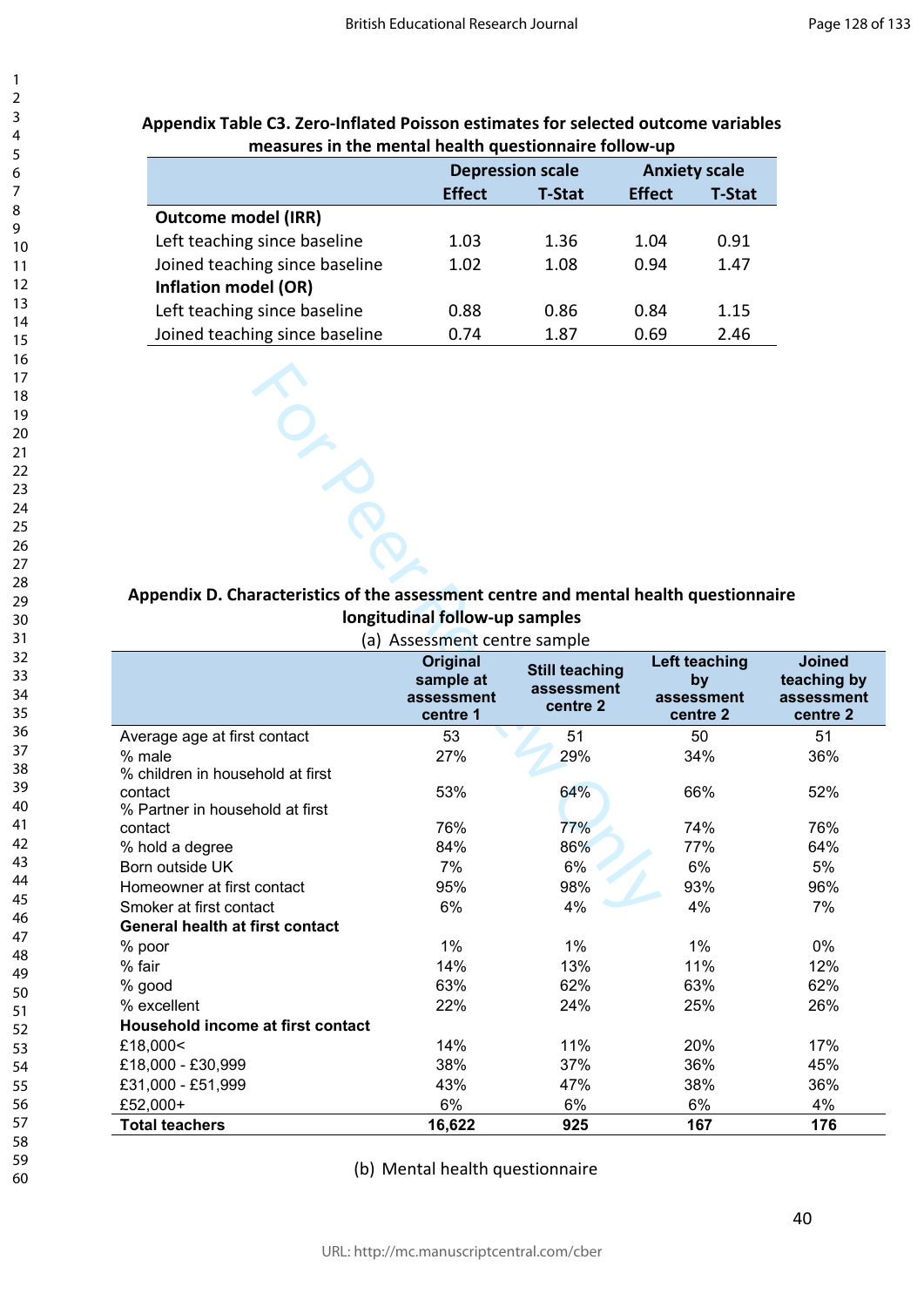| 1<br>2                     |  |
|----------------------------|--|
| 3<br>4                     |  |
| 5<br>6                     |  |
| 8                          |  |
| 9<br>10                    |  |
| 11<br>$\overline{12}$      |  |
| 13<br>$\overline{14}$      |  |
| 15<br>16                   |  |
| 1                          |  |
| 18<br>19                   |  |
| 20<br>$\overline{21}$      |  |
| 22<br>23                   |  |
| $^{24}$<br>25              |  |
| 26<br>27                   |  |
| 28<br>29                   |  |
| 30<br>$\overline{31}$      |  |
| $\overline{32}$<br>33      |  |
| 34<br>35                   |  |
| 36<br>37                   |  |
| 38<br>39                   |  |
| 40<br>41                   |  |
| 42<br>43                   |  |
| 44<br>45                   |  |
| 46                         |  |
| 47<br>48                   |  |
| 49<br>50                   |  |
| 51<br>5.<br>$\overline{ }$ |  |
| 53<br>54                   |  |
| 55<br>56                   |  |
| 57<br>58                   |  |
| 59                         |  |

|                                          | Original<br>sample at<br>assessment<br>centre 1 | <b>Teacher at</b><br>assessment centre<br>and mental health<br>questionnaire | Left<br>teaching | <b>Joined</b><br>teaching |
|------------------------------------------|-------------------------------------------------|------------------------------------------------------------------------------|------------------|---------------------------|
| Average age at first contact             | 53                                              | 48                                                                           | 50               | 49                        |
| $%$ male                                 | 27%                                             | 21%                                                                          | 31%              | 28%                       |
| % children in household at first contact | 53%                                             | 71%                                                                          | 66%              | 69%                       |
| % Partner in household at first contact  | 76%                                             | 75%                                                                          | 73%              | 74%                       |
| % hold a degree                          | 84%                                             | 92%                                                                          | 88%              | 78%                       |
| Born outside UK                          | 7%                                              | 7%                                                                           | 10%              | 8%                        |
| Homeowner at first contact               | 95%                                             | 95%                                                                          | 93%              | 91%                       |
| Smoker at first contact                  | 6%                                              | 5%                                                                           | 7%               | 5%                        |
| <b>General health at first contact</b>   |                                                 |                                                                              |                  |                           |
| % poor                                   | 1%                                              | $1\%$                                                                        | 1%               | 1%                        |
| % fair                                   | 14%                                             | 12%                                                                          | 15%              | 15%                       |
| % good                                   | 63%                                             | 61%                                                                          | 58%              | 63%                       |
| % excellent                              | 22%                                             | 26%                                                                          | 26%              | 21%                       |
| Household income at first contact        |                                                 |                                                                              |                  |                           |
| £18,000<                                 | 14%                                             | 8%                                                                           | 16%              | 15%                       |
| £18,000 - £30,999                        | 38%                                             | 35%                                                                          | 40%              | 36%                       |
| £31,000 - £51,999                        | 43%                                             | 50%                                                                          | 37%              | 40%                       |
| £52,000+                                 | 6%                                              | 7%                                                                           | 6%               | 9%                        |
| <b>Total teachers</b>                    | 16,622                                          | 1,715                                                                        | 360              | 368                       |

# **Appendix E. The percentage of observations missing information in each covariate**

| % poor                                                                           | 1%                   | 1%                            | 1%                        |
|----------------------------------------------------------------------------------|----------------------|-------------------------------|---------------------------|
| % fair                                                                           | 14%                  | 12%                           | 15%                       |
| % good                                                                           | 63%                  | 61%                           | 58%                       |
| % excellent                                                                      | 22%                  | 26%                           | 26%                       |
| <b>Household income at first contact</b>                                         |                      |                               |                           |
| £18,000<                                                                         | 14%                  | 8%                            | 16%                       |
| £18,000 - £30,999                                                                | 38%                  | 35%                           | 40%                       |
| £31,000 - £51,999                                                                | 43%                  | 50%                           | 37%                       |
| £52,000+                                                                         | 6%                   | 7%                            | 6%                        |
| <b>Total teachers</b>                                                            | 16,622               | 1,715                         | 360                       |
| Appendix E. The percentage of observations missing information in each covariate |                      |                               |                           |
|                                                                                  | <b>Assessment</b>    | <b>Assessment</b><br>centre 2 | <b>Mental health</b>      |
|                                                                                  | centre 1<br>analysis | (longitudinal)<br>analysis    | questionnaire<br>analysis |
| Age first contact                                                                | 0%                   | $0\%$                         | 0%                        |
| Gender                                                                           | 0%                   | $0\%$                         | $0\%$                     |
| Fluid intelligence score                                                         | 64%                  | 67%                           | 60%                       |
| Townsend index                                                                   | 0%                   | 0%                            | 0%                        |
| Maternal depression                                                              | 1%                   | 2%                            | 1%                        |
| Paternal depression                                                              | 3%                   | 3%                            | 3%                        |
| Sibling depression                                                               | 3%                   | 3%                            | 3%                        |
| Relative die soon before first contact                                           | 0%                   | 0%                            | 0%                        |
| Had serious illness soon before fist                                             |                      |                               |                           |
| contact                                                                          | 0%                   | 0%                            | $0\%$                     |
| Divorced soon before first contact                                               | 0%                   | 0%                            | 0%                        |
| Financial problems soon before first                                             |                      |                               |                           |
| contact                                                                          | 0%                   | 0%                            | 0%                        |
| Born outside UK                                                                  | 0%                   | 0%                            | 0%                        |
| Partner in household at first contact                                            | 0%                   | 0%                            | $0\%$                     |
| Children in household at first contact                                           | 0%                   | 0%                            | $0\%$                     |
| Household size                                                                   | 0%                   | 0%                            | 0%                        |
| Household income                                                                 | 6%                   | 5%                            | 4%                        |
| Whether hold a degree                                                            | 0%                   | 0%                            | $0\%$                     |
| Experienced depression before teaching                                           | 49%                  | 29%                           | 21%                       |
| Depression scale at 1st contact                                                  |                      | 3%                            | 3%                        |
| Prescribed antidepressants at 1st contact<br>Depression as medical condition 1st |                      | 0%                            | 0%                        |
| contact                                                                          |                      | 0%                            | 0%                        |
| Happy at first contact                                                           |                      | 67%                           | 60%                       |
|                                                                                  |                      |                               |                           |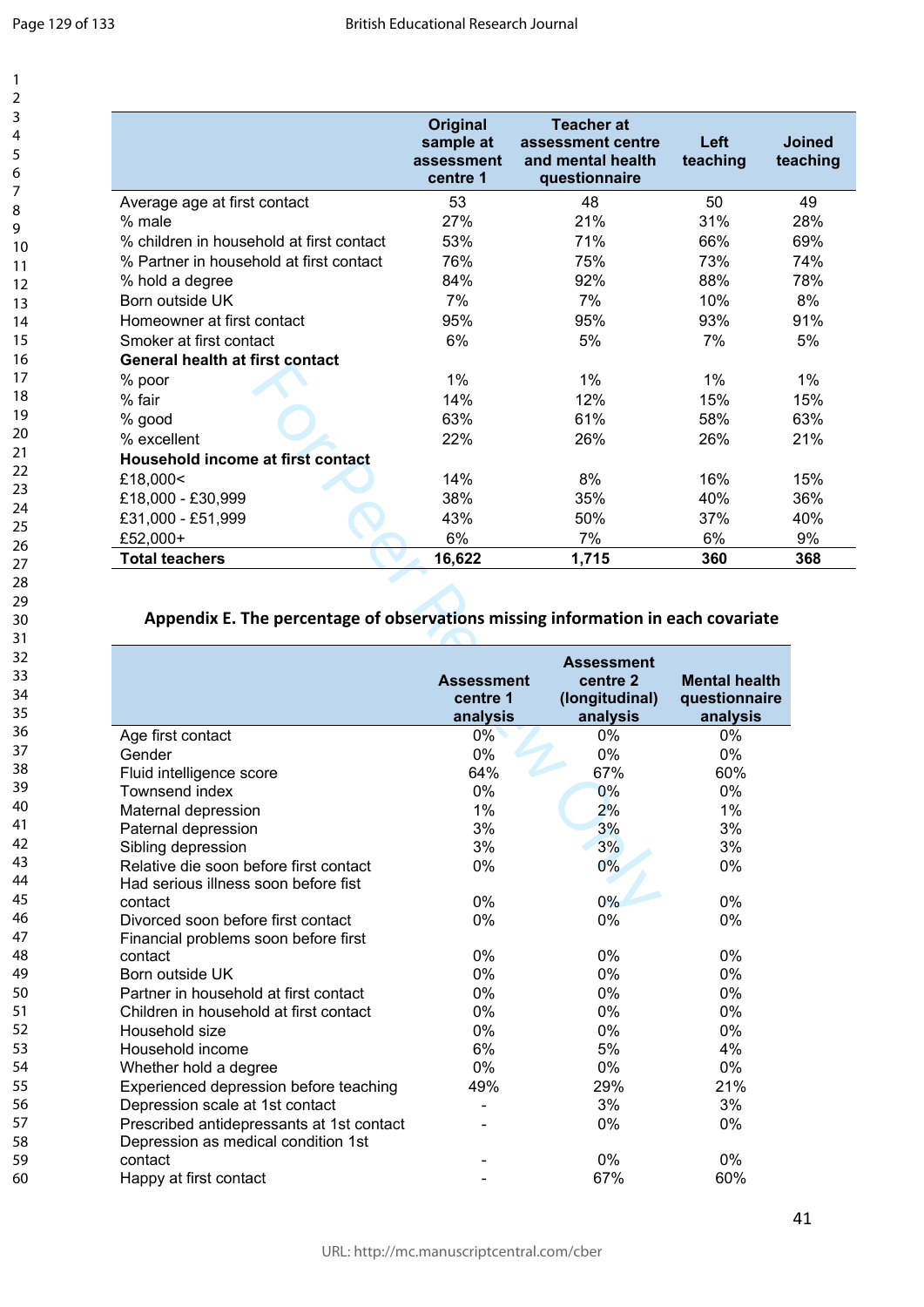| <b>Full sample</b>                     | 20768 | 1268  | 2443  |
|----------------------------------------|-------|-------|-------|
| Number of units at first contact       |       | $0\%$ | $0\%$ |
| Alcohol intake at first contact        |       | $0\%$ | $0\%$ |
| Insomnia at first contact              |       | $0\%$ | $0\%$ |
| Hours sleep per night at first contact |       | $0\%$ | $0\%$ |
| Happy with finance at first contact    |       | 66%   | 60%   |
| Happy with friends at first contact    |       | 67%   | 60%   |
| Happy with family at first contact     |       | 67%   | 60%   |
| Happy with health at first contact     |       | 66%   | 60%   |
| General health at first contact        |       | $0\%$ | $0\%$ |
| Happy at work at first contact         |       | 66%   | 60%   |

TON BEE

123456789

 $\mathbf{1}$  $\overline{2}$  $\overline{3}$  $\overline{4}$ 5 6  $\overline{7}$ 8 9

**Appendix F. Alternative estimates for the longitudinal analysis with different sets of controls**

In this appendix we repeat our analysis of the follow-up assessment centre and mental health questionnaire data, but now using a different set of control variables. Specifically, we remove from the model the prior outcome measures that were measured in the initial Biobank assessment centre. The motivation behind this exploration is to investigate that the inclusion or exclusion of these controls changes the results. Appendix Table F1 lists the covariates across the two sets of models being compared. Results for the follow-up Biobank Assessment Centre (analogous to those presented in Table 3) can be found in Appendix Table F2. Those for the mental health questionnaire (analogous to those presented in Table 4) can be found in Appendix Table F3. Interestingly, the inclusion or exclusions of the prior outcome measures collected in the initial assessment centre do not seem to substantively alter the results or the key conclusions reached.

|                                  | <b>Without</b><br>additional<br>controls | With<br>additional<br>controls |
|----------------------------------|------------------------------------------|--------------------------------|
| Age                              | v                                        |                                |
| Month of assessment centre visit | v                                        |                                |
| Gender                           | v                                        |                                |
| Partner in household             | v                                        |                                |
| Hold a degree                    | v                                        |                                |
| Fluid intelligence score         | $\checkmark$                             |                                |

| Appendix Table F1. Covariates included across the two model specifications |  |  |  |  |  |
|----------------------------------------------------------------------------|--|--|--|--|--|
|----------------------------------------------------------------------------|--|--|--|--|--|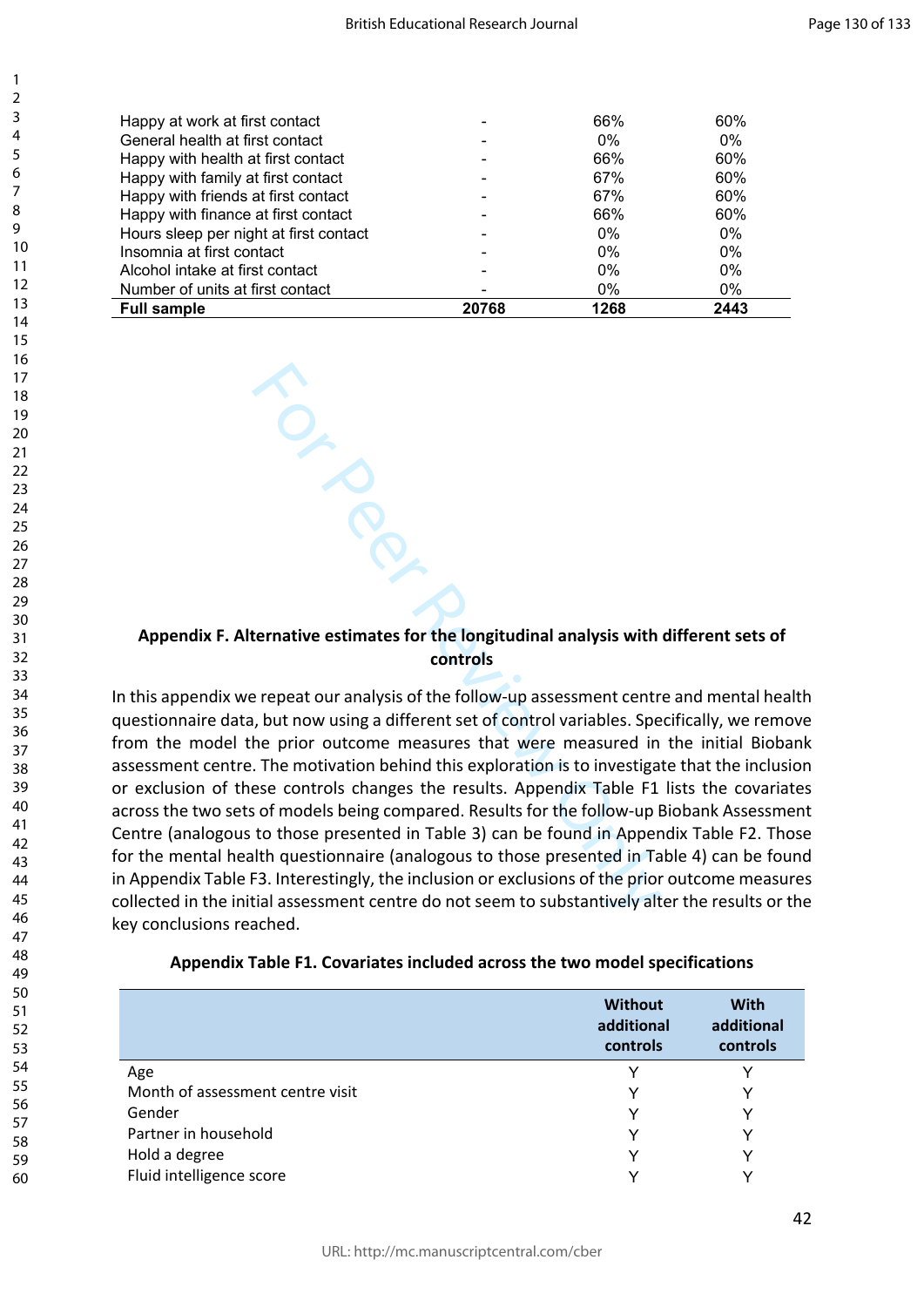$\mathbf{1}$  $\overline{2}$  $\overline{3}$  $\overline{4}$ 5 6  $\overline{7}$ 8 9

| Townsend socio-economic status index                      |   |
|-----------------------------------------------------------|---|
| Age left education                                        |   |
| Family history of depression                              |   |
| Medical conditions and prescriptions reported at baseline |   |
| General health reported at baseline                       |   |
| Happiness with work at baseline                           |   |
| Happiness with friends at baseline                        |   |
| Happiness with family at baseline                         | ν |
| Happiness with finances at baseline                       |   |
| Happiness with health at baseline                         | v |
| Alcohol intake at baseline                                |   |
| Sleep quality and quantity at baseline                    |   |
| Suffered spell of depression before baseline              |   |
|                                                           |   |

## **Appendix Table F2. Alternative estimates of the association between leaving/remaining in the teaching profession with outcomes measured in the follow-up Biobank assessment centre (analogous to Table 3)**

| Sleep quality and quantity at baseline                                                                                                                                         |                                                |                        |                        | Υ                      |
|--------------------------------------------------------------------------------------------------------------------------------------------------------------------------------|------------------------------------------------|------------------------|------------------------|------------------------|
| Suffered spell of depression before baseline                                                                                                                                   |                                                |                        |                        | Υ                      |
|                                                                                                                                                                                |                                                |                        |                        |                        |
| Appendix Table F2. Alternative estimates of the association between leaving/remaining in<br>the teaching profession with outcomes measured in the follow-up Biobank assessment | centre (analogous to Table 3)<br>Left teaching |                        |                        | <b>Joined teaching</b> |
|                                                                                                                                                                                | <b>Without</b><br><b>With</b>                  |                        | <b>Without</b>         | <b>With</b>            |
|                                                                                                                                                                                | additional<br>controls                         | additional<br>controls | additional<br>controls | additional<br>controls |
| Depression / anxiety                                                                                                                                                           |                                                |                        |                        |                        |
| Self-reported depression (ES)                                                                                                                                                  | $-0.05$                                        | $-0.07$                | 0.10                   | 0.13                   |
| Prescribed medicines (OR)                                                                                                                                                      | 0.56                                           | 0.45                   | 0.84                   | 0.82                   |
| Self-reported medical condition (OR)                                                                                                                                           | 0.82                                           | 0.78                   | 1.19                   | 1.20                   |
| <b>Sleep</b>                                                                                                                                                                   |                                                |                        |                        |                        |
| Hours sleep per night (ES)                                                                                                                                                     | 0.01                                           | 0.04                   | $-0.01$                | $-0.04$                |
| Trouble falling sleep (OR)                                                                                                                                                     |                                                |                        |                        | 0.73                   |
|                                                                                                                                                                                |                                                | 0.90                   |                        |                        |
| <b>Alcohol</b>                                                                                                                                                                 | 0.94                                           |                        | 0.69                   |                        |
|                                                                                                                                                                                | 1.03                                           | 1.00                   | 0.87                   | 0.77                   |
| Number units of alcohol per week                                                                                                                                               | $-1.74$                                        | $-1.60$                | $-2.30$                | $-2.30$                |
| <b>Happiness</b>                                                                                                                                                               |                                                |                        |                        |                        |
| Happy with work (OR)                                                                                                                                                           | 1.40                                           | 1.41                   | 1.11                   | 1.03                   |
| Frequent drinking (OR)<br>Happy with finances (OR)                                                                                                                             | 0.87                                           | 0.84                   | 0.76                   | 0.72                   |
| Happy with friends (OR)                                                                                                                                                        | 0.80                                           | 0.80                   | 0.91                   | 0.86                   |
| Happy with family (OR)                                                                                                                                                         | 1.17                                           | 1.18                   | 1.10                   | 1.03                   |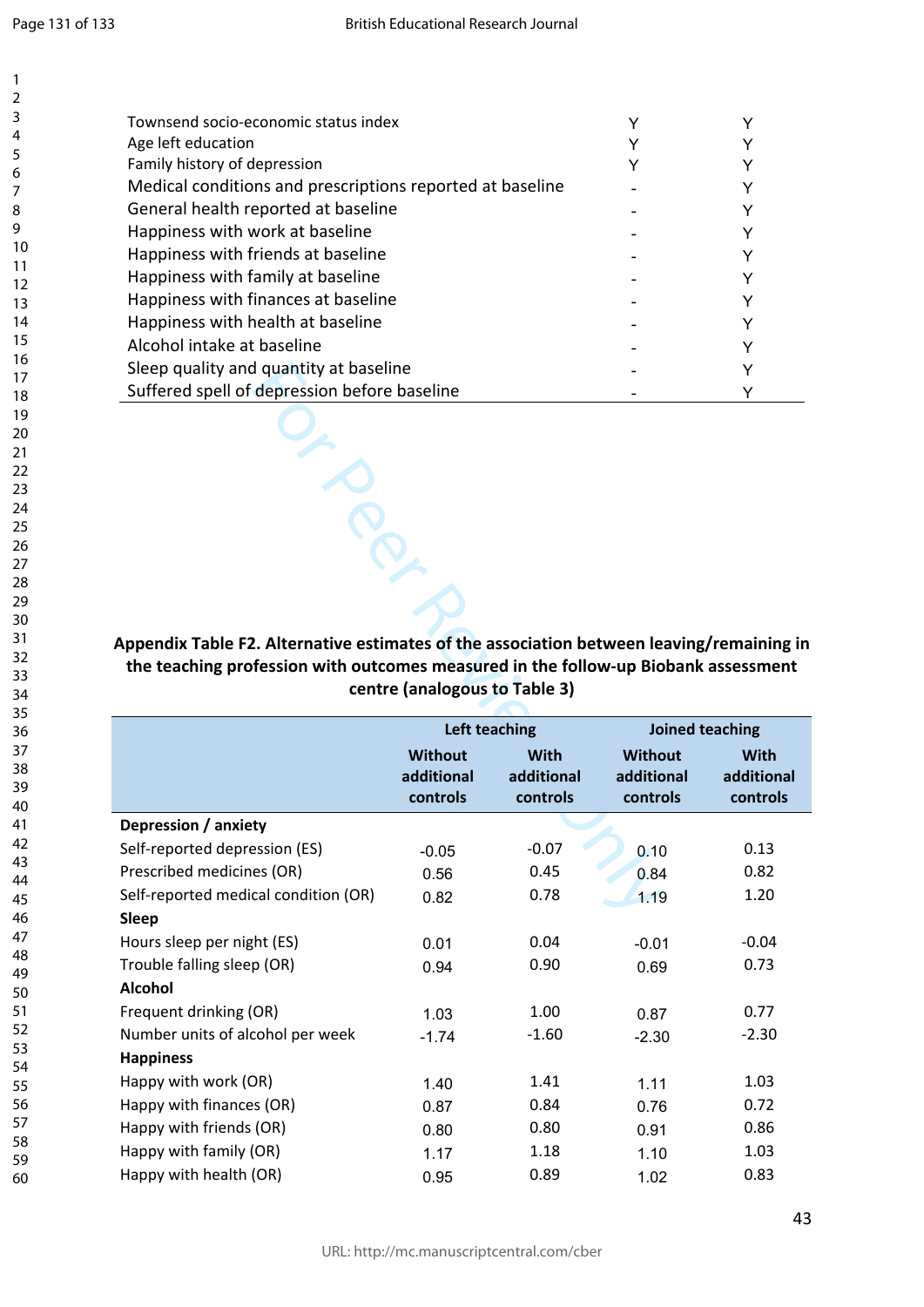| Overall happiness (OR) | 1.02 | .94 ل | ገ.84 |
|------------------------|------|-------|------|
|                        |      |       |      |

 $\mathbf{1}$  $\overline{2}$ 

60

For Peer Review Only **Appendix Table F3. Alternative estimates of the association between leaving/remaining in the teaching profession and outcomes measured in the 2016 mental health questionnaire (analogous to Table 4)**

|                                             | Left teaching since<br>baseline          |                                       | Joined teaching since<br>baseline        |                                |
|---------------------------------------------|------------------------------------------|---------------------------------------|------------------------------------------|--------------------------------|
|                                             | <b>Without</b><br>additional<br>controls | <b>With</b><br>additional<br>controls | <b>Without</b><br>additional<br>controls | With<br>additional<br>controls |
| Depression / anxiety                        |                                          |                                       |                                          |                                |
| Self-reported depression (ES)               | 0.06                                     | 0.06                                  | 0.05                                     | 0.05                           |
| Self-reported anxiety (ES)                  | 0.10                                     | 0.09                                  | 0.06                                     | 0.06                           |
| Prolonged depress spell since baseline (OR) | 1.01                                     | 1.11                                  | 0.78                                     | 0.89                           |
| Self-harm                                   |                                          |                                       |                                          |                                |
| Considered self-harm in last 12 months (OR) | 1.22                                     | 1.28                                  | 1.62                                     | 1.82                           |
| <b>Alcohol consumption</b>                  |                                          |                                       |                                          |                                |
| Frequently drink >6 drinks (OR)             | 1.00                                     | 0.89                                  | 1.01                                     | 0.73                           |
| <b>Other</b>                                |                                          |                                       |                                          |                                |
| Happy with health (OR)                      | 0.95                                     | 0.82                                  | 0.96                                     | 1.06                           |
| Feel life is meaningful (OR)                | 0.96                                     | 1.03                                  | 0.84                                     | 0.79                           |
| Overall happiness (OR)                      | 0.8                                      | 0.82                                  | 0.84                                     | 0.78                           |